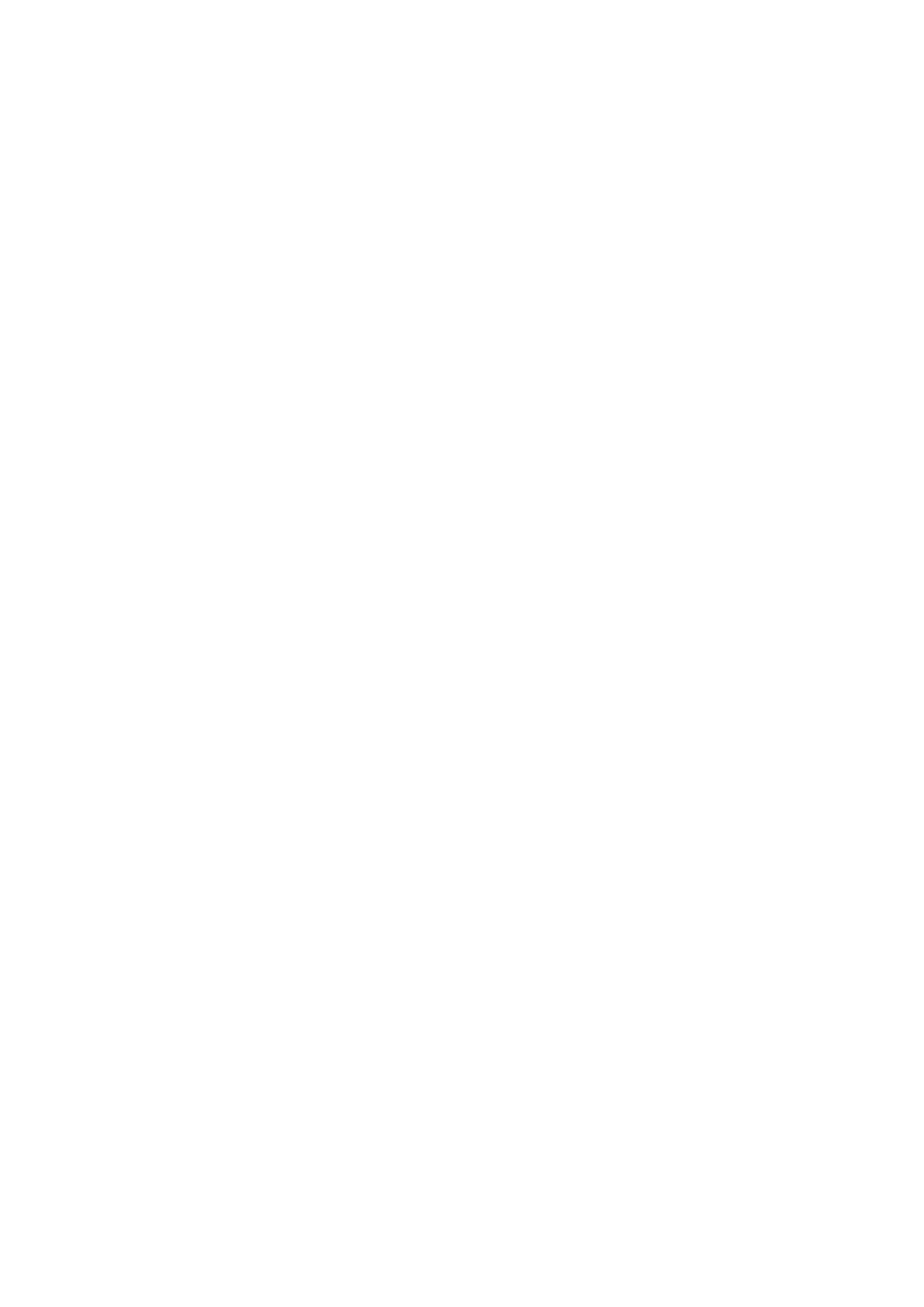## Application of the Emissions Trading Directive by EU Member States Reporting year 2006

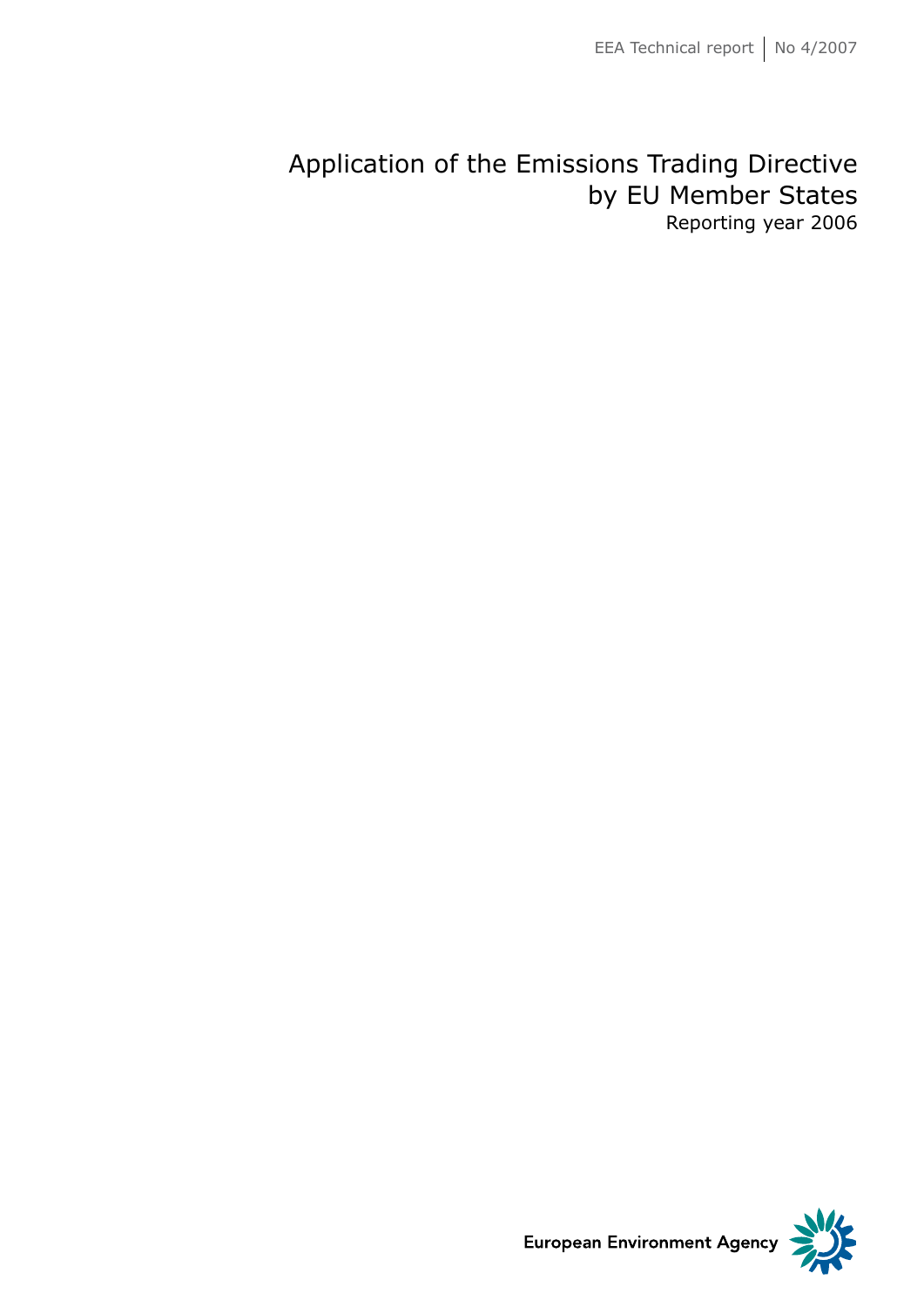Cover design: EEA Layout: EEA

#### **Legal notice**

The contents of this publication do not necessarily reflect the official opinions of the European Commission or other institutions of the European Communities. Neither the European Environment Agency nor any person or company acting on behalf of the Agency is responsible for the use that may be made of the information contained in this report.

#### **All rights reserved**

No part of this publication may be reproduced in any form or by any means electronic or mechanical, including photocopying, recording or by any information storage retrieval system, without the permission in writing from the copyright holder. For translation or reproduction rights please contact EEA (address information below).

Information about the European Union is available on the Internet. It can be accessed through the Europa server (www.europa.eu).

Luxembourg: Office for Official Publications of the European Communities, 2007

ISBN 978-92-9167-923-2 ISSN 1725–2237

© EEA, Copenhagen, 2007

European Environment Agency Kongens Nytorv 6 1050 Copenhagen K Denmark Tel.: +45 33 36 71 00 Fax: +45 33 36 71 99 Web: eea.europa.eu Enquiries: eea.europa.eu/enquiries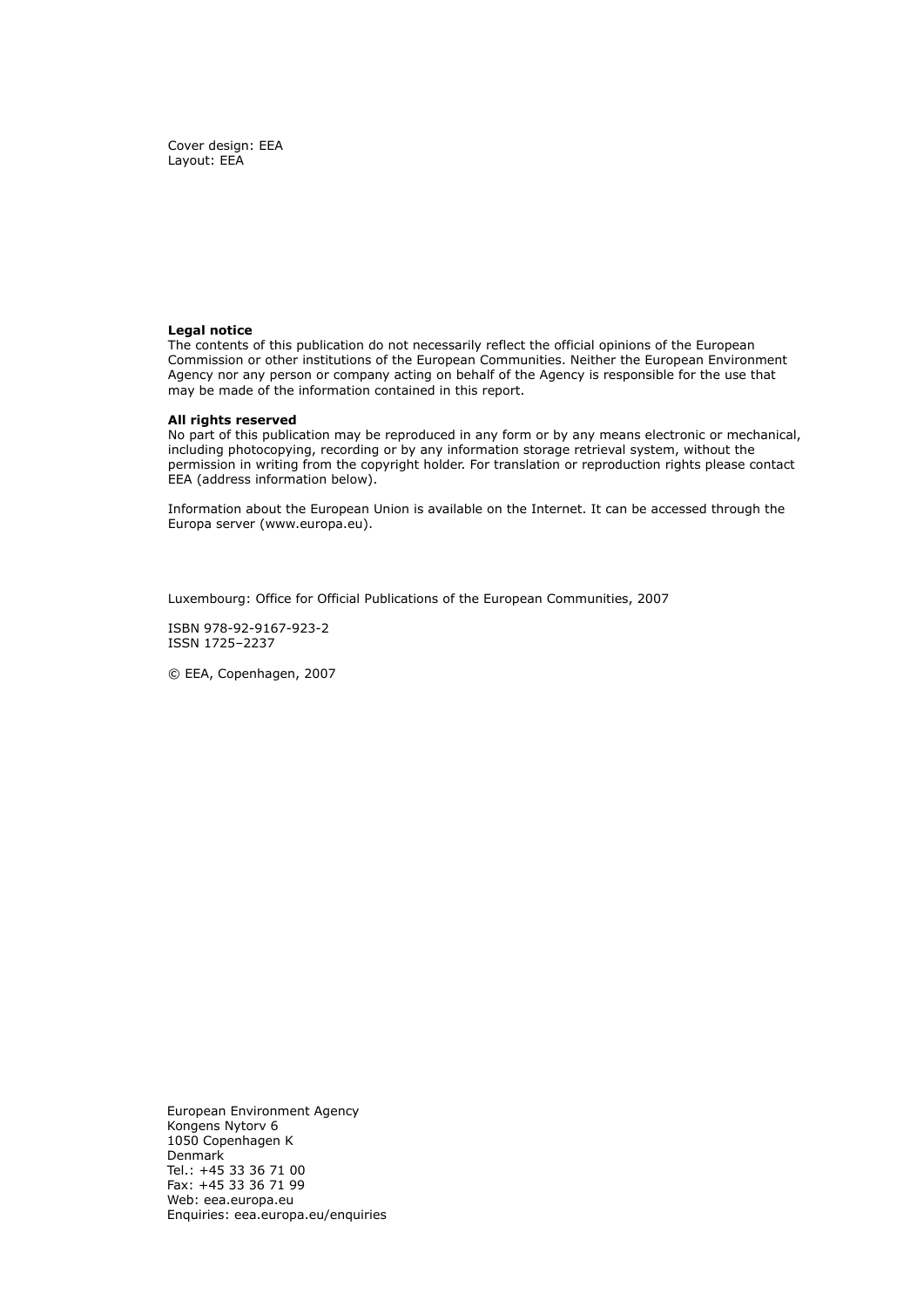# **Contents**

| 1                       |                                        |                                                                                                                                                                                                                                                                                      |  |
|-------------------------|----------------------------------------|--------------------------------------------------------------------------------------------------------------------------------------------------------------------------------------------------------------------------------------------------------------------------------------|--|
| 2                       |                                        |                                                                                                                                                                                                                                                                                      |  |
| 3                       | 3.1<br>3.3<br>3.4<br>3.5<br>3.6        | 3.2 Combustion installations with a rated thermal input between 20 and 50 MW 15                                                                                                                                                                                                      |  |
| 4                       | 4.1<br>4.2<br>4.3                      | Measures to ensure operator compliance with the requirements of their permits 21<br>Coordination of permitting procedures in the case of more<br>Interplay of the permitting procedure under the IPPC and the EU ETS Directive 22                                                    |  |
| 5                       | 4.4<br>4.5                             |                                                                                                                                                                                                                                                                                      |  |
|                         | 5.1<br>5.2<br>5.3<br>5.4               | Tiers used in the monitoring methodologies for the major emitting installations 27<br>Accepted tiers below the minimum tiers specified in<br>Table 1 in Section 4.2.2.1.4 of Annex I to Decision 2004/156/EC27<br>Installations that temporarily applied different tier methods than |  |
|                         | 5.5<br>5.6<br>5.7<br>5.8<br>5.9        | Coordination of ETS reporting with other emission reporting requirements 33                                                                                                                                                                                                          |  |
| 6                       | 6.3<br>6.4<br>6.5                      | 6.1 Verification framework and the role of competent authorities 35<br>6.2 Verification guidance documents and supervision of verifiers35<br>Procedures of accreditation and mutual recognition of accreditation36                                                                   |  |
| $\overline{\mathbf{z}}$ | 7.1                                    |                                                                                                                                                                                                                                                                                      |  |
| 8                       | 8.1<br>8.2<br>8.3<br>8.4<br>8.5<br>8.6 | Arrangements for the allocation of allowances, new entrants and closures41<br>The allocation process: experiences gained and main lessons learned 41<br>Treatment of allowances that had been allocated but were not issued 43                                                       |  |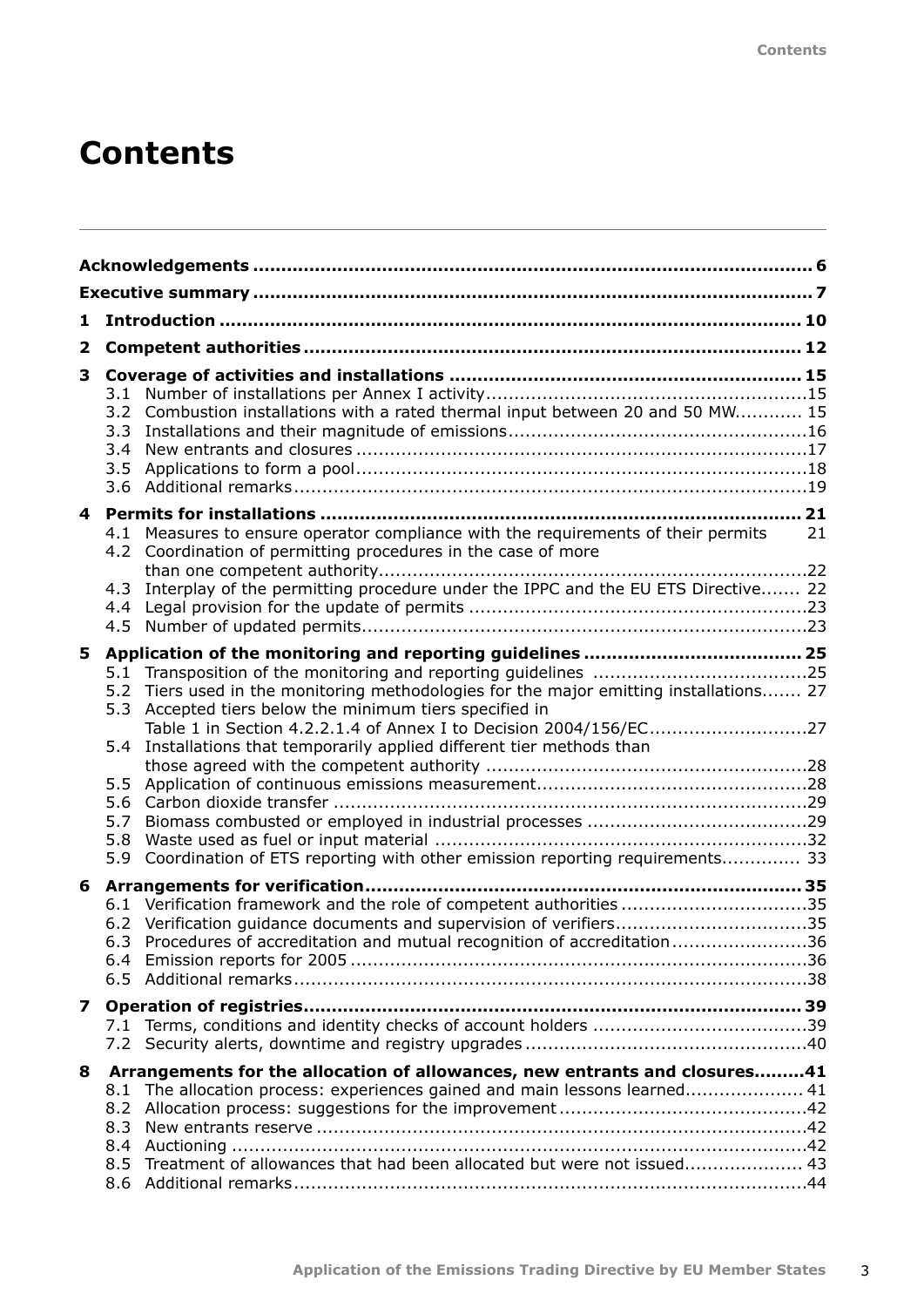| 10.2 Provisions for large hydro-electric power production JI or CDM projects 46 |
|---------------------------------------------------------------------------------|
|                                                                                 |
| 12.3 Operators for which excess emission penalties were imposed53               |
|                                                                                 |
|                                                                                 |
| 15.3 Competitiveness of installations in the emissions trading scheme 57        |
|                                                                                 |
|                                                                                 |
|                                                                                 |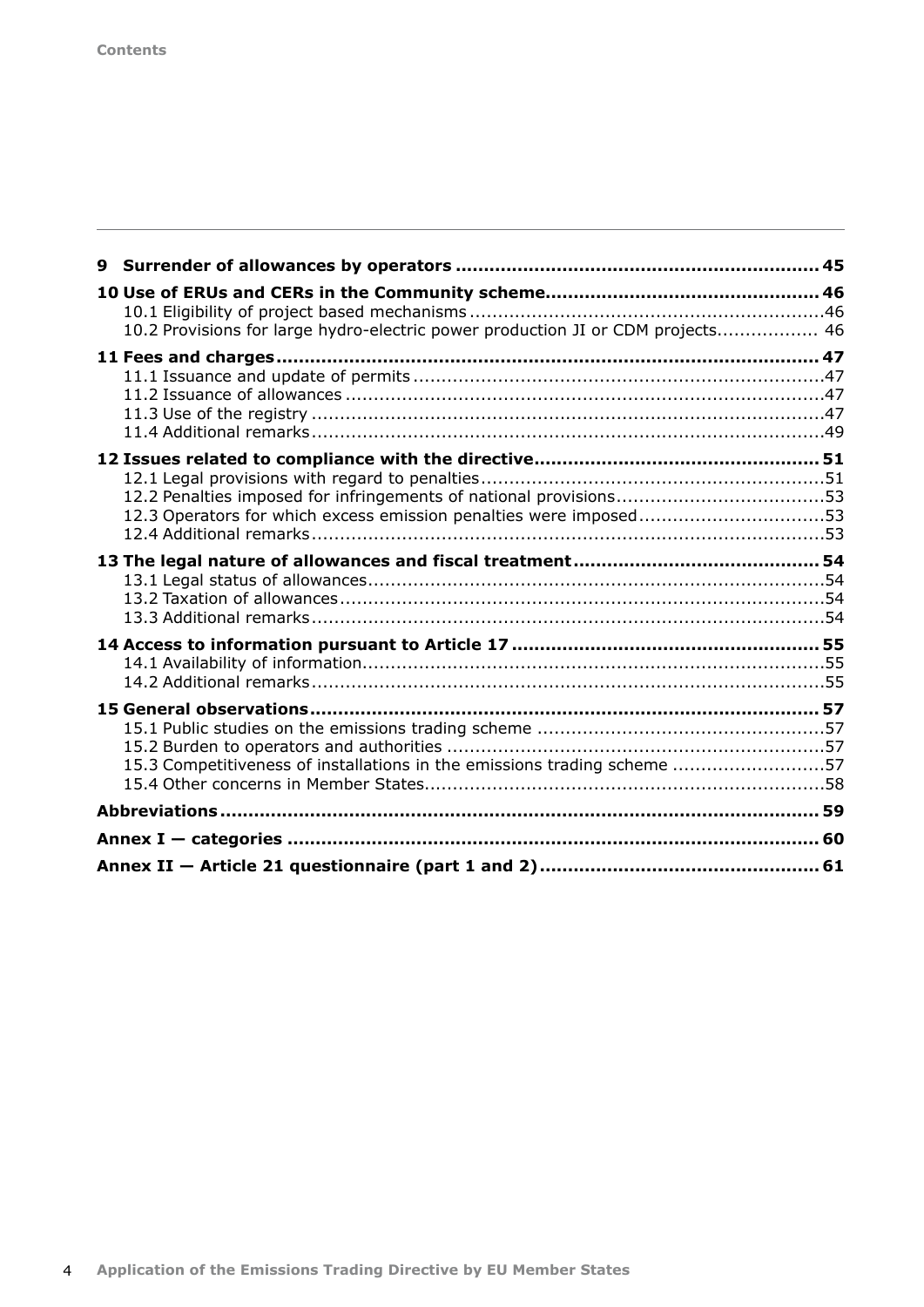| Table 1  | Competent authorities and their tasks                                                                                 | 13 |
|----------|-----------------------------------------------------------------------------------------------------------------------|----|
| Table 2  | Breakdown of the number of installations by Annex I activity                                                          | 16 |
|          |                                                                                                                       |    |
| Table 3  | Combustion installations with a rated thermal input between 20 and 50 MW                                              | 17 |
| Table 4  | Breakdown of installations by emission categories - number of installations                                           | 18 |
| Table 5  | Breakdown of installations by emission categories $-$ emissions                                                       | 19 |
| Table 6  | Applications to form a pool                                                                                           | 20 |
| Table 7  | Number of permits updated in 2005 by categories of changes                                                            | 24 |
| Table 8  | Exceptions and temporary derogations from the monitoring and reporting<br>quidelines in Member States                 | 26 |
| Table 9  | Information required for the largest installations in each Member State                                               | 27 |
| Table 10 | Number of installations contributing to 50 % of the total emissions included<br>in ETS                                | 27 |
| Table 11 | Number of installations for which it has not been feasible to use the<br>minimum tiers listed in Decision 2004/156/EC | 28 |
| Table 12 | Number of installations that temporarily applied different tiers than those<br>agreed with the competent authority    | 28 |
| Table 13 | Number of installations applying continuous emissions measurement                                                     | 29 |
| Table 14 | $CO2$ transferred from installations                                                                                  | 30 |
| Table 15 | Biomass combusted or employed                                                                                         | 31 |
| Table 16 | Waste used or deployed                                                                                                | 33 |
| Table 17 | Coordination of ETS reporting with other reporting requirements                                                       | 34 |
| Table 18 | Emission reports not considered satisfactory by 31 March 2006                                                         | 37 |
| Table 19 | Installations without an emission report by 31 March 2006                                                             | 38 |
| Table 20 | Number and share of allowances remaining in the new entrants reserve at<br>the end of 2005                            | 43 |
| Table 21 | Overview of fees charged for the issuance and update of permits                                                       | 48 |
| Table 22 | Overview of accumulated fees charged for the issuance of allowances<br>during the first trading period                | 49 |
| Table 23 | Overview of the fees charged for opening and maintaining accounts in<br>national registries                           | 50 |
| Table 24 | Overview of penalties for infringements of national provisions                                                        | 52 |
| Table 25 | Access to information by the public                                                                                   | 56 |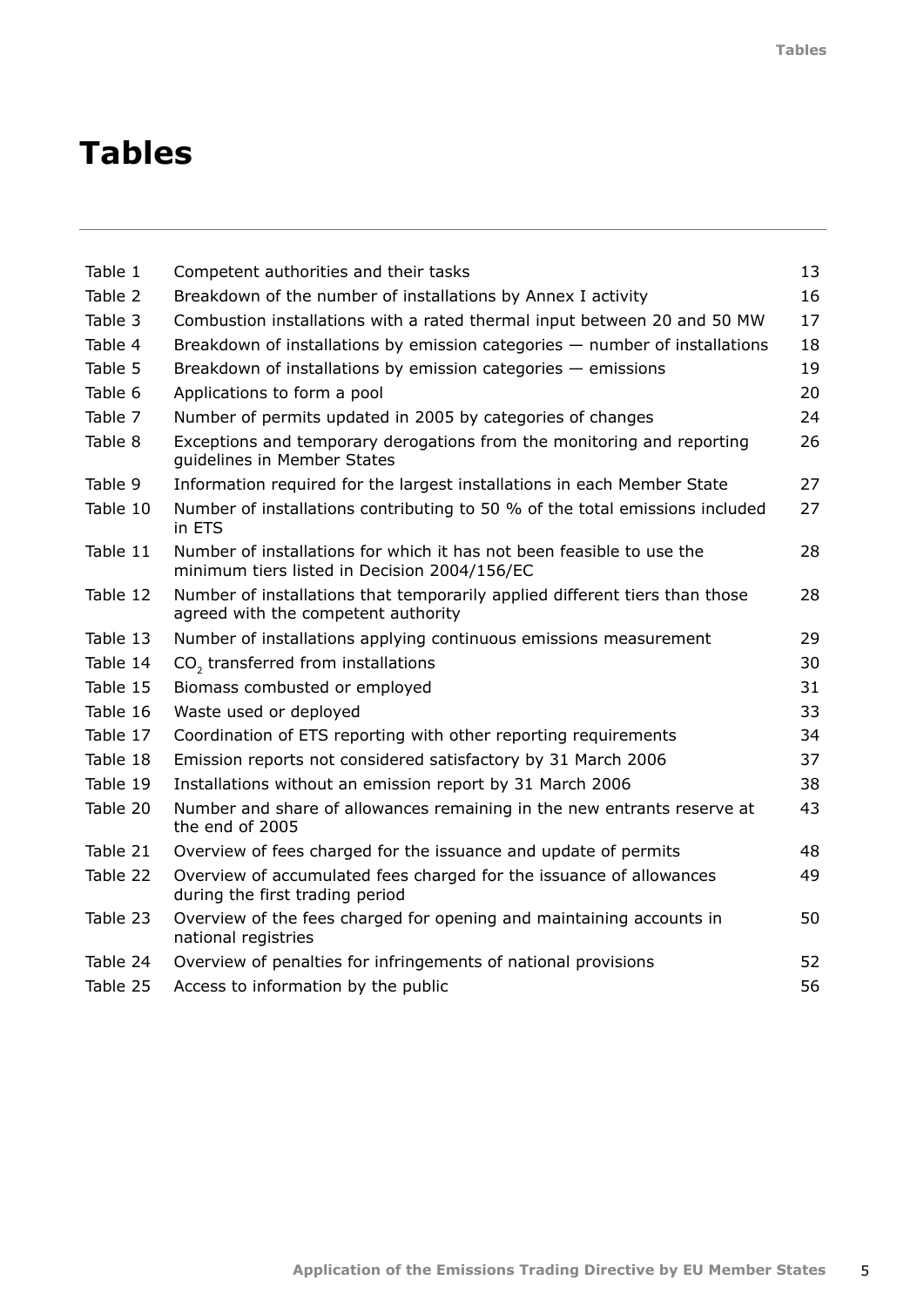## <span id="page-7-0"></span>**Acknowledgements**

The European Environment Agency's Topic Centre for Air and Climate Change (ETC/ACC) compiled and summarised the national reports and provided major input to this report. The coordinating input from the ETC/ACC was provided by Jakob Graichen, Öko-Institut, Germany.

Krzysztof Olendrzynski, Instytut Ochrony Srodowiska, Poland also contributed to the report. The EEA project managers were Jan Karlsson and Andreas Barkman.

EEA acknowledges the comments received on the draft report from the national focal points of EEA member countries and the European Commission (DG Environment). These comments have been included in the final version of the report as far as practically feasible.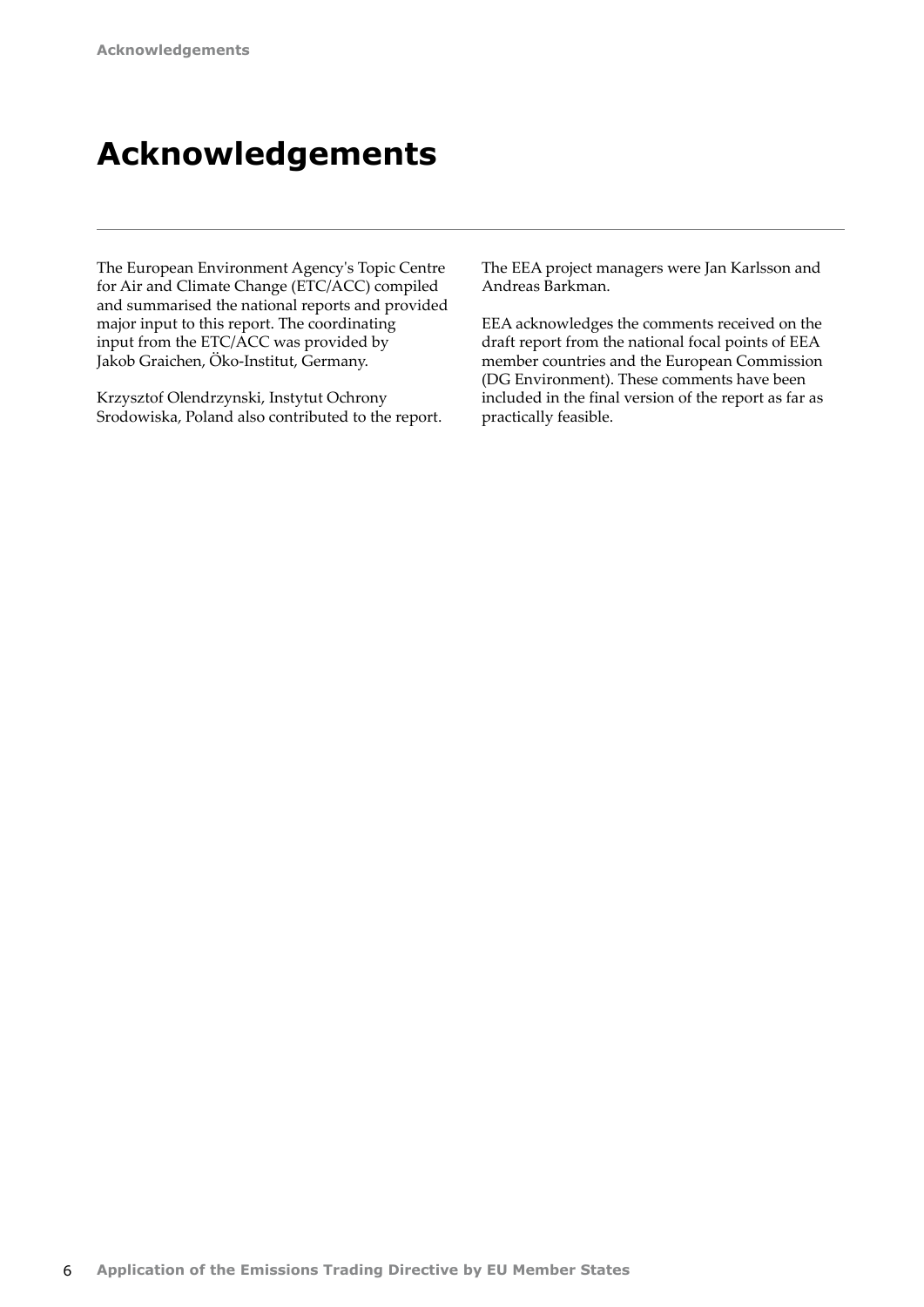## <span id="page-8-0"></span>**Executive summary**

According to Article 21 of the Emissions Trading Directive Member States shall report annually on the application of the directive. The reporting obligation will allow the European Commission to continuously follow the implementation of the directive and provide information for the European Commission's review report under Article 30 of the directive. This is particularly important for the first set of reports.

A first questionnaire was developed and provided by the European Commission to the Member States in 2005. That questionnaire was updated based on the responses for the first four months of the trading scheme. The updated questionnaire was used in 2006 to request the second set of reports covering the time period of the full trading year  $2005$   $(1)$ . Responses were sent to the European Commission. By the end of November 2006, responses had been received from all Member States except the Czech Republic and Luxembourg. The responses were assessed by the EEA and its European Topic Centre on Air and Climate Change (ETC/ACC) and compiled for this report.

The assessment of the second set of Article 21 reports (submitted in 2006) gives a more comprehensive overview of how Member States have implemented the Emissions Trading Directive. It also covers their approaches to the different administrative procedures which are necessary for running the Emissions Trading Scheme. Both similarities and differences in implementation are identified and presented in this report. This report may therefore support Member States in improving their future application of the Emissions Trading Directive by making them aware of the approaches chosen by other Member States. The main findings which can be derived from the assessment of the reports provided by the Member States are summarised below.

#### *Main differences compared to last year's report*

This report provides a more comprehensive overview of the application of the Emissions Trading Directive compared to the report published in early 2006. This is mainly due to two factors: the extended reporting period and the revised questionnaire. The first report only covered the initial four months (2005) of the trading scheme during which many Member States were still in the process of transposing and implementing the directive. Furthermore, several issues covered by the questionnaire, such as verification or the surrender of allowances, were not fully relevant for the first report. With the revision of the questionnaire the aspects to be reported under each question were clarified and Member States generally gave further details in their 2006 answers. Despite this, the overall impression and main messages have remained the same in most chapters since last year's report.

#### *Competent authorities*

The main information from the previous report concerning competent authorities remains. In most Member States more than one competent authority is involved in the national implementation of the Emissions Trading Scheme. Issuance of greenhouse gas permits and monitoring of emissions are carried out by regional or local authorities in some countries. The choice may depend on the size and the general institutional structure of the Member States. Since there are links between the different procedures, it is important to ensure avoidance of inconsistencies at national implementation level. Several Member States reported measures to avoid such problems, for example through working groups with regular meetings, the development of specific guidance notes and the establishment of an 'interpretation group' or training courses for employees of the competent authorities.

#### *Coverage of activities and installations*

The number of installations and the amount of emissions covered under the Emissions Trading Directive will change continuously during a trading period due to new entrants and closures of installations. The size of the entire Emissions Trading Scheme will therefore vary, albeit only slightly. A total of 10 075 installations were included in the Community Independent Transaction Log

<sup>(1)</sup> The term 'reporting period', when used in this report, means the full trading year 2005.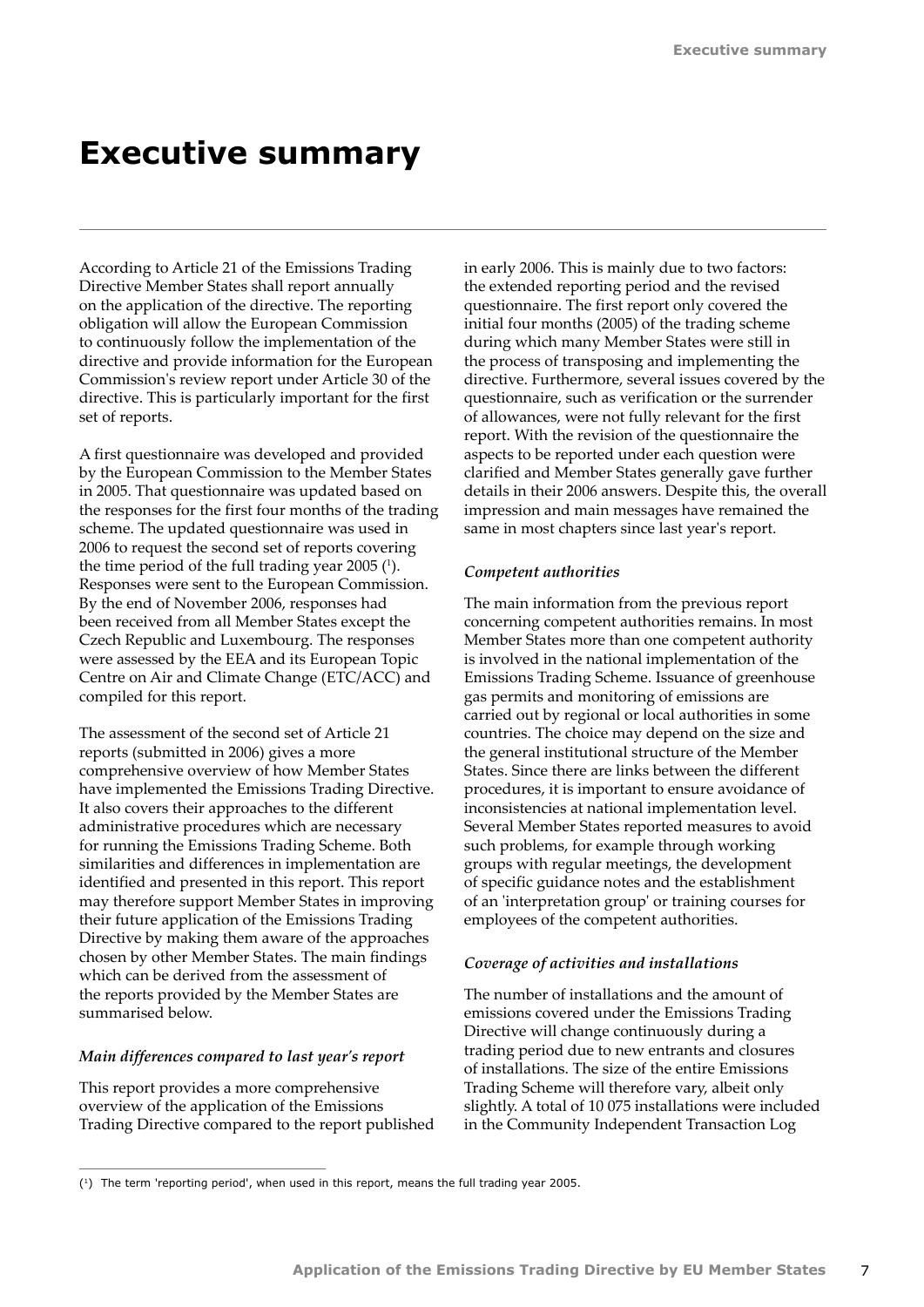$(CITL)$  ( $2$ ). One third of the combustion installations covered by the scheme have a rated thermal input between 20 and 50 Megawatt (MW). These installations are covered by the EU ETS but not by the IPPC Directive. They account for 3 % of the total EU ETS sector's emissions reported. Installations with emissions of more than 500 000 tonnes of  $\mathrm{CO}_2$  per year account for 7 % of the total number of installations, but are responsible for more than 80 % of total EU ETS sector's emissions. Small installations with 500 tonnes of  $\mathrm{CO}_2$  emissions or less per year account for more than 10 % of the installations with total emissions of 90 kt  $\mathrm{CO}_2^{\vphantom{\dagger}}$  in 2005. 160 applications to form a pool have been received from operators but only 16 pools have been formed so far.

## *Permits for installations*

Member States apply different measures to ensure operator compliance with the requirements of their permits. Some Member States report that random spot checks will take place at the installation. In twelve Member States more than one competent authority is involved in issuing permits of installations, which may cause inconsistencies in the national implementation if the individual competent authorities interpret the national legislation differently. Different measures to avoid such problems have been reported by Member States, for example through working groups with regular meetings, the development of specific guidance notes, the establishment of an 'interpretation group' and training courses for employees of the competent authorities. In total 2 980 changes to permits were reported by Member States for 2005. The share of affected installations ranged from 0 % to 100 % across the EU. In total, about one quarter of all permits had to be updated in the first year of the trading period.

## *Application of monitoring and reporting guidelines'*

As indicated in the first report on the application of the directive, only limited information was available on the application of the monitoring and reporting guidelines during this first reporting year. However, it is clear that there are differences in the application of the guidelines. Several Member States have included provisions for lower tiers in their national law for certain activities or parameters. In other cases not even minimum tiers are regarded as technically feasible. 55 installations in four Member States temporarily applied lower tiers than

those agreed with the competent authority. Not surprisingly continuous emissions measurement is only applied in 27 installations in seven Member States.

## *Arrangements for verification*

General aspects, such as the possibility for accreditation of independent verifiers according to national rules, are treated similarly in almost all countries. However, there are issues reported by some Member States which could be considered by other Member States as well. In eight countries verifiers have to provide recommendations for improving the monitoring plan of an installation as part of the verification procedure. Verified emission reports may be subject to additional checks by the competent authorities in order to ensure the quality of the verification process in nineteen Member States. Around 120 installations did not submit an emission report verified as satisfactory by 30 April 2006. An additional 160 installations did not submit a report at all. Most of these cases were solved within three months and caused by the late institutional set-up for verification in some Member States.

## *Operation of registries*

The operation of registries during the first year of the trading scheme focused on the set-up of the national registries and the connection to the CITL. Many registries did not operate at the beginning of 2005. The others faced significant downtimes for planned and unforeseen reasons in the first half of 2005. In the second half of the reporting period registries were, on average, only off-line for a few minutes per month. Most Member States implemented procedures to safeguard registries. Four member States detected security threats during 2005.

## *Allocation, new entrants and closures*

In total, just over 2 billion allowances were allocated for the first year of the trading scheme. Several Member States report issues that have caused problems during the allocations process, namely the restricted time frame to implement the directive, the availability of adequate emission data or the lack of reliable projection data. Most Member States welcome harmonisation of issues such as the treatment of new entrants, closures or small installations, and above all harmonisation of the

<sup>(2)</sup> 'Community independent transaction log' (CITL) is the independent transaction log provided for in Article 20(1) of Directive 2003/87/EC for the purpose of recording the issue, transfer and cancellation of allowances, and established, operated and maintained in accordance with Article 5 of the Commission Regulation (EC) No 2216/2004.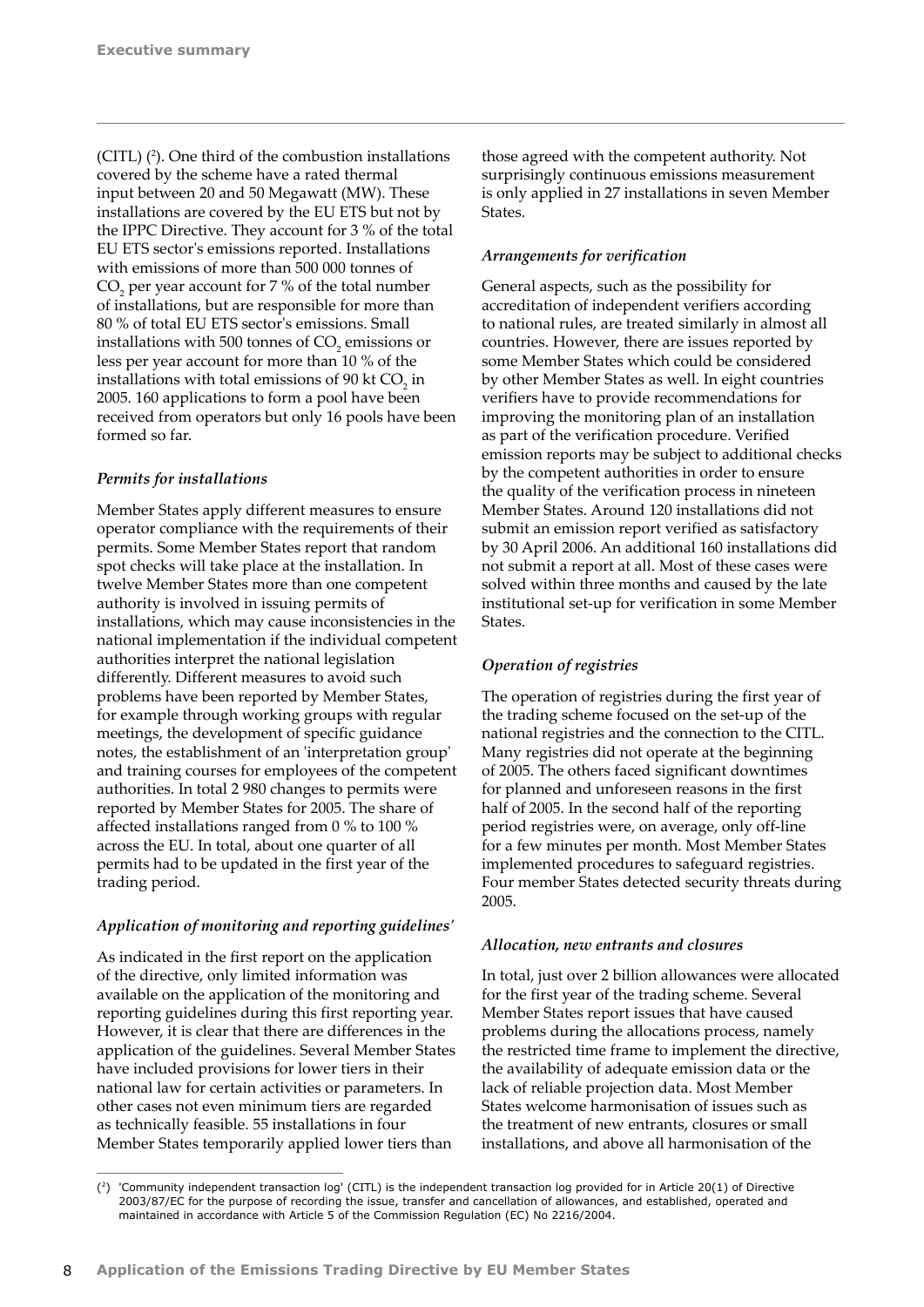definition of a combustion installation. One of the main lessons learned so far is the need to simplify the allocation process to enhance clarity of the rules and reduce the workload of authorities as well as companies. Ten Member States allocated a total of 11.9 million D to new entrants in the reporting period.

### *Surrender of allowances by operators*

As in the first report on the application of the directive no account was closed in registries because there was no reasonable prospect of further allowances being surrendered by the operator during this reporting period in any reporting Member State.

## *Use of ERUs and CERs in the Community scheme*

Credits from JI (ERUs) or CDM (CERs) projects were not available during the reporting period. Only ten Member States reported requiring and verifying adherence to criteria and guidelines contained in the World Commission on Dams year 2000 Final Report for the approval of hydro electric JI or CDM projects. Member States are obliged by Directive 2004/101/EC (Linking Directive) to ensure compliance with these guidelines during project approval.

## *Fees and charges*

Most Member States recover at least some of the administrative costs of the trading scheme through fees and charges to operators and personal account holders. This is done through charges of services like the issuance of permits, issuance of allowances and the use of the registry. Additionally two countries have a general subsistence fee. Fees and charges for the same service differ substantially between Member States. This is due to different approaches to cost recovery and differences in the areas where fees are charged. In general resulting costs for operators are small compared to the value of the allowances.

#### *Compliance and enforcement*

According to Article 16 of the directive, Member States should implement effective penalties in cases of a breach of emissions trading legislation. Only a few Member States provided detailed information on penalties which are to be imposed. However, from these few examples it is obvious that the maximum fines deviate substantially between Member States for similar infringements (EUR 15 million versus EUR 3 000). In Hungary, the

amount equivalent to the excess emissions will be automatically deducted from the next issuance of the allocated allowances. Three countries imposed fines for infringements of national provisions in 2005 or are in the process of doing so.

### *Legal nature of allowances and fiscal treatment*

The legal nature of allowances is not identical in all Member States. Some Member States consider allowances to be financial instruments whose trading is supervised by the financial service authority (FSA). Other Member States consider them to be normal commodities. In the latter case, only the derivates of these allowances are viewed as financial instruments. Several Member States explain that allowances are regarded as intangible assets. In three Member States emissions are regarded as liabilities. The application of value added tax is consistent across Member States.

## *Access to information*

Pursuant to Article 17 of the Emissions Trading Directive, decisions related to allocation of allowances and reports of emissions shall be made available to the public. Most Member States publish their national allocation plan, allocation rules and installation allocation on the Internet. Access to monitoring reports is granted upon request in most Member States; three decided to publish the full reports on the Internet while three did not provide access to the public under any circumstances.

## *General observations*

Member States provided information on studies undertaken on the application, effects and further development of the Emissions Trading Scheme. Competitiveness issues due to the application of the Emissions Trading Directive were raised by several Member States as well. Areas identified as problematic include allocation rules, definition of combustion installations and competition with installations from outside the EU.

This report illustrates the variety of aspects which the Member States had to address in their transposition and implementation of the Emissions Trading Directive and provides a first comprehensive picture of the implementation in the Member States. It identifies several common patterns and differences. Thus, it may encourage the adaptation of administrative processes and initiate processes of learning from best practices in other Member States.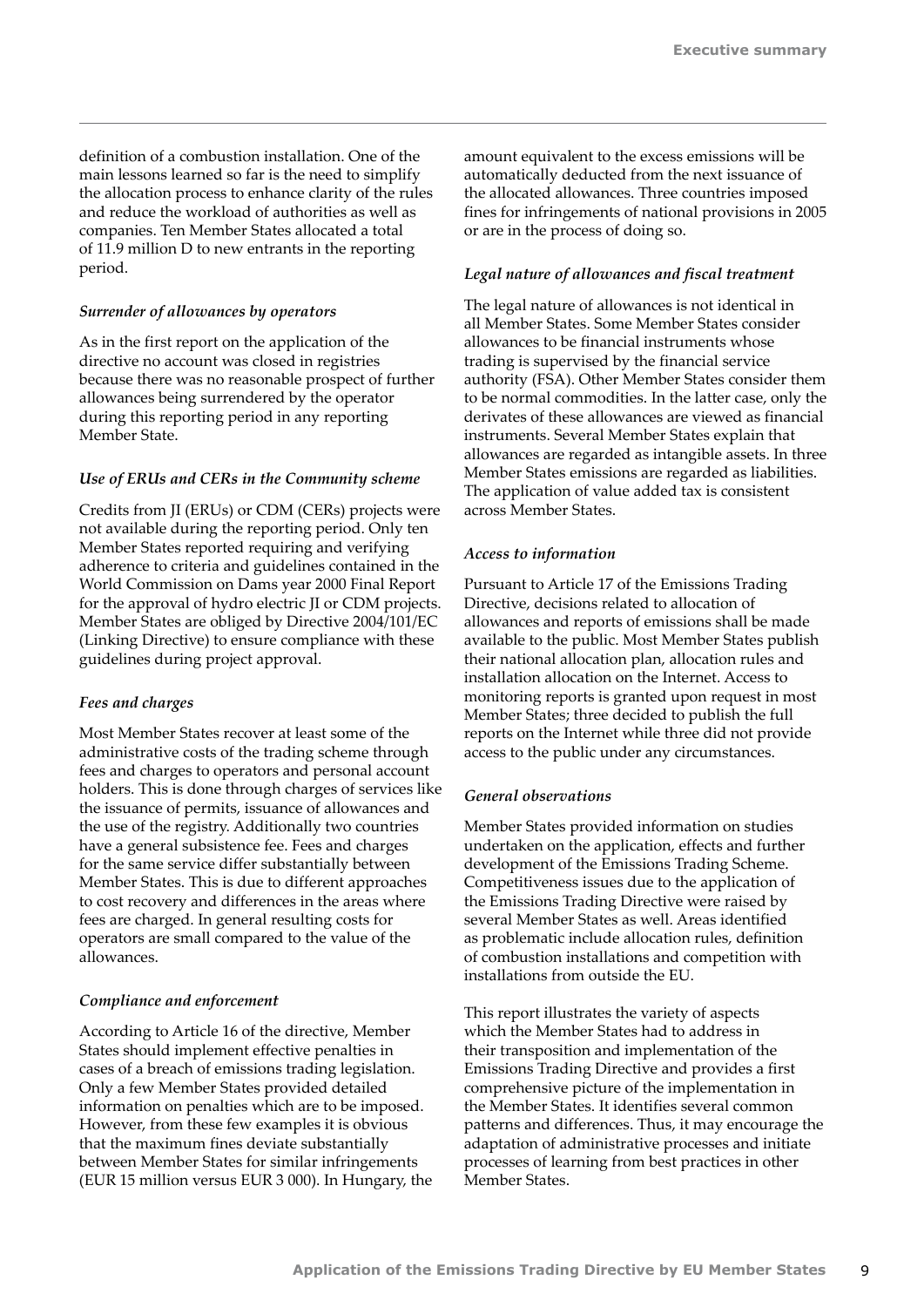# <span id="page-11-0"></span>**1 Introduction**

Article 21 of the Emissions Trading Directive 2003/87/EC (3 ) obliges Member States to report annually on the application of this directive on the basis of a questionnaire. This report shall pay particular attention to the arrangements for the allocation of allowances, the operation of registries, the application of monitoring and reporting guidelines, verification, and issues relating to compliance with the directive and the fiscal treatment of allowances. Within three months of receiving the reports from the Member States the Commission shall publish a report on the application of the Emissions Trading Directive in the European Union (EU).

The EEA assisted the Commission in assessing the responses received and the results are presented in this report. In 2006 no responses were received from the Czech Republic and Luxembourg.

## *Intention of the reporting*

The overall intention of annual reporting is to give an overview of how Member States have addressed the different procedures involved in implementing and running the European Union Emissions Trading Scheme (EU ETS). Learning from procedures used in other Member States may facilitate future harmonisation and improvements in the running of the EU ETS. In addition, it could help to improve the quality of monitoring data through application of common rules, which would facilitate Member States' emission reports and also improve the quality of data reported to the European Pollutant Emission Register (4 ). It might also help to improve the quality of future 'top-down' reports of the inventories according to the greenhouse gas monitoring mechanism (5).

## *Reporting process*

The initial questionnaire (<sup>6</sup>) was developed under severe time constraints and a possible need for revision was anticipated. After the experience gained during the report covering the first four months of the trading year 2005 the questionnaire was reviewed based on the answers received and analysis undertaken. The revised questionnaire  $(7)$ was only adopted shortly before the due date for reporting by Member States and not all countries were able to use the new version. For this reason, information from Cyprus, Hungary, Greece and Malta is not available at the same level of detail for all issues. Furthermore, Denmark and Lithuania used a version of the revised questionnaire which was not yet final. This leads to differences in the answers provided in some chapters. The original questionnaire was based on open questions subject to interpretation by Member States. The main change in the updated version is the focus on more specific aspects for each issue. This approach leads to a more consistent overview of the situation in Member States as all countries know what aspects should be covered by the answers.

This report is based on the replies to the questionnaires received by 11 November 2006, information contained in the CITL on 31 October 2006 and the supplementary comments received from Member States in the review process. In some

<sup>(3)</sup> Directive 2003/87/EC of the European Parliament and of the Council of 13 October 2003 establishing a scheme for greenhouse gas emission allowance trading within the Community and amending Council Directive 96/61/EC; (1) OJ L 275/32 EN, 25.10.2003, pp. 32–46.

<sup>(4)</sup> Commission Decision of 17 July 2000 on the implementation of a European pollutant emission register (EPER) according to Article 15 of Council Directive 96/91/EC concerning integrated pollution prevention and control (IPPC) OJ L192/36 dated 28.07.2000.

<sup>(5)</sup> Decision No 280/2004/EC of the European Parliament and of the Council of 11 February 2004 concerning a mechanism for monitoring Community greenhouse gas emissions and for implementing the Kyoto Protocol.

<sup>(6)</sup> Commission Decision 2005/381/EC of 4 May 2005 establishing a questionnaire for reporting on the application of Directive 2003/87/EC of the European Parliament and of the Council establishing a scheme for greenhouse gas emission allowance trading within the Community and amending Council Directive 96/61/EC OJ L126/43 EN, 19.5.2005.

<sup>(7)</sup> Commission Decision of 23 November 2006 amending Decision 2005/381/EC establishing a questionnaire for reporting on the application of Directive 2003/87/EC of the European Parliament and of the Council establishing a scheme for greenhouse gas emission allowance trading within the Community and amending Council Directive 96/61/EC (notified under document number C(2006) 5546) (Text with EEA relevance) (2006/803/EC).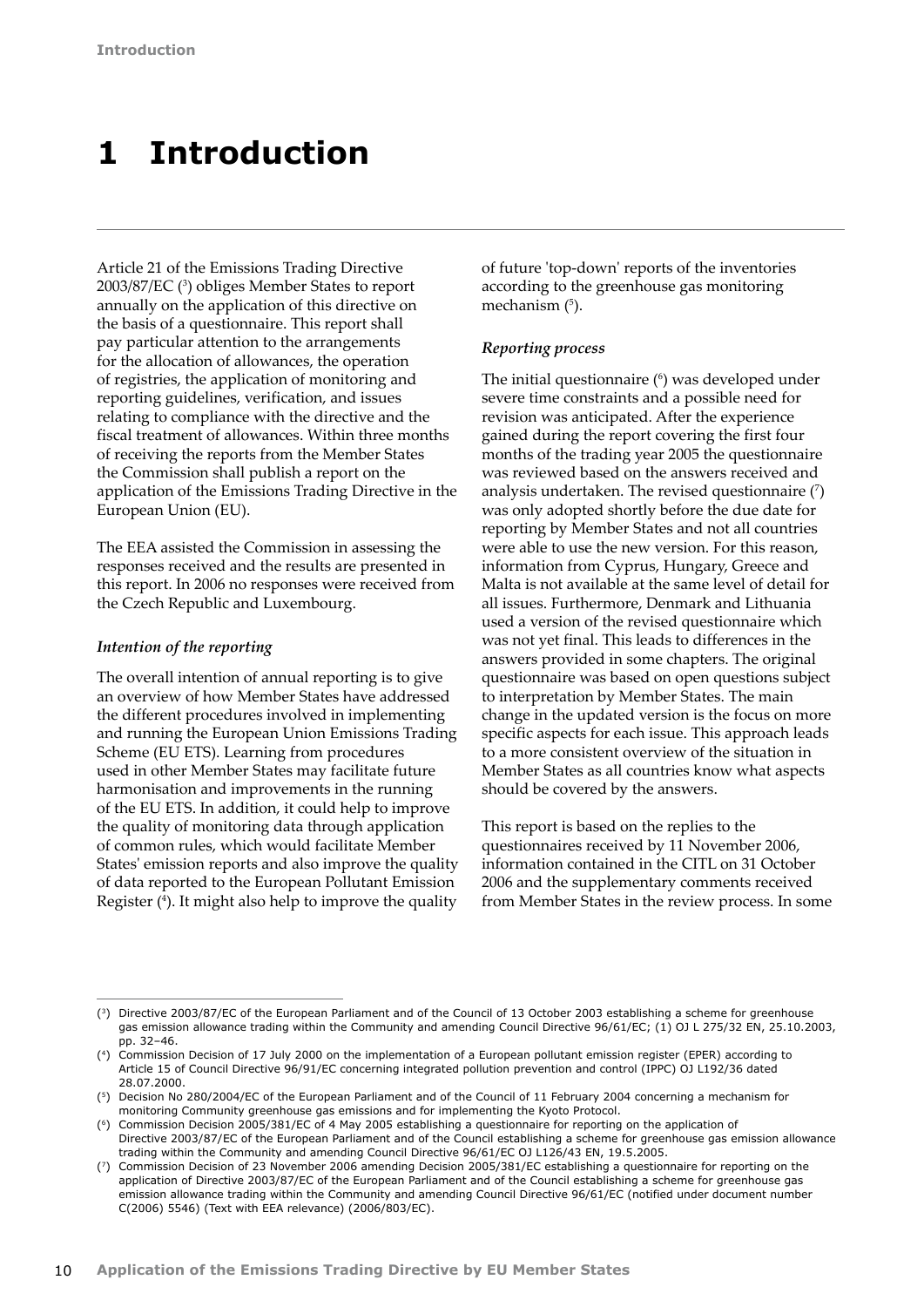cases information from the replies due on 30 June 2005 was used to supplement information provided in 2006. This was done especially in cases where Member States only reported that no changes had occurred since the last report.

The report summarises the answers and tries to identify common patterns and differences in the implementation of the directive across Member States. The second reports on the application of the directive by Member States were due by 30 June 2006 covering the entire year of 2005. Many Member States submitted their replies after this deadline and replies from the Czech Republic and Luxembourg are still outstanding.

All 23 Article 21 reports submitted by 11 November 2006 have been assessed thoroughly and analysed in detail. However, several Member States did not provide answers to all questions. This is especially true for those Member States which used the original version of the questionnaire for the second report. Therefore, the numbers of answers do not add up to 23 for all questions. In such cases, either some Member States have provided no answer to this question or the answer categories are

non-exclusive and overlap. However, this does not mean that the answers from certain Member States have been neglected or omitted.

#### *Changes compared to the previous reporting period*

The first report on the application of the Emissions Trading Directive by EU Member States (8 ) only covered the period up to April 2005. During that period many Member States were still in the process of transposing the directive and were not able to answer all questions. Furthermore, experience in monitoring, reporting and verification was only gained at the end of the first complete year. In contrast this second report is based on information for a full trading year and includes experiences in the reporting process of the 2005 emissions. Further differences arise from the new version of the questionnaire which is the basis of the replies by Member States. A new section on fees and charges was added while other questions were deleted. The new questionnaire specifies in a more detailed way which kind of information is requested. As a result of these changes the information provided in this year's report is not always comparable to the answers given in 2005.

<sup>(8)</sup> European Environment Agency (2006): *Application of the Emissions Trading Directive by EU Member States*. EEA Technical report No 2/2006.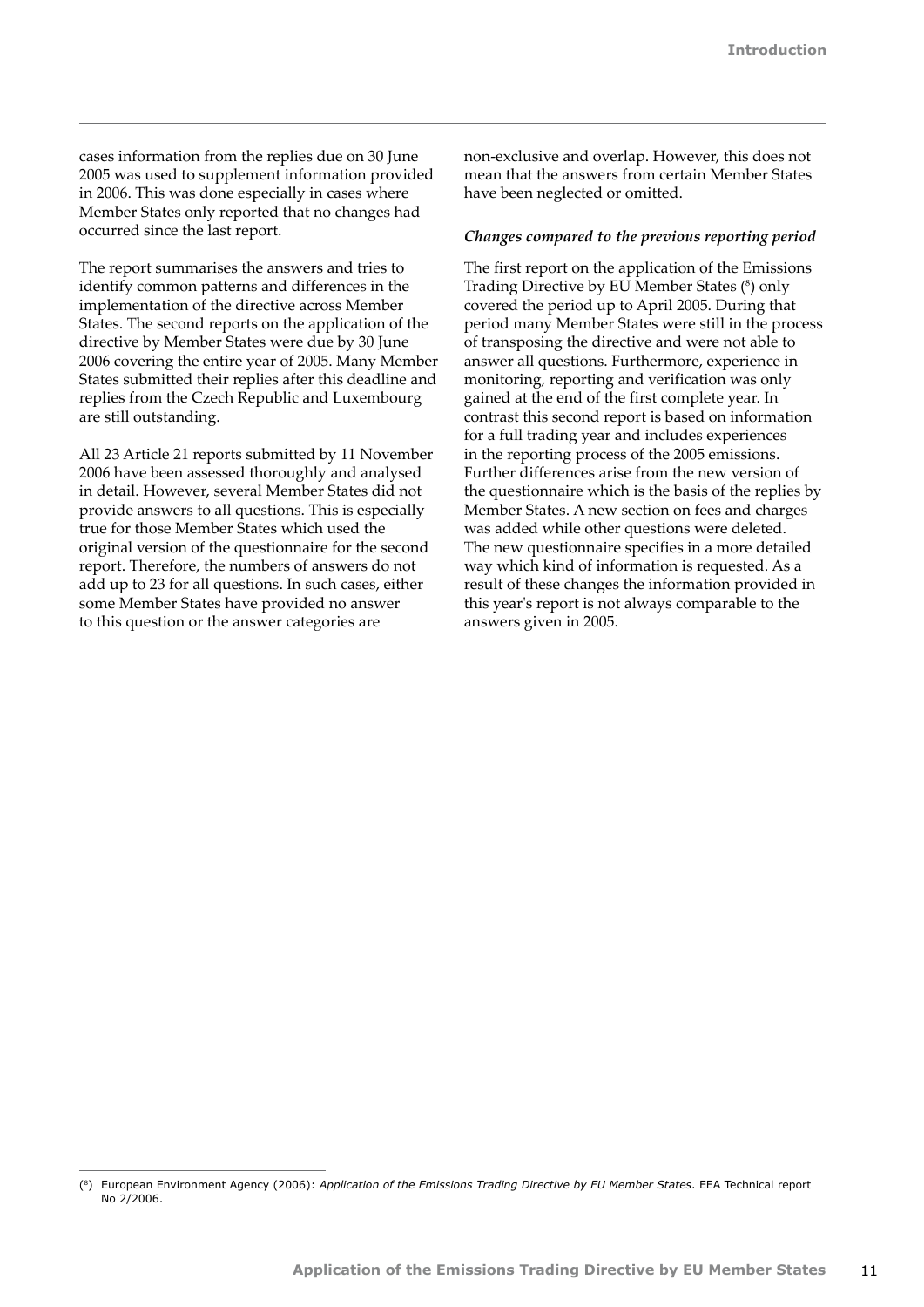## <span id="page-13-0"></span>**2 Competent authorities**

- *• In all but two Member States more than one competent authority is responsible for administrative tasks of the Emissions Trading Scheme.*
- *• Approximately half of the Member States also involve regional or local authorities in the administration for granting permission of installations, monitoring, reporting and verification or other issues.*
- *• Compared to the previous reporting period many Member States reported on a higher number of competent authorities. This is only partly due to a more extensive list of tasks. It can be assumed that the other reason is incomplete reporting in 2005 and not a proliferation in competent authorities.*

The administration of the Emissions Trading Directive follows the subsidiary principle and differs between Member States. As a result, it is not always clear to other Member States or the Commission which authority is responsible for which administrative task. Hence, Member States were requested to provide an overview of the entities and their responsibilities for the different administrative operations foreseen under the Emissions Trading Directive.

Typical tasks that are carried out by the competent authorities are allocation, issuance of permits, issuance of allowances, monitoring and emission reports, registries, accreditation of verifiers,

compliance and enforcement, use of Certified Emission Reductions (CER) and Emission Reduction Units (ERU), administration of the new Entrants reserve (NER) and information to the public. Table 1 gives an overview of the competent authorities in each Member State responsible for these tasks.

In all Member States except Cyprus and Greece more than one competent authority is involved in the administration of the Emissions Trading Scheme. Apart from the Environment Ministries (which often are responsible for tasks such as allocation, accreditation of verifiers or administration of the new entrants reserve  $-$  NER), one or several subordinate authorities are involved. The highest number of competent authorities has been reported by France, Lithuania, Portugal, Spain and the United Kingdom, each with six authorities involved in the administration of the scheme. The second column of Table 1 gives an overview of the competent authorities of each Member State. In 13 Member States (Austria, Belgium, Finland, France, Germany, Latvia, Lithuania, Poland, Portugal, Slovakia, Spain, Sweden and the United Kingdom) regional or local authorities are responsible for the issuance of emission permits and/or for monitoring, reporting and verification (MRV) of emissions. In the United Kingdom, Defra is also responsible for opt-out applications under the national climate change agreements and the national emissions trading scheme.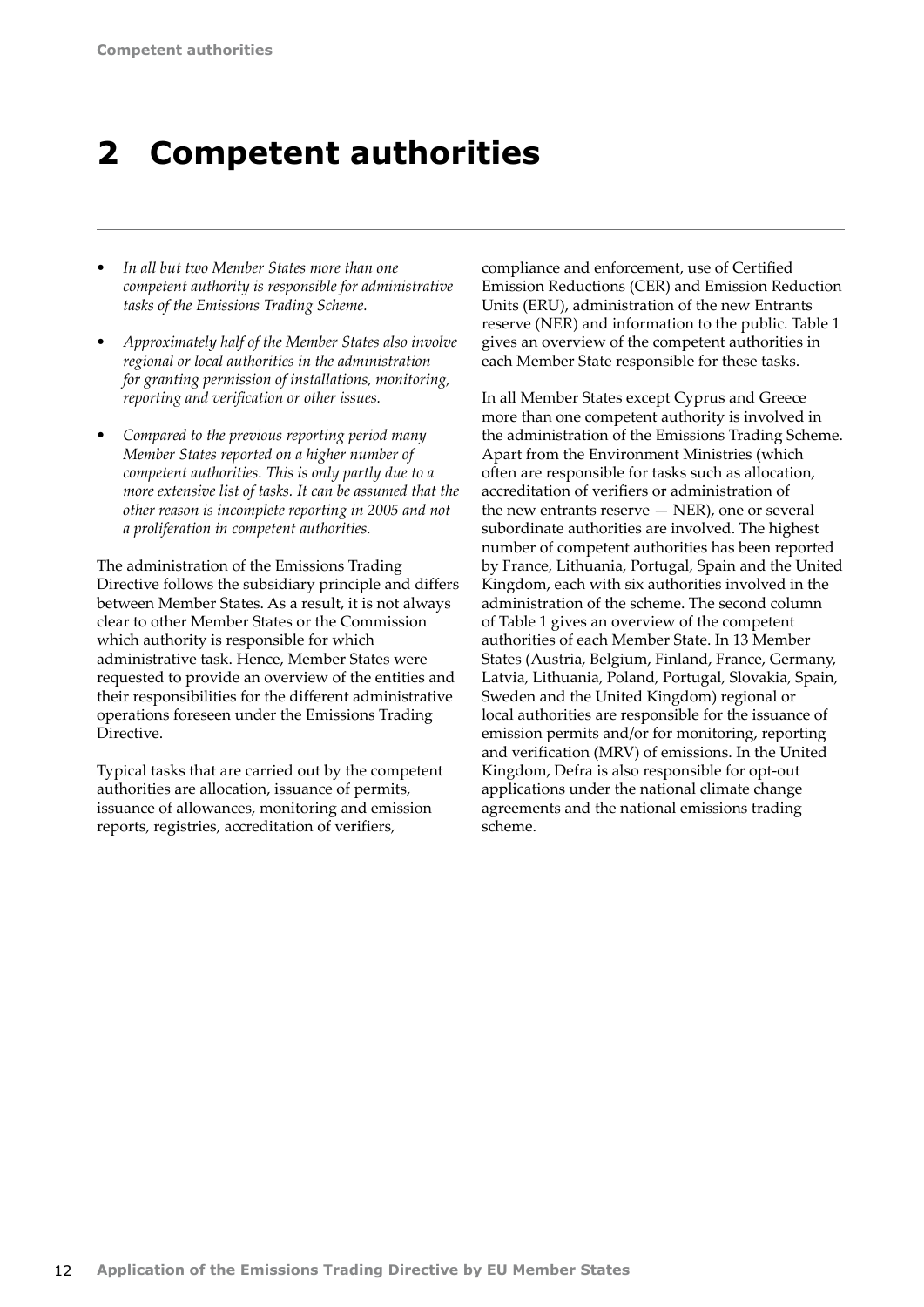**Table 1 Competent authorities and their tasks (9)**

|           |                                                                                                                                                                                                                                                                                                                                                                               | of permits<br>Issuance | Allocation of<br>allow. | Issuance<br>of allow. | Validation of<br>monit. meth. | Verified emission<br>reports | đ<br>Accredit.<br>verifiers | Registry     | <b>Compliance and</b><br>enforcement | <b>Issuance of ERU</b> | Use of CERs &<br>ERUs | New entrants<br>reserve | Informat. to the<br>public | Auctioning         | Opt-ins            | Pooling            |
|-----------|-------------------------------------------------------------------------------------------------------------------------------------------------------------------------------------------------------------------------------------------------------------------------------------------------------------------------------------------------------------------------------|------------------------|-------------------------|-----------------------|-------------------------------|------------------------------|-----------------------------|--------------|--------------------------------------|------------------------|-----------------------|-------------------------|----------------------------|--------------------|--------------------|--------------------|
| AT        | <b>Comptent authorities</b><br>- Bundesministerium für Land- und<br>Forstwirtschaft, Umwelt und Wasserwirt-<br>schaft, Abteilung V/4 Immissions- und<br>Klimaschutz (BMLFUW)<br>- Regional or local authorities (RLA)                                                                                                                                                         | RLA                    | BMLFUW                  | BMLFUW                | RLA                           | BMLFUW                       | BMLFUW<br>a)                | BMLFUW       | RLA,<br>BMLFUW                       | BMLFUW                 | BMLFUW                | BMLFUW                  | BMLFUW                     | BMLFUW             | BMLFUW             | BMLFUW             |
| BE        | - DG Environment (DGE)<br>- Belgium Regions                                                                                                                                                                                                                                                                                                                                   | Belgium<br>Regions     | Belgium<br>Regions      | Belgium<br>Regions    | Belgium<br>Regions            | Belgium<br>Regions           | Belgium<br>Regions          | DGE          | Belgium<br>Regions                   | Belgium<br>Regions     | Belgium<br>Regions    | Belgium<br>Regions      | Belgium<br>Regions         | Belgium<br>Regions | Belgium<br>Regions | Belgium<br>Regions |
| CY        | - Ministry of Agriculture, Natural<br>Resources and Environment (MANRE)                                                                                                                                                                                                                                                                                                       |                        | MAN-<br>RE              | MAN-<br>RE            | MAN-<br>RE                    | MAN-<br>RE                   | MAN-<br>RE                  | MAN-<br>RE   | MAN-<br>RE                           | MAN-<br>RE             | MAN-<br>RE            | MAN-<br>RE              | MAN-<br>RE                 | MAN-<br>RE         | MAN-<br>Æ          | MAN-<br>RE         |
| CZ        |                                                                                                                                                                                                                                                                                                                                                                               |                        |                         | No report submitted   |                               |                              |                             |              |                                      |                        |                       |                         |                            |                    |                    |                    |
| DK        | - Energistyrelsen (ENS)<br>- Miljøstyrelsen (MST)                                                                                                                                                                                                                                                                                                                             | ENS                    | ENS                     | NST                   |                               | ENS                          | ENS                         | NST          | ENS                                  |                        | NSТ                   | ENS                     | ENS,<br>MST                | ENS                | ENS                | ENS                |
| EE        | - Ministry of the Environment (MoE)<br>- Estonian Environment Information<br>Centre (EEIC)                                                                                                                                                                                                                                                                                    | MoE                    | MoE                     | EEIC                  | MoE                           | EEIC                         | MoE                         | EEIC         | MoE,<br>EEIC                         | MoE                    | MoE                   | MoE                     | MoE,<br>EEIC               | MoE                | MoE                | MoE                |
| FI        | - Energy Market Authority (EMA)<br>- Ministry of Trade and Industry (MTI)<br>- The National Government of Åland<br>(NGA)<br>- Finnish Accreditation Service (FINAS)<br>- Ministry of the Environment (MoE)                                                                                                                                                                    | EMA, NGA               | ZЫ                      | EMA                   | EMA, NGA                      | EMA, NGA                     | FINAS                       | EMA          | EMA, NGA                             | MoE                    | EMA                   | NTI                     | EMA, NGA                   | $\mathbf{I}$       | EMA                | $\mathsf{I}$       |
| <b>FR</b> | - Ministère de l'Ecologie et du<br>Développement Durable (MEDD)<br>- Caisse des Dépôts et Consignations<br>(CDC)<br>- Préfectures de département (PREF)<br>- Directions Régionales de l'Industrie,<br>de la Recherche et de l'Environnement<br>(DRIRE)<br>- Mission Interministérielle de l'Effet de<br>Serre (MIES)<br>- Ministère de l'Economie et des Finances<br>(MINEFI) | DRIRE, PREF            | MEDD                    | CDC                   | MEDD, DRIRE, PREF             | MEDD, DRIRE                  | MEDD                        | c<br>C       | MEDD, DRIRE/PREF, CDC                | MEDD, MINEFI           | MEDD, MINEFI          | MEDD                    | MEDD, DRIRE, MIES, CDC     | ı                  | MEDD               | MEDD, CDC          |
| DE        | - Bundesministerium für Umwelt, Natur-<br>schutz und Reaktorsicherheit (BMU)<br>- Deutsche Emissionshandelsstelle im<br>Umweltbundesamt (DEHSt)<br>- Local authorities (LA)                                                                                                                                                                                                   | ₹                      | BMU,<br>DEHSt           | <b>DEHSt</b>          | $\preceq$                     | <b>DEHSt</b><br>Š,           | $\preceq$                   | <b>DEHSt</b> | <b>DEHSt</b>                         | <b>DEHSt</b>           | <b>DEHSt</b>          | <b>DEHSt</b>            | ₹<br>BMU,<br>DEHSt,        |                    | ı                  | <b>DEHSt</b>       |
| EL.       | - Ministry of Environment, Physical<br>Planning and Public Works, General<br>Directorate of Environment, Directorate of<br>Air Pollution and Noise Control (MoE)                                                                                                                                                                                                              |                        |                         |                       |                               |                              |                             |              |                                      |                        |                       |                         |                            |                    |                    |                    |
| HU        | - Ministry of Environment and Water<br>(MEW)<br>- National Inspectorate for Environment,<br>Nature and Water (NIENW)                                                                                                                                                                                                                                                          | NIENW                  | MEW                     | NIENW                 | NIENW                         | NIENW                        |                             | NIENW        | NIENW                                |                        |                       |                         |                            | MEW                |                    |                    |
| IE        | - Environmental Protection Agency (EPA)<br>- Irish National Accreditation Board<br>(INAB)b                                                                                                                                                                                                                                                                                    | EPA                    | EPA                     | EPA                   | EPA                           | EPA                          | INAB                        | EPA          | EPA                                  |                        | EPA                   | EPA                     | EPA                        | EPA                | EPA                | EPA                |
| IT        | - Ministry for the environment and<br>territory (MATT)<br>- Agency for the environment and<br>technical services (APAT)<br>- Ministry for economic development<br>(MSE)                                                                                                                                                                                                       | MATT, MSE              | MATT                    | MATT                  | MATT                          | MATT                         | MATT                        | APAT         | MATT                                 | $\mathbf{I}$           | MATT                  | MATT                    | MATT                       | ı                  | MATT               | MATT               |
| LV        | - Ministry of the Environment (MoE)<br>- Regional Environmental Boards (REB)<br>- Environment State Bureau (ESB)<br>- Latvian Environment, Geology and<br>Meteorology Agency (LEGMA)<br>- Latvian National Accreditation Bureau<br>(LATAK)                                                                                                                                    | <b>REB</b>             | MoE                     | MoE                   | <b>REB</b>                    | <b>REB</b>                   | LATAK                       | LEGMA        | LEGMA, REB                           | MoE                    | MoE                   | MoE                     | LEGMA                      | Not decided        | REB, LEGMA         | LEGMA              |

(9) For a list of the abbreviations for Member States see page 59.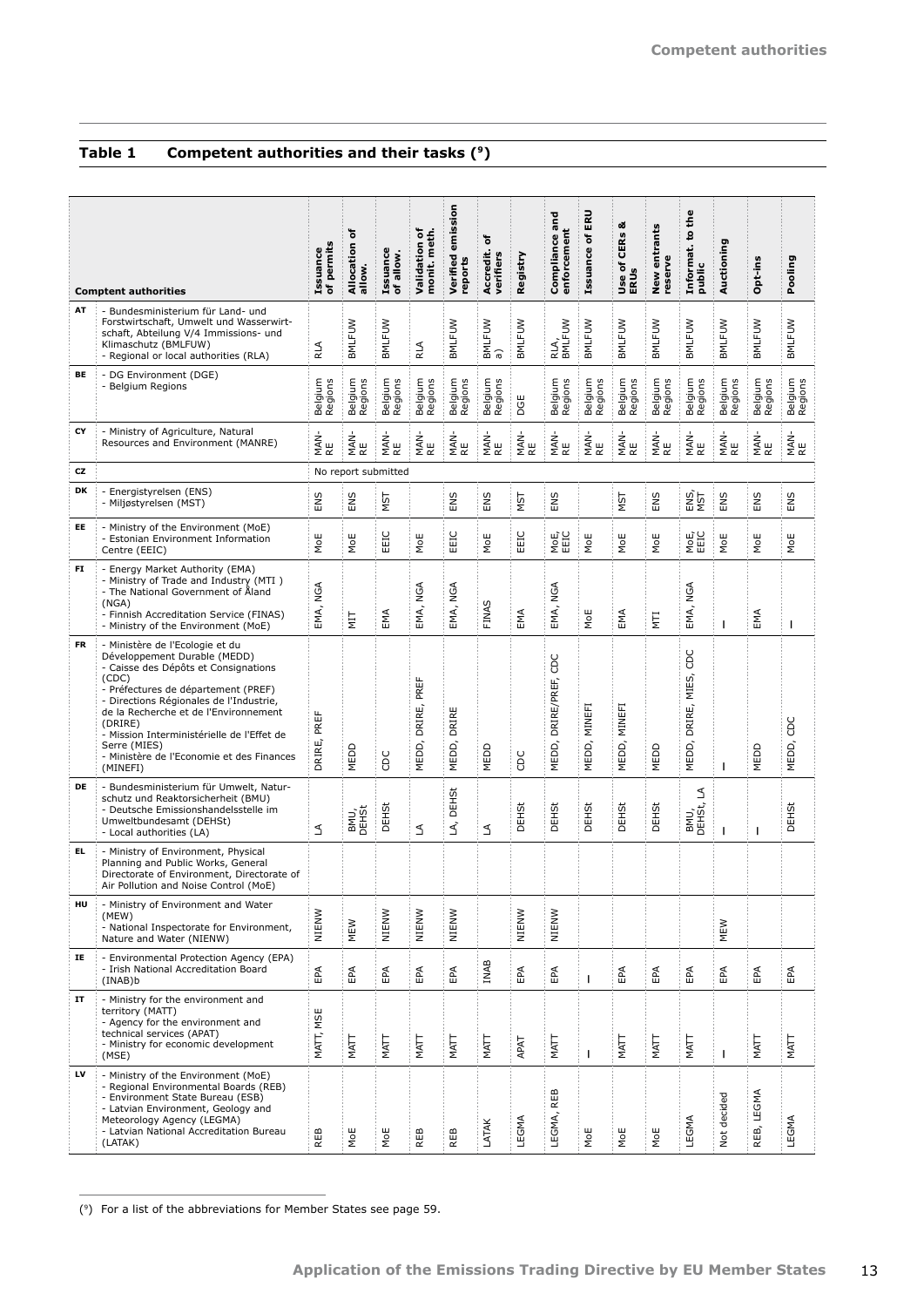|           |                                                                                                                                                                                                                                                                                                                                                              | of permits<br>Issuance | Allocation of<br>allow. | Issuance<br>of allow. | Validation of<br>monit. meth | Verified emission<br>reports | ٥<br>Accredit.<br>verifiers | Registry    | Compliance and<br>enforcement | Issuance of ERU  | ఱ<br><b>Use of CERs</b> | New entrants<br>reserve | Informat. to the<br>public            | Auctioning                         | Opt-ins                | Pooling     |
|-----------|--------------------------------------------------------------------------------------------------------------------------------------------------------------------------------------------------------------------------------------------------------------------------------------------------------------------------------------------------------------|------------------------|-------------------------|-----------------------|------------------------------|------------------------------|-----------------------------|-------------|-------------------------------|------------------|-------------------------|-------------------------|---------------------------------------|------------------------------------|------------------------|-------------|
|           | <b>Comptent authorities</b>                                                                                                                                                                                                                                                                                                                                  |                        |                         |                       |                              |                              |                             |             |                               |                  | ERUS                    |                         |                                       |                                    |                        |             |
| LT        | - Ministry of the Environment (MoEn)<br>- Ministry of Economy (MoEc)<br>- Lt. Environmental Investment Fund<br>(LEIF)<br>- National Accreditation Office under the<br>MoE (NAO)<br>- Regional Environmental Protection<br>Departments (REPD)<br>- State Environmental Protection<br>Inspectorate (SEPI)                                                      | REPD                   | MoEn, MoEc              | REPD, LEIF            |                              | REPD                         | <b>NAO</b>                  | LEIF        | REPD, LEIF                    |                  | 旨                       | MoEn                    | MoEc, LEIF,<br>SEPI<br>MoEn,<br>REPD, | 旨                                  | MoEn                   | I.          |
| LU        |                                                                                                                                                                                                                                                                                                                                                              |                        | No report submitted     |                       |                              |                              |                             |             |                               |                  |                         |                         |                                       |                                    |                        |             |
| MT        | - Malta Environment and Planning<br>Authority (MEPA)<br>- Malta Standards Authority (MSA)                                                                                                                                                                                                                                                                    | MEPA                   | MEPA                    | MEPA                  | MEPA                         | MEPA                         | MSA                         | MEPA        | MEPA                          | MEPA             | MEPA                    | MEPA                    | MEPA                                  | MEPA                               | MEPA                   | MEPA        |
| <b>NL</b> | - Dutch Emissions Authority (NEA)<br>- Ministry for Housing, Spatial Planning<br>and the Environment (VROM)<br>- Ministry for Economic Affairs (EZ)                                                                                                                                                                                                          | NEA                    | EZ,<br>VROM             | NEA                   | NEA                          | NEA                          | Council<br>of Acc.          | NEA         | NEA                           | NEA              | NEA                     | VROM,<br>EZ, NEA        | VROM,<br>EZ, NEA                      | EZ,<br>VROM                        | VROM,<br>EZ, NEA       | I.          |
| PL.       | - Council of Ministers (CoM)<br>- Ministry of the Environment (MoE)<br>- National Administrator (NA)<br>- Regional or local authorities (RLA)<br>- Polish Accreditation Centre (PAC) b)                                                                                                                                                                      | RLA                    | CoM, RLA                | ₹                     | RLA                          | <b>RLA</b><br>ΝA,            | PAC                         | ₹           | RLA, NA                       | n.a.             | $\lessgtr$              | ₹                       | MOE, NA                               | n.a.                               | RLA                    | <b>RLA</b>  |
| PТ        | - Instituto do Ambiente (IA)<br>- Inspectorate-General for the environ-<br>ment and regional planning (IGAOT)<br>- Regional or local authorities (RLA)<br>- Presidency of the Council of Ministers<br>(PCM)<br>- Ministry of the environment, regional<br>planning and regional development<br>(MAOTDR)<br>- Ministry of the economy and innovation<br>(MEI) | IA, RLA                | PCM                     | ₹                     | IA, RA                       | IA, RLA                      | $\preceq$                   | ₹           | IA, IGAOT                     | n.a.             | n.a                     | ₹                       | $\preceq$                             | PCM                                | PCM                    | MAOTDR, MEI |
| SΚ        | - Ministry of the Environment of the<br>Slovak Republic (MoE)<br>- Regional offices of the environment<br>(ROE)<br>- National Registry Administrator Dexia<br>Blanka (NREK)<br>District office of the environment (DOE)                                                                                                                                      | DOE                    | MoE                     | MoE                   | DOE                          | DOE                          | MoE                         | MOE, NREK   | ROE, DOE<br>MoE,              | MoE              | MoE                     | MoE                     | MoE                                   | MoE                                | MoE                    | MoE         |
| SI        | - Ministry of Environment and Spatial<br>Planning (MOE)<br>- Agency for Environment (ARSO)<br>- Slovenska Akreditacija (SA)<br>- Inspectorate of RS for Environment and<br>spatial Planing (Insp.)                                                                                                                                                           | R <sub>SO</sub>        | <b>ARSO</b>             | <b>RSO</b>            | <b>ARSO</b>                  | <b>RSO</b>                   | A, ARSO                     | <b>ARSO</b> | Insp                          | lot decided<br>ţ | lot decided<br>ť        | ARSO                    | MOP, ARSO,<br>Insp                    | MOE                                | MOE                    | MOE         |
| ES        | - Consejerías de las Comunidades<br>Autónomas (CCAA)<br>- Administración General del Estado (AGE)<br>- Autoridad Nacional Designada (AND)<br>- Oficina Española de Cambio Climático<br>(OECC)<br>- Comisión de Coordinación de Políticas de<br>Cambio Climático (CCPCC)<br>- Grupo Interministerial de Cambio<br>Climático (GICC)                            | CCAA                   | AGE                     | AGE                   | CCAA                         | CCAA                         | CCAA                        | OECC        | AGE, CCAA                     | AGE              | AGE                     | AGE                     | $\overline{\preccurlyeq}$             | AGE                                | AGE                    | AGE         |
| SE        | - Swedish Government, Ministry of<br>Sustainable Development (lead ministry)<br>(Gov)<br>- Swedish Environmental Protection<br>Agency (SweEPA)<br>- Swedish Energy Agency (SEA)<br>- County Administration Boards (CAB)<br>- Swedish Board for Accreditation and<br>Conformity Assessment (SWEDAC)                                                           | CAB                    | Gov (NAP), SweEPA       | SEA                   | CAB                          | SweEPA                       | SWEDAC                      | SEA         | SweEPA                        | SEA              | SEA                     | SEA                     | SweEPA<br>SEA,                        | H                                  | SEA<br>SweEPA,<br>Gov, | т           |
| UK        | - Environment Agency (EA)<br>- Scottish Environment Protection Agency<br>(SEPA)<br>- Chief Inspector - Department of Envi-<br>ronment - Northern Ireland (DOENI)<br>- Department of Trade and Industry (DTI)<br>- Department for Environment, Food and<br>Rural Affairs (Defra)<br>- UK Accreditation Service (UKAS)                                         | SEPA, DOENI,<br>EÃ,    | ₹<br>Defra,             | SEPA, DOENI,<br>ΕÃ,   | SEPA, DOENI,<br>EÃ,          | SEPA, DOENI,<br>EÃ,          | <b>UKAS</b>                 | 띥           | SEPA, DOENI,<br>EA,           | Defra            |                         | Бij<br>EA,              | SEPA, DOENI,<br>EÃ,                   | $\overline{\phantom{a}}$<br>Defra, |                        | ı           |

**Note**: a) Verifiers are accepted and not accredited in Austria. b) Not a competent authority.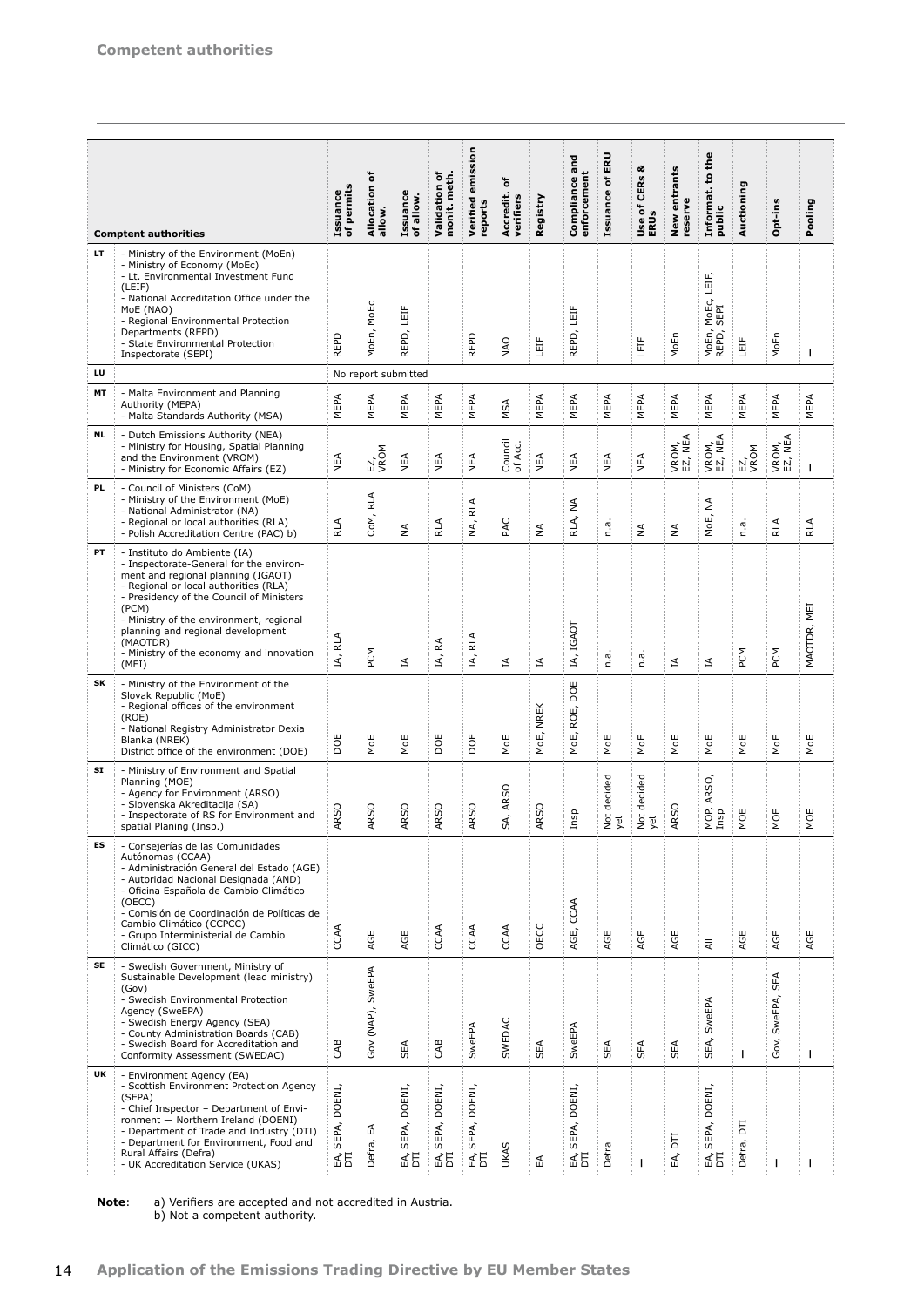## <span id="page-16-0"></span>**3 Coverage of activities and installations**

- *• 10 075 installations were included in the Community Independent Transaction Log (CITL) at the end of October 2006. However, the total number of installations covered by the scheme is higher as not all registries were fully operational at that time.*
- *• One-third of the covered combustion installations have a rated thermal input between 20 and 50 MW; these installations are responsible for about 3 % of the overall emissions.*
- *• Installations with emissions of more than 500 000 tonnes of carbon dioxide (CO2 ) per year account for 7 % of the total number of installation but are responsible for more than 80 % of the total emissions. Small installations with 500 tonnes of CO2 emissions or less per year account for 0.005 % of the emissions but 11 % of the total number of installations.*
- *• 400 changes in the list of installations compared to the national allocation plan (NAP) Table were reported for 2005. About 80 % of the changes concerned installations entering the Emissions Trading Scheme; 20 % resulted in installations leaving the scheme.*
- *• In total, 160 applications to form a pool have been received in eight Member States; in 2005, 16 pools were formed in four countries.*
- *• Compared to last year's report, overall figures on the number, type and size of installations have not changed much. Despite this, figures for individual Member States show some discrepancies in both directions. The number of new entrants, closures and pools has increased substantially but is still relatively low compared to the total number of installations.*

The number of installations covered under the Emissions Trading Directive will change continuously due to new entrants or closures of installations. The size of the entire Emissions Trading Scheme will therefore vary, albeit only slightly. Data for Sections 3.1 and 3.3 is taken from the CITL. At the time of writing there were still some registries which were not fully operational and did not transmit all data to the CITL. Therefore, the number of installations which is accessible in the CITL is smaller than the total number of installations covered by the scheme. However, during the course of the trading period both figures should converge.

Later, when all registries are running, the CITL will provide the most reliable and current figures on the size of the Emissions Trading Scheme. This section provides an overview of the status of issues related to the number of installations and the number of allowances allocated.

## **3.1 Number of installations per Annex I activity**

On 31 October 2006 all national registries with the exception of Malta had connected to the CITL and transferred at least some information. Table 2 gives an overview of the number of installations and their activities. Due to the late connection of many registries to the CITL it was not possible to use the information contained in the Community Independent Transaction Log on 31 December 2005 at the end of the reporting period. Due to small changes in the number of installations between January and October 2006, the data contained in the Table does not provide an exact picture of the situation at the end of the reporting period. Additionally, not all Member States had included all installations in their registries by 31 October 2006 or had not yet crosschecked the information included in their registries.

Combustion installations (E1) constitute over 60 % of all installations. Installations for the manufacture of ceramic products account on average for 10 % of the overall number of installations and form the second largest sector. Only twelve installations in five Member States roast or sinter metal ore.

## **3.2 Combustion installations with a rated thermal input between 20 and 50 MW**

Table 3 shows an overview of combustion installations with a rated thermal input between 20 and 50 MW. These are installations which are covered by the Emissions Trading Directive (2003/87/EC) but not by the IPPC Directive (96/61/EC).

All 23 Member States have provided adequate data on the number of such installations. They amount to 3 130 installations, roughly one third of the total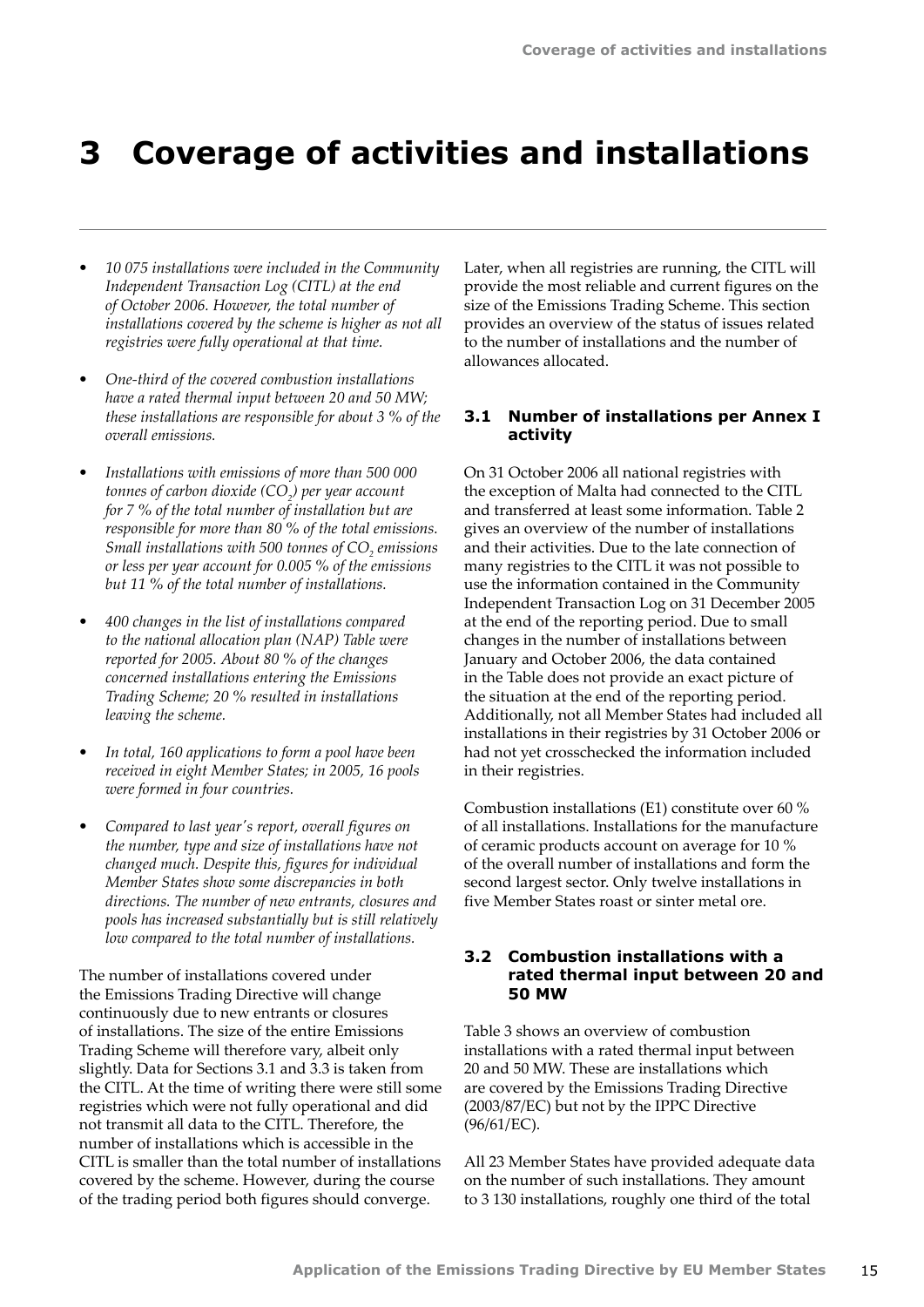|                   |         |                |                |                |                |                |                |                | $\overline{\phantom{a}}$ |              |              |
|-------------------|---------|----------------|----------------|----------------|----------------|----------------|----------------|----------------|--------------------------|--------------|--------------|
|                   | E1      | E2             | E <sub>3</sub> | F <sub>1</sub> | F <sub>2</sub> | M1             | <b>M2</b>      | <b>M3</b>      | 01, 02                   | Opt-in       | <b>Total</b> |
| Austria           | 110     | $\mathbf{1}$   | $\mathbf{1}$   | $\overline{2}$ | 3              | 18             | 8              | 33             | 23                       | 0            | 199          |
| Belgium           | 207     | 5              | $\mathbf 0$    | $\mathbf 0$    | 26             | 11             | 11             | 33             | 12                       | 5            | 310          |
| Cyprus            | 3       | $\mathbf 0$    | $\mathbf 0$    | $\mathbf 0$    | $\mathbf 0$    | $\overline{2}$ | $\mathbf 0$    | 8              | $\mathbf 0$              | 0            | 13           |
| Czech<br>Republic | 282     | $\overline{4}$ | $\mathbf 0$    | $\mathbf 0$    | $\overline{7}$ | 11             | 18             | 63             | 10                       | $\mathbf 0$  | 395          |
| Denmark           | 349     | $\mathbf{1}$   | $\mathbf 0$    | $\mathbf{0}$   | $\mathbf{1}$   | $\mathbf{1}$   | $\overline{2}$ | 27             | 3                        | $\mathbf 0$  | 384          |
| Estonia           | 37      | $\pmb{0}$      | $\mathbf 0$    | $\mathbf 0$    | $\mathbf 0$    | $\mathbf{1}$   | $\mathbf{1}$   | $\overline{2}$ | $\overline{2}$           | $\mathbf{1}$ | 44           |
| Finland           | 284     | $\overline{2}$ | $\mathbf 0$    | $\mathbf 0$    | $\overline{4}$ | 8              | 6              | 5              | 49                       | 242          | 600          |
| France            | 646     | 16             | $\mathbf{1}$   | $1\,$          | 24             | 41             | 50             | 22             | 122                      | 164          | 1 0 8 7      |
| Germany           | 1 2 3 4 | 43             | 3              | $\mathbf 0$    | 34             | 108            | 92             | 203            | 135                      | 0            | 1852         |
| Greece            | 41      | $\overline{4}$ | $\mathbf 0$    | $\mathbf{1}$   | 5              | 24             | 3              | 42             | 15                       | 5            | 140          |
| Hungary           | 151     | $\mathbf{1}$   | $\mathbf{1}$   | 2              | 8              | $\overline{7}$ | 9              | 50             | 6                        | $\mathbf 0$  | 235          |
| Ireland           | 101     | $\mathbf{1}$   | $\mathbf 0$    | $\mathbf 0$    | $\mathbf 0$    | 6              | $\overline{2}$ | 3              | $\mathbf{1}$             | 0            | 114          |
| Italy             | 554     | 20             | $\mathbf 0$    | $\mathbf 0$    | 43             | 83             | 55             | 35             | 163                      | $\mathbf 0$  | 953          |
| Latvia            | 82      | $\mathbf 0$    | $\mathbf 0$    | $\mathbf 0$    | $\mathbf{1}$   | $\mathbf{1}$   | $\overline{2}$ | 6              | $\mathbf{1}$             | 3            | 96           |
| Lithuania         | 84      | $\mathbf{1}$   | $\mathbf 0$    | $\mathbf 0$    | $\mathbf 0$    | $\overline{2}$ | 3              | 8              | $\overline{2}$           | $\mathbf 0$  | 100          |
| Luxembourg        | 8       | $\mathbf 0$    | $\mathbf 0$    | $\mathbf 0$    | $\overline{4}$ | $\mathbf{1}$   | $\overline{2}$ | $\mathbf 0$    | 0                        | 0            | 15           |
| Malta a)          | 0       | 0              | $\pmb{0}$      | $\mathbf 0$    | $\mathbf 0$    | 0              | 0              | $\mathbf 0$    | $\mathbf 0$              | $\pmb{0}$    | $\mathsf 0$  |
| Netherlands       | 165     | $\overline{7}$ | $\mathbf 0$    | $\mathbf 0$    | $\overline{2}$ | $\overline{2}$ | 9              | 3              | 21                       | $\mathbf{1}$ | 210          |
| Poland a)         | 381     | 3              | 8              | $\mathbf 0$    | $\overline{4}$ | 37             | 15             | 38             | 14                       | 0            | 500          |
| Portugal          | 77      | $\overline{2}$ | $\Omega$       | $\mathbf{0}$   | $\overline{2}$ | 12             | 9              | 114            | 28                       | 0            | 244          |
| Slovakia          | 143     | $\mathbf{1}$   | $\mathbf 0$    | $\mathbf 0$    | 3              | 10             | 5              | 11             | 2                        | $\mathbf 0$  | 175          |
| Slovenia          | 67      | $\Omega$       | $\mathbf 0$    | $\mathbf 0$    | 3              | 5              | 4              | 10             | 9                        | $\mathbf 0$  | 98           |
| Spain             | 250     | 12             | $\mathbf{1}$   | 3              | 27             | 57             | 60             | 306            | 111                      | $\mathbf 0$  | 827          |
| Sweden            | 449     | 12             | $\pmb{0}$      | 3              | 15             | 5              | $\overline{4}$ | $\overline{4}$ | 57                       | 156          | 705          |
| United<br>Kingdom | 694     | 13             | 3              | $\mathbf 0$    | $\overline{7}$ | 25             | 11             | 19             | 6                        | $\mathbf{1}$ | 779          |
| <b>Total</b>      | 6 3 9 9 | 149            | 18             | 12             | 223            | 478            | 381            | 1 0 4 5        | 792                      | 578          | 10 075       |

<span id="page-17-0"></span>

| Breakdown of the number of installations by Annex I activity $(10)$ | Table 2 |  |  |  |  |  |
|---------------------------------------------------------------------|---------|--|--|--|--|--|
|---------------------------------------------------------------------|---------|--|--|--|--|--|

**Note**: Data taken from CITL on 31 October 2006.

a) Incomplete information due to the late set up of the national registry.

number of installations in these countries. In other words, two thirds of the installations covered by the Emissions Trading Directive are larger sources which are also covered under the IPPC Directive. Together the installations with a rated thermal input between 20 and 50 MW emitted 53.8 Mt  $\mathrm{CO}_2^{\phantom{\dag}}$  in 2005, which is equivalent to 2.9 % of the total  $CO<sub>2</sub>$ emissions covered by the trading scheme in these countries for the year 2005.

## **3.3 Installations and their magnitude of emissions**

It has been intensively debated whether the EU ETS covers too many small installations with rather low emissions where the administrative

costs substantially exceed the advantages of trading. Table 4 and Table 5 show a breakdown of installations by emissions categories. Where available verified emissions are used to categorise the installations, in cases where no verified emissions were included in the CITL, allocation figures were used instead.

The share of installations with emissions below 500 tonnes  $CO_2$  in 2005 is 11 % on average in the EU. However, this figure varies substantially between Member States. In Finland and Sweden, where several small district heating installations with a rated thermal input of below 20 MW were opted in, more than half of all installations fall in the smallest category. However, since most of these small installations are operated by large utilities

<sup>(10)</sup> For an explanation of the abbreviations for the Annex I activities please see p. 60. The number of opt-in installations includes installations which were not included in the notified NAP which was submitted by a Member State, even if the installation was included in the final NAP Decision by the European Commission.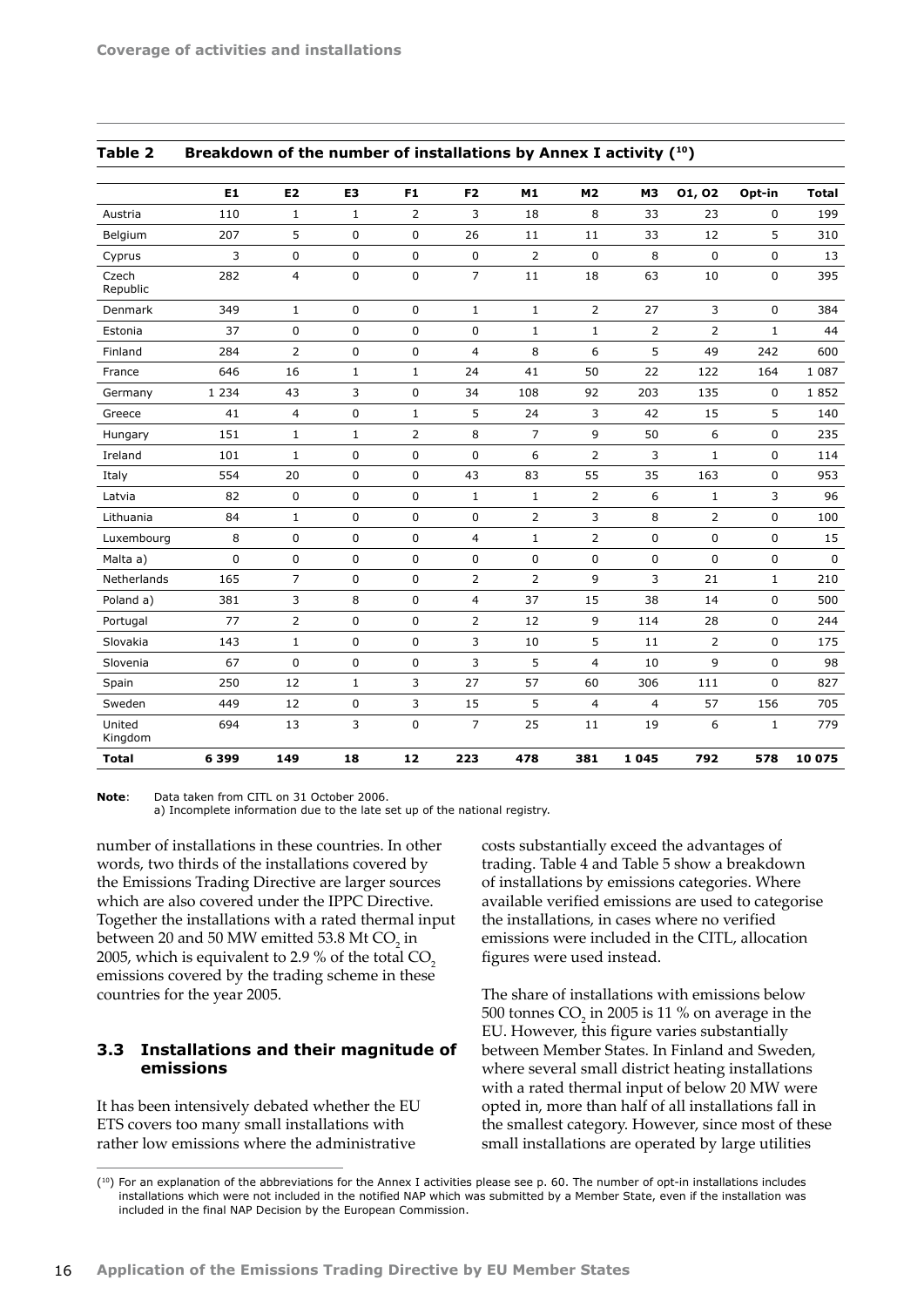|                |               | <b>Installations</b>                        |            | <b>Emissions</b>                              |
|----------------|---------------|---------------------------------------------|------------|-----------------------------------------------|
|                | <b>Number</b> | <b>Share of national</b><br>installations % | t $CO2$ eq | <b>Share of total national</b><br>emmisions % |
| Austria        | 47            | 24                                          | 485 744    | 1.5                                           |
| Belgium a)     | 108           | 45                                          | 1 395 656  | 3.5                                           |
| Cyprus         | 0             | 0                                           | 0          | 0.0                                           |
| Czech Republic | ä,            | $\overline{\phantom{a}}$                    |            | ÷.                                            |
| Denmark c)     | 237           | 62                                          | 1 826 000  | 6.9                                           |
| Estonia        | 21            | 50                                          | 372 166    | 3.0                                           |
| Finland        | 124           | 22                                          | 846 738    | 2.6                                           |
| France b)      | 340           | 31                                          | 4 200 000  | 2.8                                           |
| Germany b)     | 665           | 36                                          | 9 323 545  | 1.9                                           |
| Greece $b+c$ ) | 10            | $\overline{7}$                              | 249 647    | 0.4                                           |
| Hungary        | 71            | 30                                          | 1 103 424  | 4.2                                           |
| Ireland        | 55            | 50                                          | 580 675    | 2.6                                           |
| Italy          | 257           | 49                                          | 3 589 000  | 2.5                                           |
| Latvia         | 33            | 36                                          | 657 151    | 23.0                                          |
| Lithuania c)   | 35            | 38                                          | 323 379    | 4.9                                           |
| Luxembourg     | $\sim$        | $\frac{1}{2}$                               |            | $\overline{\phantom{a}}$                      |
| Malta          | 0             | 0                                           | 0          | 0.0                                           |
| Netherlands    | 62            | 30                                          | 2 196 000  | 2.7                                           |
| Poland         | 253           | 40                                          | 4 981 058  | 2.8                                           |
| Portugal       | 29            | 12                                          | 918 668    | 2.5                                           |
| Slovakia       | 87            | 50                                          | 10 983 622 | 43.5                                          |
| Slovenia       | 32            | 33                                          | 324 769    | 3.7                                           |
| Spain          | 113           | 14                                          | 6 582 238  | 3.6                                           |
| Sweden         | 164           | 20                                          | 439 551    | 2.3                                           |
| United Kingdom | 387           | 54                                          | 2 426 374  | 1.0                                           |
| <b>Total</b>   | 3 1 3 0       | 34                                          | 53 805 405 | 2.9                                           |

#### <span id="page-18-0"></span>**Table 3 Combustion installations with a rated thermal input between 20 and 50 MW**

**Note**: a) Brussels is not included in the calculation of the shares.

b) Approximate values only.

c) The shares are calculated based on CITL data as of 31 October 2006.

which operate several installations falling under the EU ETS, they can make use of synergies in the administration, and thus prevent substantial increases in transaction costs. Only about one quarter of all installations covered had emissions above 50 kt  $CO<sub>2</sub>$  in 2005.

Installations with emissions of more than 500 000 tonnes of  $CO<sub>2</sub>$  per year are responsible for 80 % of the total emissions, while small installations with 500 tonnes of  $CO<sub>2</sub>$  emissions or less per year account for 0.005 % of overall emissions included in the scheme.

Spain reported that a high number of installations in the ceramics sector with low emissions which do not belong to larger companies. For these installations the administrative burden was seen as substantial,

without the benefit of active participation in the market. Similar statements on various sectors were made by other Member States in the first report on the application of the Directive.

## **3.4 New entrants and closures**

In total 17 Member States reported on 407 installations which entered or left the scheme. In Cyprus, Ireland, Lithuania, Malta, Poland, Portugal and Spain no changes to the list of installations occurred for 2005. In Greece, installations were only entered into the CITL in 2006 due to the late start of the registry. Hence, no changes occurred. 86 installations which were in the installation allocation tables of the first NAP do not take part in the scheme any more. Closures were the reason for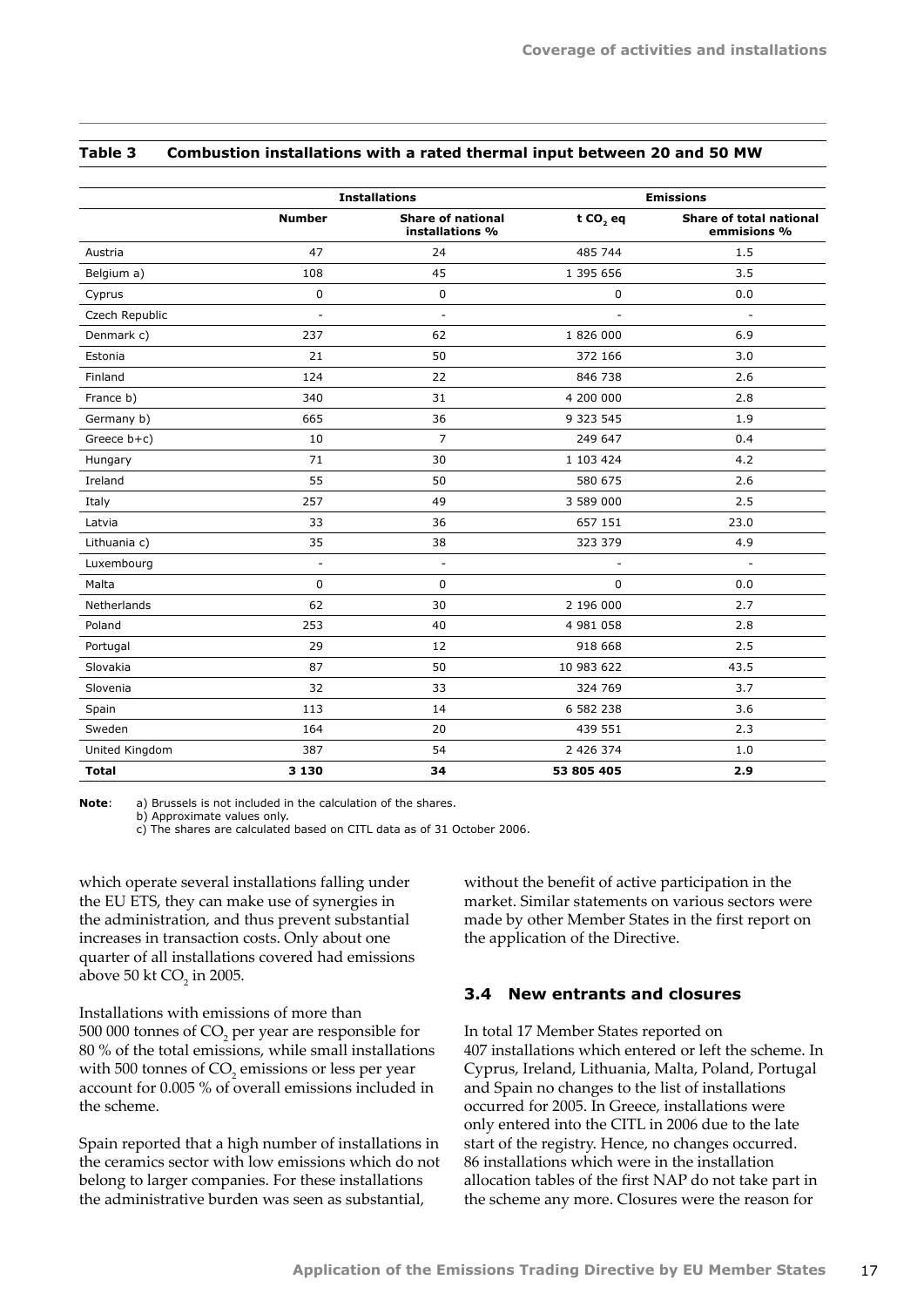| <b>Emissions in</b><br>kt $CO2/year$ | < 500          |         | 500 to 50 000 50 000 to 500 000 | > 500000       | <b>Total</b> |
|--------------------------------------|----------------|---------|---------------------------------|----------------|--------------|
|                                      |                |         | <b>Number of installations</b>  |                |              |
| Austria                              | 10             | 123     | 51                              | 15             | 199          |
| Belgium                              | $\overline{7}$ | 199     | 75                              | 29             | 310          |
| Cyprus                               |                | 8       | $\mathbf{1}$                    | $\overline{4}$ | 13           |
| Czech Republic                       | 19             | 278     | 67                              | 31             | 395          |
| Denmark                              | 92             | 237     | 36                              | 15             | 380          |
| Estonia                              | 3              | 28      | 10                              | 3              | 44           |
| Finland                              | 287            | 217     | 70                              | 17             | 591          |
| France                               | 38             | 759     | 231                             | 52             | 1 0 8 0      |
| Germany                              | 106            | 1 2 2 5 | 359                             | 160            | 1850         |
| Greece                               | $1\,$          | 82      | 32                              | 25             | 140          |
| Hungary                              | 5              | 177     | 40                              | 12             | 234          |
| Ireland                              | $\overline{4}$ | 77      | 15                              | 13             | 109          |
| Italy                                | 20             | 613     | 219                             | 95             | 947          |
| Latvia                               | 10             | 73      | 7                               | $\mathbf 1$    | 91           |
| Lithuania                            | 9              | 70      | 9                               | 5              | 93           |
| Luxembourg                           |                | 5       | 8                               | 2              | 15           |
| Malta                                |                |         |                                 |                |              |
| Netherlands                          | $\overline{7}$ | 89      | 85                              | 29             | 210          |
| Poland                               | 9              | 314     | 131                             | 46             | 500          |
| Portugal                             | 20             | 183     | 28                              | 13             | 244          |
| Slovakia                             | 3              | 138     | 28                              | 6              | 175          |
| Slovenia                             | $\overline{4}$ | 79      | 11                              | 3              | 97           |
| Spain                                | 33             | 498     | 192                             | 87             | 810          |
| Sweden                               | 323            | 324     | 50                              | 8              | 705          |
| United Kingdom                       | 98             | 466     | 136                             | 70             | 770          |
| <b>Total</b>                         | 1 1 0 8        | 6 2 6 2 | 1891                            | 741            | 10 002       |
|                                      | 11.1 %         | 62.6 %  | 18.9 %                          | 7.4 %          | 100.0%       |

#### <span id="page-19-0"></span>**Table 4 Breakdown of installations by emission categories — number of installations**

**Note**: Data taken from CITL on 31 October 2006. For installations without verified emissions allocation has been taken. 73 installations are not included because no verified emissions nor allocation figures were given in the CITL.

15 cases in six Member States and 49 installations fell below the minimum thresholds for participation in seven countries. A further 21 installations in Denmark, France, Germany and Slovakia were not within the scope of the directive and had been included on the list of installations erroneously. Finally, one installation in the United Kingdom opted out. Only Germany, Slovakia and the United Kingdom reported the allocation to these installations. Altogether, 29 installations in these three Member States were allocated approximately one Mt of  $CO<sub>2</sub>$  for 2005.

321 installations entered the market because they started operations in the first year of the trading period or because they were overseen in the NAP for the first period. Just over 300 installations in Denmark, Estonia, Finland, Germany, Greece,

Hungary, Italy, Latvia, the Netherlands, Slovenia, Sweden and the United Kingdom were reported as new entrants. These installations received a total allocation of 15.5 Mt  $CO<sub>2</sub>$  for 2005. One installation in Germany, four in Greece and ten in Slovakia were not identified during the drafting of the NAP and consequently were included later on. The installations in Germany and Slovakia together received approximately  $0.47$  Mt CO<sub>2</sub> for the first year. Only Greece reported on the number of unknown new entrants.

## **3.5 Applications to form a pool**

Article 28 of the Emissions Trading Directive allows operators to form a pool of installations from the same Annex I activity in the periods 2005 to 2007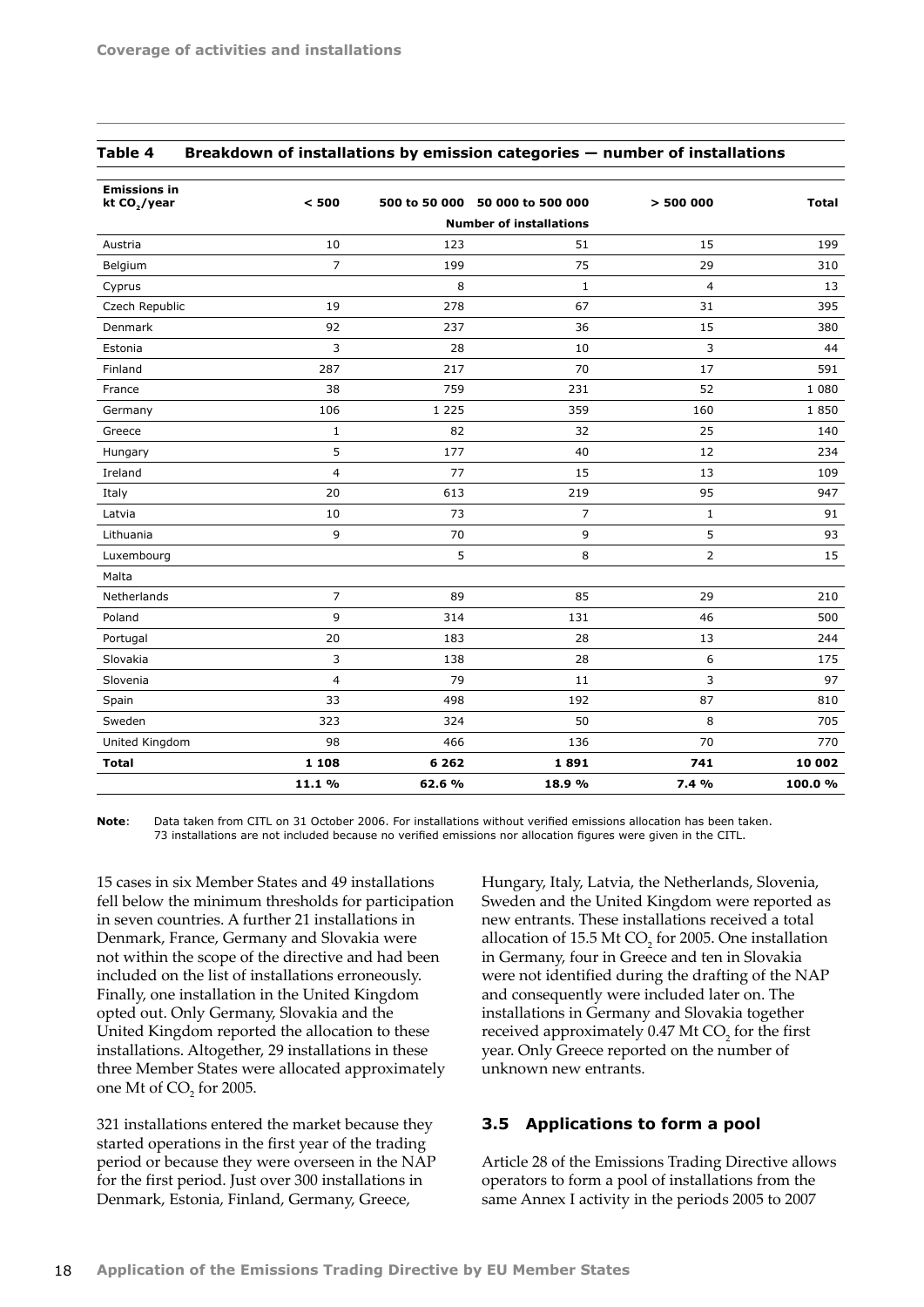| <b>Emissions</b><br>in kt $CO2/$<br>< 500 |      |          |               |        |                   |                          |           |        |              |       |
|-------------------------------------------|------|----------|---------------|--------|-------------------|--------------------------|-----------|--------|--------------|-------|
| year                                      |      |          | 500 to 50 000 |        | 50,000 to 500,000 |                          | > 500000  |        | <b>Total</b> |       |
|                                           |      |          |               |        | kt CO, per year/% |                          |           |        |              |       |
| Austria                                   | 1.7  | $0.0 \%$ | 1807          | 5.4 %  | 8 5 9 4           | 25.7 %                   | 22 973    | 68.8 % | 33 376       | 100 % |
| Belgium                                   | 0.7  | 0.0%     | 3 2 6 5       | 5.9 %  | 12 686            | 22.9 %                   | 39 402    | 71.2 % | 55 354       | 100 % |
| Cyprus                                    |      |          | 159           | 2.9 %  | 360               | 6.6 %                    | 4 9 5 2   | 90.5 % | 5 4 7 1      | 100 % |
| Czech<br>Republic                         | 2.5  | 0.0%     | 3 5 8 8       | 4.4 %  | 13 475            | 16.3 %                   | 65 392    | 79.3 % | 82 458       | 100 % |
| Denmark                                   | 10.8 | 0.0%     | 2 3 2 4       | 8.8 %  | 4 7 9 1           | 18.1 %                   | 19 350    | 73.1 % | 26 476       | 100 % |
| Estonia                                   | 0.1  | 0.0%     | 429           | 3.4%   | 1 4 8 8           | 11.8 %                   | 10 710    | 84.8%  | 12 6 26      | 100 % |
| Finland                                   | 17.8 | 0.1%     | 2 1 6 3       | 6.5%   | 11 381            | 34.4 %                   | 19 538    | 59.0 % | 33 100       | 100 % |
| France                                    | 2.8  | 0.0%     | 13 216        | 10.1 % | 33 750            | 25.7 %                   | 84 305    | 64.2 % | 131 274      | 100 % |
| Germany                                   | 13.9 | 0.0%     | 18 268        | 3.9 %  | 52 841            | 11.1 %                   | 403 043   | 85.0 % | 474 167      | 100 % |
| Greece                                    |      |          | 1 4 4 4       | 2.0%   | 3 8 7 4           | 5.4 %                    | 66 003    | 92.5 % | 71 321       | 100 % |
| Hungary                                   | 0.3  | 0.0%     | 2 8 4 3       | 10.9 % | 5 8 5 9           | 22.5 %                   | 17 325    | 66.6 % | 26 028       | 100 % |
| Ireland                                   | 1.2  | 0.0%     | 1 0 6 3       | 4.7 %  | 2 5 8 5           | 11.5 %                   | 18 747    | 83.7 % | 22 3 98      | 100 % |
| Italy                                     | 1.5  | 0.0%     | 10 141        | 4.5 %  | 38 103            | 16.9 %                   | 176 855   | 78.6 % | 225 100      | 100 % |
| Latvia                                    | 1.2  | 0.0%     | 841           | 29.5 % | 1 3 9 3           | 48.8%                    | 619       | 21.7 % | 2 8 5 4      | 100 % |
| Lithuania                                 | 0.8  | 0.0%     | 841           | 12.7 % | 1 1 2 5           | 17.0 %                   | 4 6 3 7   | 70.2 % | 6 604        | 100 % |
| Luxembourg                                |      |          | 134           | 5.1 %  | 769               | 29.5 %                   | 1 701     | 65.3 % | 2 603        | 100 % |
| Malta                                     |      |          |               |        |                   | $\overline{\phantom{a}}$ |           |        |              |       |
| Netherlands                               | 0.4  | 0.0%     | 2 3 9 3       | 3.0%   | 11 433            | 14.2 %                   | 66 525    | 82.8%  | 80 351       | 100 % |
| Poland                                    | 1.0  | 0.0%     | 6 0 6 9       | 5.2 %  | 17 372            | 14.8 %                   | 93 594    | 80.0%  | 117 036      | 100 % |
| Portugal                                  | 1.8  | 0.0 %    | 2 3 9 0       | 6.6 %  | 4 1 9 8           | 11.5 %                   | 29 836    | 81.9%  | 36 426       | 100 % |
| Slovakia                                  | 0.1  | 0.0%     | 1 5 7 2       | 6.2%   | 6 1 5 0           | 24.4 %                   | 17 510    | 69.4 % | 25 232       | 100 % |
| Slovenia                                  | 0.8  | 0.0%     | 1 0 1 7       | 11.7 % | 1 5 5 1           | 17.8 %                   | 6 1 5 2   | 70.5 % | 8721         | 100 % |
| Spain                                     | 0.8  | 0.0%     | 8937          | 4.9%   | 24 689            | 13.5 %                   | 149 711   | 81.7%  | 183 338      | 100 % |
| Sweden                                    | 27.4 | 0.1%     | 2 7 0 4       | 13.9 % | 6 3 0 4           | 32.4 %                   | 10 393    | 53.5 % | 19 4 28      | 100 % |
| United<br>Kingdom                         | 5.3  | 0.0%     | 5 4 0 5       | 2.2%   | 21 283            | 8.8 %                    | 215 770   | 89.0 % | 242 464      | 100 % |
| <b>Total</b>                              | 93   | 0.0%     | 93 015        | 4.8%   | 286 054           | 14.9%                    | 1 545 042 | 80.3 % | 1924 204     | 100 % |

#### <span id="page-20-0"></span>**Table 5 Breakdown of installations by emission categories — emissions**

**Note**: Data taken from CITL on 31 October 2006.

and 2008 to 2012. Applications to form a pool were received in Belgium, Denmark, France, Germany, Hungary, Italy, Poland, Portugal and Spain (Table 6). About 60 % of all applications were made by combustion installations; this figure is consistent with the share of this sector in the trading scheme. Out of the 160 applications only 16 pools were formed in Denmark (1), France (10), Poland (2) and Portugal (3). Spain reported that one application had been withdrawn and the other had not been decided at the time of reporting. Germany reported that the applications were withdrawn by the operators. In Austria, Belgium (Flanders), Greece, Ireland, Latvia, Malta, Slovakia and the United Kingdom no applications were made. Pooling is not foreseen in the national legislation of the Netherlands, Lithuania and Sweden.

### **3.6 Additional remarks**

Germany pointed out that the procedures for updating the list of installations are not described sufficiently in the Community legislation and need to be clarified significantly. To facilitate the procedures in the future, Germany suggested forming a better legislative basis, potentially based on discussions in the working group of registry administrators.

Denmark and the Netherlands remarked that they had applied the broad interpretation of a combustion installation in accordance with the recommendation of the Commission. The United Kingdom recognised inconsistencies and difficulties concerning the coverage of installations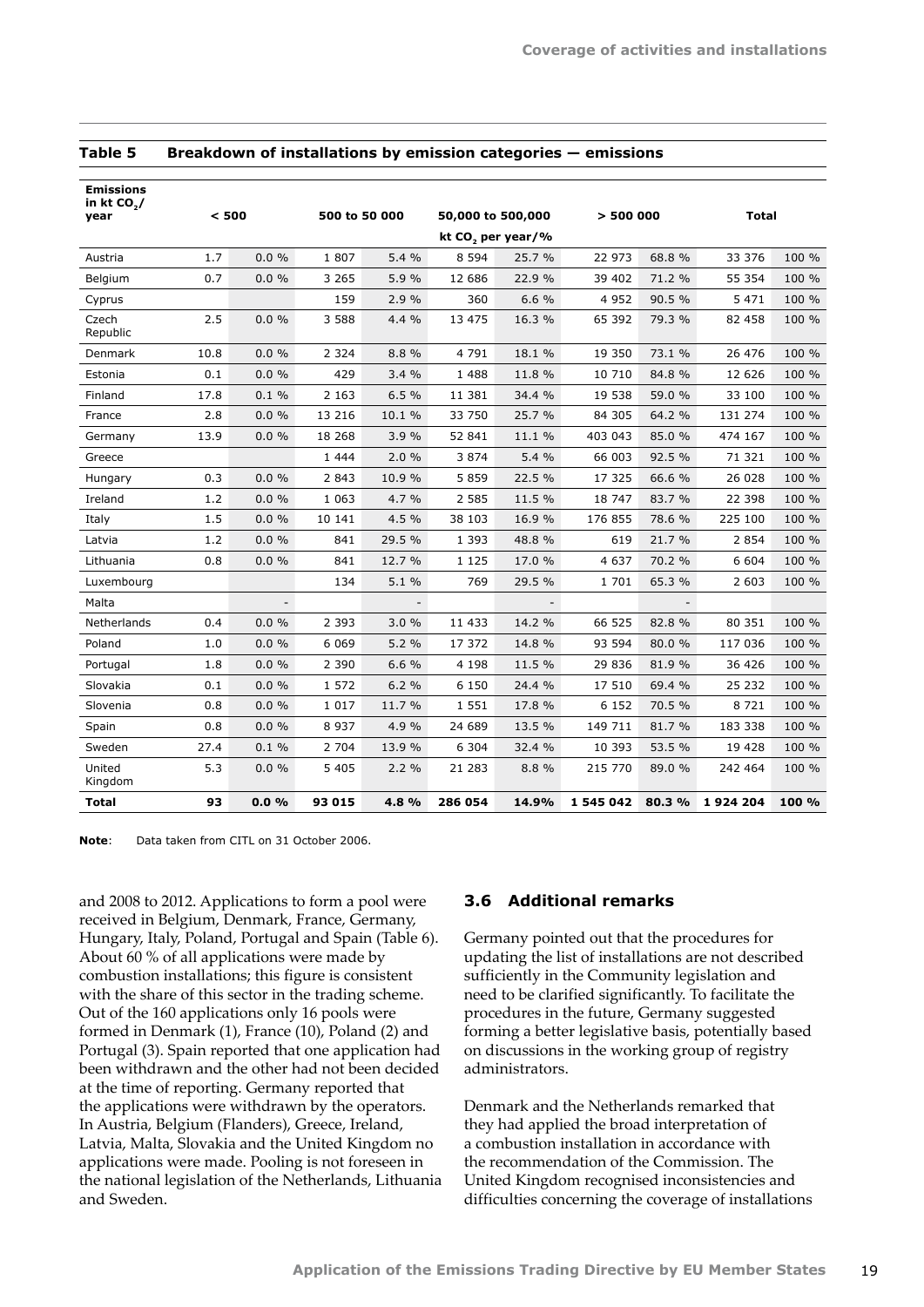and activities that had led to competitive distortions. To improve the situation Member States and the Commission have worked on a harmonised definition to be applied in the second period of the Trading Scheme.

Finland highlighted that it unilaterally included several installations with a rated thermal input of less than 20 MW if they were connected to a district heating grid where at least one installation was covered by the scheme. In Sweden all such district

heating installations were unilaterally included if the aggregated rated thermal input of all installations connected to the same district heating grid exceeded 20 MW.

An opt-out was requested and granted for a number of small installations in the Netherlands on the grounds that their annual emissions was below 25 kt CO<sub>2</sub>/year and appropriate monitoring requirements for these installations are applied.

| Table 6      | Applications to form a pool |                |                |                |                |                         |              |             |                |              |                |                       |                 |
|--------------|-----------------------------|----------------|----------------|----------------|----------------|-------------------------|--------------|-------------|----------------|--------------|----------------|-----------------------|-----------------|
|              |                             |                |                |                |                | <b>Annex I activity</b> |              |             |                |              |                | <b>Total</b>          |                 |
|              |                             | E1             | E <sub>2</sub> | E3             | F <sub>1</sub> | F <sub>2</sub>          | M1           | <b>M2</b>   | M <sub>3</sub> | 01           | 02             | Applicat.<br>received | Pools<br>formed |
| Belgium      | Applicat.<br>received       | 71             |                | $\overline{2}$ | $\mathbf 2$    | 13                      | 11           | 8           | 10             | $\mathbf{1}$ | $\overline{7}$ | 125                   | 0               |
|              | Pools<br>formed             | $\pmb{0}$      |                | $\mathbf 0$    | $\pmb{0}$      | $\pmb{0}$               | $\pmb{0}$    | $\pmb{0}$   | 0              | 0            | $\mathbf 0$    |                       |                 |
| Denmark      | Applicat.<br>received       | 8              |                |                |                |                         |              |             |                |              |                | 8                     | $\mathbf{1}$    |
|              | Pools<br>formed             | $\mathbf{1}$   |                |                |                |                         |              |             |                |              |                |                       |                 |
| France       | Applicat.<br>received       | $\overline{7}$ |                |                |                | $\overline{2}$          |              |             |                | $\mathbf{1}$ |                | 10                    | 10              |
|              | Pools<br>formed             | $\overline{7}$ |                |                |                | $\overline{2}$          |              |             |                | $1\,$        |                |                       |                 |
| Germany      | Applicat.<br>received       |                |                |                |                |                         |              |             |                |              |                | 3a)                   | $\mathbf 0$     |
|              | Pools<br>formed             |                |                |                |                |                         |              |             |                |              |                |                       |                 |
| Hungary      | Applicat.<br>received       | $\mathbf{1}$   |                |                |                |                         | $\mathbf 1$  |             |                |              |                | $\overline{2}$        | $\pmb{0}$       |
|              | Pools<br>formed             | 0              |                |                |                |                         | $\pmb{0}$    |             |                |              |                |                       |                 |
| Italy        | Applicat.<br>received       |                |                |                |                | $\mathbf 1$             |              |             |                |              |                | $\mathbf 1$           | $\mathbf 0$     |
|              | Pools<br>formed             |                |                |                |                | $\pmb{0}$               |              |             |                |              |                |                       |                 |
| Poland       | Applicat.<br>received       | $1\,$          |                |                |                |                         | $\mathbf 1$  |             |                |              |                | $\overline{2}$        | $\overline{2}$  |
|              | Pools<br>formed             | $\mathbf{1}$   |                |                |                |                         | $\mathbf 1$  |             |                |              |                |                       |                 |
| Portugal     | Applicat.<br>received       | $\mathbf{1}$   |                |                |                |                         | $\mathbf 2$  |             | 3              |              | $\mathbf 1$    | $\overline{7}$        | 3               |
|              | Pools<br>formed             | $\mathsf 0$    |                |                |                |                         | $\mathbf{1}$ |             | $\mathsf{2}$   |              | $\mathsf 0$    |                       |                 |
| Spain        | Applicat.<br>received       | $\overline{2}$ |                |                |                |                         |              |             |                |              |                | $\overline{2}$        | $\mathsf 0$     |
|              | Pools<br>formed             | $\mathbf 0$    |                |                |                |                         |              |             |                |              |                |                       |                 |
| <b>Total</b> | Applicat.<br>received       | 91             | $\mathbf 0$    | $\mathbf{2}$   | $\mathbf{2}$   | 16                      | 15           | 8           | 13             | $\mathbf{2}$ | 8              | 160                   |                 |
|              | <b>Pools</b><br>formed      | 9              | $\mathbf 0$    | $\mathbf 0$    | $\mathbf 0$    | $\overline{\mathbf{2}}$ | $\mathbf{z}$ | $\mathbf o$ | $\mathbf{2}$   | 1            | O              |                       | 16              |

**Note**: a) No disaggregation by activity given.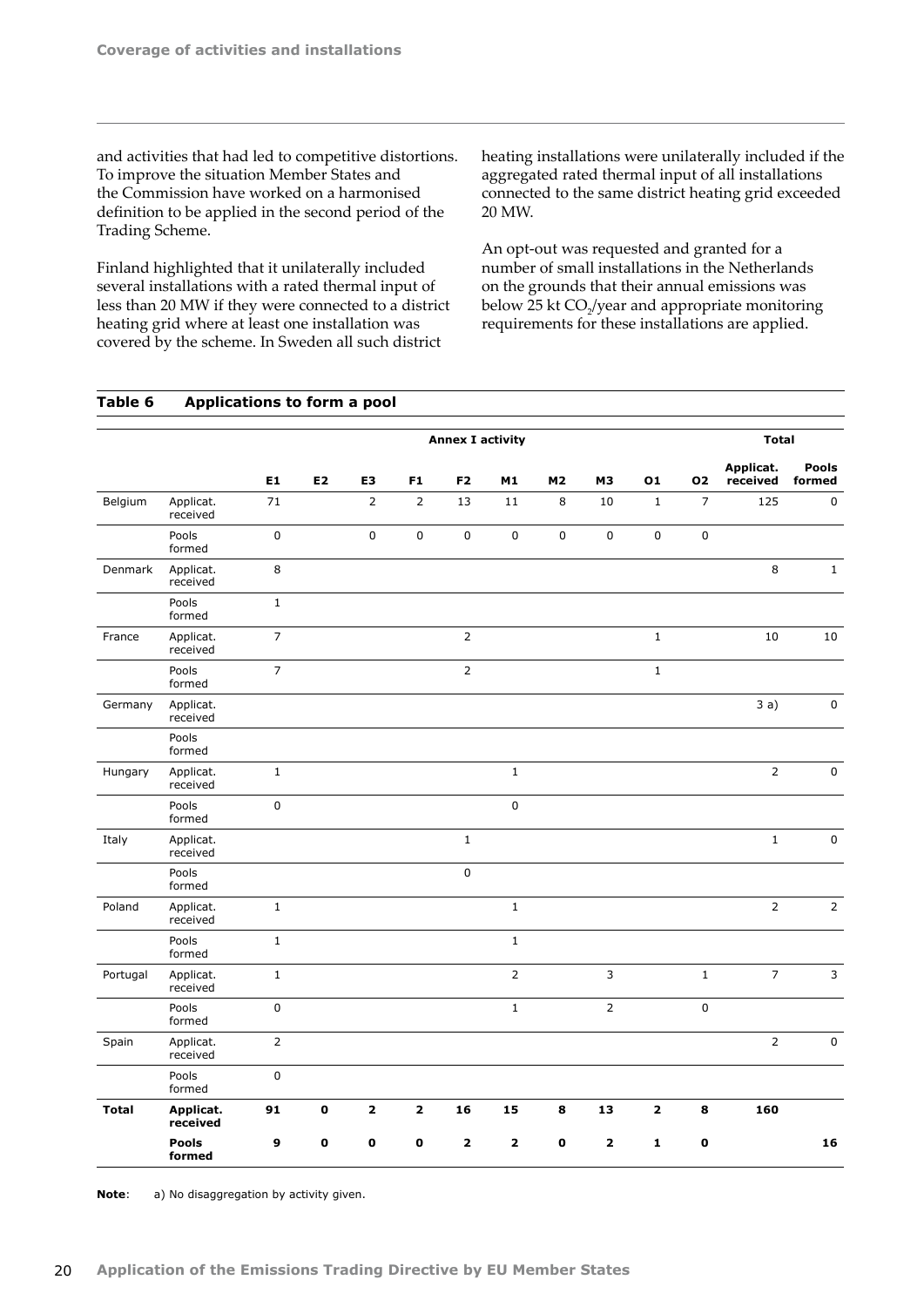## <span id="page-22-0"></span>**4 Permits for installations**

- *• Provisions to enforce compliance with the requirements of greenhouse gas permits seem sufficient to discourage infringements by operators in all reporting Member States.*
- *• In 12 Member States more than one competent authority is involved in the issuance of permits to operators; in those countries, various measures and regulations, such as regular meetings or guidance documents, have been established to assure consistent implementation of the emissions trading legislation.*
- *• In most Member States, changes to an installation or its operating mode have to be authorised by the competent authorities; smaller changes need only be notified.*
- *• Almost 2 980 changes to permits occurred during the reporting period; the most frequent reasons for updates were changes in monitoring and reporting details, and changes in the identity of the operator.*
- *• Compared to last year's report, information on update of permits in particular has changed. Information on specific fines and penalties is no longer included in a dedicated Chapter in this year's report (see Chapter 12).*

Greenhouse gas emission permits are the basis for emissions trading since they define the conditions with which operators have to comply when their installations are covered by the Emissions Trading Directive. Member States have implemented the respective provisions of the directive (Articles 4 to 6) differently. In order to maintain the credibility of the Emissions Trading Scheme, it is important for all market players to have a clear picture of how Member States implement these provisions. This section therefore addresses several issues related to greenhouse gas permits, such as coordination between permitting authorities, interplay with other environmental permits and changes of permits.

## **4.1 Measures to ensure operator compliance with the requirements of their permits**

Articles 4 to 6 of the Emissions Trading Directive deal with the greenhouse gas emissions permit.

Pursuant to Article 4, Member States have to ensure that no installation listed in Annex I of the directive emits greenhouse gases unless the operator holds the respective permit. Article 5 describes which information operators have to submit in their application for such a permit. Finally, Article 6 provides the conditions under which the competent authority may grant the permit; the operator has to demonstrate that he or she is able to monitor and report the greenhouse gas emissions of his or her installation.

Most reporting Member States listed at least five measures which can be used to enforce compliance by operators with their permits. Blocking of operator holding accounts, spot or routine checks, naming and shaming of operators and the provision of reporting formats are the most common measures in the EU. Authorities or verifiers in twelve Member States have the right to estimate emissions conservatively for an installation if no emission report is submitted by the operator. In Belgium (Flanders), Finland, France, Hungary, Ireland, Italy, Lithuania, Poland, Portugal, Sweden, Slovenia and the United Kingdom permits might be withdrawn and operation of an installation suspended in severe cases of non-compliance. An additional soft measure applied in 16 Member States is regular meetings with industry and associations to discuss issues relevant for compliance.

In Finland, France, Ireland, Portugal, Sweden, Slovenia and the United Kingdom all of the measures listed above are available if necessary. In addition to these provisions operators might also be fined or imprisoned for certain infringements in most Member States (see Section 12.1). Portugal reported that tools and machinery involved in an infringement might be forfeited to the state, e.g. an installation operating without a permit may be confiscated. Additionally, operators can lose their eligibility for public grants and benefits. It can be concluded that provisions to enforce compliance with the requirements of greenhouse gas permits are sufficient to discourage infringements by operators in all reporting Member States. Cyprus, Hungary and Malta used the old reporting format and did not provide detailed information on this question.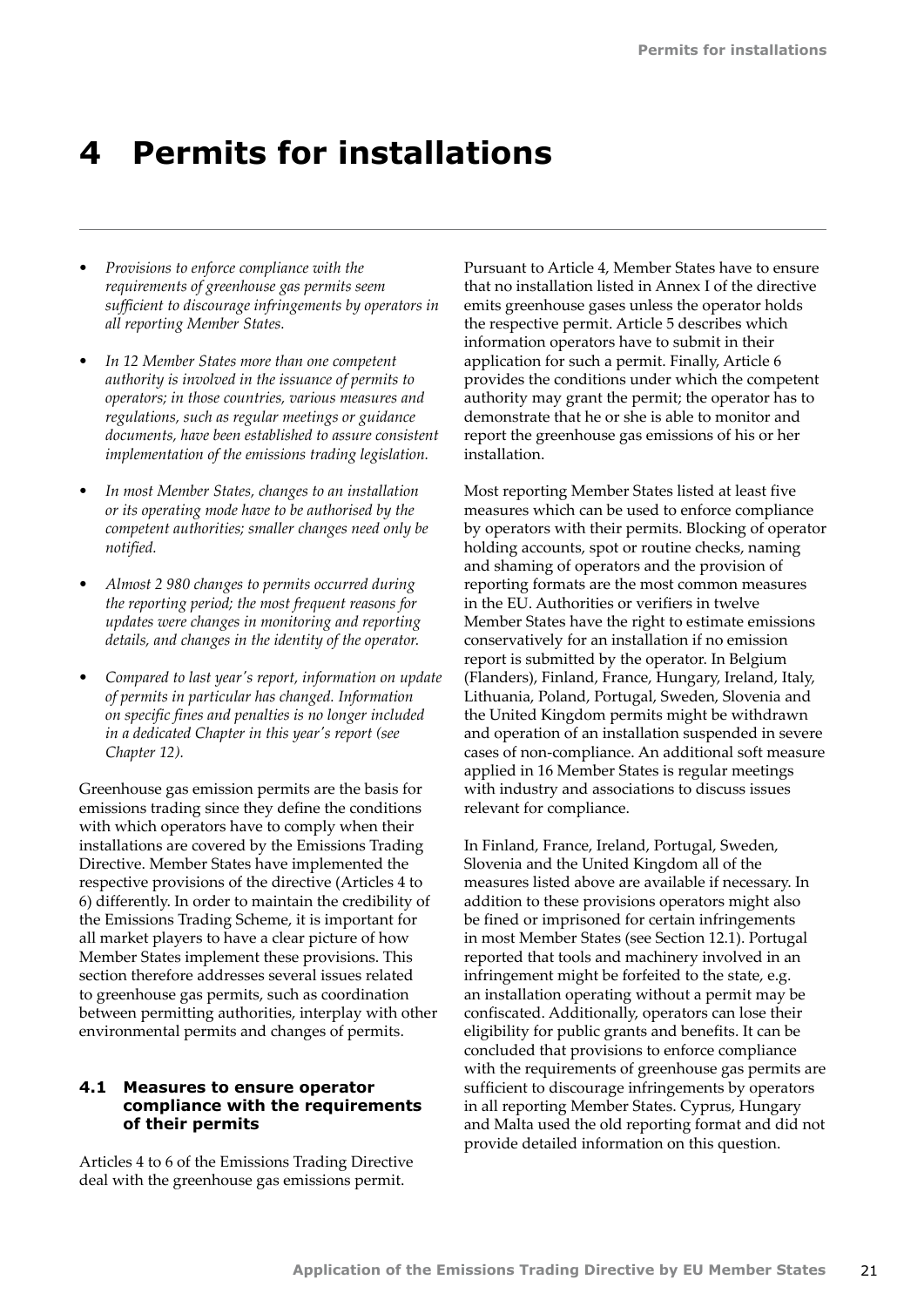## <span id="page-23-0"></span>**4.2 Coordination of permitting procedures in the case of more than one competent authority**

Regarding the coordination of different competent authorities involved in the issuance of greenhouse gas emission permits, Cyprus, Denmark, Greece, Hungary, Ireland, Italy, Malta, the Netherlands, Portugal and Slovenia stated that only one competent authority is doing so. With the exception of Finland all Member States with more than one competent authority involved in the permitting procedures reported on measures to coordinate activities. In Austria, Belgium (Brussels), Estonia, Germany, France, Lithuania, Poland, Slovakia, Spain and the United Kingdom cooperation between the concerned competent authorities is regulated by law or regulation. With the exception of Austria, Lithuania and Poland these countries as well as Sweden and the other Belgian regions also set up commissions or working groups to ensure consistency. In Germany the different authorities act only in their specific field defined by law. That means that for example the greenhouse gas emission permit is issued by the regional authority.

Specific guidance notes to promote consistent implementation of emissions trading law have been elaborated in eight countries. Five Member States set up their own interpretation groups to discuss ambiguous issues; six have one central authority to coordinate administrative acts and provide training courses.

Austria reports that the coordination works well in practice. The only area for improving coordination identified in the first year of the trading scheme was the standards for permitting. In Finland the issuance of greenhouse gas permits is done by a separate competent authority for the autonomous region of Åland; all other permits as well as the issuance of allowances and the registry for all installations are dealt with by the Energy Market Authority. Portugal has implemented several measures to ensure consistency with other bodies although only one competent authority is involved in the permitting procedures; this has been done as the implementation of the scheme relies on these other bodies.

## **4.3 Interplay of the permitting procedure under the IPPC and the EU ETS Directive**

Basically, the integrated pollution prevention and control (IPPC) Directive (96/91/EC) requires the definition of both energy efficiency requirements and emission or concentration limits for pollutant emissions from all sources with a rated thermal input higher than 50 MW. These requirements could restrict emissions trading. For example, operators of large sources might be obliged to reduce their emissions (in order to comply with the IPPC Directive) when it could be more economically efficient to increase emissions further and buy additional allowances instead. Article 26 of the Emissions Trading Directive therefore amends the IPPC Directive so that permits shall not include  $CO<sub>2</sub>$ emission limits for installations which are covered by the EU ETS. Where necessary, the competent authorities shall amend the permit as appropriate. In this regard, twelve Member States and two Belgian regions stated that national law, which transposes the Emissions Trading Directive, ensures that no emission or concentration limits for  $CO_{2}$  are applied to emissions trading installations.

Regarding the permitting procedure which is required under both directives, seven Member States apply an integrated permit procedure (Austria, Belgium (Flanders and Wallonia), Germany, Estonia, France, Lithuania and Portugal): Italy will do so in future. The other Member States establish separate permit procedures for each of the directives. In Germany, Lithuania and France operators only need one permit for both directives. With the exception of Denmark and Italy all countries with separate permitting procedures established other ways to coordinate the processes. In many countries granting a permit under the Emission Trading Schemes requires a valid IPPC permit or vice versa. In twelve Member States IPPC regulators will inform ETS regulators if an installation needs a permit for the trading scheme as well. In Poland both permits are issued by one authority.

In the Netherlands permits under the national nitrogen oxide trading scheme are combined with the permits under the  $CO<sub>2</sub>$  trading scheme. Cyprus, Hungary and Malta used the old reporting format and did not provide detailed information on this question.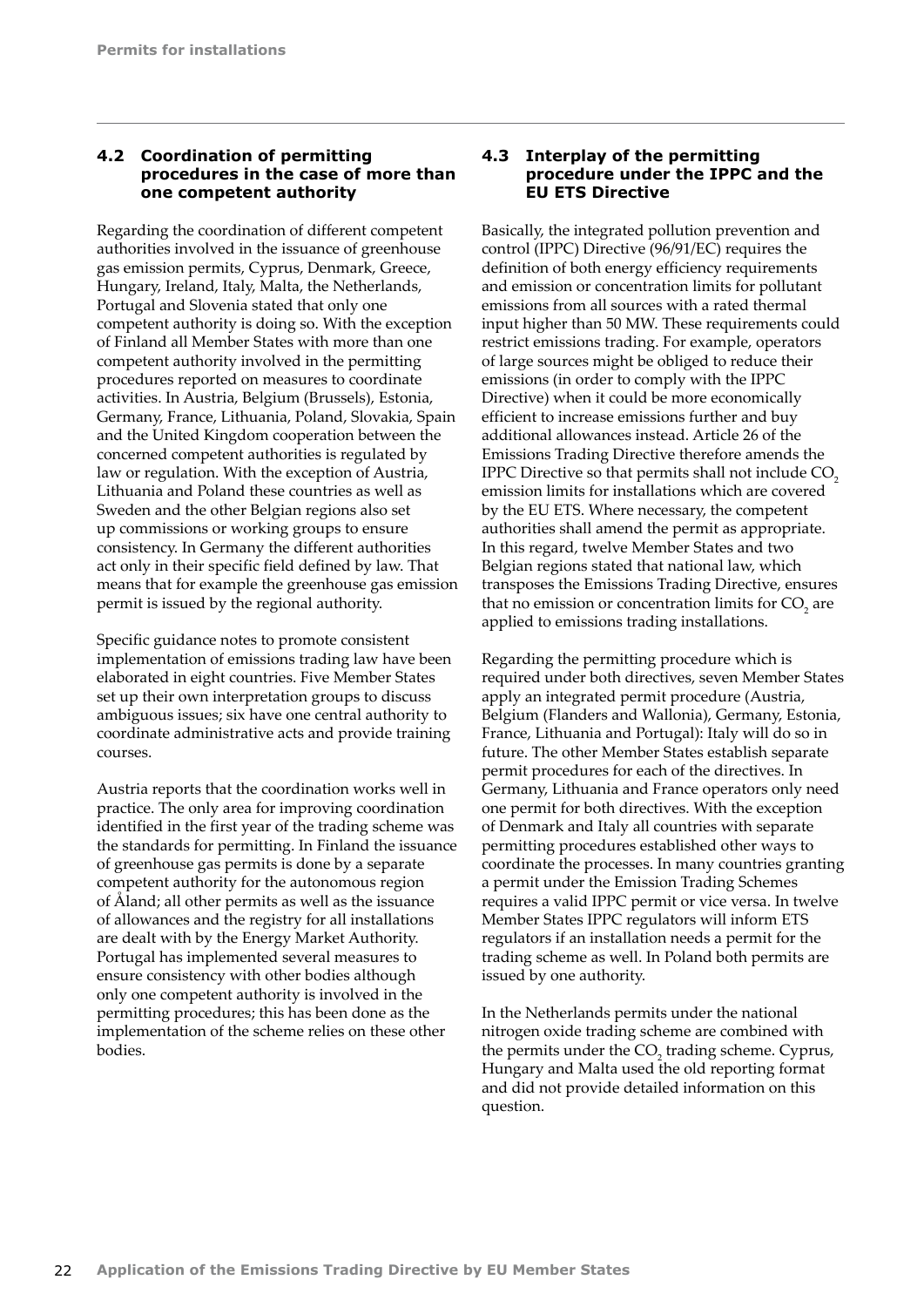## <span id="page-24-0"></span>**4.4 Legal provision for the update of permits**

According to Article 7 of the Emissions Trading Directive, operators have to inform the competent authority of any extension or other planned changes in the nature or functionality of an installation. Where appropriate the competent authority shall update the permit. In the case of changes in the identity of the operator, the competent authority shall update the permit and include the name and address of the new operator.

All reporting Member States except Estonia require changes in an installation type, its operating mode and its monitoring methodology to be authorised. In the Netherlands this is limited to changes which affect  $CO_2$  emissions by more than 5 %. Changes have to be notified in advance to the authorities in almost all countries; Germany and Italy specified that this has to be done at least one month prior to the change. In cases where changes are deemed less significant they are just recorded and no further action is taken. Operators in 14 Member States have to notify closures within one month. In case of breaches of these regulations penalties may be imposed in fifteen countries.

In Belgium (Brussels, Flanders), Denmark, Estonia, Finland, France, Italy, Latvia, Lithuania, Poland, Portugal, Slovakia, Slovenia, Spain and the United Kingdom changes in the identity of the operator require an update of the permit; in the Netherlands only the monitoring plan needs updating in these cases. Changes in the identity of the operator do not result in an update of the permit in Austria, Belgium (Wallonia), Germany, Ireland and Sweden since the permit refers to the installation and not to the operator.

Cyprus, Hungary and Malta used the old reporting format and did not provide detailed information on this question.

## **4.5 Number of updated permits**

Twentytwo Member States reported on the number of permits which were changed in 2005 (Table 7).

In Cyprus, Lithuania and Malta no permits needed updating in the first year of the trading scheme. Due to the specific conditions of permits in Germany changes can only be expected from 2006 onward. Greece did not provide any information on updates of permits.

Denmark reported that about 40 % of its 380 permits issued were updated during the first year. Reasons for the updates included changes in capacity or fuels used and the identification of errors and omissions in the monitoring plan by verifiers. Ireland decided to incorporate the verified capacity of an installation in the permit, which resulted in the update of 108 out of the 109 permits. Minor changes and corrections were included in the update and not reported upon separately. The United Kingdom has an annual improvement review and the large number of changes reported is in part a reflection of this process.

Together Member States reported a total of approximately 2 980 changes to greenhouse gas permits. It has to be noted that this number is higher than the total number of permits updated, as many updates involved more than one change. Changes occurring most often concerned monitoring and reporting details as well as changes in the name of an operator or installation. The number of changes per country correlates closely with the number of installations. In Ireland and Italy the total number of changes exceeds the number of installations. Other countries with high shares of permits updated in 2005 are Latvia (79 %), Spain (63 %) and the United Kingdom (48 %).

Overall, approximately one quarter of all greenhouse gas emission permits needed updating in the first year of the Trading Scheme which is a considerable administrative burden to operators and competent authorities. One of the reasons for the high share might be errors or omissions in permits identified in the first monitoring, reporting and verification cycle. It has to be assessed in future reports whether the number of updates remains at this level.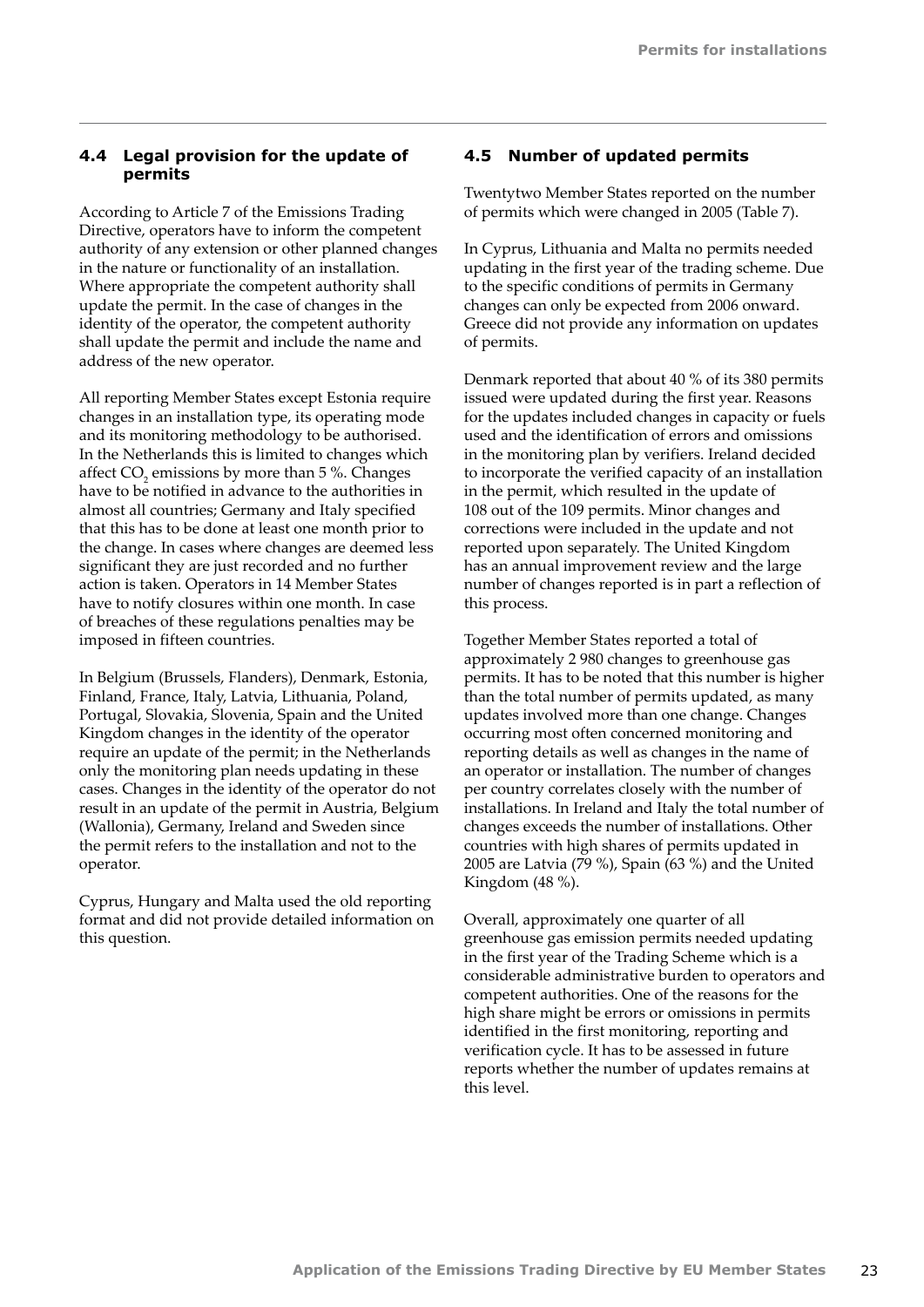| Table 7 |  |  | Number of permits updated in 2005 by categories of changes |  |
|---------|--|--|------------------------------------------------------------|--|
|         |  |  |                                                            |  |

|                | Revoked      | Surrendered    | Transferred    | Increase of<br>capacity | ەّ<br>Decrease<br>capacity | monitoring and<br>Changes to<br>reporting | Change in name<br>of installation<br>or operator | Non-significant<br>amend-ment | without update<br>Notification<br>permit<br>៵ | Other  | Total updates<br>a)       |
|----------------|--------------|----------------|----------------|-------------------------|----------------------------|-------------------------------------------|--------------------------------------------------|-------------------------------|-----------------------------------------------|--------|---------------------------|
| Austria        |              |                | Unknown        |                         |                            |                                           |                                                  | 12 <sub>b</sub>               | n.a.                                          |        |                           |
| Belgium        |              |                | $\mathbf 1$    | 4                       | $\overline{2}$             | 25                                        | 9                                                |                               | $\mathsf{2}\,$                                |        |                           |
| Cyprus         |              |                |                |                         |                            |                                           |                                                  |                               |                                               |        | $\pmb{0}$                 |
| Czech Republic |              |                |                |                         |                            |                                           |                                                  |                               |                                               |        |                           |
| Denmark        |              |                | $5 - 10$       |                         |                            |                                           |                                                  |                               |                                               |        | 40 %<br>of all<br>permits |
| Estonia        |              |                | $\mathbf{1}$   |                         |                            |                                           |                                                  |                               |                                               |        | $\mathbf 1$               |
| Finland        | 10           |                | 14             | n.a.                    | n.a.                       | 83                                        | n.a.                                             | n.a.                          | n.a.                                          |        |                           |
| France         |              | 37             |                |                         |                            |                                           | 70                                               | 46                            |                                               |        |                           |
| Germany        |              |                |                |                         |                            |                                           |                                                  |                               |                                               |        | $\mathsf 0$               |
| Greece         | Not reported |                |                |                         |                            |                                           |                                                  |                               |                                               |        |                           |
| Hungary        |              |                |                |                         |                            | 11                                        | 5                                                |                               |                                               | $5h$ ) |                           |
| Ireland        |              |                |                | 3                       |                            | n.a.                                      | $\overline{2}$                                   | i.e.                          | i.e                                           | 108    |                           |
| Italy          |              | $\mathsf{C}$ ) | 82 d)          | 2                       |                            | 327                                       | 639 e)                                           | n.a.                          | e)                                            |        | 357                       |
| Latvia         |              |                |                |                         |                            | 50                                        | 24                                               |                               |                                               |        | 74                        |
| Lithuania      |              |                |                |                         |                            |                                           |                                                  |                               |                                               |        | $\mathsf 0$               |
| Luxembourg     |              |                |                |                         |                            |                                           |                                                  |                               |                                               |        |                           |
| Malta          |              |                |                |                         |                            |                                           |                                                  |                               |                                               |        | $\mathsf 0$               |
| Netherlands    | 5f)          | n.a.           | n.a.           | 3                       | n.a.                       |                                           |                                                  | Unknown                       | 50 g)                                         |        |                           |
| Poland         |              |                | $\overline{2}$ |                         |                            | 108                                       |                                                  | 10                            |                                               | 6      | 126                       |
| Portugal       |              |                |                |                         |                            | $\mathbf 1$                               |                                                  |                               | $\mathbf 1$                                   |        | $\mathbf 1$               |
| Slovakia       |              |                |                |                         |                            |                                           | 12                                               |                               |                                               |        |                           |
| Slovenia       |              |                |                | 13                      | $\overline{4}$             | $\overline{2}$                            | 11                                               | 3                             | 5                                             |        | 38                        |
| Spain          | 12           | 246            |                | 79                      |                            | 91                                        | 27                                               | 10                            | 37                                            | 15i)   | 517                       |
| Sweden         |              |                | 37             | 8                       |                            | 54                                        | 6                                                | $\mathbf{1}$                  | 20                                            |        |                           |
| United Kingdom | 1            | 26             | 23             | 57                      | $\mathbf{1}$               | 185                                       | 35                                               | 17                            | 28                                            |        | 374                       |

**Note**: n.a. = not applicable; i.e. included elsewhere.

a) Not all Member States provided the total number of changes.

b) Known cases.

c) Included under change in name.

d) 76 not formalised in 2005.

e) There is a difference between the total number of permits updated in decision 65 and the number presented. Italy assumes that some of the updates were included under 'Change in name of institution or operator'.

f) Permit will be revoked in 2007; not yet legally possible.

g) 43 changes of monitoring and reporting details; 7 changes of operator or installation name.

h) Change of capacity.

i) Date of start of operation, fuels used, activity and other types of changes.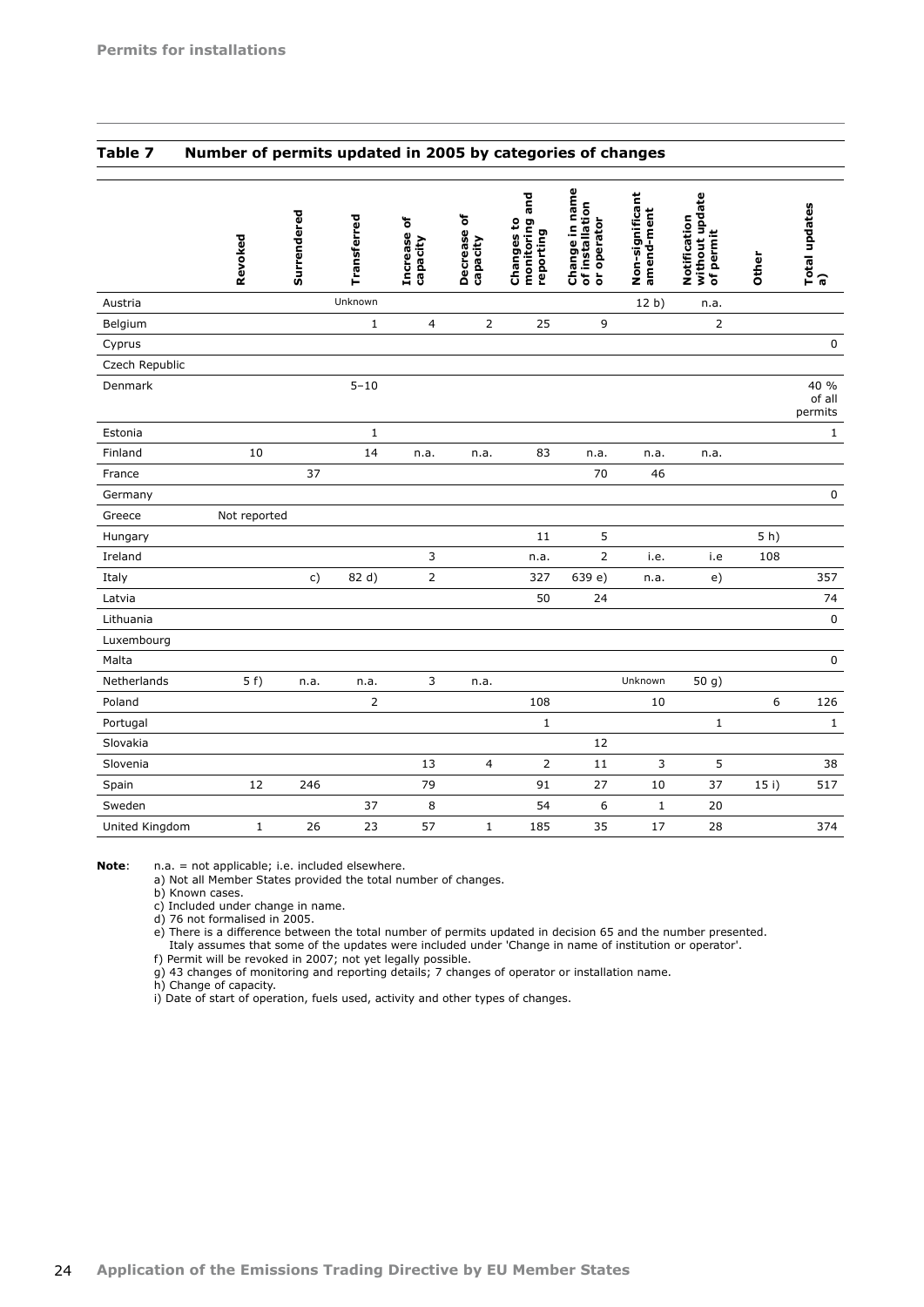## <span id="page-26-0"></span>**5 Application of the monitoring and reporting guidelines**

- *• As for the previous reporting period (January–April 2005) only limited information on the tiers applied by installations of the Emission Trading Scheme was available.*
- *• There are still several monitoring parameters for which minimum tiers are deemed to not be technically feasible in several Member States; these include accreditation of laboratories, according to ISO 17025, as well as the determination of calorific values and oxidation factors.*
- *• Seven Member States reported application of continuous emissions measurement.*
- *• Most of the Member States submitted information on coordination of ETS reporting with other reporting obligations (UN FCCC, EPER, IPPC, NEC, LCP, EMEP) and use of ETS for public statistics, domestic trading schemes and regional covenants.*
- *• Compared to the previous reporting period Member States submitted many more data and information on CO2 transfer, biomass combustion and use in processes and use of waste as fuel and input material.*

Monitoring, reporting of emissions by operators and verification play a fundamental role in any emissions trading scheme. The plant inventory reports and the verified emission reports are crucial as they determine the amount of allowances which have to be surrendered for each year and thereby establish whether an operator is able to sell excess allowances or, for compliance reasons, needs to buy missing allowances or acquire equivalent carbon credits. The monitoring methods to be used are normally specified in the greenhouse gas emission permits and are determined on the basis of the monitoring and reporting guidelines  $(11)$  (MRG) by the relevant competent authorities in each Member State.

Only a consistent application of these guidelines ensures a level playing field for all companies irrespective of location. In this section of the questionnaire, Member States are asked to provide information on adopted national legislation, approaches and methods (tiers) used to monitor emissions, temporary derogations and deviations from the monitoring methodologies and other specific issues like continuous emissions measurement,  $CO_2$  transfer and the use of waste and biomass. One subsection is devoted to the coordination of emission reporting with other reporting requirements, both national (like national statistics or voluntary covenants) and international, e.g. UNFCCC, EMEP/UN ECE, EPER, IPPC, LCP, and NEC.

## **5.1 Transposition of the monitoring and reporting guidelines**

Fourteen Member States (Austria, Belgium, Germany, Estonia, Spain, Finland, France, Italy, Latvia, Malta, the Netherlands, Poland, Portugal and Sweden) have transposed MRG into their national legislation in form of either government ordinances or parliamentary laws/acts. Several other countries indicated that the respective competent authorities — federal or local — approve the monitoring and reporting plans (M&R plan). The M&R plan then becomes part of an installation's permit and therefore is a legally binding requirement upon the operator (Denmark, France and the United Kingdom). Slovenia and Slovakia informed that the MRG apply directly and therefore no further national legislation with respect to monitoring and reporting has been adopted. A few Member States did not answer this question as they used the 2005 version of the Article 21 questionnaire which did not include the question on transposition of the MRG into the national law (Cyprus, Lithuania, Hungary and Malta).

Several Member States provided in their national laws some exceptions and (temporary) derogations from the MRG (Table 8): the Netherlands and Slovakia clearly indicated that no derogations have been allowed.): the Netherlands and Slovakia clearly indicated that no derogations have been allowed.

<sup>(11)</sup> Commission Decision 2004/156/EC of 29 January 2004 establishing guidelines for the monitoring and reporting of greenhouse gas emissions pursuant to Directive 2003/87/EC of the European Parliament and of the Council, O.J. L 59/1 EN 26.2.2004.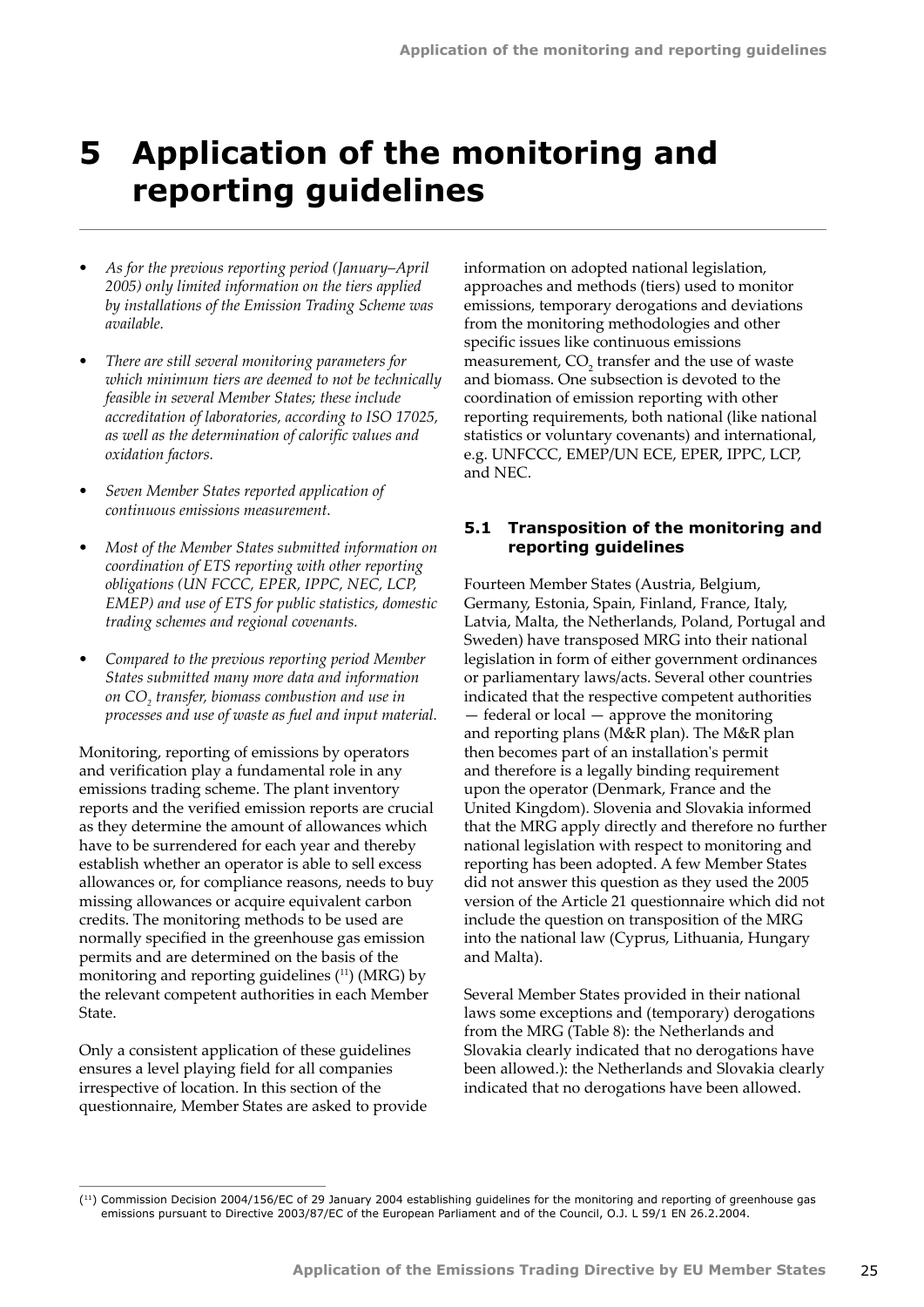## **Table 8 Exceptions and temporary derogations from the monitoring and reporting guidelines in Member States**

|                | <b>Exceptions and (temporary) derogations from the MRG</b>                                                                                                                                                                                                                                                                                                                                                                                                                                                             | <b>Member</b><br><b>States</b> |
|----------------|------------------------------------------------------------------------------------------------------------------------------------------------------------------------------------------------------------------------------------------------------------------------------------------------------------------------------------------------------------------------------------------------------------------------------------------------------------------------------------------------------------------------|--------------------------------|
| $\mathbf{1}$   | Characteristics of fuel or input material can be specified by the provider.                                                                                                                                                                                                                                                                                                                                                                                                                                            | AT, SE                         |
| $\overline{2}$ | Energy-balance method is allowable for biomass.                                                                                                                                                                                                                                                                                                                                                                                                                                                                        | AT, SE                         |
| $\mathbf{3}$   | Material streams should be used rather than source approach.                                                                                                                                                                                                                                                                                                                                                                                                                                                           | AT                             |
| $\overline{4}$ | Standard characteristics are allowed for standardized fuels.                                                                                                                                                                                                                                                                                                                                                                                                                                                           | AT, DE, SE                     |
| 5              | For commercial liquid and gaseous fuels (heavy fuel oil, natural gas, LPG,<br>petroleum coke, gas oil, light fuel oil, gasoline, lamp oil, kerosene, ethane,<br>propane and butane), it is allowable in all the cases to adopt a tier 2 for net<br>calorific value and emission factors.                                                                                                                                                                                                                               | BE                             |
| 6              | Operator of an installation may define all the necessary information data<br>(activity data, net calorific value, emission factor and oxidation factor/conversion<br>factor) needed for calculations of the emissions provided that the accuracy<br>(uncertainty) of the system the operator is using is at least the one demanded<br>by the tier for that specific installation; operator may, if he wants to, use an<br>independent testing laboratory.                                                              | FI.                            |
| $\overline{7}$ | For installations with only one type of solid fuel the 'energy-balance method',<br>i.e. a method where the amount of fuel and net calorific value of the fuel is being<br>measured constantly directly from the boiler by measuring the energy output<br>of the boiler and the energy losses through the stack and through the walls<br>of the boiler, has been accepted by the national decree provided that at least<br>the minimum uncertainty requirement of the tier to that specific installation is<br>reached. | FI                             |
| 8              | National emission factors (Tier 2a) are accepted on the grounds of cost efficiency<br>instead of Tier 3 for installations using fuels which have been proven to be of<br>uniform quality; the national emission factors do not include the oxidation factor;<br>similar special ruling referring oxidation factors.                                                                                                                                                                                                    | FI                             |
| 9              | Standard oxidation factors need to be used unless one can demonstrate that<br>plant specific OFs are more accurate.                                                                                                                                                                                                                                                                                                                                                                                                    | DE                             |
| 10             | The plant labs are not obliged to be accredited in accordance with the standard<br>EN ISO 17025. However, equipments used in plant labs should be at least<br>periodically calibrated by an independent lab approved by Member State<br>(BE, FI, SE); labs are obliged to apply Quality Standards in Finland and Sweden.                                                                                                                                                                                               | BE, FI, SE                     |
| 11             | Lower tier methods are allowed for the following emission or oxidation factor<br>$(FR)$ :                                                                                                                                                                                                                                                                                                                                                                                                                              | <b>FR</b>                      |
|                | • activity M1 (cement), emissions $>$ 500 kt CO <sub>2</sub> ; the emission factors can be<br>evaluated by a method of level 1 instead of 2 (14 installations $-$ 9.43 Mt CO <sub>2</sub> eq).                                                                                                                                                                                                                                                                                                                         |                                |
|                | • activity E1, emissions between 50 et 500 kt CO <sub>2</sub> ; the oxidation factors,<br>for solid fuels, can be evaluated by a method of level 1 instead of 2<br>$(254$ installations - 25.21 MtCO <sub>2</sub> ).                                                                                                                                                                                                                                                                                                   |                                |
|                | • activity E1 (electricity production), emissions > 500 kt CO <sub>2</sub> ; the emission<br>factors can be evaluated by a method of level 1 instead of 2<br>(19 installations $-$ 32.78 Mt CO <sub>2</sub> eq).                                                                                                                                                                                                                                                                                                       |                                |
| 12             | Lower tiers are allowed for the activity data related to combustion of gaseous<br>fuels compared to 2004/156/EC; in particular, tier 2a/2b and 3a/3b are allowed<br>respectively for B and C category, instead of 3a/3b and 4a/4b; this derogation<br>will be valid until 31 December 2006.                                                                                                                                                                                                                            | IT                             |
| 13             | In some specific cases and only during the first commitment period, lower tiers<br>(by one level only) can be applied than those given in MRG. Such a possibility has<br>to be regulated in a GHG permit.                                                                                                                                                                                                                                                                                                              | PL.                            |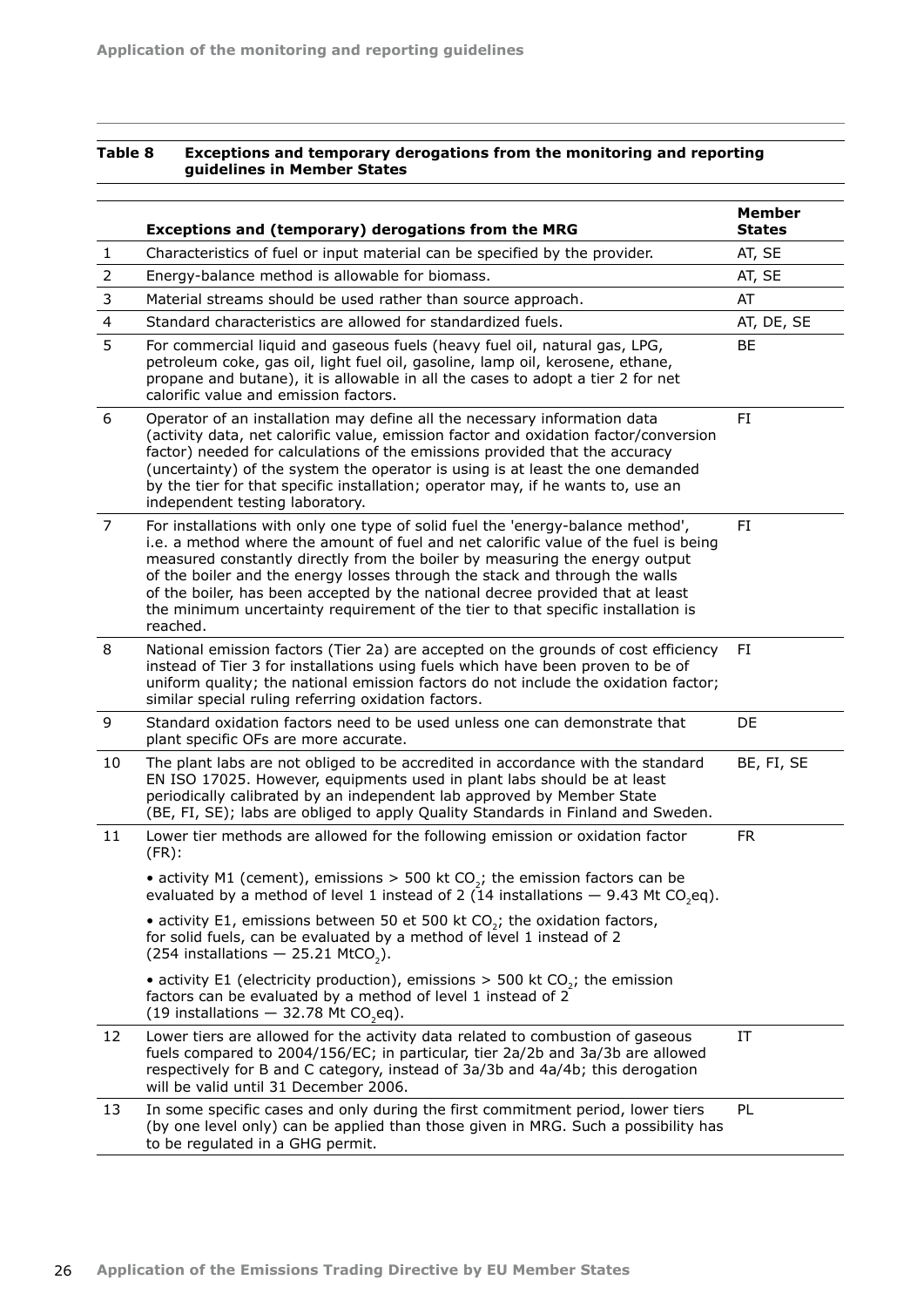**Table 10 Number of installations** 

## <span id="page-28-0"></span>**5.2 Tiers used in the monitoring methodologies for the major emitting installations**

Twenty Member States (Austria, Belgium, Cyprus, Germany, Denmark, Estonia, Spain, Finland, France, Ireland, Latvia, Lithuania, Malta, the Netherlands, Poland, Portugal, Slovakia, Slovenia, Sweden and the United Kingdom) provided detailed information on the tiers used for those installations that contribute cumulatively to 50 % of the total emissions included in the trading scheme in their country. The type of information required by the questionnaire is listed in Table 9.

The total number of installations for which detailed values have been submitted from those 20 Member States is 221 (Table 10). The number of installations per country varies between 1 (Estonia), 2 (Slovenia) to 27 (Spain and Germany). Information was only required for emission sources within these installations with annual emissions above 25 kt  $CO<sub>2</sub>$ . However, Belgium, Estonia, Finland, Spain, France, Lithuania, Latvia, Sweden and Slovakia also included emission source with related annual emissions below that threshold. For Belgium and Finland various biofuels have been added.

Austria reported that data provided in the questionnaire have not been subject to detailed scrutiny. In the case of the Netherlands, annual emissions are given per facility (site). Only the sources or source streams that do not meet the required tiers are summed up. The information about the tiers is included in the validated monitoring plans by the operators. There is no national database with required and achieved tiers per facility and source (stream). For that reason, information about all permits, installations, sources and variables is hard to supply.

**Table 9 Information required for the** 

| rabie 9<br>Information required for the<br>largest installations in each<br><b>Member State</b> |  |                                                                                                               |  |  |  |
|-------------------------------------------------------------------------------------------------|--|---------------------------------------------------------------------------------------------------------------|--|--|--|
| <b>Installation</b>                                                                             |  | Permit ID code<br>Installation ID code<br>Main Annex I activity<br>Total annual emissions<br>Annex I activity |  |  |  |
| <b>Emission source</b>                                                                          |  | Fuel or activity type<br>Related emissions<br>Activity data                                                   |  |  |  |
| <b>Tier chosen</b>                                                                              |  | Emission factor<br>Net calorific value<br>Oxidation factor                                                    |  |  |  |
| <b>Values and Units</b>                                                                         |  | Emission factor<br>Net calorific value<br>Oxidation factor                                                    |  |  |  |

|                 | contributing to 50 % of the total<br>emissions included in ETS |  |
|-----------------|----------------------------------------------------------------|--|
| Austria         | 9                                                              |  |
| Belgium         | 16                                                             |  |
| Cyprus          | 13                                                             |  |
| Denmark         | 7                                                              |  |
| Estonia         | $\mathbf{1}$                                                   |  |
| Finland         | 12                                                             |  |
| France          | 25                                                             |  |
| Germany         | 27                                                             |  |
| Ireland         | 5                                                              |  |
| Latvia          | 18                                                             |  |
| Lithuania       | 5                                                              |  |
| Malta           | $\overline{2}$                                                 |  |
| Netherlands     | 5                                                              |  |
| Poland          | 12                                                             |  |
| Portugal        | 5                                                              |  |
| Slovak Republic | 5                                                              |  |
| Slovenia        | $\overline{2}$                                                 |  |
| Spain           | 27                                                             |  |
| Sweden          | 8                                                              |  |
| United Kingdom  | 17                                                             |  |
| <b>Total</b>    | 221                                                            |  |

## **5.3 Accepted tiers below the minimum tiers specified in Table 1 in section 4.2.2.1.4 of Annex I to Decision 2004/156/EC**

Eleven Member States (Austria, Belgium (Wallonia and Brussels), Germany, Spain, Finland, Ireland, Latvia, Lithuania, Slovenia, Sweden, United Kingdom) reported that lower tiers than those included in the MRG were applied during the reporting period. Of 627 installations for which data were provided, 451 are located in Germany. In addition to installation specific information (permit/installation IDs, activity), the data submitted includes total emissions, affected monitoring parameter, minimum and applied tiers, reason for lower tiers and the time period during which the lower tier may be applied.

Austria reported that data provided in the questionnaire have not been subject to detailed scrutiny. The submitted data refer to major sources only. The values of  $CO<sub>2</sub>$  emissions refer to emissions for the particular parameter. Information on biofuels or minor sources is not given in case of data from Finland. For Italian data, values reported as 'total annual emissions' refer to emissions of the whole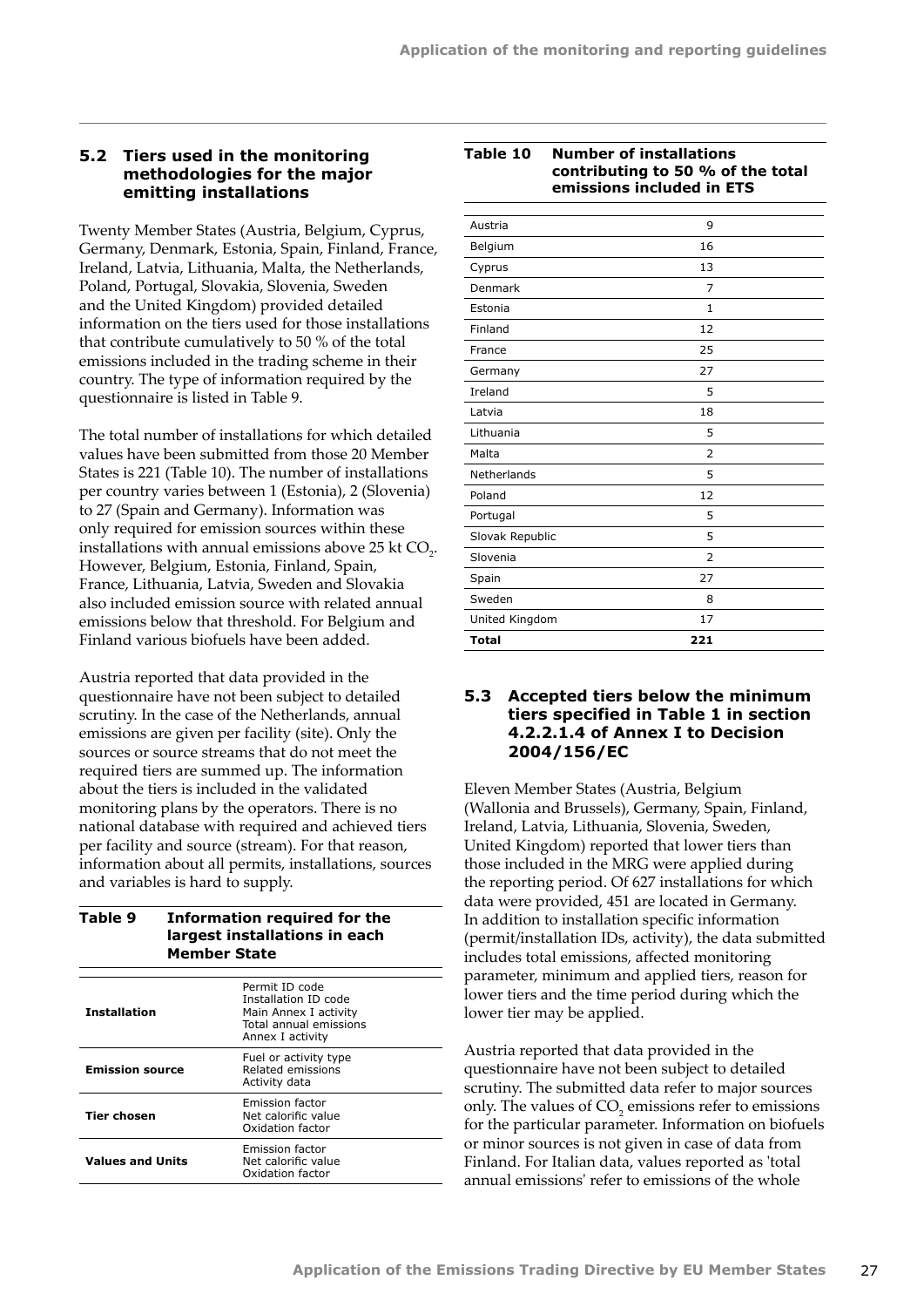<span id="page-29-0"></span>plant, while the emissions of the sources monitored with a lower tier than the minimum specified in Decision 2004/156/EC add up to less than half the total.

In the Netherlands, tiers below the minimum tiers have only been accepted for some of the more complex installations emitting above  $500$  kt  $CO<sub>2</sub>$ annually. None of the A and B category installations have been allowed to deviate from the minimum tiers. Portugal reported that it is not able to report the required information in the 2006 report but hopes to be able to answer this question in next year's report. Data submitted by Sweden does not include data for installations that are allowed to apply tiers below the minimum tiers based on the general derogations specified in the national regulations. These exceptions apply to minor source streams and pure biomass among others. Denmark and Slovakia clearly indicated that there are no installations with tiers below the minimum ones.

## **5.4 Installations that temporarily applied different tier methods than those agreed with the competent authority**

Ireland, Spain, Sweden and the United Kingdom provided detailed data on 55 installations that temporarily applied different tiers than those agreed with the competent authority (Table 12). In addition to installation specific data (permit/installation IDs, activity) the information includes total emissions, affected monitoring parameter, approved and temporarily applied tiers, reason for change and time period during which the lower tier may be applied. The reasons for change of the agreed tier include missing monitoring data, meter failure, calibration or maintenance, other malfunctions and changes in installations.

Denmark reported that it was not possible to respond to this question by the required deadline as it would require an evaluation of all monitoring plans. In Italy, the limited number of cases reported is due to the fact that permit holders had been allowed to monitor emissions observing at least tier 1 of Annex I to Decision 2004/156/EC until October 2005.

Austria, Belgium, Estonia, Finland, Hungary, Latvia, the Netherlands, Portugal, Slovenia and Slovakia reported that there are no such installations in their countries.

#### **Table 11 Number of installations for which it has not been feasible to use the minimum tiers listed in Decision 2004/156/EC**

| 20           |
|--------------|
| 13           |
| 9            |
| 451          |
| 9            |
| 2            |
| 2            |
| $\mathbf{1}$ |
| $\mathbf{1}$ |
| 5            |
| 114          |
| 627          |
|              |

| Table 12 | Number of installations that<br>temporarily applied different<br>tiers than those agreed with the<br>competent authority |  |  |  |  |
|----------|--------------------------------------------------------------------------------------------------------------------------|--|--|--|--|
|          |                                                                                                                          |  |  |  |  |
| Ireland  |                                                                                                                          |  |  |  |  |

| <b>Total</b>   | 55 |  |
|----------------|----|--|
| United Kingdom | 33 |  |
| Sweden         | 16 |  |
| Spain          | 5  |  |
| Ireland        |    |  |

## **5.5 Application of continuous emissions measurement**

Nineteen Member States submitted information on the application of continuous emissions measurement (Table 13). There are at least 27 installations in five Member States that apply continuous emission measurement (CEM). In 12 Member States, all installations in the EU ETS apply fuel use or other activity-data based approach for estimating  $CO<sub>2</sub>$  emissions and do not measure emissions directly. Among the installations applying CEM, nine installations are combustion installations with a rated thermal input exceeding 20 MW (E1), while 16 are mineral oil refineries (E2). One installation operates in each of the following: ceramics (M3) and paper and board  $(O_2)$  industry. Among the 27 installations, three installations emit less than 50 kt  $CO_2$  annually, five installations emit between 50–500 kt  $CO_{2'}$ , while 19 emit more than 500 kt  $CO<sub>2</sub>$ . Five Member States did not answer this question in their reports.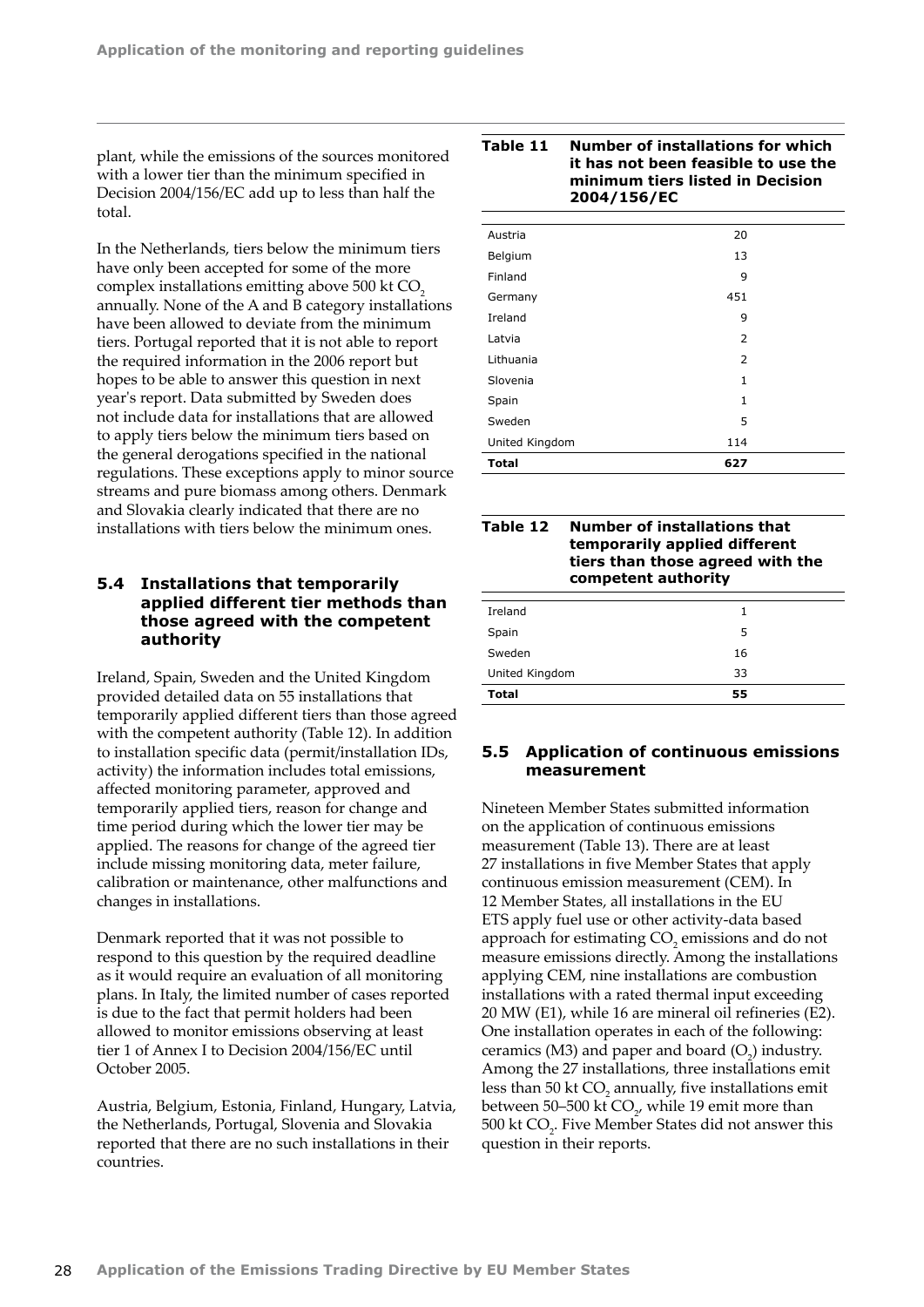|                 | E1        |           |            | E <sub>2</sub> |            | ΜЗ        | 02        |              |
|-----------------|-----------|-----------|------------|----------------|------------|-----------|-----------|--------------|
|                 | $<$ 50 kt | 50-500 kt | $>$ 500 kt | 50-500 kt      | $>$ 500 kt | 50-500 kt | 50-500 kt | <b>Total</b> |
| Finland         |           |           |            |                |            |           |           |              |
| Germany         | T         |           |            |                | 6          |           |           | 8            |
| Poland          |           |           |            |                |            |           |           |              |
| Slovak Republic |           |           |            |                |            |           |           |              |
| Spain           | 2         | 2         | 3          |                |            |           |           | 8            |
| Sweden          |           |           |            |                |            |           |           |              |
| United Kingdom  |           |           |            |                | 7          |           |           |              |
| <b>Total</b>    | 3         | 2         | 4          |                | 15         |           |           | 27           |

#### <span id="page-30-0"></span>**Table 13 Number of installations applying continuous emissions measurement**

## **5.6 Carbon dioxide transfer**

Most Member States did not provide any information on  $CO_2$  transfer outside plant boundaries. Eleven Member States (Belgium, Spain, Germany, Finland, Hungary, Italy, the Netherlands, Poland, Sweden, Slovenia and the United Kingdom) submitted detailed data summarised in Table 14. In total, data on  $CO_2$  transfer from 54 installations were provided. 32 installations are in energy industries, ten installations are in pulp and paper industry, nine are in ferrous metal production and three in the mineral industry. The total  $CO<sub>2</sub>$  transferred from those 54 installations was 31 392.9 kt  $\mathrm{CO}_2$ . Most of this  $\mathrm{CO}_2$  was transferred by installations in the United Kingdom, Germany, Hungary, Sweden and Spain. The  $\mathrm{CO}_2$  transferred outside the plant boundaries are mainly used for combustion and electricity generation (coke oven, blast furnace and other combustible gases), carbonation of beverages, for precipitating calcium hydroxide into calcium carbonate and as component of natural gas in gaseous or liquefied form. Germany indicated that  $7.8$  Mt  $CO_2$ -transfers reported by operators may correspond to no more than one third of the actual quantity. Obviously operators did not yet deliver information about carbon dioxide transfers as a matter of routine. However, with more information and experiences of a proper CO<sub>2</sub> reporting, the data quality is supposed to increase in the following reporting year.

According to the information provided by Member States,  $CO<sub>2</sub>$  is not transferred by any installation covered by the trading scheme in Estonia, Ireland, Latvia and Malta. Integrated steel mills in Austria account for  $CO<sub>2</sub>$  transfer in their mass balance approach. Portugal indicated that information on  $CO<sub>2</sub>$  transfer is not available yet.

In last year's Article 21 report, there was no data on CO<sub>2</sub> transfer reported by Member States.

## **5.7 Biomass combusted or employed in industrial processes**

Seventeen Member States (Austria, Cyprus, Denmark, Germany, Estonia, Spain, Finland, Hungary, Ireland, Italy, Lithuania, Latvia, Poland, Sweden, Slovenia, Slovakia and United Kingdom) submitted detailed data on biomass combusted or employed in industrial processes (Table 15). In total, over 1 850 500 TJ of biomass was combusted in those Member States. The largest amounts were combusted in Sweden (702 746 TJ), Slovakia (353 661 TJ) and Finland (226 018 TJ). Combustion occurred mainly in energy industries (Sweden) and pulp and paper industries (Germany, Italy, Finland, Sweden, Slovakia). The total reported biomass employed in industrial processes amounted to 14 440 kt. Here, the largest contributions exceeding 1 000 kt came from Austria, Hungary, Italy, Poland and the United Kingdom. Data on used biogas were submitted by only eight Member States (Austria, Estonia, Spain, Ireland, Latvia, Poland, Sweden and the United Kingdom). The largest amounts of biogas were reported by Austria (over 38 Mm<sup>3</sup>), Spain and the United Kingdom (both over 11 Mm<sup>3</sup>). In Austria the values refer to biogas only. In cases of mixtures of fossil fuels and biomass, only the biomass content is accounted for. The numbers on biomass used in Austria suggest a kind of 'double counting': as the energy content (TJ) reported here refers to the same biomass as reported under biomass employed (t or m<sup>3</sup>). Other Member States did not provide information on distinction between biomass used for combustion and for processes. The total amount reported by the eight Member States was 68 212 054 Mm<sup>3</sup>.

Finland did not report the biomass fraction of mixed fuels. Lithuania did not disaggregate the total amount of biomass employed to activity types. In Belgium, France, the Netherlands and Portugal information on biomass combustion and use is not yet available.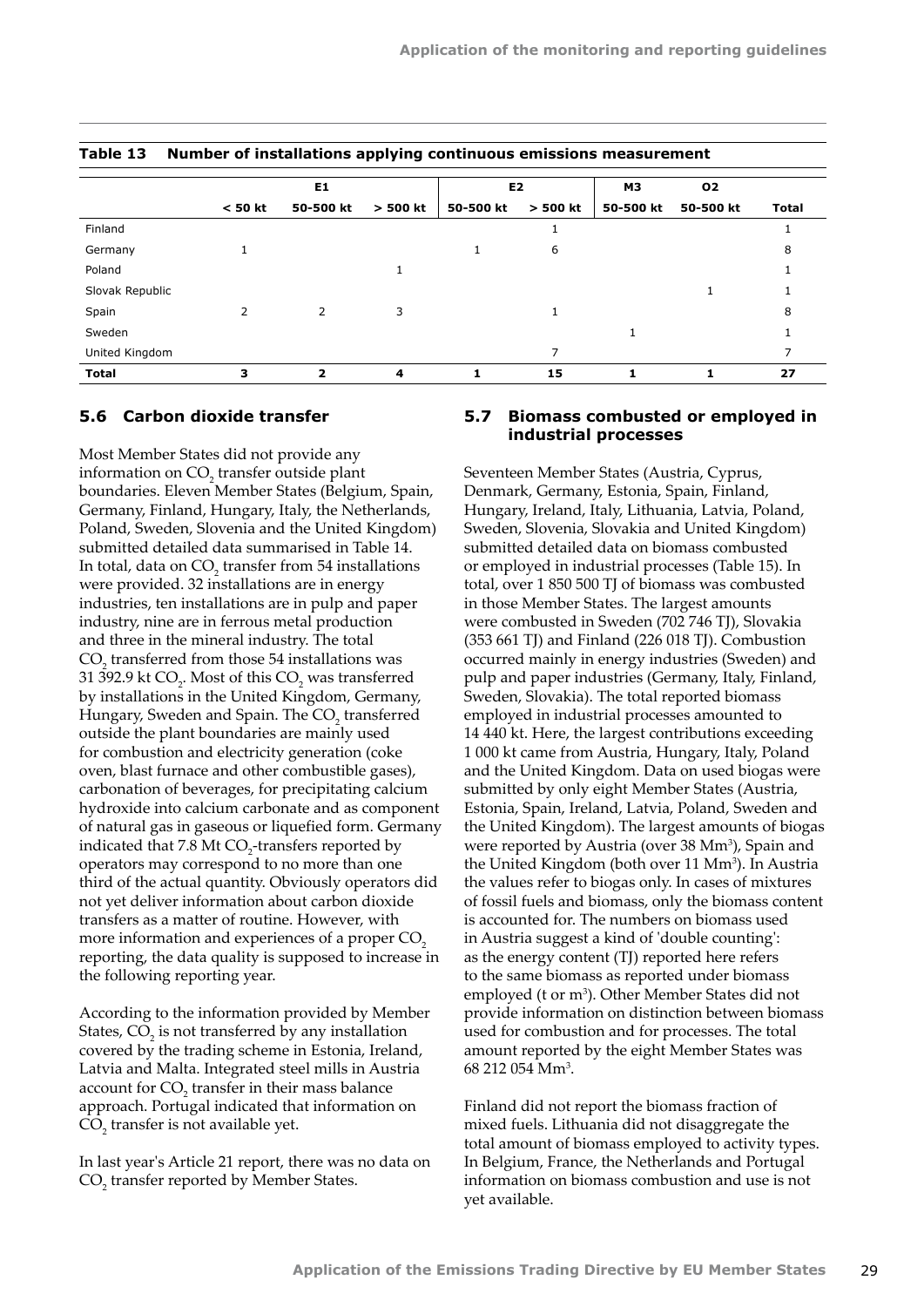## **Table 14 CO<sub>2</sub>** transferred from installations

|                | <b>Main Annex I</b><br>activity | Number of<br>installations | CO <sub>2</sub> transferred<br>(kt CO <sub>2</sub> ) | Use of transferred CO,                                               |
|----------------|---------------------------------|----------------------------|------------------------------------------------------|----------------------------------------------------------------------|
| Belgium        | F <sub>1</sub>                  | $\mathbf{1}$               | 3.6                                                  | FI: blast furnace gas for electricity<br>generation                  |
|                | F <sub>2</sub>                  | $\mathbf{1}$               | 1 099.0                                              | W: blast furnace gas to power plants<br>included in ETS (E1)         |
| Finland        | E <sub>1</sub>                  | $\mathbf{1}$               | 0.3                                                  | Precipitated calcium carbonate (PCC)                                 |
|                | E <sub>2</sub>                  | $\mathbf{1}$               | 39.4                                                 | CO <sub>2</sub> is liquefied and forwarded to gas<br>supplier        |
|                | M1                              | 1                          | 1.2                                                  | Precipitated calcium carbonate                                       |
|                | 01 and 02                       | 8                          | 192.1                                                | Precipitated calcium carbonate                                       |
| Germany        | E <sub>1</sub>                  | 5                          | 65.5                                                 | No data                                                              |
|                | E <sub>2</sub>                  | $\overline{2}$             | 108.2                                                | No data                                                              |
|                | E <sub>3</sub>                  | $\mathbf{1}$               | 3.2                                                  | Combustion                                                           |
|                | E3/F2                           | 5                          | 7 271.9                                              | Combuston                                                            |
|                | F <sub>2</sub>                  | $\mathbf{1}$               | 351.1                                                | Combustion                                                           |
| Hungary        | E <sub>1</sub>                  | $\overline{2}$             |                                                      |                                                                      |
|                | E <sub>3</sub>                  | $\mathbf{1}$               | 3 3 3 1 . 3                                          | Various                                                              |
|                | F <sub>2</sub>                  | $\mathbf{1}$               |                                                      |                                                                      |
|                | O <sub>2</sub>                  | 1                          |                                                      |                                                                      |
| Italy          | E <sub>1</sub>                  | 5                          | 5.4                                                  | Various                                                              |
|                | E <sub>2</sub>                  | $\overline{2}$             | 494.0                                                | Component of fuels                                                   |
| Netherlands    | E <sub>1</sub>                  | $\mathbf{1}$               | 31.0                                                 | Greenhouse industry                                                  |
| Poland         | M1                              | $\overline{2}$             | 751.7                                                | Food processing, substrate for chemical<br>industry                  |
| Slovenia       | E <sub>1</sub>                  | $\mathbf{1}$               | 2.1                                                  | Selling                                                              |
| Spain          | E <sub>1</sub>                  | $\overline{2}$             | 23.1                                                 | Carbonation of beverages                                             |
|                | F <sub>2</sub>                  | $\mathbf{1}$               | 1 370.6                                              | CO <sub>2</sub> in combustible gases to plants outside<br><b>ETS</b> |
| Sweden         | F <sub>1</sub>                  | 3                          | 21.3                                                 | Mixed gas and coke oven gas for<br>combustion                        |
|                | F <sub>2</sub>                  | 1                          | 2 3 1 0 . 8                                          | Carbon content in ore-pellets                                        |
|                | <b>O2</b>                       | $\mathbf{1}$               | 6.0                                                  | Gas from lime kiln used for making<br>precipitated calcium carbonate |
| United Kingdom |                                 |                            |                                                      | Diesel house recovered as waste                                      |
|                | E <sub>1</sub>                  | 3                          | 13 910.0                                             | Precipitated calcium carbonate                                       |
|                |                                 |                            |                                                      | As component of natural gas supplied to<br>national grid             |
| <b>Total</b>   |                                 | 54                         | 31 392.9                                             |                                                                      |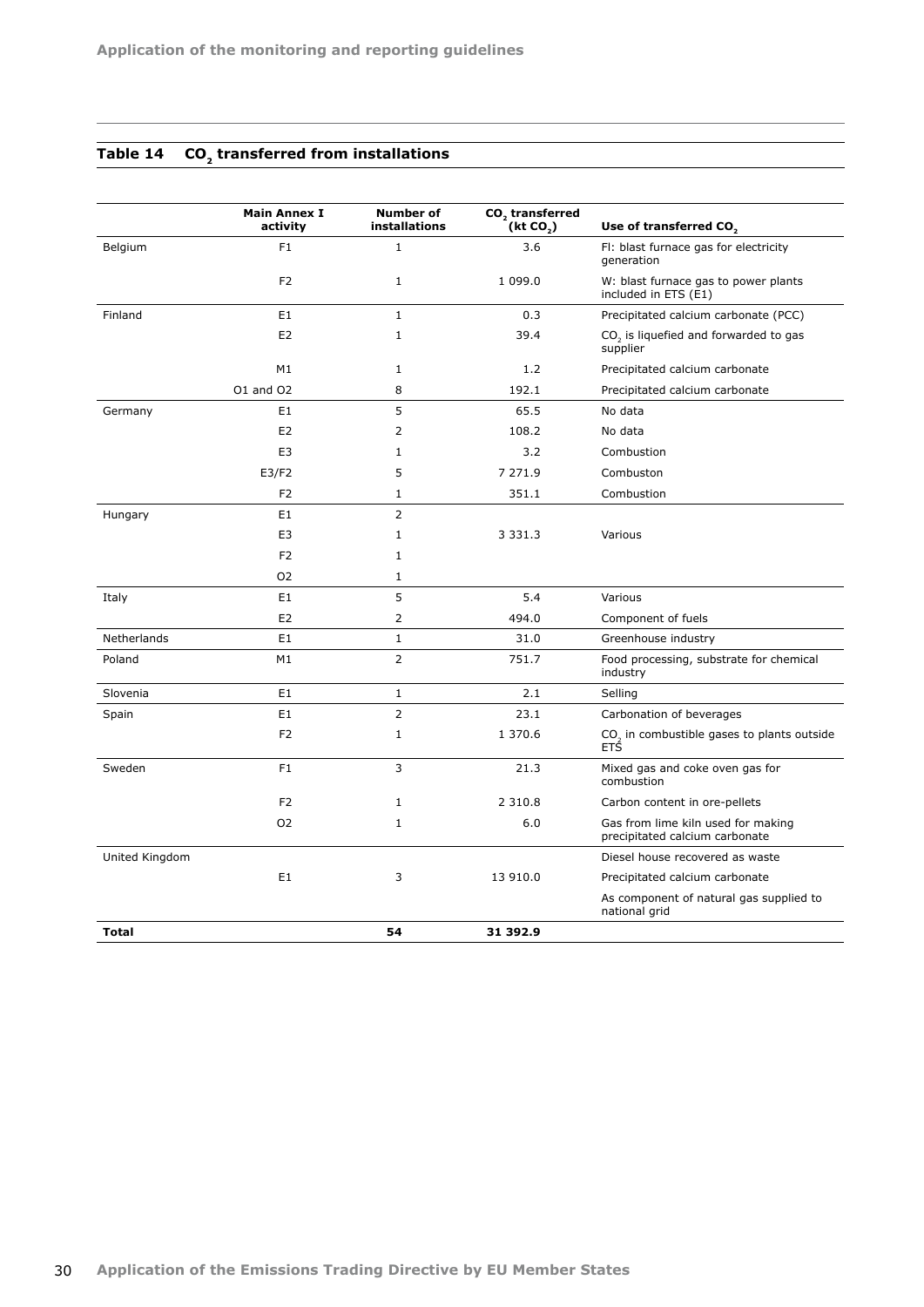## **Table 15 Biomass combusted or employed**

|           | <b>Main Annex I</b><br>activity | <b>Biomass combusted</b><br>(TJ) | <b>Biomass employed</b><br>(t) | <b>Biomass employed</b><br>(m <sup>3</sup> ) |
|-----------|---------------------------------|----------------------------------|--------------------------------|----------------------------------------------|
| Austria   | E <sub>1</sub>                  | 22 882                           | 2 717 681                      | 25 133 644                                   |
|           | M1                              | 1 5 4 3                          | 106 629                        |                                              |
|           | M3                              | 876                              | 152 316                        |                                              |
|           | O <sub>1</sub>                  | 14 693                           | 1 789 439                      | 8 673 490                                    |
|           | O <sub>2</sub>                  | 3 9 3 4                          | 396 792                        | 4 8 6 9 9 1 5                                |
| Cyprus    | M1                              |                                  | 2 1 7 3                        |                                              |
| Denmark   | E <sub>1</sub>                  | 25 600                           |                                |                                              |
|           | M1                              | 1 500                            |                                |                                              |
| Estonia   | E <sub>1</sub>                  |                                  | 244 831                        |                                              |
|           | O <sub>2</sub>                  |                                  | 57 618                         | 487 148                                      |
| Finland   | E1                              | 59 268                           |                                |                                              |
|           | E <sub>2</sub>                  |                                  | 3 1 5 0                        |                                              |
|           | M1                              | 121                              |                                |                                              |
|           | M3                              | 75                               |                                |                                              |
|           | 01 and 02                       | 166 422                          |                                |                                              |
|           | opt-in                          | 132                              |                                |                                              |
| Germany   | E1                              | 36 910                           | $\pmb{0}$                      |                                              |
|           | E3/F2                           | 0                                | 513 582                        |                                              |
|           | F <sub>2</sub>                  | 0                                | 1 107                          |                                              |
|           | M1                              | 8 0 1 8                          | 0                              |                                              |
|           | M <sub>2</sub>                  | 0                                | 426                            |                                              |
|           | M3                              | 409                              | 357 867                        |                                              |
|           | O <sub>1</sub>                  | 24 4 26                          | $\pmb{0}$                      |                                              |
|           | O <sub>2</sub>                  | 1759                             | 0                              |                                              |
| Hungary   | E1                              | 13 4 49                          | 1 166 749                      |                                              |
|           | M1                              | 180                              | 9 9 3 1                        |                                              |
|           | M <sub>3</sub>                  | 8                                | 102 828                        |                                              |
|           | 01                              | 228                              | 24 810                         |                                              |
| Ireland   | E <sub>1</sub>                  | 5 4 5 8                          | 303 104                        | 2 668 000                                    |
| Italy     | E1                              | 41 515                           | 2 157 562                      |                                              |
|           | M1                              | 113 614                          | 53 413                         |                                              |
|           | M3                              |                                  | 2 9 0 4                        |                                              |
|           | O <sub>2</sub>                  | 112 101                          | 119                            |                                              |
| Latvia    | E1                              |                                  |                                | 224 499                                      |
|           | M3                              |                                  |                                | 2 7 3 4                                      |
| Lithuania |                                 |                                  | 229 328                        |                                              |
| Poland    | E1                              | 17 737                           | 402 917                        | $\pmb{0}$                                    |
|           | M1                              | 321                              | 354 227                        | $\pmb{0}$                                    |
|           | M <sub>2</sub>                  | 0                                | 35                             | $\pmb{0}$                                    |
|           | M <sub>3</sub>                  | 3 0 5 7                          | 10 885                         | 4 6 5 8                                      |
|           | O <sub>2</sub>                  | 11 439                           | $\pmb{0}$                      | 3 408 263                                    |
| Slovakia  | M3                              | 45 077                           |                                |                                              |
|           | O1                              | 97 912                           |                                |                                              |
|           | O <sub>2</sub>                  | 210 672                          |                                |                                              |
| Slovenia  | E1                              | 1 0 3 9                          |                                |                                              |
|           | M1                              | 176                              |                                |                                              |
|           | M <sub>3</sub>                  | 70                               | 167                            |                                              |
|           | O <sub>2</sub>                  | 2 3 4 0                          |                                |                                              |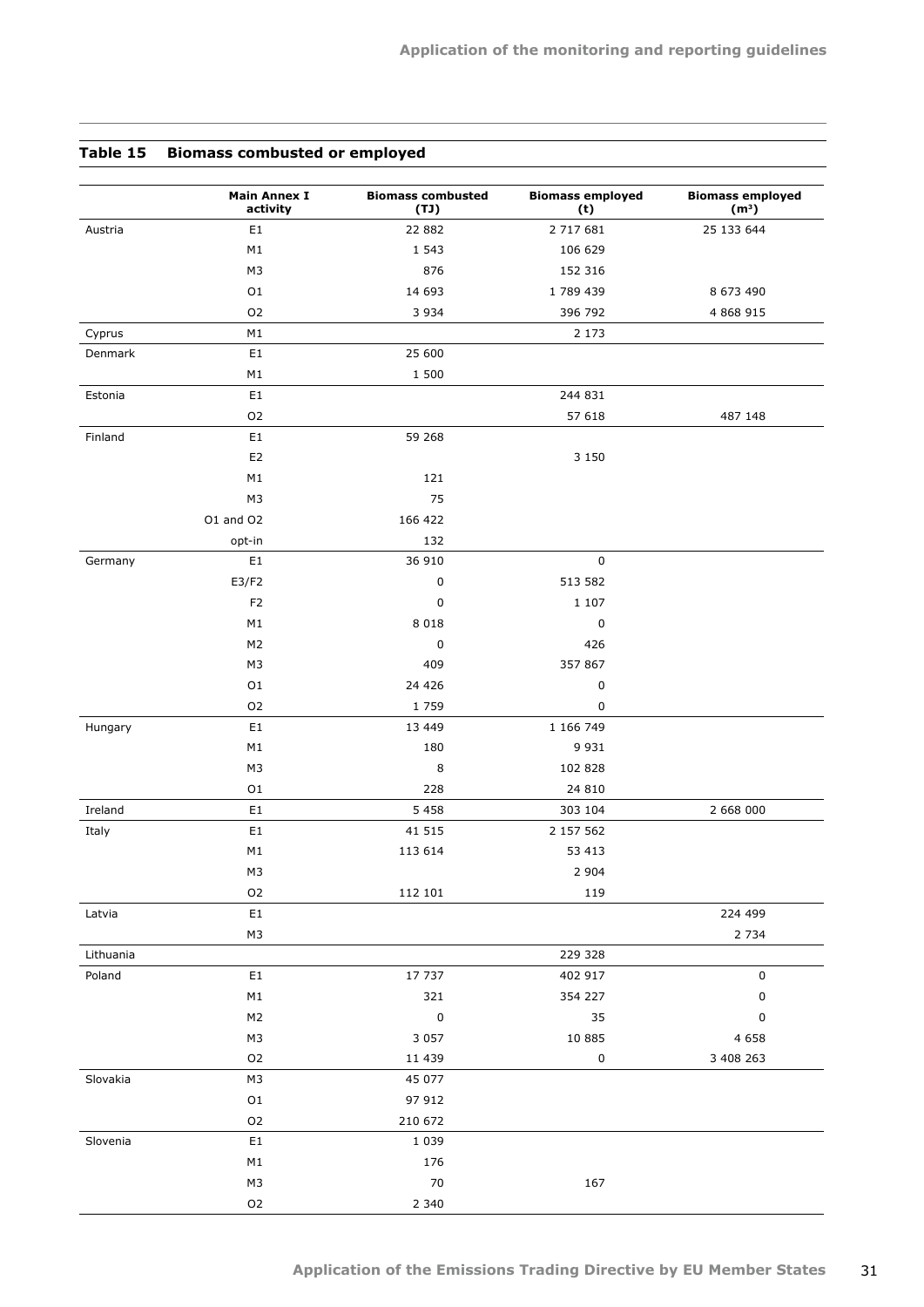|                |                                 | .                                |                                |                                              |
|----------------|---------------------------------|----------------------------------|--------------------------------|----------------------------------------------|
|                | <b>Main Annex I</b><br>activity | <b>Biomass combusted</b><br>(TJ) | <b>Biomass employed</b><br>(t) | <b>Biomass employed</b><br>(m <sup>3</sup> ) |
| Spain          | E <sub>1</sub>                  | 7 0 4 9                          | 5 8 5 2                        | 2 082 970                                    |
|                | E <sub>2</sub>                  |                                  | 21 756                         |                                              |
|                | M1                              | 80 343                           | 76 618                         |                                              |
|                | M3                              | 2 3 5 1                          | 59 231                         | 9 506 202                                    |
|                | O <sub>1</sub>                  | 7 0 5 4                          | 293 835                        |                                              |
|                | O <sub>2</sub>                  | 2 1 9 0                          |                                |                                              |
| Sweden         | E <sub>1</sub>                  | 495 993                          |                                |                                              |
|                | M1                              | 757                              | 33 500                         |                                              |
|                | M3                              | 407                              |                                | 2 3 3 5                                      |
|                | 01                              | 123 728                          |                                |                                              |
|                | O <sub>2</sub>                  | 81 861                           |                                |                                              |
| United Kingdom | E <sub>1</sub>                  | 3 0 1 2                          | 2 753 205                      | 11 149 196                                   |
|                | O <sub>2</sub>                  | 293                              | 33 331                         |                                              |
| <b>Total</b>   |                                 | 1850000                          | 14 439 918                     | 68 212 054                                   |
|                |                                 |                                  |                                |                                              |

#### <span id="page-33-0"></span>**Table 15 Biomass combusted or employed — cont.**

## **5.8 Waste used as fuel or input material**

Fifteen Member States (Austria, Denmark, Germany, Spain, Finland, Hungary, Ireland, Italy, Lithuania, Latvia, Poland, Sweden, Slovenia, Slovakia and the United Kingdom) submitted detailed data on the use of waste as fuel or input material (Table 16). In total, over 12 488 kt of solid or liquid waste was used/ deployed in those countries. In addition 1 463 Mm<sup>3</sup> of waste in gaseous state was used in Italy. Most of the used waste and residues came from the pulp and paper industry, metal production, secondary fuels, tars, used tyres, solvents and the timber industry. In addition to a description of the waste type (e.g. used paper) some Member States provided EWC codes from the European List of Wastes. The largest contributions in terms of waste amount came from Germany, Austria, Poland, Denmark, Finland, Italy, Sweden and the United Kingdom. In each of these six Member States the amount of waste used exceeded 200 kt annually.

The used waste generated over 5.9 Mt of fossil CO<sub>2</sub> emissions and another 1.9 Mt of  $CO<sub>2</sub>$  from biomass. The largest contributions came from Germany, the United Kingdom, Poland, Austria, Spain, Finland and Sweden. Biomass based  $CO<sub>2</sub>$  emissions were reported by Austria and Hungary. Hungary did not provide data on waste amounts per type but reported resulting  $CO<sub>2</sub>$  emissions as a percentage of the national total. Italy did not provide estimates for waste related  $\mathrm{CO}_2$  emissions but gave data on energy amount (247 060 TJ) of used wastes.

Belgium, France, the Netherlands and Portugal indicated that information on waste used as fuel or input material is not yet available. These Member States hope to submit this information in the following reports. Denmark reported that it was not possible to divide waste into different types and only gave a national total. Italy reported data that had been collected within the emissions report for 2005 among biomass memo items and does not include the fossil part of the waste. For this reason quantities reported are underestimated since wastes represent the input material of many industrial processes. Lithuania provided only aggregated 2004 data for hazardous and medical wastes and informed that detailed 2005 data will be available in December 2006. Estonia and Malta clearly indicated that waste was not used as fuel in ETS installations.

It should be stressed that the reporting on used waste seems to be incomplete in some MS, which might be due to either incomplete information provided by operators or due to national definitions. For example, in Austria, the biggest contributions are wood wastes which could be reported as 'biomass' by other MS, and iron scrap used for steel making, which is also consumed in large amounts in other MS.

In last year's Article 21 report, there was almost no quantitative data on waste use reported by Member States.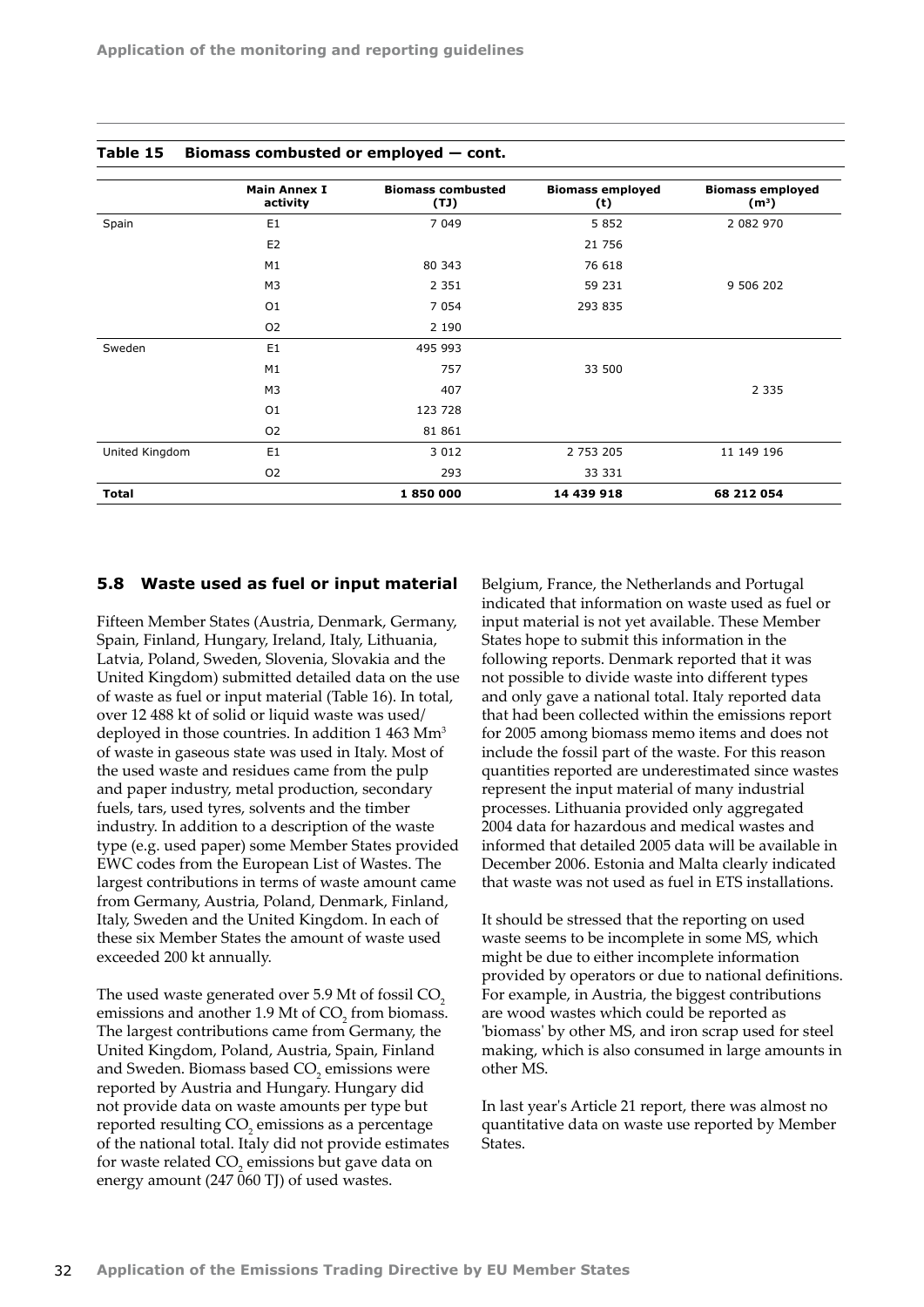## <span id="page-34-0"></span>**5.9 Coordination of ETS reporting with other emission reporting requirements**

Eighteen Member States (Austria, Belgium, Germany, Denmark, Estonia, Spain, Finland, France, Ireland, Italy, Latvia, the Netherlands, Poland, Portugal, Sweden, Slovenia, Slovakia and the United Kingdom) submitted information on coordination of EU ETS reporting requirements with other reporting obligations (Table 17). Austria, Belgium (partially), Finland (partially), Denmark, Estonia, France, Ireland, (partially) Latvia, Slovenia, Slovakia and the United Kingdom coordinated reporting requirements under the Emissions Trading Directive with other reporting requirements or are planning and preparing to do so. Austria plans to use ETS data for reporting to the UNFCCC and Decision 280/2004/EC, the European Pollutant Emission Register (EPER, Commission Decision 2000/479/EC) and Large Combustion Plants Directive (LCP, Directive 2001/80/EC), while ETS data are already used for public statistics purposes. In Belgium, installation level emission data were (partially) used for reporting under the UNFCCC, EPER, Integrated Pollution Prevention and Control Directive (IPPC, Directive 96/61/EC), National Emission Ceilings Directive (NEC, Directive 2001/81/ EC), regional covenants and were used partially by statistical offices.

Denmark coordinated ETS reporting with voluntary covenants and public statistics while Estonia only with the latter. Finland used ETS data for UNFCCC reporting and in public statistics. It plans to coordinate ETS reporting with a number of other international reporting obligations (EPER, IPPC, LCP, NEC, EMEP). France, Latvia, Slovenia and the United Kingdom (in part) coordinated ETS reporting with UNFCCC, EPER, IPPC, NEC (without Latvia) and LCP reporting. Slovakia coordinated ETS data with UNFCCC and public statistics. Only Slovenia and the United Kingdom reported that they coordinated ETS with NEC reporting.

Germany evaluated possibilities to use the data from emission reports for the preparation of national inventory reports under the UNFCCC; Italy with public statistics. The Netherlands coordinated ETS with the domestic trading scheme and public statistics. Sweden used ETS data in public statistics.

Several Member States reported that monitoring reports will be submitted electronically by operators to facilitate the reporting of plant-level data for various purposes and obligations.

|                | Quantity used/<br>deployed (t) | Quantity used/<br>deployed m <sup>3</sup> | CO <sub>2</sub> Emissions<br>(t CO <sub>2</sub> ) | <b>CO.</b> , Emissions<br>$(t CO2)$ (biomass) | Quantity used/<br>deployed (TJ) |
|----------------|--------------------------------|-------------------------------------------|---------------------------------------------------|-----------------------------------------------|---------------------------------|
| Austria        | 3 061 178                      | 0                                         | 402 202                                           | 1 864 670                                     | 0                               |
| Denmark        | 398 000                        | 0                                         | 33 000                                            | 0                                             | 0                               |
| Finland        | 404 460                        | 0                                         | 192 379                                           | 0                                             | 0                               |
| Germany        | 5 2 5 2 2 2 5                  | 0                                         | 3 886 140                                         | 0                                             | 0                               |
| Hungary        | 0                              | 0                                         | 0                                                 | 57 510                                        | 0                               |
| Ireland        | 5 0 9 0                        | 0                                         | 13 298                                            | 0                                             | 0                               |
| Italy          | 853 945                        | 1 462 676                                 | 0                                                 | 0                                             | 247 060                         |
| Latvia         | 12 569                         | 0                                         | 32 022                                            | 0                                             | 0                               |
| Lithuania      | 3 0 9 7                        | 0                                         | 0                                                 | 0                                             | 0                               |
| Poland         | 1 4 1 3 0 3 1                  | 0                                         | 430 021                                           | 0                                             | 0                               |
| Slovakia       | 39 470                         | 0                                         | 64 965                                            | 0                                             | 0                               |
| Slovenia       | 23 082                         | 0                                         | 30 569                                            | 0                                             | 0                               |
| Spain          | 123 043                        | 0                                         | 180 378                                           | 0                                             | 0                               |
| Sweden         | 664 890                        | 39                                        | 105 923                                           | 0                                             | 0                               |
| United Kingdom | 234 450                        | 0                                         | 572 227                                           | 0                                             | 0                               |
| <b>Total</b>   | 12 488 530                     | 1 462 715                                 | 5 943 124                                         | 1922180                                       | 247 060                         |

## **Table 16 Waste used or deployed**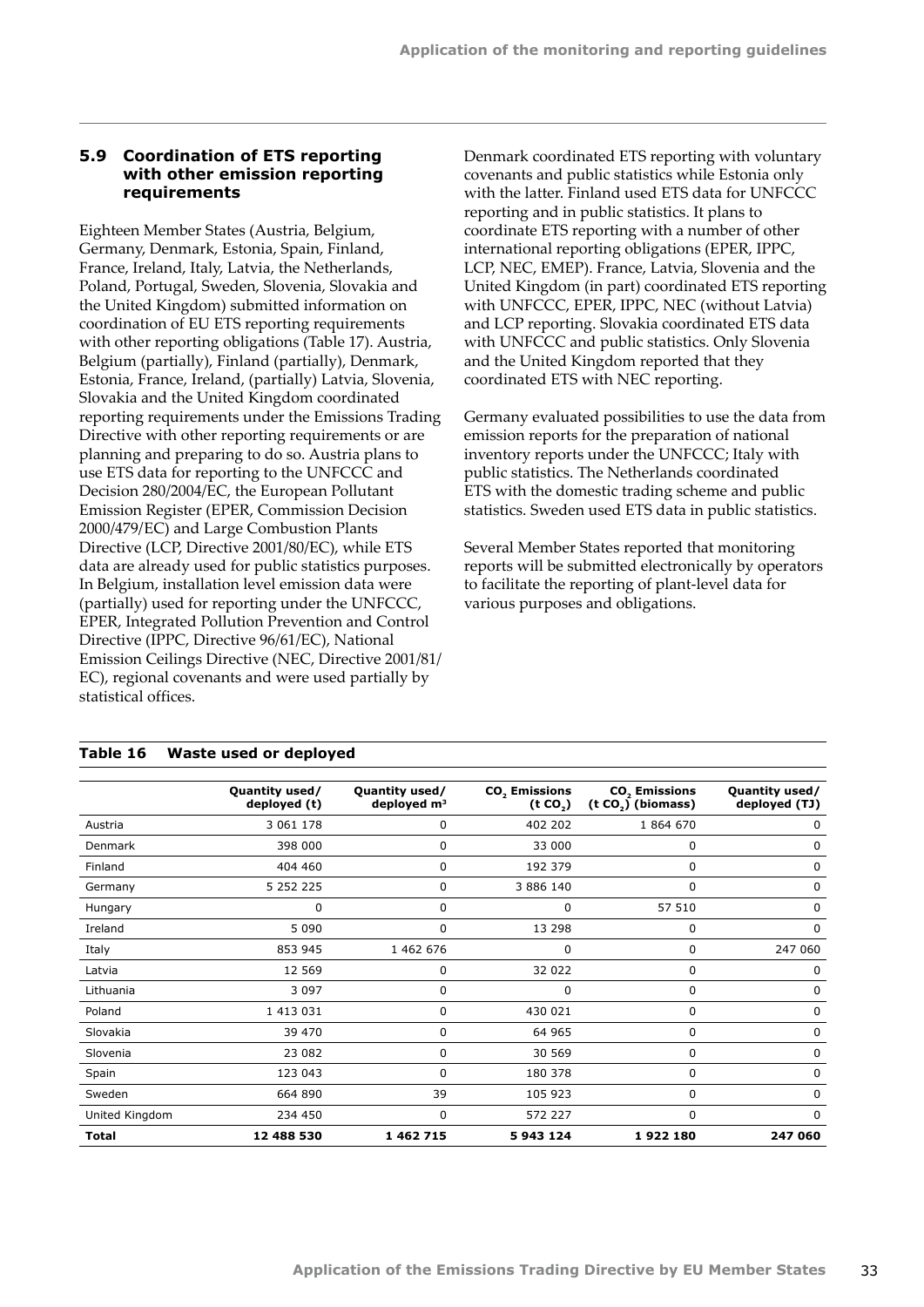|                   | requirements<br>Other | <b>UNFCCC</b>            | EPER                  | <b>IPPC</b>       | <b>NEC</b>        | ပြ                | EMEP              | covenants<br>Voluntary | Other trading<br>schemes | statistical<br>Use by<br>office |
|-------------------|-----------------------|--------------------------|-----------------------|-------------------|-------------------|-------------------|-------------------|------------------------|--------------------------|---------------------------------|
| Austria           | Yes,<br>planned       | Planned                  | Yes,<br>planned       | <b>No</b>         | No                | Yes,<br>planned   | No                | No                     | No                       | Yes                             |
| Belgium           | Yes, in<br>part       | Yes, in<br>part          | Yes, in<br>part       | Yes, in<br>part   | Yes, in<br>part   | Yes, in<br>part   | Yes, in<br>part   | Yes                    | No                       | Yes, in<br>part                 |
| Germany           | <b>No</b>             | Evaluated                | No                    | <b>No</b>         | <b>No</b>         | <b>No</b>         | <b>No</b>         | <b>No</b>              | <b>No</b>                | <b>No</b>                       |
| Denmark           | Yes                   | $\overline{\phantom{a}}$ | <b>No</b>             | <b>No</b>         | No                | <b>No</b>         | <b>No</b>         | Yes                    | No                       | Yes                             |
| Estonia           | Yes                   | <b>No</b>                | <b>No</b>             | No                | <b>No</b>         | <b>No</b>         | <b>No</b>         | <b>No</b>              | No                       | Yes                             |
| Spain             | No                    | $\sim$                   | No                    | No                | No                | No                | No                | No                     | No                       | No                              |
| Finland           | Yes,<br>partially     | Yes                      | Yes, in<br>future     | Yes, in<br>future | Yes, in<br>future | Yes, in<br>future | Yes, in<br>future | No                     | No                       | Yes                             |
| France            | Yes                   | Yes                      | Yes                   | Yes               | Yes               | Yes               | No                | <b>No</b>              | <b>No</b>                | No                              |
| Ireland           | No, cross<br>checking | Yes                      | No, cross<br>checking | No                | No                | No                | No                | N/A                    | N/A                      | ETS data<br>are public          |
| Italy             | No                    | Yes                      | No                    | No                | No                | No                | No                | No                     | <b>No</b>                | evaluated                       |
| Latvia            | Yes                   | Yes                      | Yes                   | Yes               | <b>No</b>         | Yes               | <b>No</b>         | <b>No</b>              | <b>No</b>                | Yes                             |
| Netherlands       | No                    |                          | No                    | No                | No                | No                | No                | No                     | Yes                      | Yes                             |
| Poland            | No                    | No                       | No                    | No                | No                | No                | No                | No                     | No                       | Yes                             |
| Portugal          | No                    | No                       | No                    | No                | No                | No                | No                | No                     | No                       | Not<br>checked                  |
| Sweden            | <b>No</b>             | $\overline{\phantom{a}}$ | <b>No</b>             | No                | No                | No                | <b>No</b>         | No                     | No                       | Yes                             |
| Slovenia          | Yes                   | Yes                      | Yes                   | Yes               | Yes               | Yes               | Yes               | No                     | No                       | Yes                             |
| Slovakia          | Yes                   | Yes                      | <b>No</b>             | No                | <b>No</b>         | <b>No</b>         | <b>No</b>         | <b>No</b>              | No                       | Yes                             |
| United<br>Kingdom | Yes                   | Yes                      | Yes                   | Yes, in<br>part   | Yes               | Yes, in<br>part   | Yes               | N/A                    | No                       | Yes                             |

## **Table 17 Coordination of ETS reporting with other reporting requirements**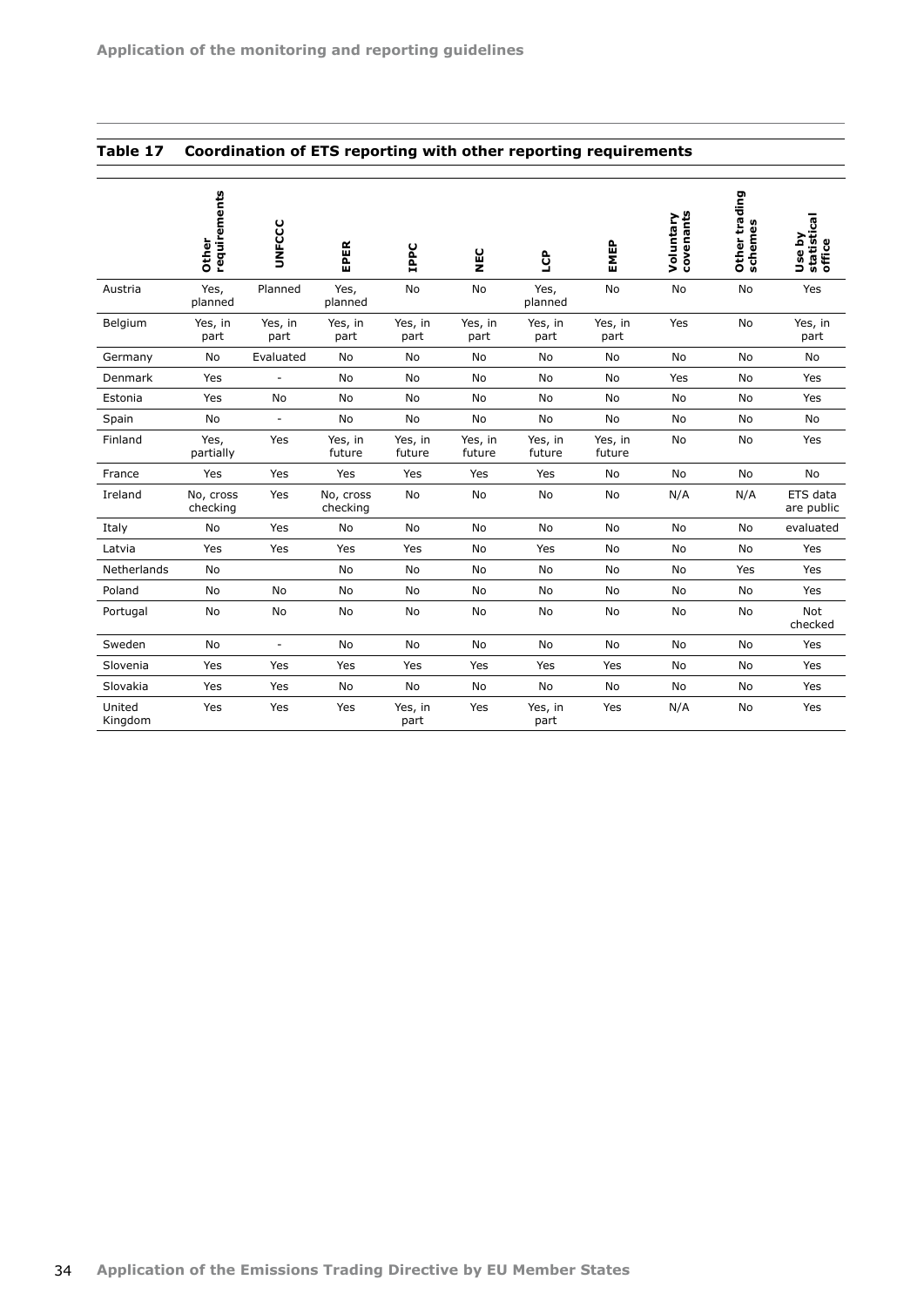## **6 Arrangements for verification**

- *• In all reporting Member States, with the exception of Estonia and one Belgian region, independent verifiers can be accredited or accepted according to national rules.*
- *• Nineteen Member States reported that verified emission reports may be subject to additional checks to ensure the quality of the verification process. Additional checks were undertaken in all of these countries with one exception.*
- *• Sixteen Member States have developed verification guidance and one more is in the process of doing so.*
- *• Approximately 120 installations did not submit an emission report verified as satisfactory by 30 April 2006. An additional 160 installations did not submit a report at all. Most of these cases were solved within three months and delays were caused by the late institutional setup for verification in some Member States.*
- *• Compared to the previous reporting period the information provided this time is much more comprehensive due to the new questionnaire. Member States used 2005 to finalise their verification framework, e.g. ten out of the eleven Member States which reported on the ongoing preparation of verification guidance in the previous report have now done so.*

As operators would profit from monitoring reports which underestimate actual emissions and to align monitoring made at different installations, verification of these reports is required. The Emissions Trading Directive and the monitoring and reporting guidelines only regulate some fundamental requirements and aspects of the verification process. Details are left to individual Member States. This section provides some overview of the verification framework, elaborated guidance documents and provisions for the accreditation of verifiers already accredited in another Member State.

## **6.1 Verification framework and the role of competent authorities**

Independent verifiers are accredited or accepted by accreditation bodies in accordance with national rules in almost all Member States. The only exceptions are Estonia and Belgium (Flanders), where only one verifier is accepted. In Hungary different approval procedures for individual and institutional verifiers have been implemented. Individual verifiers are only permitted to conduct verification activities for small or medium-sized installations mainly combusting liquid or gaseous fuels.

In Austria, the verifier has to be notified *ex-ante* to the competent authority for approval. In Austria and in Belgium (Wallonia) the competent authority has the right to appoint a different verifier if it has substantial doubts about the independence of a verifier.

In Austria, Belgium, France, Ireland, Italy, Portugal, Slovakia and the United Kingdom verifiers must recommend improvements on monitoring and reporting procedures to operators. Verifiers operating in Germany and Finland are encouraged to do so but are under no legal obligation.

## **6.2 Verification guidance documents and supervision of verifiers**

Most Member States have implemented standards and procedures to ensure and improve the quality of the verification process. Sixteen Member States (Austria, Belgium, Germany, Denmark, Spain, Finland, Hungary, Ireland, Italy, Latvia, Lithuania, the Netherlands, Poland, Sweden, Slovenia and the United Kingdom) developed specific national verification guidance. Out of these, all Member States except Austria, Belgium (Brussels, Wallonia) and Spain based their rules and procedures on the criteria for the accreditation contained in the guidelines of the European Cooperation for Accreditation (EA) or the related EN 45011. Only Estonia, France, Portugal and Slovakia decided not to develop national guidance, while Cyprus is in the process of doing so. Greece did not provide information on this issue.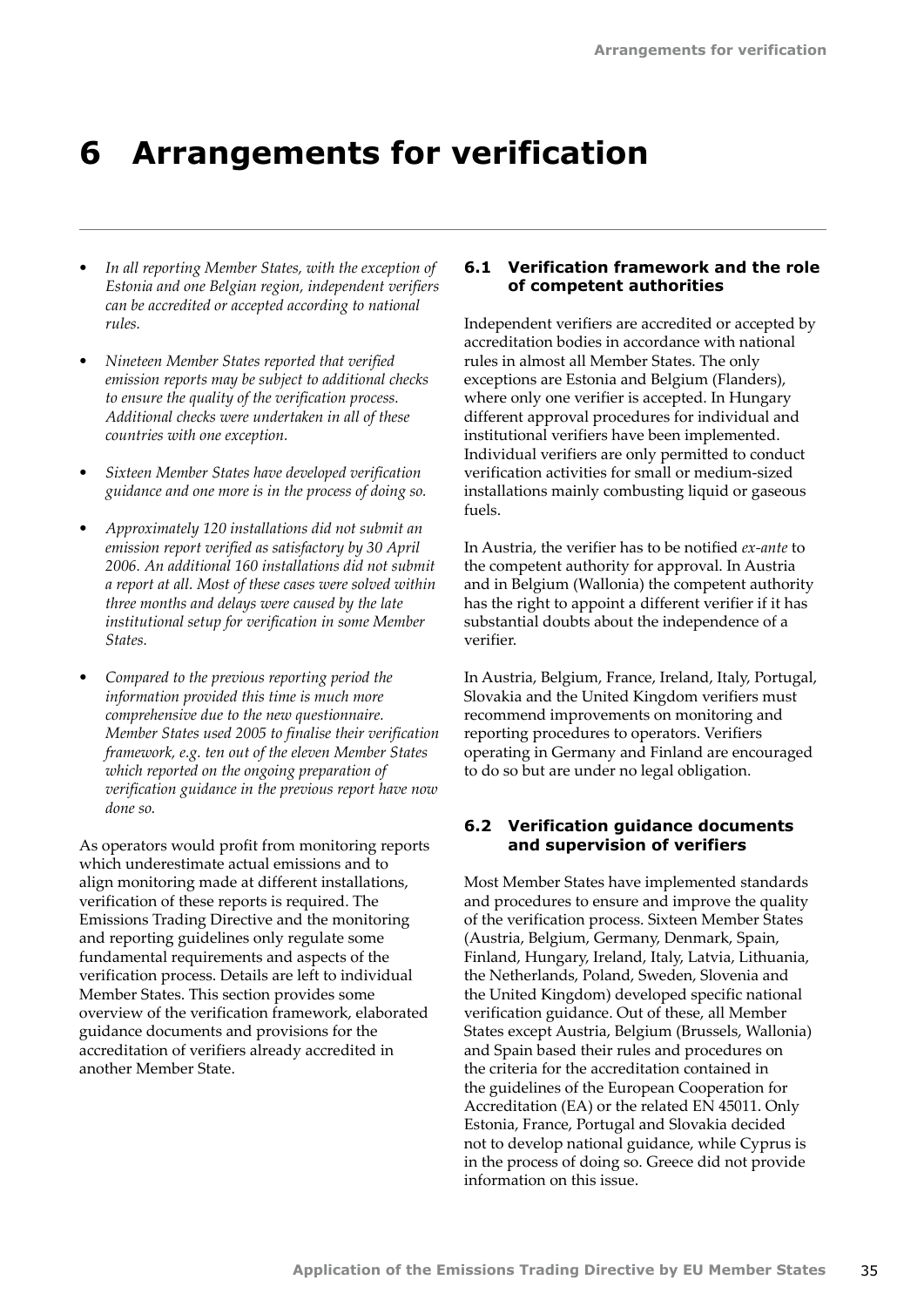In nineteen reporting Member States the competent authority or another agency may check verified emissions reports. This figure includes Denmark which has decided to accept all verified reports without further evaluation if the declaration of verification is satisfactory. Cyprus, Greece, Hungary and Malta used the old format and did not report on this aspect. In all Member States except Finland, France, Poland, Sweden and Belgium (Wallonia) authorities also have the right to adjust the verified emission reports if deemed unsatisfactory. Austria, Cyprus, Greece, Hungary and Malta did not give any information on this. The competent authority in the United Kingdom estimates emissions only for installations where the verification opinion statement is 'not verified'.

The work of the verifiers is supervised through spot checks, training courses or other quality assurance and quality control procedures in fifteen Member States. France indicated that this will be done in the future whereas Denmark, Latvia and Slovakia have no such plans. Cyprus, Greece, Hungary and Malta used the old questionnaire and did not report on this question.

## **6.3 Procedures of accreditation and mutual recognition of accreditation**

Four Member States (Austria, Italy, Latvia, Sweden) reported that all verifiers had to be accredited or accepted through the national process independent of prior accreditation. Austria explained that this was necessary as verifiers were not accredited but only accepted under national legislation. In Belgium (Brussels), Cyprus, Denmark, Finland, Hungary, Ireland, Malta, the Netherlands, Poland and Slovenia verifiers already accredited in another Member State were not subject to an additional accreditation process.

Seven Member States (Germany, Greece, Spain, France, Lithuania, Slovakia and the United Kingdom) reported that verifiers worked without additional accreditation, if prior accreditation was in accordance with the national legislation in those seven Member States. In the United Kingdom, such verifiers are subject to an additional on-site audit by UKAS. Some countries (France, Lithuania and the United Kingdom) referred to EA accreditation guidance as basic requirement. Simplified procedures for verifiers already accredited in another Member State

were in place in Belgium (Wallonia) and Poland. Foreign verifiers are not currently accepted for the verification process in Portugal; no independent verifiers can be accredited in Belgium (Flanders) and Estonia.

Austria, Belgium (Brussels), Denmark, Finland, France, Greece, Ireland, Lithuania, the Netherlands, Poland, Sweden, Slovenia, Slovakia and the United Kingdom require knowledge of the national language and relevant national legal provisions from verifiers accredited in other Member States. In Germany and Latvia knowledge of the legal provisions is sufficient whereas general legislation in Spain requires the use of official languages in administrative proceedings. No explicit provisions are included in Italy and Belgium (Wallonia). Cyprus, Hungary and Malta did not report on this question. In Belgium (Flanders), Estonia and Portugal foreign verifiers cannot gain accreditation.

#### **6.4 Emission reports for 2005**

Operators have to submit an emission report verified as satisfactory by 31 March of each year to the competent authority. Some operators were not able to comply with this requirement for 2005 as they either lacked the necessary verification statement or did not submit a report at all. In total approximately 3 % of all installations were in breach of their reporting requirements on 1 April. Most of these cases were caused by the late implementation of verification procedures not leaving enough time to meet the deadlines.

In twelve Member States (Austria, Belgium (Brussels, Flanders), Germany, Estonia, Greece, Finland, France, Hungary, Poland, Portugal, Slovenia, Slovakia) all emission reports for 2005 were considered satisfactory by 31 March 2006. In nine Member States at least one emission report was not considered satisfactory by that deadline (Table 18)  $(12)$ .

Only Denmark and Spain saw a need to correct emissions as reported by operators. Hungary reported that all emission reports were verified as satisfactory within three months after the deadline which had been postponed by a government decision. In Poland many reports were submitted late due to the delay in the implementation of the trading scheme. In the Netherlands all reports were already considered satisfactory by 30 April.

(12) Germany reported that, at the end of 2006, approximately 5 % of all 2005 emission reports were not considered satisfactory by the competent authority after a more detailed review of the submissions by operators. The verification statements were incorrect in these cases.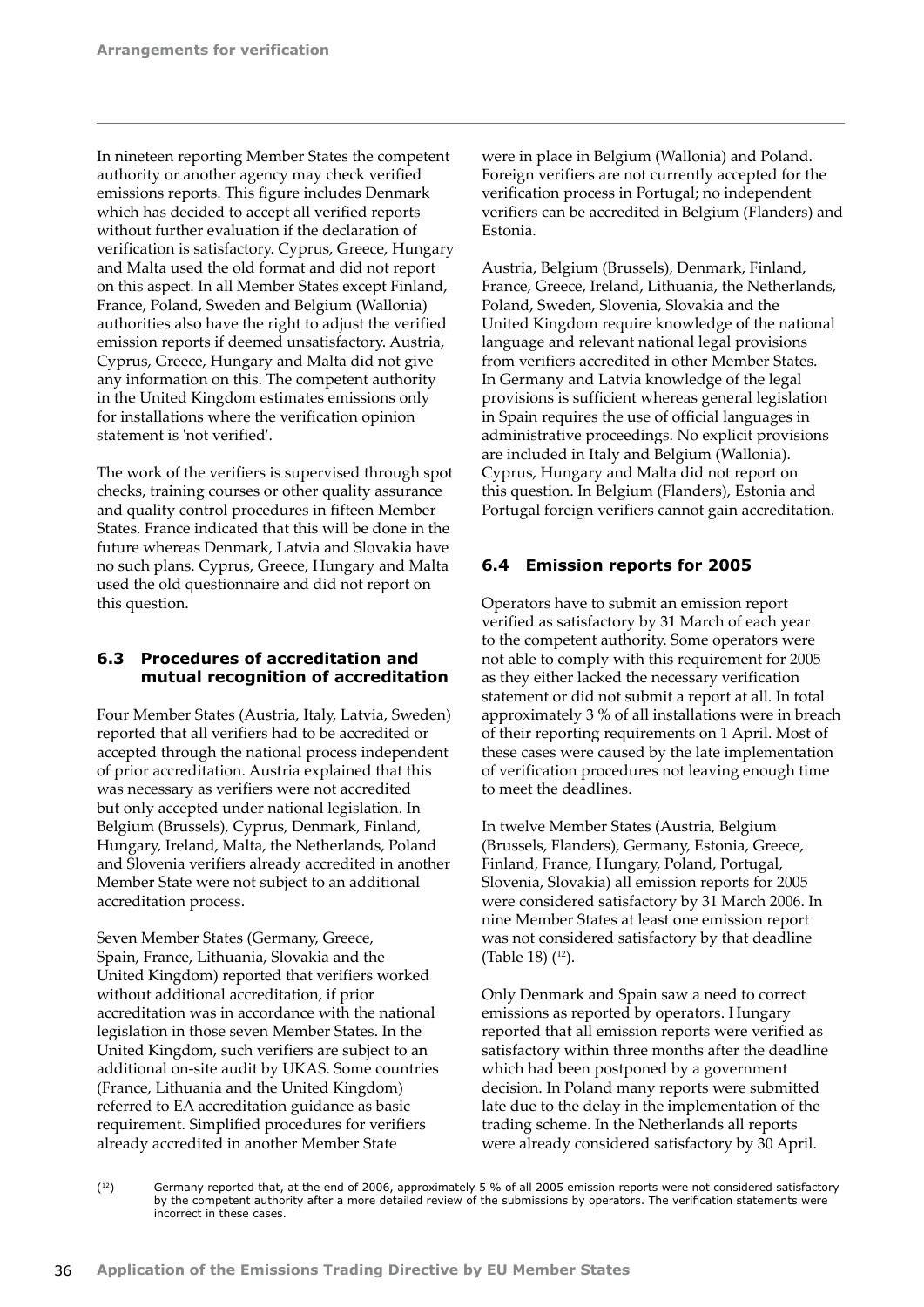The large number of installations with outstanding verification statements in Lithuania was due to delays in the accreditation process.

Belgium (Wallonia), Cyprus and Malta did not give information on this issue.

Apart from the lack of a positive verification statement some operators did not supply an emission report at all. This occurred in ten Member States (Table 19). Poland reported that most installations did not submit a report in time due to the late implementation of the trading scheme. In eight countries (Austria, Belgium (Flanders), Estonia, Finland, France, Latvia, Slovenia, Slovakia) all operators submitted reports on time.

Belgium, Denmark, Ireland, Italy, the Netherlands and Sweden sent reminders and formal warnings on sanctions to installations which did not supply a report by 31 March. Germany evaluates fines

for installations in breach of their reporting requirements. The Italian competent authority initiated an emission estimation process for these installations which together received about 1 % of the total national allocation. In Spain only one operator did not submit an emission report. The affected installation was closed in January 2005 and the GHG emission permit revoked.

Only in Germany, Ireland, Portugal, Spain and the United Kingdom did competent authorities block allowances in the operator holding accounts for installations without an emission report. The Netherlands explained that all outstanding reports were verified and submitted before 30 April and such a step was not necessary. Cyprus and Greece did not respond to this question.

Considering that 2005 was the first year operators had to submit verified emission reports it can be concluded that the total number of reports

#### **Table 18 Emission reports not considered satisfactory by 31 March 2006**

|                | <b>Number of</b><br>installations | <b>Emissions reported</b> | <b>Allowances</b><br>surrendered<br>tCO <sub>2</sub> | <b>Correction of verified</b><br>emissions by CA |
|----------------|-----------------------------------|---------------------------|------------------------------------------------------|--------------------------------------------------|
| Austria        | None                              |                           |                                                      |                                                  |
| Belgium a)     | None                              |                           |                                                      |                                                  |
| Cyprus         |                                   |                           |                                                      |                                                  |
| Czech Republic |                                   |                           |                                                      |                                                  |
| Denmark        | 5                                 | 377 950                   | 392 715                                              | 392 714                                          |
| Estonia        | None                              |                           |                                                      |                                                  |
| Finland        | None                              |                           |                                                      |                                                  |
| France         | None                              |                           |                                                      |                                                  |
| Germany        | None                              |                           |                                                      |                                                  |
| Greece         | None                              |                           |                                                      |                                                  |
| Hungary        | None                              |                           |                                                      |                                                  |
| Ireland        | 1                                 | 25 401                    | 27 970                                               |                                                  |
| Italy          | 3                                 | 33 127                    |                                                      |                                                  |
| Latvia         | $\mathbf{1}$                      | 68                        |                                                      |                                                  |
| Lithuania      | 69                                | 5 043 974                 | 5 043 674                                            |                                                  |
| Luxembourg     |                                   |                           |                                                      |                                                  |
| Malta          |                                   |                           |                                                      |                                                  |
| Netherlands    | 4                                 | 8 0 3 9 3 5 0             | 8 039 350                                            |                                                  |
| Poland         |                                   |                           |                                                      |                                                  |
| Portugal       | None                              |                           |                                                      |                                                  |
| Slovakia       | None                              |                           |                                                      |                                                  |
| Slovenia       | None                              |                           |                                                      |                                                  |
| Spain          | 2                                 | 1766                      |                                                      | 1766                                             |
| Sweden         | 20                                | 61 861                    | 69 126                                               |                                                  |
| United Kingdom | 12                                | 1 115 425                 | 1 120 896                                            | 2 2 5 6                                          |

**Note**: a) Information for Brussels and Flanders only.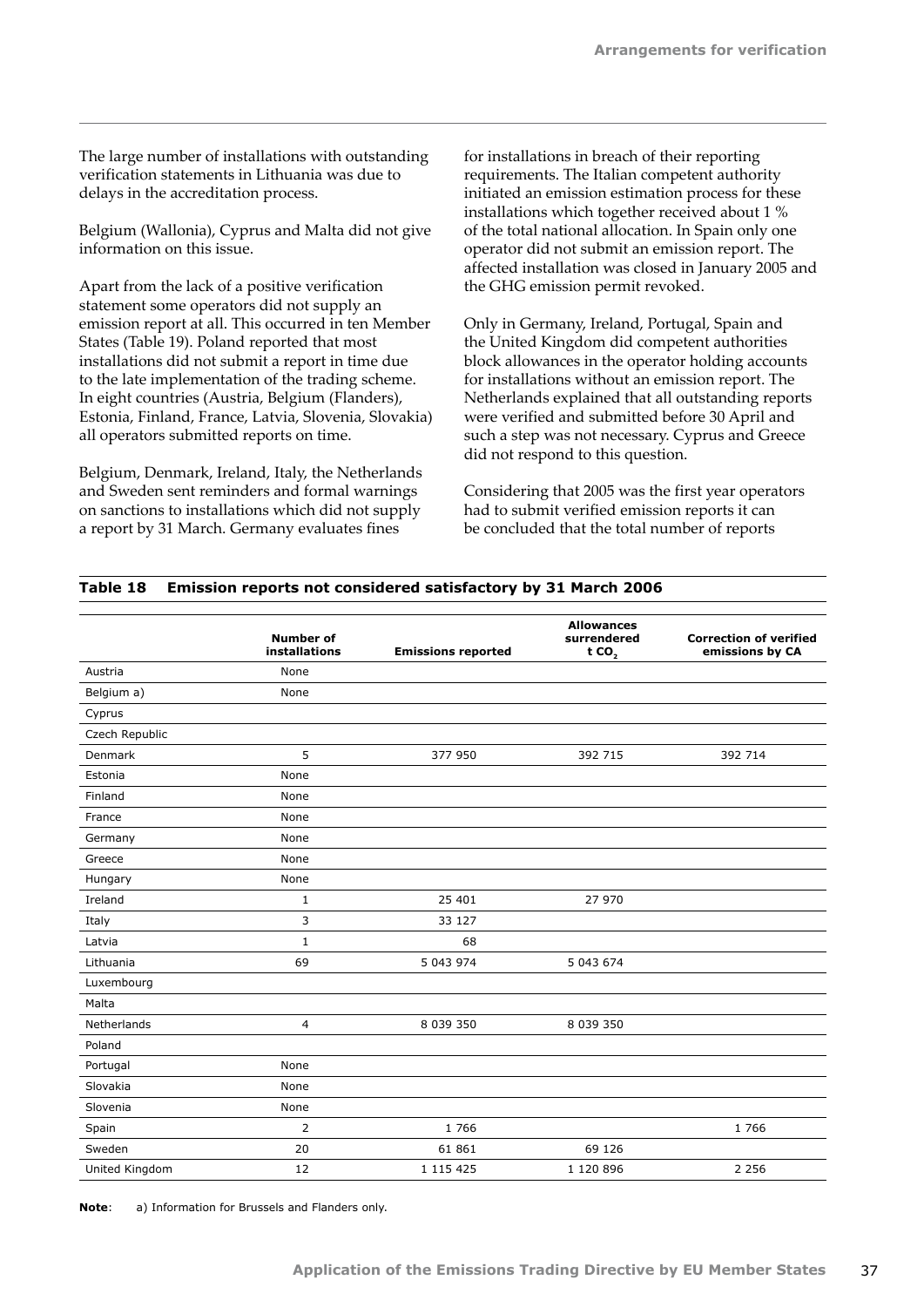|                |                                    | $< 50000$ t CO <sub>2</sub> e |                            |                                    | 50 000 to 500 000 t CO <sub>1</sub> e |                            | > 500 000 t CO <sub>2</sub> e      |                   |                            |  |
|----------------|------------------------------------|-------------------------------|----------------------------|------------------------------------|---------------------------------------|----------------------------|------------------------------------|-------------------|----------------------------|--|
|                | <b>Number</b><br>of reports<br>not | <b>Allocation</b>             | Allow-<br>ances<br>blocked | <b>Number</b><br>of reports<br>not | <b>Allocation</b>                     | Allow-<br>ances<br>blocked | <b>Number</b><br>of reports<br>not | <b>Allocation</b> | Allow-<br>ances<br>blocked |  |
|                | provided                           | tCO <sub>2</sub>              | t CO <sub>2</sub>          | provided                           | t CO <sub>2</sub>                     | tCO                        | provided                           | t CO <sub>2</sub> | tCO <sub>2</sub>           |  |
| E1             | 105                                | 1 384 303                     | 156 120                    | 8                                  | 833 488                               |                            | 3                                  | 5 984 279         |                            |  |
| E <sub>2</sub> |                                    |                               |                            | 1                                  | 58 395                                |                            | $\mathbf{1}$                       | 2 493 052         |                            |  |
| E <sub>3</sub> |                                    |                               |                            |                                    |                                       |                            |                                    |                   |                            |  |
| F1             |                                    |                               |                            |                                    |                                       |                            |                                    |                   |                            |  |
| F <sub>2</sub> | 3                                  | 54 192                        |                            |                                    |                                       |                            |                                    |                   |                            |  |
| M1             | $\overline{2}$                     | 46 418                        | 46 418                     |                                    |                                       |                            |                                    |                   |                            |  |
| M <sub>2</sub> | 2                                  | 57 708                        | 109 416                    |                                    |                                       |                            |                                    |                   |                            |  |
| M3             | 15                                 | 150 376                       | 95 743                     | $\overline{2}$                     | 121 782                               |                            |                                    |                   |                            |  |
| 01             | 1                                  | 15 735                        |                            | $\mathbf{1}$                       | 115 396                               |                            |                                    |                   |                            |  |
| O <sub>2</sub> | 12                                 | 222 446                       |                            | 3                                  | 258 486                               |                            |                                    |                   |                            |  |
| <b>Total</b>   | 140                                | 1931178                       | 407 697                    | 15                                 | 1 387 547                             | 0                          | 4                                  | 8 477 331         | $\mathbf 0$                |  |

|  | Table 19 Installations without an emission report by 31 March 2006 |  |  |  |
|--|--------------------------------------------------------------------|--|--|--|
|--|--------------------------------------------------------------------|--|--|--|

outstanding or not verified by the set deadline was rather low. It can be expected that this number will decrease further as more experience is gained by operators, verifiers and competent authorities.

Most of the competent authorities carried out independent checks on verified reports. The only exceptions were Belgium (Flanders), Denmark and Estonia; Cyprus, Greece and Lithuania did not report on this question.

The checks undertaken varied substantially across Member States. All reports were checked in Hungary, Ireland, Latvia, Portugal and Slovakia. In Austria an outlier analysis of all reports was followed by a detailed assessment of a quarter of all installations. Apart from checking all verification statements Germany also checked all reports of installations with annual emissions over 1 Mt  $CO<sub>2</sub>$ . Spanish authorities evaluated 311 reports which included site visits, analysis of completeness and documentation and the steps taken by the verifier. In Finland 60 working reports of verifiers were selected randomly for thorough analysis. Reports verified with comments were assessed in France (41 reports) and the United Kingdom (386 reports). In the Netherlands, emission reports were compared with NAP data and reports under the national  $NO<sub>x</sub>$ 

trading scheme. Sweden checked the completeness of all reports and analysed 40 in more detail. The reviews in Italy and Slovenia (10 installations) have not yet been finalised.

These checks have not yet resulted in a correction of verified emissions by the registry administrator. In Ireland, verified emissions for approximately eight installations will be corrected by a total amount in the region of 909 t  $CO_{2}$ , final clarifications are still awaited from a few operators. In Italy one request is under assessment and the Netherlands identified some installations which will be investigated in more detail first.

#### **6.5 Additional remarks**

On 21 June 410 installations covering 90 % of total emissions had submitted verified emission reports in Poland. Spain reported that due to a lack of accredited verifiers for the  $CO<sub>2</sub>$  (<sup>13</sup>) trading scheme in 2005 verifiers under the Eco-Management and Audit Scheme were allowed to verify emissions in the CO<sub>2</sub> trading scheme. The United Kingdom organised a three-day course on requirements for assessment of verification bodies with participation of 19 delegates from twelve Member States.

<sup>(13)</sup> Regulation (EC) No 761/2001; OJ L 114, 24.4.2001, p. 1. Regulation as last amended by Commission Regulation (EC) No 196/2006 (OJ L 32, 4.2.2006, p. 4).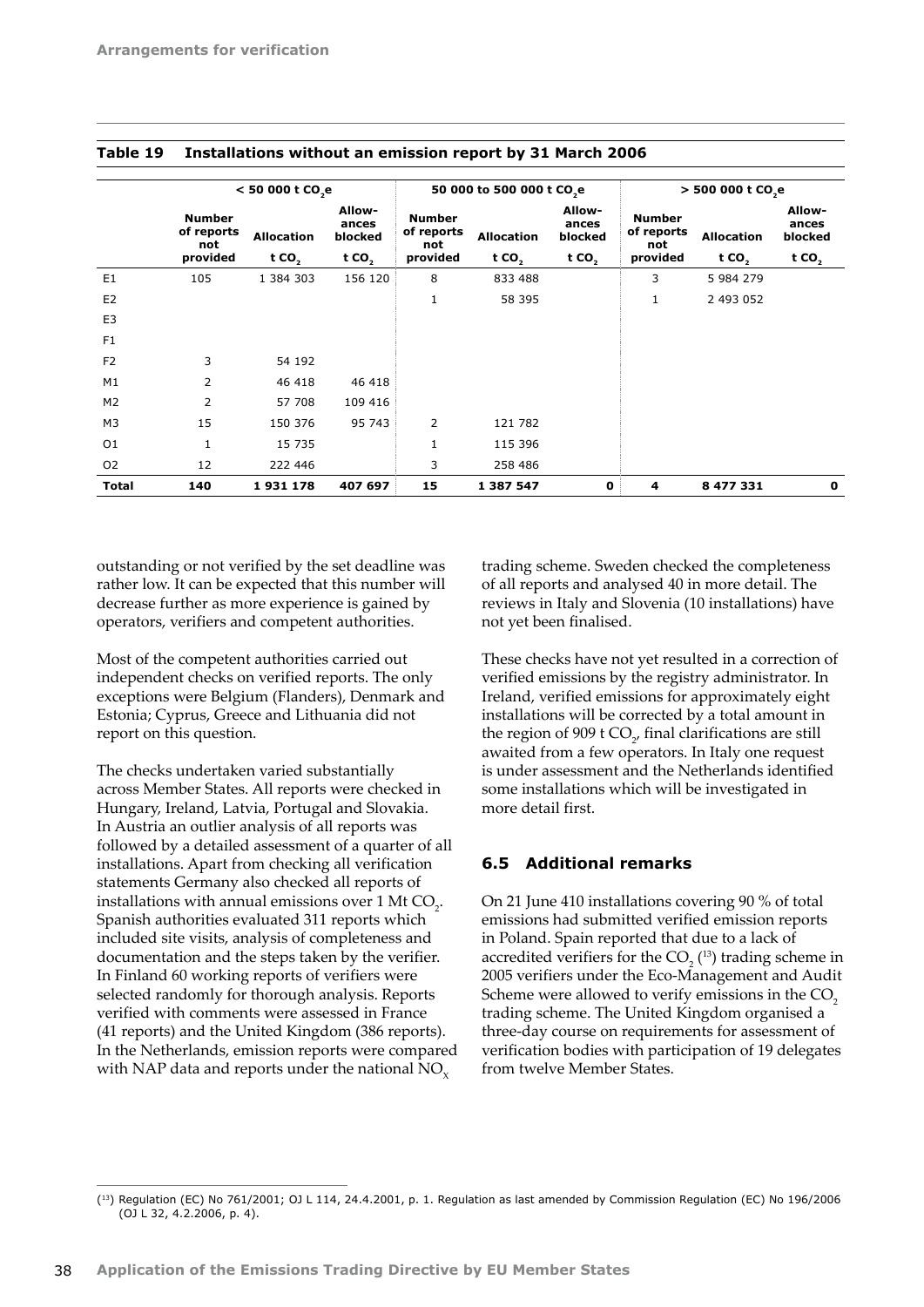# **7 Operation of registries**

- *• Twentyone Member States elaborated specific terms and conditions for the use of their national registries.*
- *• Procedures and standards to safeguard registries and their data have been implemented in 17 Member States. Only four Member States detected security threats in 2005.*
- *• Many registries were not operating at the beginning of 2005. Those operating faced significant downtimes for planned and unforeseen reasons in the first half of the year. In the second half of 2005 registries were on average only off-line a few minutes per month.*
- *• In the previous reporting period very limited information on the operation of the registries was available due to the late start of many registries. This has improved in this report but several registries only went on-line in late 2005 if at all. As a consequence, this chapter still only provides a preliminary overview of the operation of the registries.*

Registries provide the necessary infrastructure for tracking emission rights, transferring allowances between market players and surrendering emission rights. To ensure smooth operation, specifications for registries are laid down in detail in the registries regulation (14). This section of the questionnaire therefore focuses on issues related to the daily operation of registries, such as terms and conditions as well as technical aspects like malfunctions or security alerts.

#### **7.1 Terms, conditions and identity checks of account holders**

Operators as well as individuals can open accounts in the national registries. With the exception of Sweden, all Member States elaborated on the specific terms and conditions for the use of their national registries, which have to be signed or accepted by

account holders. The terms and conditions vary from two pages (e.g. Denmark) to over 20 pages (e.g. Austria, United Kingdom).

Thirteen Member States (Austria, Belgium, Germany, Denmark, Estonia, Spain, Finland, France, Italy, Poland, Portugal, Slovenia, Slovakia) implemented different identity checks for operator holding accounts and personal holding accounts. The procedures for both types are the same in Cyprus, Denmark, Ireland, Lithuania, Latvia, the Netherlands and the United Kingdom. In six countries (Germany, Estonia, Ireland, Sweden, Slovenia, Slovakia) national residents applying for a personal holding account have to identify themselves in person either to the registry administrator or to a third person such as a notary. In most other countries it is sufficient for applicants to provide a (certified) copy of their passport or identity card. In all but three Member States (Denmark, Estonia, Latvia) applications for operator holding accounts need to be further substantiated by a copy from the company register. In Sweden this obligation is limited to foreign participants. In 19 countries requests for the opening of operator holding accounts have to be backed by documentation proving the right to represent the company. This is not necessary in Denmark and Latvia; Hungary did not report on this issue. Denmark explained that both documents were already a requirement for applying for a  $CO<sub>2</sub>$ emission permit and not requested for a second time when opening an operator holding account.

Most Member States do not differentiate between national residents and residents of other countries in their rules for the opening of an account. In Estonia only applicants living outside the country need to identify themselves in person. In Germany these applicants have to identify themselves at a German consulate. In Austria applications for personal holding accounts residing outside the European

<sup>(14)</sup> Commission Regulation of 21 December 2004 for a standardised and secured system of registries pursuant to Directive 2003/87/EC of the European Parliament and of the Council and Decision No 280/2004/EC of the European Parliament and of the Council OJ L 386/1 dated 29.12.2004.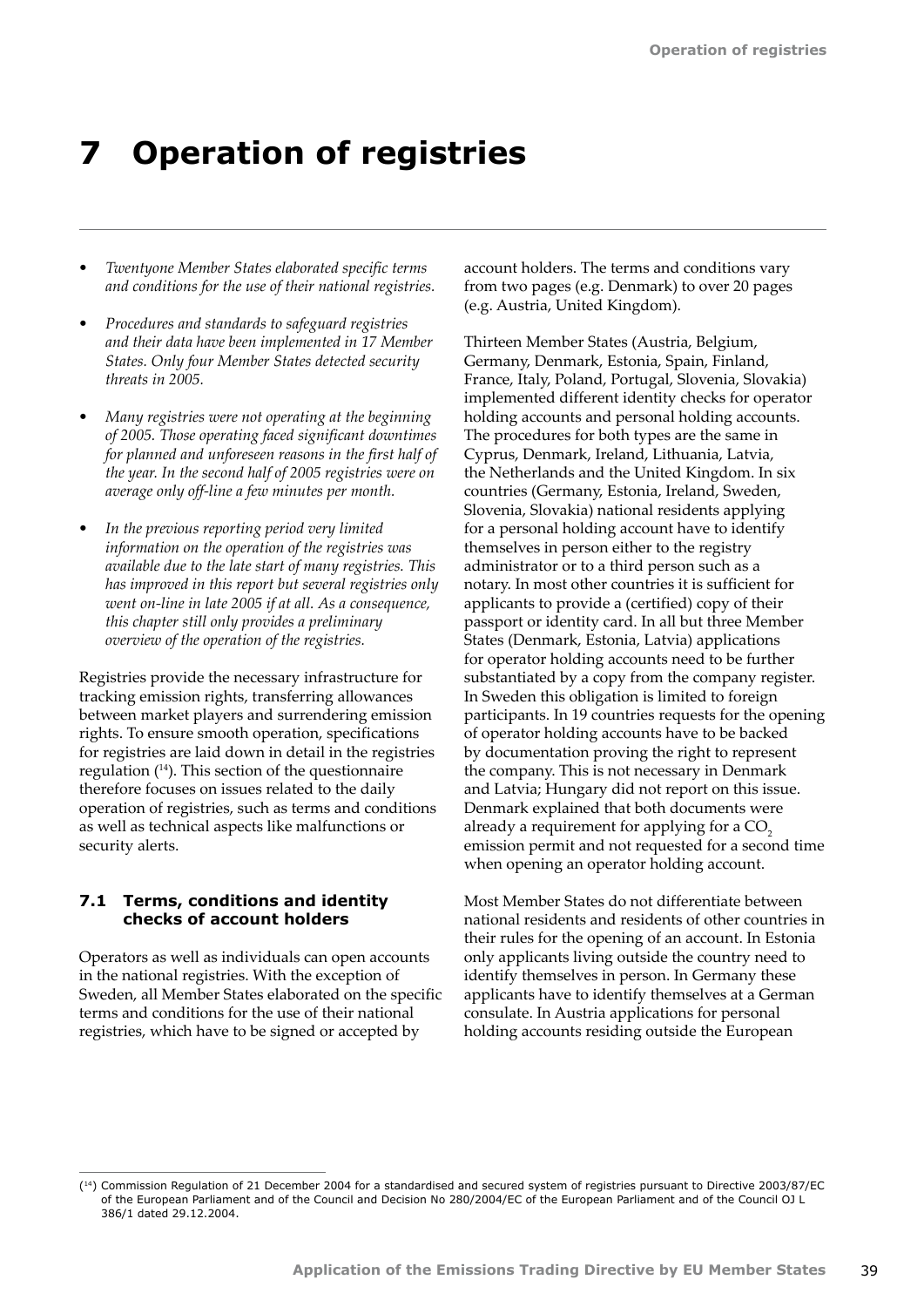Economic Area need to legalise their documents in an Austrian consulate. For operator holding accounts the identity has to be verified by the respective national administration.

Greece reported that the registry was not operational in 2005 and did not provide any further details.

#### **7.2 Security alerts, downtime and registry upgrades**

National registries and the community independent transaction log are connected to the internet to exchange information on transactions and to enable account holders to access their accounts. Special routines, standards and procedures have been implemented in almost all Member States to protect the registries and accounts from unauthorised access and data manipulation. Greece, Hungary, Malta, Poland and Slovakia did not report on this question.

Four countries discovered attempts to breach the security of the registry or vulnerabilities of the software requiring action. Denmark and France reported on specific problems of the software used. In Denmark an account holder was able to access a different account than his own. The registry was taken off-line for 22.5 hours in order to resolve the problem. In France a detected anomaly required changes in the setting of a backup server. Italy reported on general threats to any system connected to the internet. The firewall was subject to around 50–300 unauthorised log in attempts per day and regular port scanning activities were identified. Belgium did not elaborate on the security threats discovered.

Most registries experienced scheduled or unscheduled downtime. Initial problems were experienced with many registries in the first months of 2005. Operations improved by the end of the year. The average cumulated downtime for all registries operating dropped from 650 hours per month in the first half of 2005 to approximately 23 hours per month in the second half. The figures do not take into account the late start of operations for many registries.

Scheduled and unscheduled downtime ranged between zero and approximately 500 minutes/month each in the first year. Unforeseen downtime was highest in the Netherlands with a total of over 100 hours in 2005 followed by Denmark with 82 hours. In the Netherlands the registry system was an additional 65 hours off-line due to planned work; in Italy 105 hours. Sweden reported even higher scheduled downtime in the first months before and just after the system went on-line. The registry has not been unavailable since then. In the United Kingdom, no information on downtime is available.

The registry software used in most Member States (Seringas, GRETA) is scheduled for upgrades in collaboration with the French Caisse des Dépôts et Consignations (CDC) and the UK Department for Environment Food and Rural Affairs (Defra) respectively, who supply the registry software. Reasons given for upgrades, apart from complying with the registry specifications, were: increased user-friendliness and enhanced functionality. A major update planned for late 2006 in most countries is due to the forthcoming connection to the independent transaction log operated by the UNFCCC secretariat. This requires modifications in the Member States' registries. Only Belgium, Finland, Germany and Slovenia allotted regular time slots for system works. Most other registries post a notice a few days in advance of planned work to inform users about potential access problems to the system.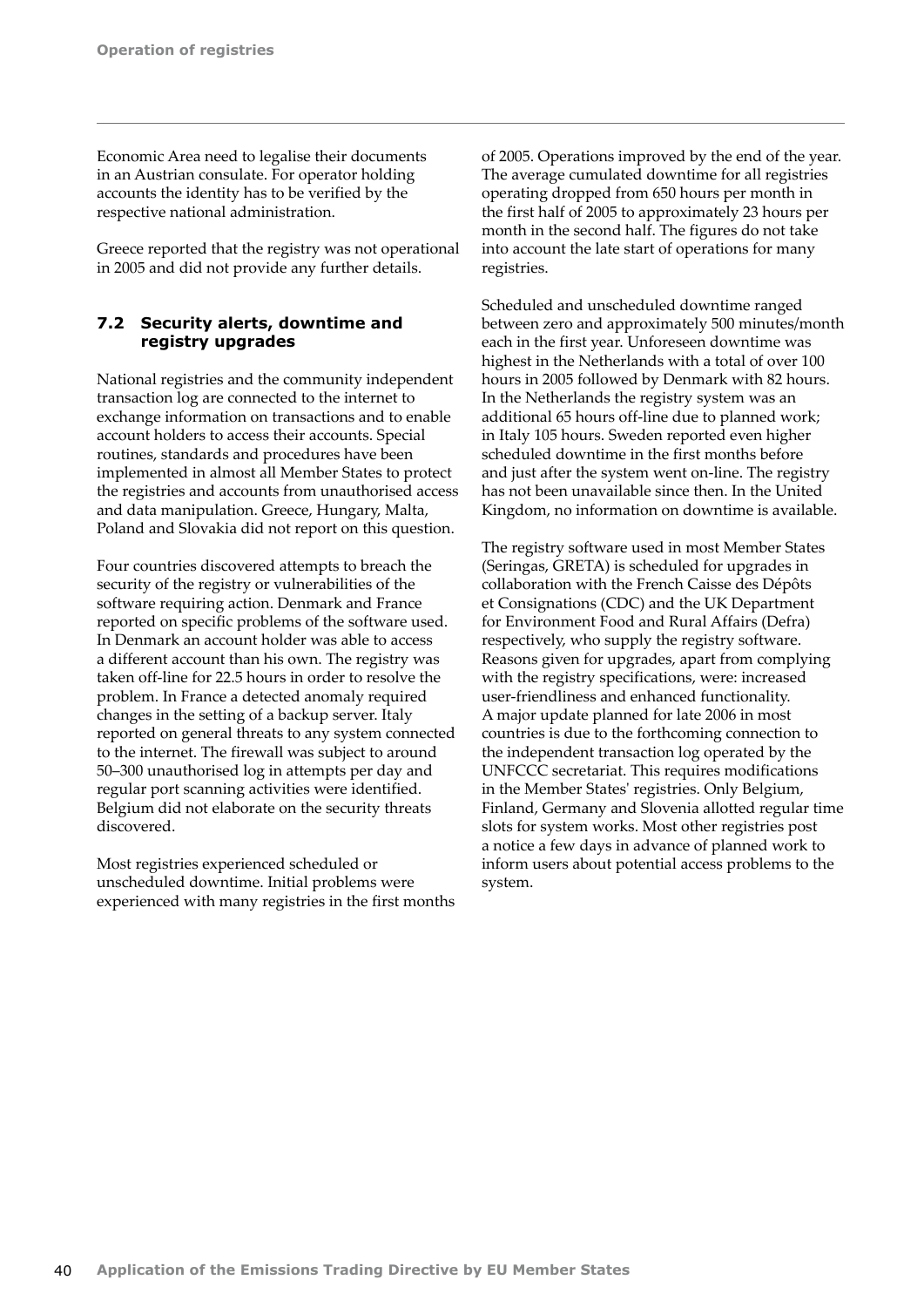## **8 Arrangements for the allocation of allowances, new entrants and closures**

- *• Most Member States welcome harmonisation of allocation rules, such as the definition of a combustion installation, treatment of new entrants and closures.*
- *• One of the main lessons learned was the need to simplify the allocation process to enhance clarity of the rules and reduce the workload of authorities as well as companies.*
- *• Ten Member States allocated a combined total of approximately 11.9 million EUA to new entrants in the reporting period.*
- *• Only three Member States (Denmark, Hungary, Ireland) intend to auction allowances; no auction was carried out in 2005.*
- *• Compared to the previous reporting period less information has been reported by Member States. This is mainly due to the fact that the lessons learned and improvements for future allocation rounds were already reported in last year's questionnaire and no changes occurred. In contrast, more information on the new entrants reserve is available.*

The development of the NAP and the allocation of allowances are the core of the directive's implementation. These decisions may influence the competitive positions and profits of the companies covered by the scheme and are therefore often controversial. Hence, it is very important to have a clear picture about how this process was carried out in each Member State and which results have been achieved. This section addresses relevant issues related to allocation. It covers the experience gained with the accomplished allocation process and suggestions made for future processes, allocation to new entrants, closures of installations and auctioning.

## **8.1 The allocation process: experiences gained and main lessons learned**

Many Member States already reported on this issue in the first report on the application of the directive and have only added new findings since then. Others, especially those which had not yet finalised their first allocation in early 2005, answered in more detail. Only the aspects included in this

year's questionnaire are presented in this section. Despite the heterogeneity of the answers some major findings can be identified that are common to several Member States or are interesting for all Member States.

Five countries reported of practical problems with the allocations to new entrants. Allocations to known new entrants will no longer be included in future Flemish NAP due to uncertainty on the start of operations. Denmark commented that adequate *ex-ante* allocation rules can be difficult in some cases, e.g. for installations with very few operational hours. In the Netherlands allocation to new entrants coincided with the allocation to incumbents for 2006. To avoid peaks in the workload, future allocations to new entrants will be done shortly after a decision has been taken. The Portuguese new entrants reserve was not operational in 2005 but adequate procedures were implemented in April 2006. In Spain the administration of the reserve proved more difficult than expected and a better definition of new entrant is needed for future allocation plans.

The workload and complexity of the allocation process was raised by several Member States. The German special rules led to 58 different combinations of allocation rules. As a result distributional effects between installations were much higher than the impact of the absolute reduction due to the national cap. According to the Finnish constitution the basics of allocation have to be included in a law requiring several hearings of individual operators. This resulted in a huge workload affecting the timeliness of the notification of the second NAP. France had to develop a second allocation plan with a second public consultation process for the first period after the initial one had been rejected due to an interpretation of the definition of combustion installation. Lithuania suggested that allocation rules be simplified in future NAP to facilitate their assessment. Poland reported that the lack of historical  $CO<sub>2</sub>$  emission data for individual installations was the most difficult aspect in the allocation process. In Spain conflicting environmental and economic interests made it hard to comply with all criteria established in the directive. Sweden commented on the general lack of time and difficulties with the interpretation of some provisions. The UK central government had difficulties to cope with the data collection and management in the allocation process and decided to delegate the task to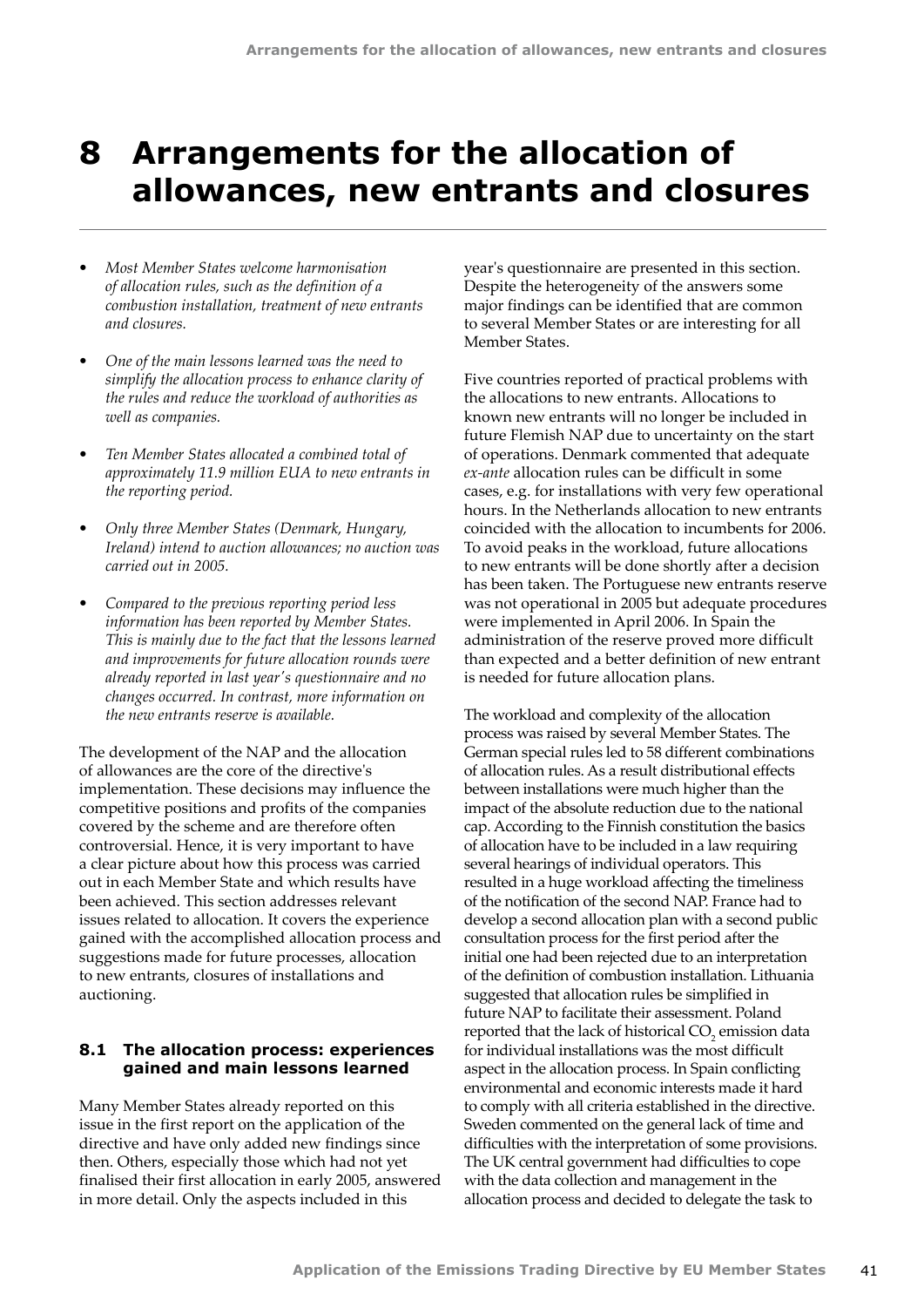its regulators in the future. Only Cyprus and Malta reported that no major difficulties were encountered in the process of allocating emission rights to its thirteen or two installations.

Estonia, Ireland, Italy, Sweden and the United Kingdom highlighted the need for transparency, exchange of information and capacity building.

## **8.2 Allocation process: suggestions for the improvement**

Many Member States argued for more harmonisation of some aspects of the allocation. Denmark, France, Germany, Ireland, Lithuania and the United Kingdom called for greater harmonisation of allocation rules to new entrants giving companies incentives to invest in low carbon technologies without distorting competition. France and United Kingdom suggested EU-wide benchmarks as a way forward; Lithuania requested that the European Commission define uniform rules as soon as possible. Belgium (Flanders), Germany, Spain, and the United Kingdom also argued for a uniform approach for allocation to existing installations, possibly based on EU-wide benchmarks. In addition the United Kingdom favours full auctioning in all EU Member States.

Germany, Ireland, Lithuania and the Netherlands called for clear and precise definitions of installations and the scope of the directive to ensure uniform coverage in all Member States. According to Lithuania these rules should be included in legally binding documents and not only in recommendations and guidance papers. Germany also requested a harmonised treatment of small emitters. The Netherlands suggested changing the scope of the directive to include fewer installations but more  $\mathrm{CO}_2$  emissions.

Other issues were raised by few or only one country. The lack of transparency in the NAP assessment and the basis for NAP Decisions of the Commission was criticised by Hungary, Italy and Poland. France and the United Kingdom saw a need to increase long-term certainty for operators as an incentive for enhanced investments in low carbon technologies. Finland suggested that Member States should be allowed to preliminarily notify national allocation

plans without installation allocation and commented on the bureaucratic procedure of opt-in applications. Poland would like to exclude installations with annual emissions below  $5000$  t CO<sub>2</sub>/year from energy use or 10 000 t CO<sub>2</sub>/year from industrial processes to reduce the burden to operators and the authorities. Portugal suggested that more information from national registries should be available from the CITL.

## **8.3 New entrants reserve**

Table 20 gives an overview of the number of allowances (EUA) remaining in the new entrants reserve (NER) at the end of 2005  $(15)$ .

Denmark, Estonia, Finland, France, Germany, Italy, Latvia, the Netherlands, Sweden and the United Kingdom allocated in total approximately 11.9 million EUA to new entrants from the NER for 2005. Figures from Denmark, Germany, Latvia and the United Kingdom include the allocation to new entrants for the rest of the first trading period. This might be one of the reasons why the remaining reserve is below 60 % in two of these countries. Allocation in Germany took place in 2006 but is included here as the new entrants started operations during the reporting period. The remaining allowances in the German reserve include back flows from closed installations and installations falling out of the scope of the directive. France reported that the allowances taken from the NER were used to compensate operators for which the competent authority determined that the initial allocation was underestimated. For more detail on the number of new entrants and their activities see Section 3.4.

## **8.4 Auctioning**

Pursuant to Article 10 of the Emissions Trading Directive, 95 % of the allowances must be allocated free of charge in the first trading period. Correspondingly, only 5 % of the allowances can be sold or auctioned. Only Denmark, Hungary and Ireland reported that they plan to make use of this provision by auctioning 5 %, 2.5 % and 0.75 % respectively of their total amount of allowances  $(16)$ . However, none of the reporting countries carried out auctions, and thus did not sell any allowances in 2005. In Hungary the general rules for auctioning have been decided in a government

<sup>(15)</sup> Some Member States used other reporting periods than 1 January–31 December 2005 in answering this question. For the analysis it has been assumed that all information relates to 2005 only.

<sup>(16)</sup> DEHSt (Deutsche Emissionshandelsstelle), Implementation of Emissions Trading in the EU: National Allocation Plans of all EU states. Brief fact sheets of EU member state allocation plans.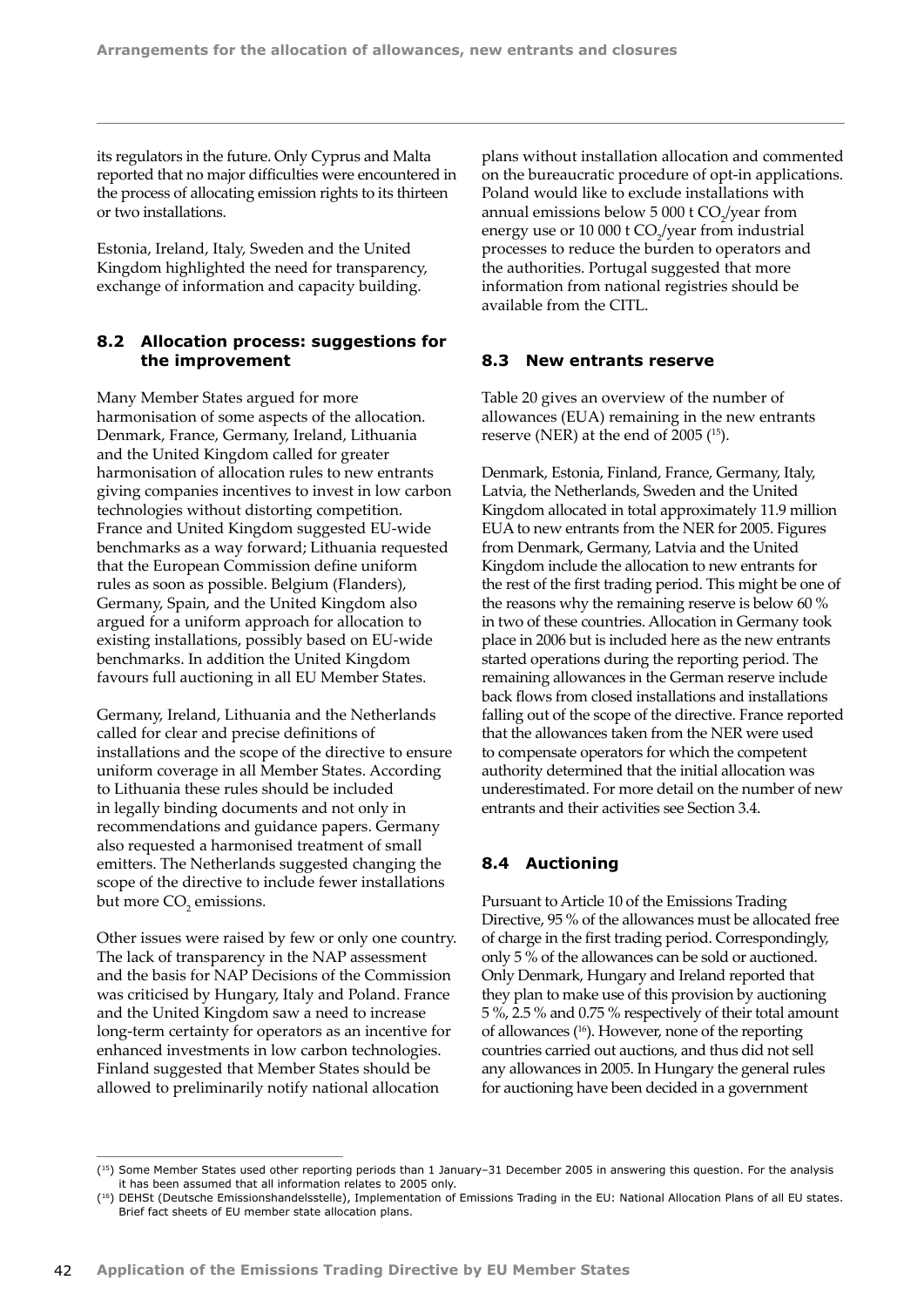|                | <b>Number of allowances left</b> |                                          |
|----------------|----------------------------------|------------------------------------------|
|                |                                  | Share of allowances remaining in the NER |
|                | <b>1 000 EUA</b>                 | $\frac{0}{0}$                            |
| Austria        | 990                              | 100                                      |
| Belgium a)     | 9 1 5 7                          | 100                                      |
| Cyprus         | 120                              | 100                                      |
| Czech Republic |                                  |                                          |
| Denmark        | 2 2 5 0                          | 75                                       |
| Estonia        | 541                              | 95                                       |
| Finland        | 1 641                            | 66                                       |
| France         | 14 600                           | 97                                       |
| Germany        | 6 5 3 4                          | 56                                       |
| Greece b)      | 9860                             | 100                                      |
| Hungary        |                                  |                                          |
| Ireland        | 1 4 5 1                          | 100                                      |
| Italy          | 39 576                           | 85                                       |
| Latvia         | 1 5 1 7                          | 97                                       |
| Lithuania      | 1840                             | 100                                      |
| Luxembourg     |                                  |                                          |
| Malta          |                                  | 100                                      |
| Netherlands    | 7 2 7 0                          | 97                                       |
| Poland         | 2 4 7 2                          | 100                                      |
| Portugal       | 2 8 0 0                          | 100                                      |
| Slovakia       | 25                               |                                          |
| Slovenia       | 200                              | 100                                      |
| Spain          | 3 3 5 8                          | 100                                      |
| Sweden         | 1956                             | 95                                       |
| United Kingdom | 7800                             | 25                                       |
|                |                                  |                                          |

#### **Table 20 Number and share of allowances remaining in the new entrants reserve at the end of 2005**

**Note**: a) Federal Government and Flanders only.

b) The number of allowances left in the NER was taken from last year's report.

decree. Auctions will take place on an electronic trading platform and be open to all members of the European Economic Area. Rules are still under development in Latvia. Denmark set aside about 5 million allowances for sale or auctioning during the first trading period.

#### **8.5 Treatment of allowances that had been allocated but were not issued**

Several approaches exist across Member States for the treatment of allowances of installations which closed down or left the scope of the directive due to partial closures. Eight Member States explained that no installations were closed during the reporting period. Belgium (Wallonia), Denmark, Germany, Finland, France, Hungary, Italy, Portugal, Spain

and the United Kingdom reported that remaining allowances would go to the new entrants' reserve. Poland will cancel any allowances from the day production ceases. In the Netherlands and Sweden operators receive full allocation for the whole trading period even if an installation is closed down, since this can be a measure to reduce greenhouse gas emissions. Four installations were closed down in Hungary in 2005. The allowances from three of them were transferred to a new installation; units from the last installation went into the NER. In Austria, three installations included in the allocation plan did not enter the scheme due to closure and activities outside the scope of the directive. They received no allowances and the further treatment of the emission rights is still under evaluation.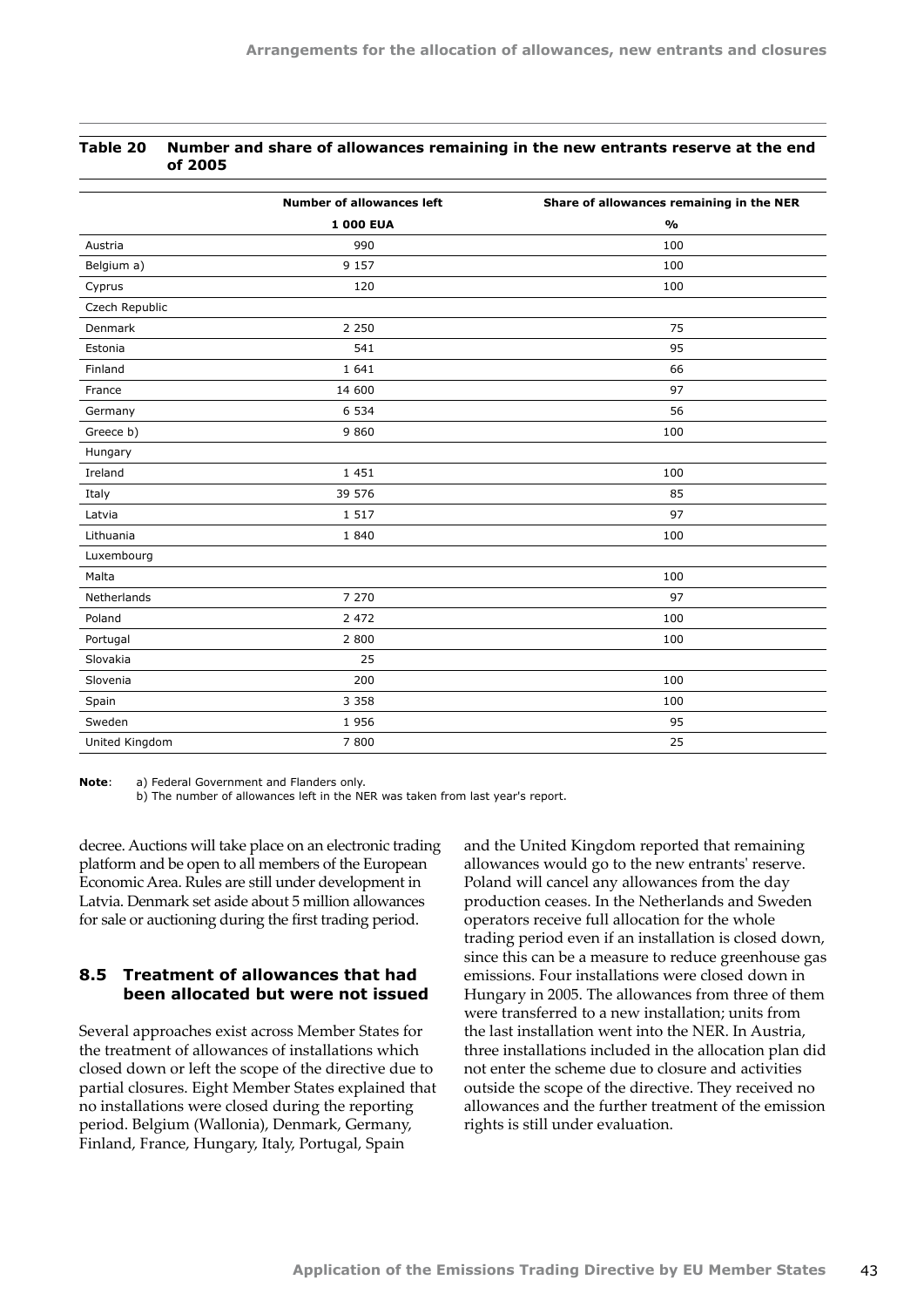## **8.6 Additional remarks**

A few Member States reported on their plans for the allowances remaining in the new entrants' reserve at the end of the trading period. Belgium (Wallonia), Greece and Hungary intend to auction these allowances; Denmark and Slovenia will cancel them. In Latvia the Cabinet of Ministers has the right to act as appropriate in 2007; Finland has not yet elected an option.

Poland reported no installations received allowances in 2005 due to the delay in the implementation of the scheme.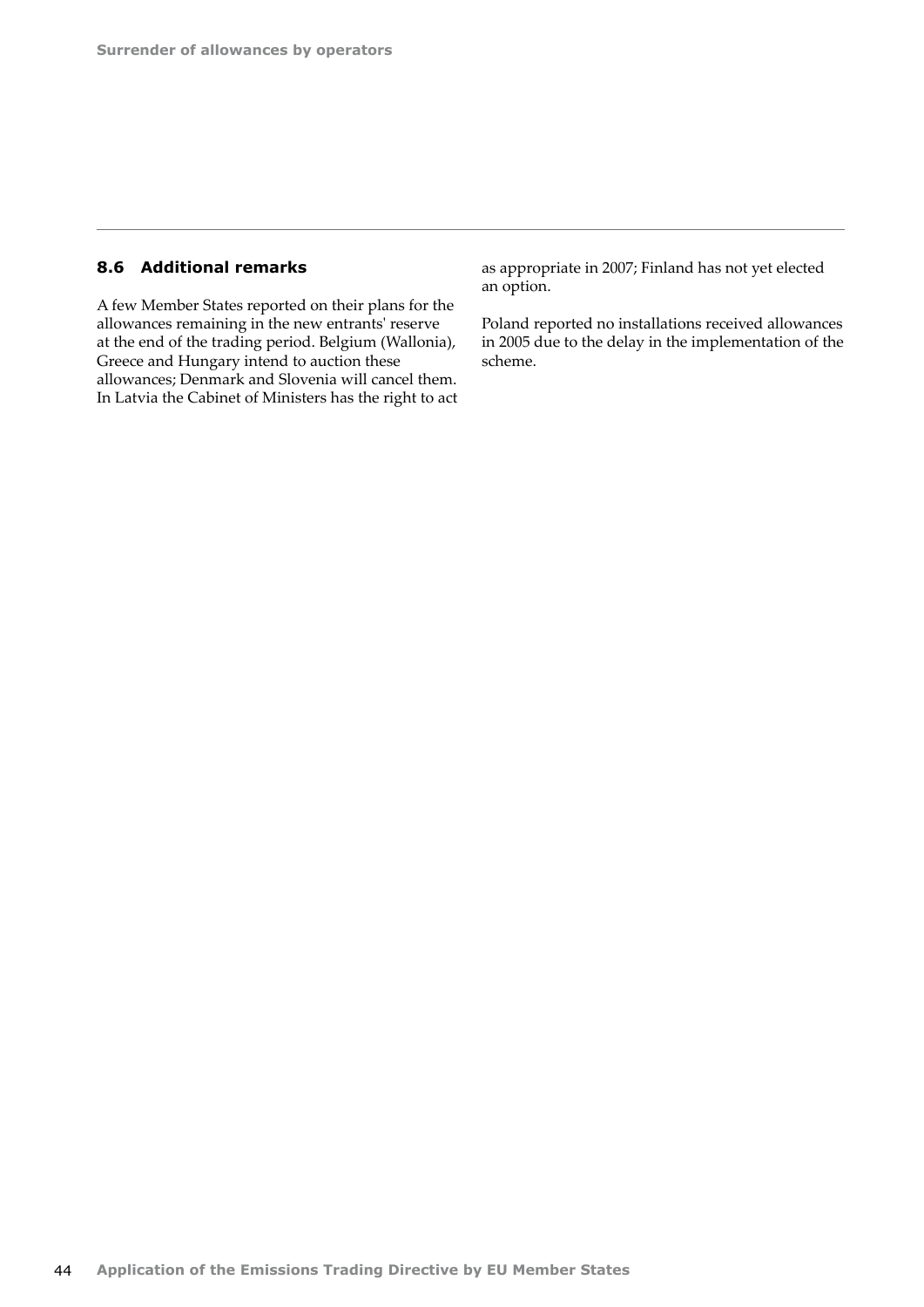## **9 Surrender of allowances by operators**

- *• No accounts were closed in registries because there was no reasonable prospect of further allowances being surrendered by the installation's operator during this reporting period in any reporting Member State.*
- *• Compared to the previous reporting period some Member States reported on specific problems related to the surrender of allowances and the status of installations in the CITL as non-compliant.*

In some cases a Member State might need to close an operator holding account even if it has a negative balance because there is no reasonable prospect of further allowances being surrendered. This can happen if an operator has to file for bankruptcy and has fewer EUA in the account than needed to cover the emissions of the affected installations. No such instances occurred during 2005.

Four countries reported of other issues concerning the surrender of allowances. Eleven German installations for which an operator account existed on 30 April 2006 are listed as 'non compliant' in the community independent transaction log despite the fact that they do not fall under the scope of the directive and do not participate in the trading scheme. In Finland operators had the possibility to surrender allowances until 2 May because the last day of April was a Sunday and 1 May a public holiday. Finland intends to change legislation in the near future to ensure that operators have to submit allowances no later than 30 April. In Italy the registry was not operational in 2005 and the first half of 2006. Allowances for the first two years of the trading scheme were not issued to all operators in time and the deadline for surrendering allowances for 2005 has been postponed to 15 September 2006. The Polish registry administrator surrendered allowances on behalf of operators for 2005 because the national registry was not operational.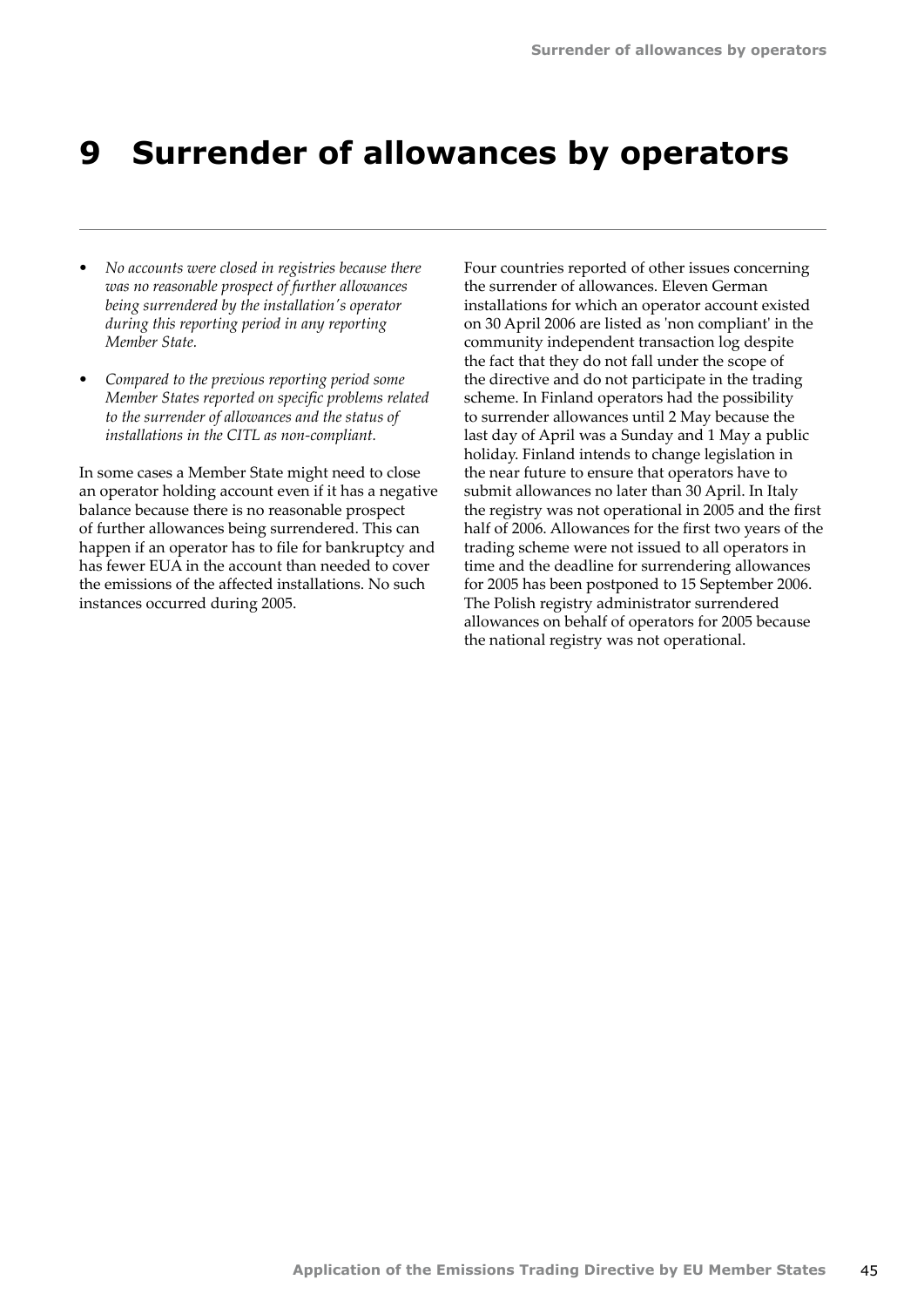# **10 Use of ERUs and CERs in the Community scheme (17)**

No Emission Reduction Unites (ERUs) or Certified Emission Reductions (CERs) were reported as having been used by operators for the reporting period.

- *• Ten Member States require and verify adherence to the criteria and guidelines contained in the World Commission on Dams (WCD) year 2000 Final Report for the approval of hydro-electric JI or CDM projects.*
- *• Compared to the previous reporting period three additional Member States have included a legal obligation to project participants to adhere to the WCD guidelines.*

The first certified emission reduction units (CERs) were issued by the Executive Board of the Clean Development Mechanism (CDM) on 20 October 2005. Emission reduction units (ERUs) from Joint Implementation (JI) projects will only be issued after the start of the first commitment period of the Kyoto Protocol in 2008. For technical reasons operators had no opportunity to use project based mechanisms for fulfilling their obligations for 2005. No EUA had to be cancelled because of JI or CDM projects reducing directly or indirectly the emission levels of installations under the EU Emission Trading Scheme.

#### **10.1 Eligibility of project based mechanisms**

Directive 2004/101/EC (Linking Directive) amending Directive 2003/87/EC (Emissions Trading) does not allow CERs and ERUs generated from nuclear facilities or land use, land-use change and forestry projects in the emissions trading system. Additionally Member States have the possibility to restrict the use of specific project types if so desired.

Only a few Member States reported on limitations to the type of project based mechanisms allowed in their countries. Germany reports that credits from unilateral projects are not accepted. Latvian operators are not allowed to use project based mechanisms in the first trading period. In Austria

legislation foresees the possibility to exclude projects reducing non- $\text{CO}_2$  greenhouse gases if other Member States do so as well.

#### **10.2 Provisions for large hydro-electric power production JI or CDM projects**

Directive 2004/101/EC (Linking Directive) requires relevant international criteria and guidelines including those contained in the World Commission on Dams (WCD) year 2000 Final Report to be respected during the development of hydro-electric power production projects with a generating capacity exceeding 20 MW. Only approximately half of the Member States reported on the transposition and enforcement of this requirement. Belgium (Flanders), Germany, Denmark, Finland, France, Ireland, Latvia, the Netherlands, Spain and the United Kingdom included a legal obligation for project participants to adhere to the WCD guidelines. In a similar group of Member States (Austria, Belgium (Flanders, Wallonia), Germany, Denmark, Finland, France, Latvia, the Netherlands, Sweden) the Designated National Authorities or another agency verifies that the WCD guidelines are adhered to. In Austria, Belgium (Wallonia), Italy, Poland and Sweden there is no legal requirement to project participants to adhere to the guidelines. Italy and Poland stated that this is not checked. Greece has not yet transposed this part of the directive; all other Member States did not report on this issue.

Only two countries reported on other relevant international criteria and guidelines. Swedish companies have agreed to adhere to OECD guidelines as well but no specific requirements or verification is planned by the government. Finland stated that for all JI/CDM projects relevant UNFCCC decisions have to be adhered to.

Slovakia has decided not to issue any ERUs for hydro-electric power production projects with a generating capacity exceeding 20 MW. No such projects exist or are planned in Estonia and Lithuania.

 $(17)$  ERUs = Emission Reduction Units (ERUs). CERs = Certified Emission Reductions.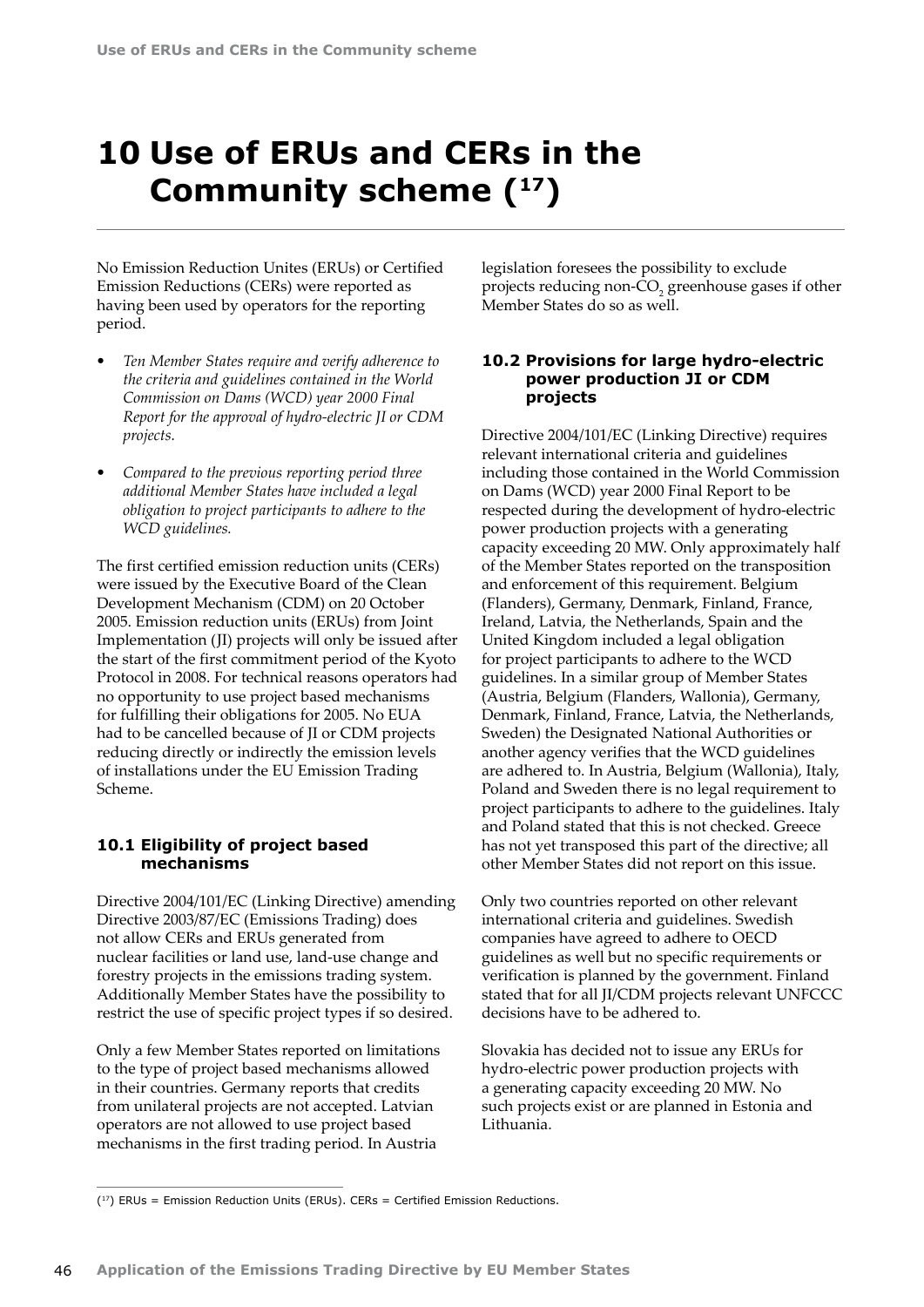## **11 Fees and charges**

- *• Most Member States recover at least some of the administrative costs of the Trading Scheme through fees and charges to operators and personal account holders. This is carried out through charges of services like the issuance of permits, issuance of allowances or the use of the registry. Additionally, two countries have a general subsistence fee.*
- *• Fees and charges for the same service differ substantially between Member States. This is due to different approaches to cost recovery and differences in the areas where fees are charged. In general, resulting costs for operators are small compared to the value of the allowances.*
- *• In the previous reporting period only information on the costs for using registries was included in the questionnaire. This chapter provides a much more comprehensive overview of most fees and charges in Member States.*

Implementing and operating an emissions trading scheme requires capable administration. Tasks include the issuance of permits, operating of registries, allocation of allowances and the management of new entrant reserves. Member States have chosen different paths to finance their administrations. The following section gives an overview of fees and charges operators have to pay for the issuance and update of permits, the allocation of allowances and the use of registries. No final picture on total administrative costs for operators can be drawn because some Member States also impose other charges to operators.

#### **11.1 Issuance and update of permits**

In eight Member States operators are charged fees for the issuance and update of greenhouse gas emissions permits; eight countries decided not to do so (Table 21). In Austria the costs are normally below EUR 100. The United Kingdom charges the highest fees but only applicable for issuances and updates of permits requested after 1 February 2005. The fees vary with the size of an installation and the kind of update required. In Portugal the size of an installation determines the applicable fees. Costs in Finland depend on the type of installation. Only

two out of the 17 Spanish autonomous communities charged fees in 2005; two more intend to do so in 2006. In Poland operators have to pay a nominal fee of EUR 20 for the issuance. In the transposition of the Emission Trading Directive Italy has decided to charge fees for the issuance and update of permits which will be determined in a separate legislative provision at a later stage.

#### **11.2 Issuance of allowances**

Only four Member States charge fees for the issuance of allowances to operators. Twelve countries did not charge fees for the issuance of allowances in 2005 (Table 22). Italy and Spain have decided to charge operators in the future.

While Austrian operators only pay a token fee of EUR 6.50 for the installation allocation decision, costs in the three other countries depend on the individual allocation and can be substantial. In Germany fees consist of a fixed amount and a variable sum depending on the number of allowances granted. The latter decreases from EUR 0.035/EUA for the first 150 00 allowances to EUR 0.015/EUA for the quantity of allowances exceeding 15 million. Very small installations with an allocation of below 3 000 EUA are exempt from the fees. A typical installation with an allocation of 1.5 million EUA for the first trading period would have to pay approximately EUR 50 000. Spanish operators were not charged fees for the issuance in 2005; they will be charged 0.45 ct/EUA with a maximum of EUR 12 000/year for 2006 and 2007. Denmark charges 2 ct/EUA.

#### **11.3 Use of the registry**

The use of the registry is free of charge in Cyprus, Estonia, Italy and Malta only. In 19 Member States fees are charged and often differentiated between opening fees and annual maintenance charges, and between operators and individuals (Table 23). In Austria, Denmark, France, Greece, Hungary and Slovakia the maintenance fee for operators depends on the allocation received by an installation. In Finland the fee varies with the number of allowances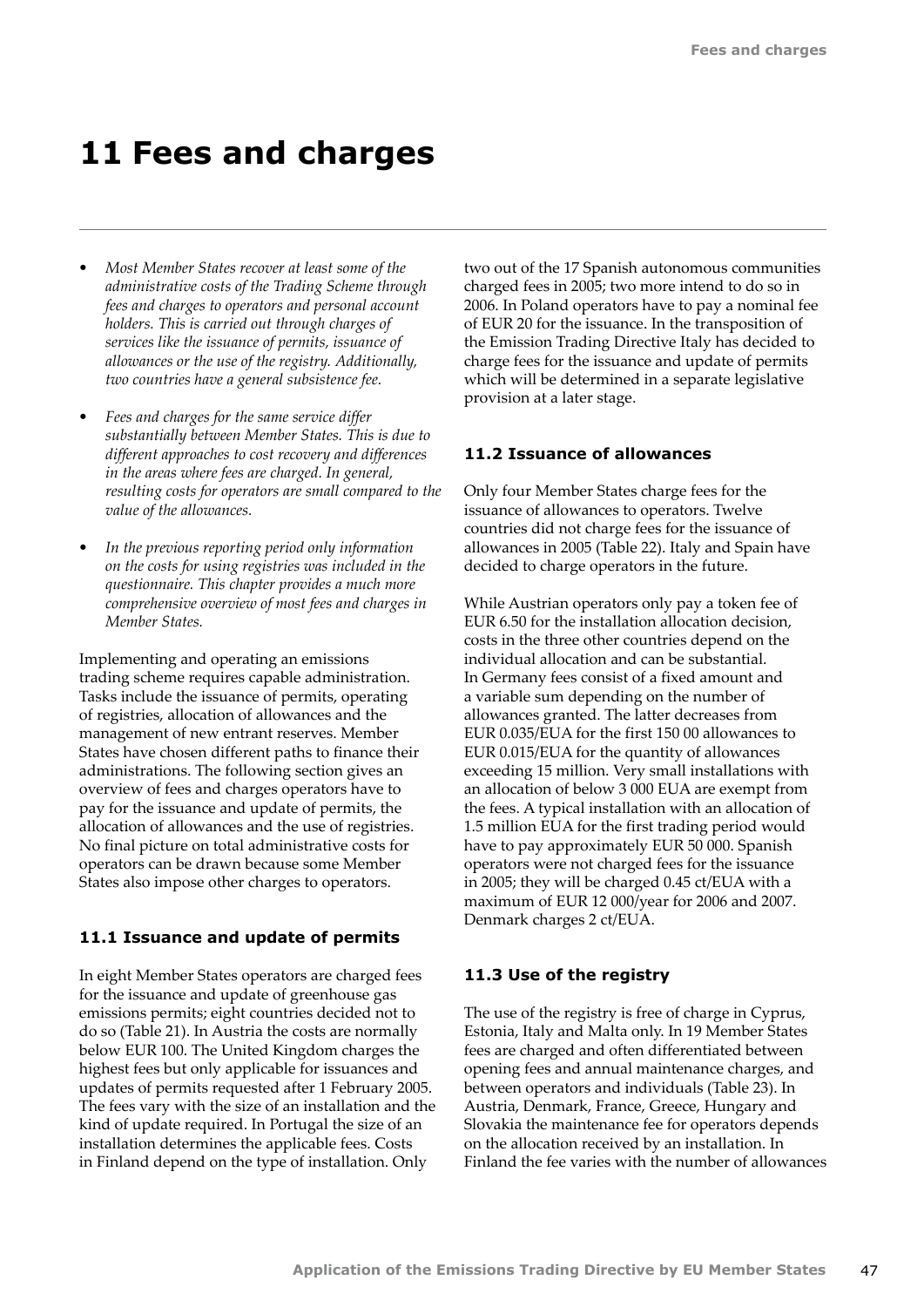|                   | <b>Fees</b> | <b>Issuance of permit</b>  | <b>Update of permit</b>    |
|-------------------|-------------|----------------------------|----------------------------|
| Austria           | Yes         | Normally less than EUR 100 | Normally less than EUR 100 |
| Belgium           | No          | L,                         | ä,                         |
| Cyprus            |             |                            |                            |
| Czech Republic    |             |                            |                            |
| Denmark           | <b>No</b>   | $\overline{\phantom{a}}$   | $\sim$                     |
| Estonia           | <b>No</b>   | $\overline{\phantom{a}}$   |                            |
| Finland a)        | Yes         | EUR 250-2 500              | <b>EUR 100</b>             |
| France            | <b>No</b>   | $\overline{\phantom{a}}$   | ÷.                         |
| Germany           | Yes         | Depending on state         | Depending on state         |
| Greece            |             |                            |                            |
| Hungary           |             |                            |                            |
| Ireland           | <b>No</b>   | $\overline{\phantom{a}}$   | $\sim$                     |
| Italy             | <b>No</b>   | ÷,                         | $\sim$                     |
| Latvia            | No          | ÷,                         | $\overline{\phantom{a}}$   |
| Lithuania         |             |                            |                            |
| Luxembourg        |             |                            |                            |
| Malta             |             |                            |                            |
| Netherlands       | <b>No</b>   | L,                         | $\overline{\phantom{a}}$   |
| Poland            | Yes         | <b>EUR 20</b>              |                            |
| Portugal a)       | Yes         | EUR 300-1 200              | EUR 175-700                |
| Slovakia          |             |                            |                            |
| Slovenia          | Yes         | Not specified              | Not specified              |
| Spain b)          | Yes         | EUR 0/270/777              | EUR 0/311                  |
| Sweden            | <b>No</b>   | ÷,                         | L,                         |
| United Kingdom a) | Yes         | EUR 1 800-8 130            | EUR 355-1 150              |

#### **Table 21 Overview of fees charged for the issuance and update of permits**

**Note**: All fees were converted to euro for this table. a) Depending on installation size or type. b) Depending on region.

held and applies to operators and individuals alike. Compared to the value of the allowances held fees are small for most operators in all countries. Only in some Member States could minimum maintenance costs be considered high for very small installations.

The maintenance costs in Denmark only apply to allowances received free of charge. In Spain the use of the registry was free of charge in 2005. The figures included in the Table only apply for 2006 onwards. In the United Kingdom operators have to pay an annual subsistence fee which is also used to finance the operation of the registry. Changes or additions of authorised representatives cost EUR 70. The generation of a new password and unblocking access to a registry costs EUR 40 in Slovakia. Latvia reports that it charges fees for the right to transfer allowances out of an account. The fee has to be paid once per trading period and depend on the average annual allocation. It starts at EUR 504 per transaction for installations with an allocation below 10 000 EUA per year. Operators of installations which received at least 150 000 EUA per year and owners of personal holding accounts have to pay EUR 4 030 per trading period. Surrender of allowances is free of charge.

Total fees for creating and maintaining a personal holding account for the first trading period are below EUR 500 in most Member States. In Austria, Belgium and Lithuania individuals have to pay between EUR 1 000 and EUR 1 500 for the three-year period; depending on the allowances held costs could rise up to EUR 3 000 in Finland. The costs for owning and using a personal holding account are highest in Latvia with EUR 4 366 per trading period. These are very moderate figures for investment banks, trading firms or other companies who need to open accounts for their transactions.

#### **11.4 Additional remarks**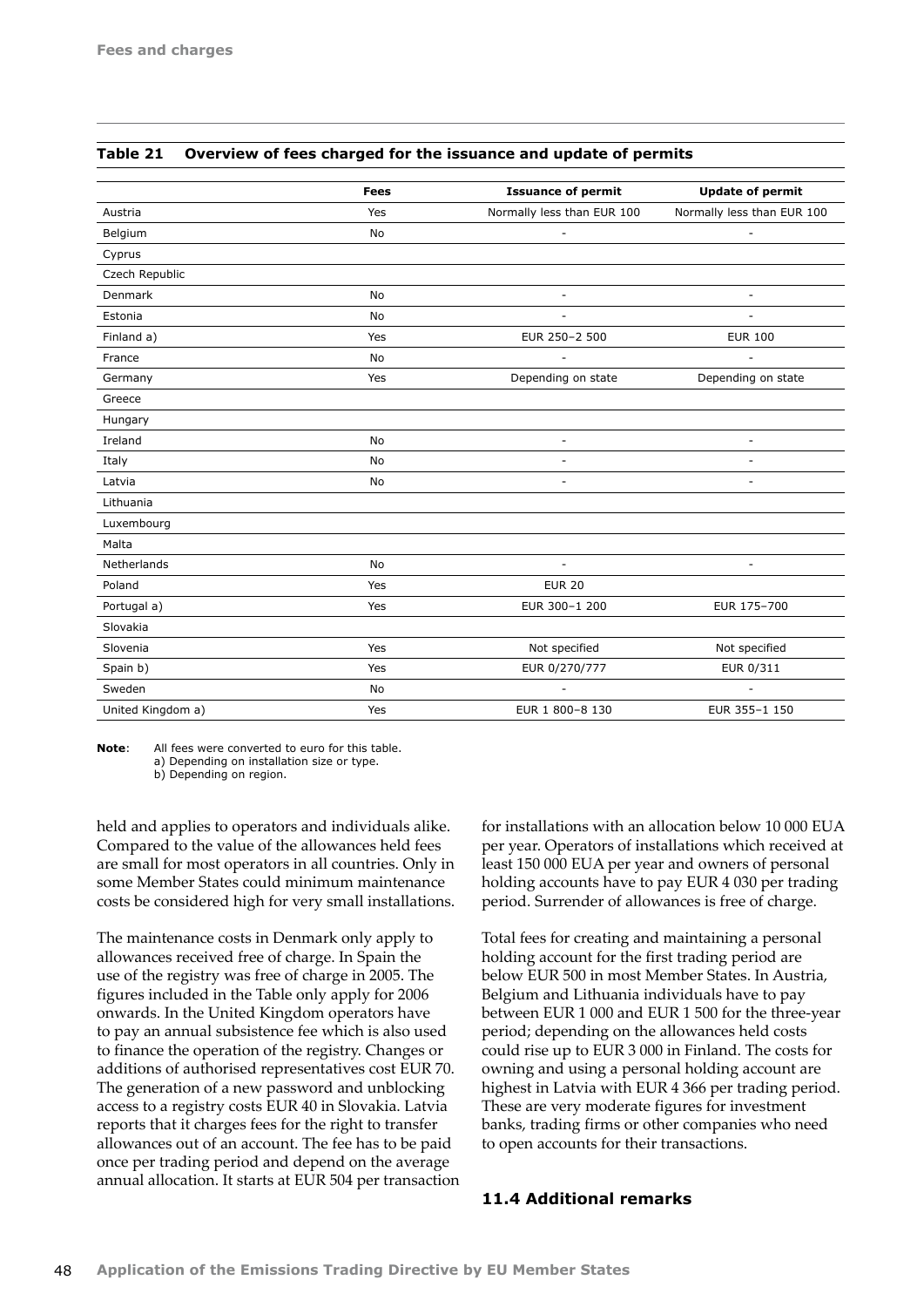|                | <b>Fees</b> | Minimum - EUR            | Maximum - EUR                  |
|----------------|-------------|--------------------------|--------------------------------|
| Austria        | Yes         | 6.50                     | 6.50                           |
| Belgium        | No          | ٠                        | ٠                              |
| Cyprus         |             |                          |                                |
| Czech Republic |             |                          |                                |
| Denmark        | Yes         | 0.02 per EUA             | 0.02 per EUA                   |
| Estonia        | No          | $\overline{a}$           | $\overline{a}$                 |
| Finland        | No          | ٠                        | ٠                              |
| France         | No          | $\overline{\phantom{a}}$ | $\overline{\phantom{a}}$       |
| Germany        | Yes         | $\mathbf 0$              | 9 600 + 0.035 to 0.015 per EUA |
| Greece         |             |                          |                                |
| Hungary        |             |                          |                                |
| Ireland        | No          | ٠                        | ٠                              |
| Italy          | No          | $\qquad \qquad -$        | $\overline{a}$                 |
| Latvia         | No          | ٠                        | ٠                              |
| Lithuania      |             |                          |                                |
| Luxembourg     |             |                          |                                |
| Malta          |             |                          |                                |
| Netherlands    | No          | $\overline{\phantom{a}}$ | $\overline{\phantom{a}}$       |
| Poland         | No          | $\overline{\phantom{a}}$ | ٠                              |
| Portugal       | No          | ٠                        | ٠                              |
| Slovakia       |             |                          |                                |
| Slovenia       |             |                          |                                |
| Spaina         | Yes         | 0.0045 per EUA           | 24 000                         |
| Sweden         | No          | ٠                        | ٠                              |
| United Kingdom | No          | ٠                        | ۰                              |
|                |             |                          |                                |

#### **Table 22 Overview of accumulated fees charged for the issuance of allowances during the first trading period**

**Note**: All fees were converted to euro for this table a) Only charged for 2006 and 2007 allocation.

Mainly through the charges for the issuance of allowances Germany expects to raise about EUR 44 million during the first trading period. Administrative costs are estimated at EUR 43.5 million for the three years. Approximately 60 % of the revenue is used for staff, 25 % for the use of Italy and the registry in the EU ETS and 15 % for material expenses.

Denmark and the United Kingdom charge a subsistence fee to operators. In Denmark this is limited to operators who received free quotas under the allowances act who have to pay approximately EUR 3 125/year. In the United Kingdom the charge depends on the emissions of an installation, the total number of installations included in the scheme and the year. Absolute values vary from EUR 2 500 to EUR 12 850. Total income generated from operators and registry account holders by the Environment Agency in 2005 was EUR 1 782 000. The income was used to fund staff working on permits, monitoring plans, annual emission reports, Registry administration New Entrant Reserve Management and development of all the tools and procedures necessary for operation of the scheme.

Austria and Finland reported that verifiers are charged for the accreditation or acceptance. Italy intends to do so in the future.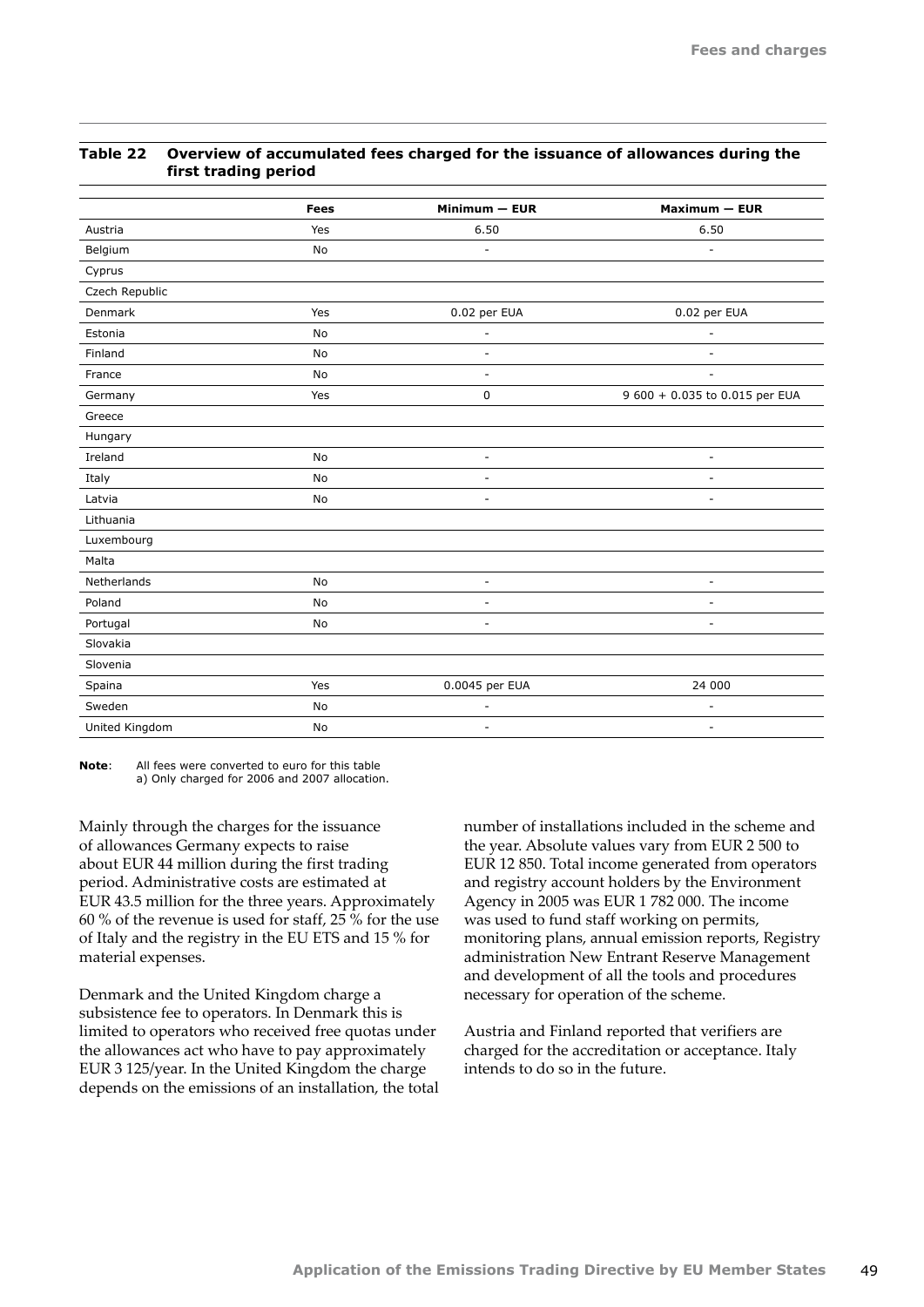|                   |                    | <b>Operator holding account</b> |                                |             | Person holding account |                    |
|-------------------|--------------------|---------------------------------|--------------------------------|-------------|------------------------|--------------------|
|                   | <b>Opening fee</b> |                                 | <b>Maintenance</b>             |             | <b>Opening fee</b>     | <b>Maintenance</b> |
|                   | <b>EUR</b>         | Due a)                          | EUR/a                          | <b>EUR</b>  | Due a)                 | EUR/a              |
| Austria           | 0                  | n.a.                            | 1 077-12 580                   | 0           | n.a.                   | 378                |
| Belgium           | Yes                |                                 | 450                            | Yes         |                        | 450                |
| Cyprus            | 0                  | n.a.                            | 0                              | $\mathbf 0$ | n.a.                   | 0                  |
| Czech<br>Republic |                    |                                 |                                |             |                        |                    |
| Denmark           | 0                  | n.a.                            | 0.02 per EUA                   | 27.6        | on                     | 27.6               |
| Estonia           | 0                  | n.a.                            | $\mathbf 0$                    | $\mathbf 0$ | n.a.                   | $\mathbf 0$        |
| Finland           | 50                 | on                              | $50 - 1000$                    | 50          | on                     | $50 - 1000$        |
| France            | 150                |                                 | 75 + 0.00835 per<br><b>EUA</b> | 150         |                        | 75                 |
| Germany           | 200                | tp                              | 200<br>$\mathbf 0$             |             | tp                     | $\mathbf 0$        |
| Greece            |                    |                                 | $100 - 300$                    |             |                        |                    |
| Hungary           |                    |                                 | $73 - 2215$                    |             |                        |                    |
| Ireland           | 150                |                                 |                                | 150         |                        | 150                |
| Italy             | 0                  | n.a.                            | $\pmb{0}$                      | $\mathbf 0$ | n.a.                   |                    |
| Latvia b)         | 0                  | n.a.                            | 0                              | 336         |                        | $\mathbf 0$        |
| Lithuania         | 1 0 0 0            |                                 |                                | 1 0 0 0     |                        |                    |
| Luxembourg        |                    |                                 |                                |             |                        |                    |
| Malta             |                    | Under preparation               |                                |             | Under preparation      |                    |
| Netherlands       | 50                 | tp                              | 0                              | 50          | tp                     | $\mathsf 0$        |
| Poland            | 120                | tp                              | $\mathbf 0$                    | 120         | tp                     | $\mathsf 0$        |
| Portugal c)       | 0                  | n.a.                            | 800                            | 0           | n.a.                   | 125                |
| Slovakia          | 0                  | n.a.                            | 200 + 0.0065 per<br><b>EUA</b> | $\pmb{0}$   | n.a.                   | 200                |
| Slovenia          | 100                |                                 | 100                            | 50          |                        | 50                 |
| Spain             | 0                  | n.a.                            | 100                            | 100         | an                     | 100                |
| Sweden            | 0                  | n.a.                            | $\mathbf 0$                    | 54          | on                     | 54                 |
| United<br>Kingdom | 250                | on                              | $\mathbf 0$                    | 250         | on                     | $\mathbf 0$        |

#### **Table 23 Overview of the fees charged for opening and maintaining accounts in national registries**

**Note**: All fees were converted to euro for this table.

a) Opening fee is due annually (an), once (on), per trading period (tp) or not applicable (n.a.). If left empty the relevant period was not reported.

b) In addition to the opening fee an activation fee has to be paid once per trading period for the right to transfer allowances out of an account. For operators the fee depends on the average allocation and varies between EUR 504 and 4 030. For personal holding accounts the activation fee is EUR 4 030 per period.

c) VAT not included.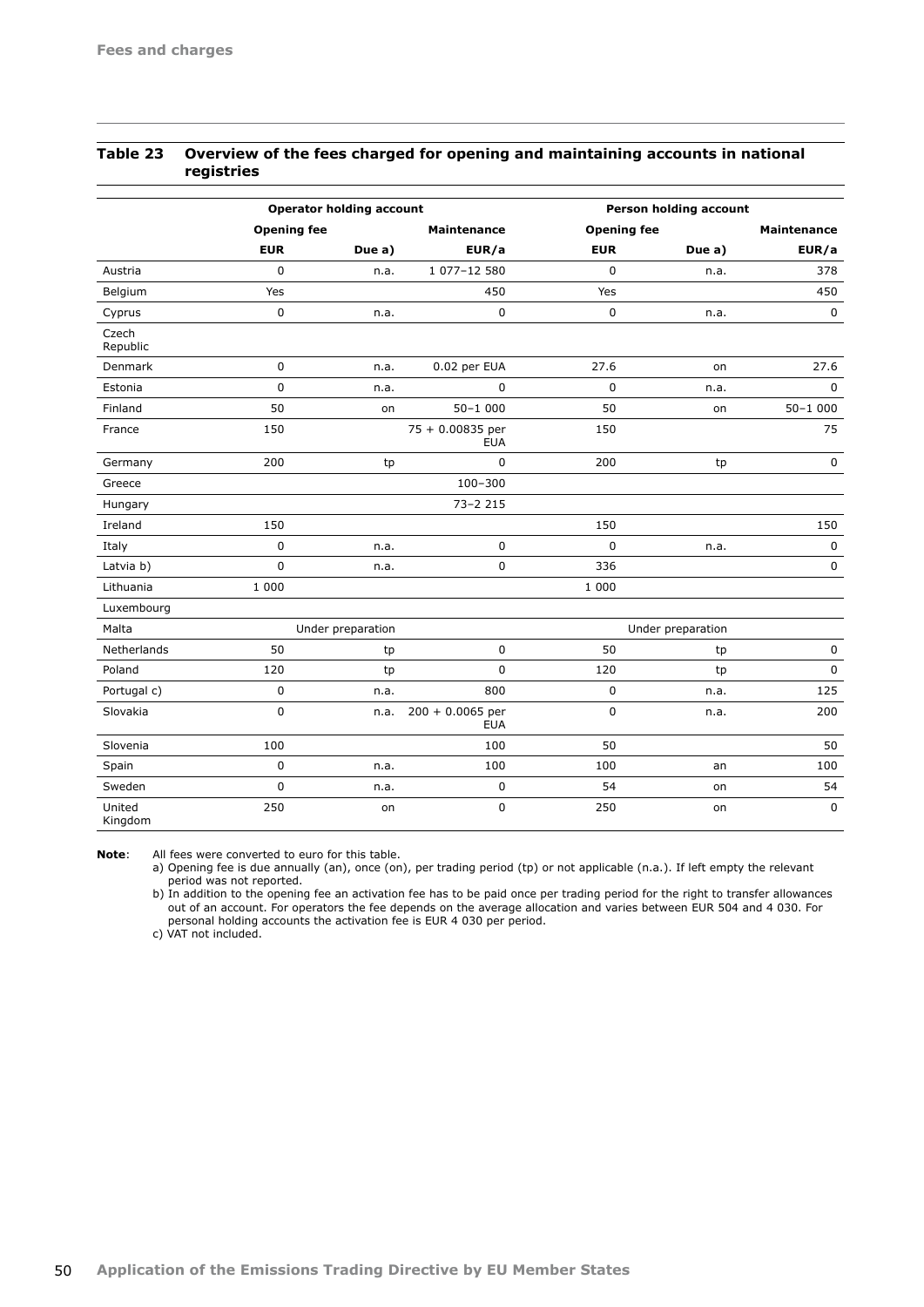## **12 Issues related to compliance with the directive**

- *• Penalties for infringements of national provisions deviate substantially across Member States. The same breach of an obligation is fined less than EUR 3 000 in Latvia and up to EUR 15 million in Ireland (on indictment). In addition operators might get prison sentences in five countries.*
- *• Three Member States imposed fines for infringements of national provisions in 2005 or are in the process of doing so; in fifteen countries there was no need to do so.*
- *• Danish and Portuguese authorities identified operators in breach of their obligation to surrender sufficient allowances by 30 April 2006 for the previous year.*
- *• Compared to the previous reporting period a more detailed picture on the legal provisions with regard to penalties in Member States is available this time.*

Operators of installations covered by the EU ETS must comply with the national legislation implementing the directive. However, this can only be assured if adequate penalties are applied in case of contravention. The minimum penalties relating to excess emissions are provided in Article 16 of the directive. Breaches of other administrative provision are regulated by the Member States. The following sections provide a synopsis of these legal provisions and a summary of the application of penalties.

#### **12.1 Legal provisions with regard to penalties**

Most Member States reported on legal provisions and penalties for infringements of national provisions. Out of these, sixteen gave details on fines and imprisonment for specific cases (Table 24). Generally, the financial and penal sanctions vary substantially between Member States. While maximum fines for installations operating without a permit are around EUR 3 000 in Estonia and Latvia, they can rise to be as high as EUR 2 million in Spain and EUR 15 million in Ireland. There is no maximum fine in the United Kingdom. In five countries operators may also be sentenced to prison; in Sweden the maximum sentence is one year while French and British courts may imprison operators for up to two years. In Wallonia the prison sentence

can be as high as three years. For convictions on indictment of up to ten years might be made in Ireland. Infringements of monitoring and reporting obligations as well as omissions to notify changes to installations have similar penalties in most countries.

Some Member States also impose fines for other infractions of national provisions. Austrian operators who do not provide the information required for opening an operator holding account in the national registry can be fined up to EUR 15 000. In Germany false information in the application for a greenhouse gas emissions permit, the application for allowances and other duties of disclosure can cost up to EUR 50 000. In Finland operators are not allowed to transfer allowances if no verified emission report has been submitted by 31 March. In Hungary sanctions include fines, temporary closure of an installation or parts thereof, withdrawal of emission permits and the blocking of registry accounts. Furthermore, Hungary will deduct the excess emissions from next year's issuance of allowances in addition to the penalties set out in the Emissions Trading Directive. Operating without a permit and excess emissions incur fines in Lithuania and Poland.

Operators providing false historical data in their allocation application have to pay EUR 10 per t  $CO<sub>2</sub>$ misstated in Italy. The same breach is punishable with up to one year of prison in Sweden.

Spain differentiates between very serious, serious and slight infringements. Very serious infringements may be fined with a penalty of up to EUR 2 million while serious or slight infringements could receive fines of EUR 200 000 or EUR 20 000 respectively. In addition to financial penalties, the installations of Spanish operators who infringe obligations of the emissions trading law may be totally or partly closed for a period up to two for very serious and up to one year for serious breaches. Other options include revoking a greenhouse gas emission permit, temporary closure of an installation and the naming and shaming of the responsible operator. In the United Kingdom various offences including use of false or misleading information is punishable by two years in prison and an unrestricted fine. Operators in Slovakia face fines up to EUR 13 000 for failures to submit emission reports and surrender allowances on time.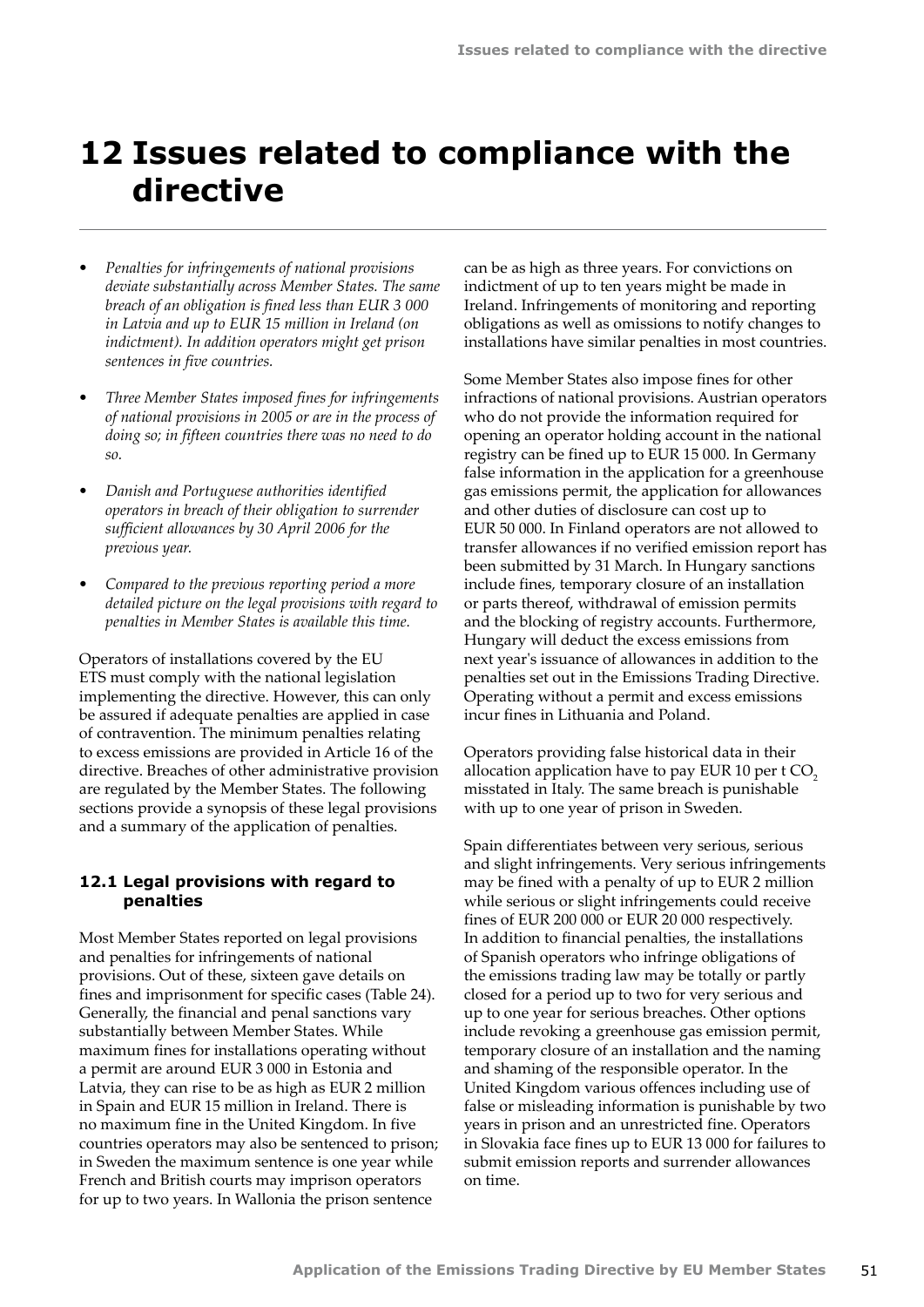|                   |                                   | <b>Operation without permit</b>  |                                   |      |             | Infringements of monitoring and<br>reporting obligations |             |             |             | <b>Omissions to notify changes</b>     |             |      |
|-------------------|-----------------------------------|----------------------------------|-----------------------------------|------|-------------|----------------------------------------------------------|-------------|-------------|-------------|----------------------------------------|-------------|------|
|                   | Prison<br>Fines (EUR)<br>(months) |                                  | Prison<br>Fines (EUR)<br>(months) |      |             |                                                          |             | Fines (EUR) |             | Prison<br>(months)                     |             |      |
|                   | Min.                              | Max.                             | Min.                              | Max. | Min.        | Max.                                                     | Min.        | Max.        | Min.        | Max.                                   | Min.        | Max. |
| Austria           |                                   | 35 000                           |                                   |      |             | 7 000                                                    |             |             |             | 5 0 0 0                                |             |      |
| Belgium a)        | 3                                 | 62 500                           | 0                                 | 36   | 3           | 62 500                                                   | 0           | 36          | 3           | 62 500                                 | 0           | 12   |
| Cyprus            |                                   |                                  |                                   |      |             |                                                          |             |             |             |                                        |             |      |
| Czech<br>Republic |                                   |                                  |                                   |      |             |                                                          |             |             |             |                                        |             |      |
| Denmark           |                                   |                                  |                                   |      |             |                                                          |             |             |             |                                        |             |      |
| Estonia           | 1 1 5 0                           | 3 1 9 5                          |                                   |      | 1 1 5 0     | 3 1 9 5                                                  |             |             | 1 1 5 0     | 3 1 9 5                                |             |      |
| Finland           |                                   |                                  |                                   |      |             |                                                          |             |             |             |                                        |             |      |
| France            | $\mathbf 0$                       | 150 000                          | 0                                 | 24   | $\mathbf 0$ | 75 000                                                   | $\mathbf 0$ | 6           | $\mathbf 0$ | 75 000                                 | $\mathbf 0$ | 6    |
| Germany           | 5                                 | 50 000                           |                                   | 0    |             | 0                                                        |             | 0           | 5           | 50 000                                 |             | 0    |
| Greece            |                                   |                                  |                                   |      |             |                                                          |             |             |             |                                        |             |      |
| Hungary           |                                   |                                  |                                   |      |             |                                                          |             |             |             |                                        |             |      |
| Ireland b)        | $\Omega$                          | 15 000 000                       | $\Omega$                          | 120  | 0           | 15 000 000                                               | 0           | 120         | $\Omega$    | 15 000 000                             | $\mathbf 0$ | 120  |
| Italy             |                                   | EUR 40/t CO <sub>2</sub> emitted |                                   |      |             |                                                          |             |             |             | EUR 40/t CO <sub>2</sub> emitted<br>C) |             |      |
| Latvia            | 142                               | 2 8 4 6                          |                                   |      | 71          | 1 4 2 3                                                  |             |             | 71          | 1 4 2 3                                |             |      |
| Lithuania         |                                   |                                  |                                   |      |             |                                                          |             |             |             |                                        |             |      |
| Luxembourg        |                                   |                                  |                                   |      |             |                                                          |             |             |             |                                        |             |      |
| Malta             |                                   |                                  |                                   |      |             |                                                          |             |             |             |                                        |             |      |
| Netherlands       |                                   | 35 000                           |                                   |      |             | 7 000                                                    |             |             |             | 5 0 0 0                                |             |      |
| Poland            |                                   | EUR 40/t CO <sub>2</sub> emitted |                                   |      |             | No penalty                                               |             |             |             | No penalty                             |             |      |
| Portugal d)       | 1 500                             | 44 890                           |                                   |      | 1 500       | 44 890                                                   |             |             | 1 500       | 44 890                                 |             |      |
| Slovakia          |                                   | 13 0 25                          |                                   |      |             | 13 0 25                                                  |             |             |             | 13 0 25                                |             |      |
| Slovenia          | 1 2 5 0                           | 375 000                          |                                   |      | 1 2 5 0     | 375 000                                                  |             |             | 1 2 5 0     | 375 000                                |             |      |
| Spain             | 50 001                            | 2 000 000                        |                                   |      | 50 001      | 2 000 000                                                |             |             | 50 001      | 2 000 000                              |             |      |
| Sweden e)         |                                   |                                  |                                   | 12   |             |                                                          |             | 12          |             |                                        |             | 12   |
| United<br>Kingdom | $\mathbf 0$                       | Unlimited                        | $\mathbf 0$                       | 24   | 0           | Unlimited                                                | $\mathbf 0$ | 24          | $\mathbf 0$ | Unlimited                              | $\Omega$    | 24   |

#### **Table 24 Overview of penalties for infringements of national provisions**

**Note**: Denmark, Finland, Greece, Hungary, Lithuania and Poland reported on national provisions but did not give details on the fines. For more details see text.

a) Brussels: EUR 2.5–25 000 and 8–12 months imprisonment for all three types of infringements if prosecuted by the attorney general or an administrative fine of EUR 625–62 500. Flanders: EUR 2.5–12 500 and one week to one year imprisonment for all three types of infringements. Wallonia: Fines range from EUR 2.5–25 000 and one week to three years imprisonment for operating without permit or infringements of reporting obligations. For omission of notifying changes up to EUR 12 500 may be charged.

b) Maximum fines applicable for convictions on indictment only. For summary convictions maximum fines are EUR 3 000 and/or 12 months of imprisonment.

c) Only for emissions caused by the changes.

d) Information on imprisonment not available.

e) Detailed information is only available after court trials took place.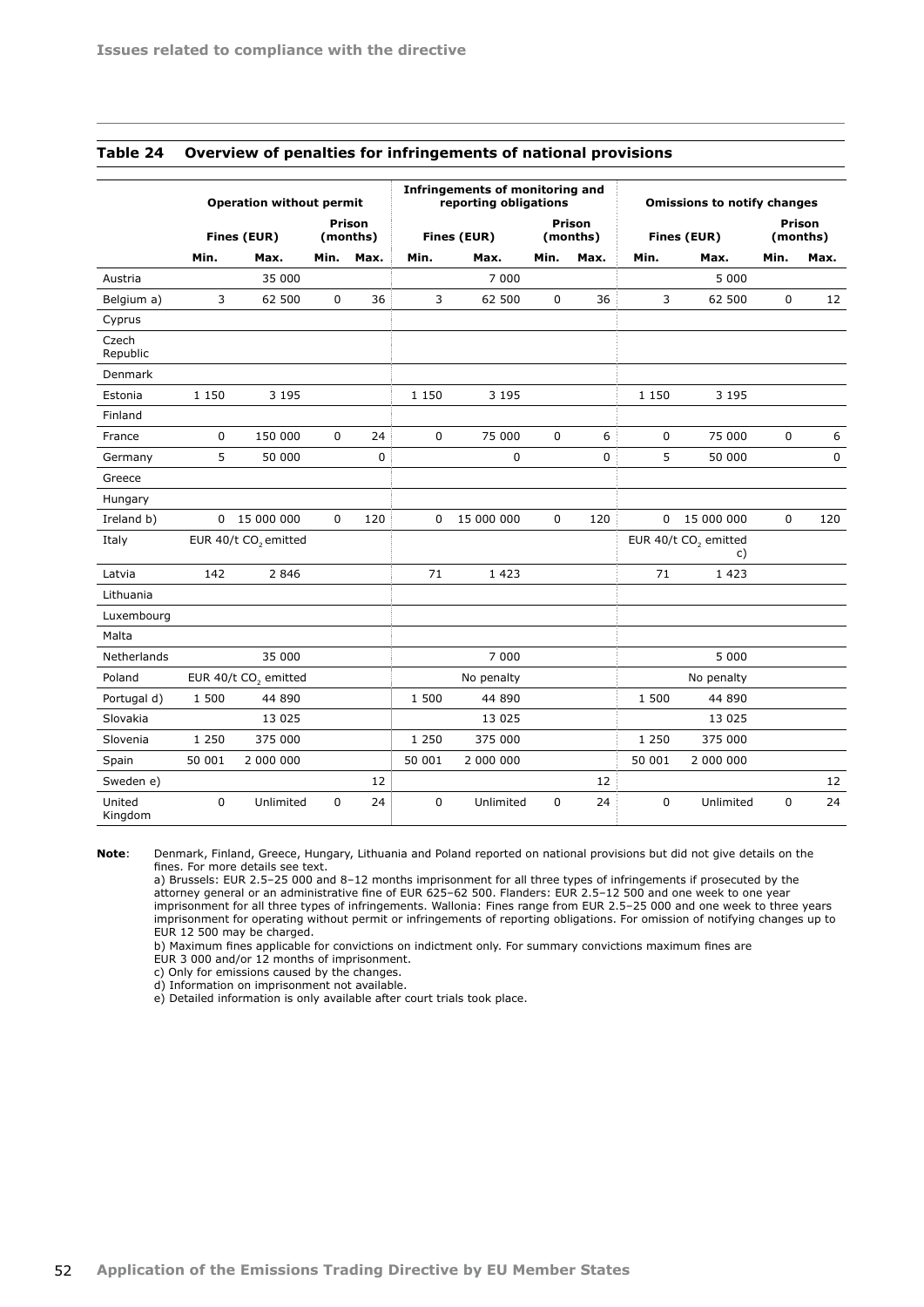## **12.2 Penalties imposed for infringements of national provisions**

Only Spain reported that penalties were or will be imposed for infringements of national provisions in 2005. Proceedings are ongoing due to installations operating without a permit, non-compliance with permit conditions and the failure to submit information to the competent authorities. The penalty to be imposed has not yet been determined in any case.

Austria, Belgium (Flanders), Cyprus, Denmark, Estonia, Finland, France, Germany, Greece, Ireland, Latvia, Malta, the Netherlands, Poland, Sweden and the United Kingdom reported that no penalties have been imposed so far.

## **12.3 Operators for which excess emission penalties were imposed**

According to Article 16(3) of the directive operators which did not surrender sufficient allowances by 30 April for the preceding year shall pay a fine of EUR 40 for each tonne of carbon dioxide that emissions exceed surrendered emission rights. In addition the names of these operators shall be

published. Starting with the second trading period in 2008 the fine will rise to EUR 100 per tonne.

Danish and Portuguese authorities identified operators in breach of their obligation to surrender sufficient allowances. In Germany, Spain and the United Kingdom several operators failed to surrender sufficient allowances but investigations were still ongoing and very few fines had been imposed at the time of reporting. The United Kingdom issued four civil penalties on 6 December 2006.

Austria, Belgium (Flanders and Wallonia), Cyprus, Estonia, Finland, France, Hungary, Greece, Ireland, Malta, Lithuania, Latvia, the Netherlands, Poland, Sweden and Slovenia reported that there were no cases of operators in non-compliance.

## **12.4 Additional remarks**

Finland reported that a number of new installations which received their greenhouse gas emission permits only in late spring 2006 were given extra time to verify emissions and surrender allowances without penalties.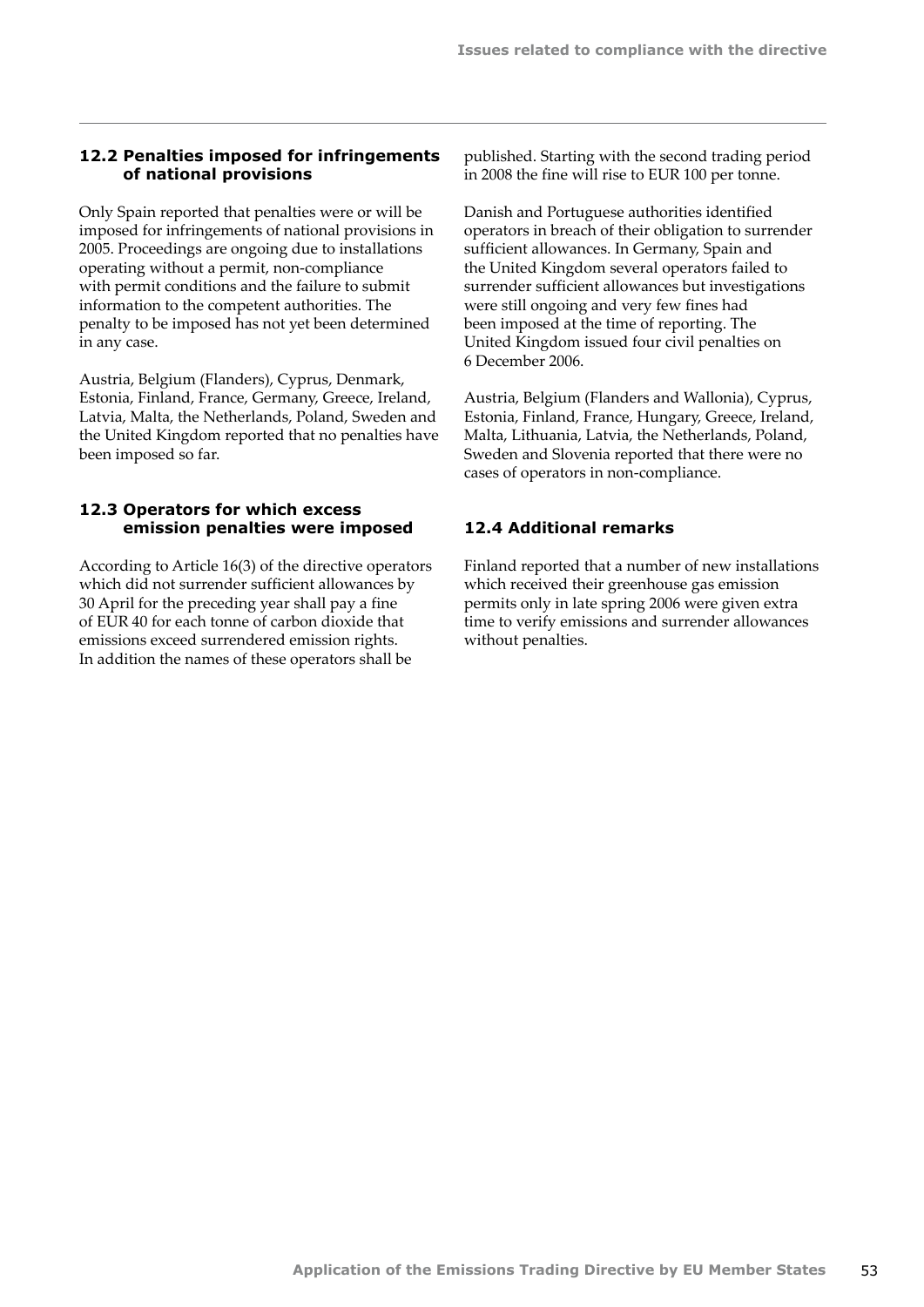## **13 The legal nature of allowances and fiscal treatment**

- *• For the purpose of accounting, allowances are regarded (intangible) assets in eleven Member States; in three countries emissions are additionally regarded as liabilities.*
- *• For the purpose of financial legislation, some Member States consider allowances to be commodities which do not fall under the responsibility of the financial services authority (FSA). However, futures or other derivates of these commodities are regarded as financial instruments and their transactions are supervised by the FSA. In other Member States the allowance itself is considered to be a financial instrument.*
- *• In all Member States transactions of allowances are subject to value added tax (VAT), except the issuance free of charge.*
- *• Profits and losses from transactions in allowances are subject to income or corporate tax. No Member State established separate rules for allowances; the same regulations as for all other profits and losses are applied.*
- *• No major changes occurred compared to the previous reporting period.*

 $\mathrm{CO}_2$  allowances are often called a new 'currency' for the use of environmental services. Accordingly, they have to be clearly defined and integrated into already existing financial legislation and institutions. The sections below describe how Member States defined allowances from the perspective of accounting and financial legislation, and how the allowances will be treated under their fiscal law.

## **13.1 Legal status of allowances**

In Austria, Finland, France, Germany, Italy, Portugal and Spain allowances are treated as commodities for the purpose of financial regulation. They are considered as assets in Cyprus, Denmark, Hungary, Poland and Slovakia; the Netherlands and Sweden regard allowances as financial instruments which are supervised by the financial service authority (FSA). Spot trading of commodities does not fall under the responsibility of the FSA. Futures and other derivates of these commodities are, however, considered as financial instruments whose transactions are supervised by the FSA in several Member States. The status of allowances for financial regulation has not

been determined in Estonia, Greece and Slovenia. In Ireland the status depends on the kind of contract.

Eleven Member States stated that for the purpose of accounting, allowances are to be regarded as (intangible) assets. Italy and Portugal report that emissions have to be recorded as liabilities offsetting the assets. The United Kingdom recommends its operators to do so until international financial reporting standards have been adopted. Belgium, Finland, Germany, Poland, Portugal, Slovakia and Spain have adopted specific accounting rules for allowances. In Slovenia an explanatory note has been published by the government.

#### **13.2 Taxation of allowances**

Regarding value added tax (VAT) a common approach is used by all reporting Member States. Transactions of allowances are regarded as a supply of service and therefore subject to VAT with the respective rates. Issuances of allowances free of charge, in contrast, are not subject to VAT.

Most Member States have not reported whether allowances allocated for payment would be subject to VAT because allocation is free of charge only. In Denmark, Italy, Poland, Slovenia and Spain VAT would be applicable if allowances were sold or auctioned.

The treatment of profits and losses from transactions of allowances are subject to income or corporate tax at the respective rates in all Member States. The profits or losses are to be calculated as the difference between the acquisition and the sale price of the allowances. Special tax rates for incomes from transfers of allowances have not been introduced in any country. Swedish companies can choose whether they value allowances at fair value or the acquisition cost as long as it is used consistently for the entire stock of allowances and by all companies that are related to each other.

#### **13.3 Additional remarks**

In Hungary the allowances are treated as treasury assets until their allocation, after which they become fully transferable. Greece reported that standard provision for double taxation applies to transactions between different countries.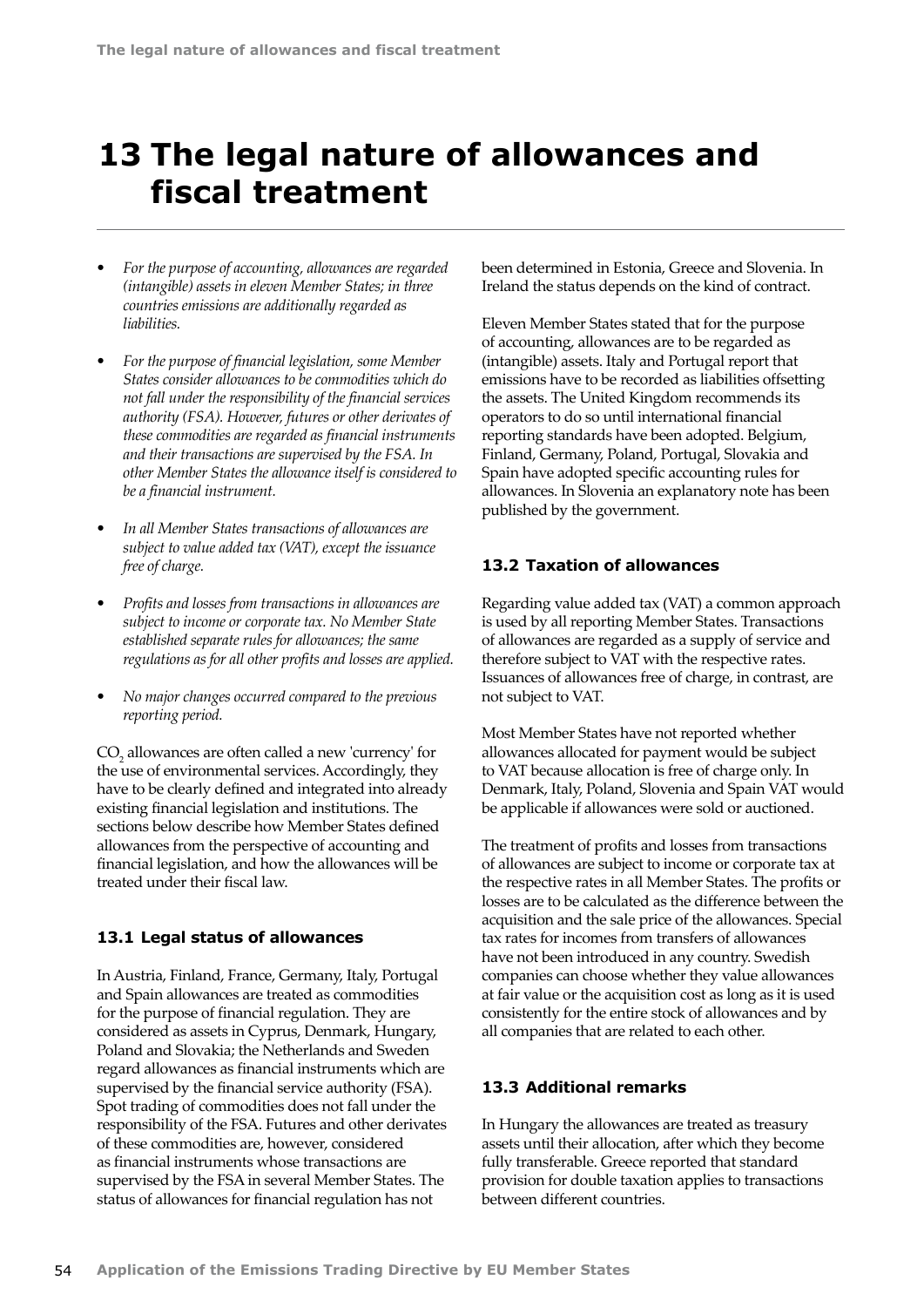# **14 Access to information pursuant to Article 17**

- *• Most Member States publish their national allocation plan, allocation rules and installation allocation on the Internet.*
- *• Monitoring reports are generally available upon request only. In three Member State these reports will be published on the Internet. Access is not possible at all in three countries.*
- *• Information on project mechanisms in which a Member State participates or authorises private or public entities to participate is published on the Internet in thirteen countries.*
- *• The general picture on access to information has not changed compared to the previous reporting period but more details have been reported by Member States.*

Article 17 of the Emissions Trading Directive, as amended by the Linking Directive, requires that decisions relating to the allocation of allowances, information on project activities in which a Member State participates or authorises private or public entities to participate, and the reports of emissions required under the greenhouse gas emissions permit be made available to the public. Access to this information is easiest if available on the Internet. An alternative is inclusion in official journals. An assessment by third parties is hardest if data is only available upon request, normally at the competent authority.

## **14.1 Availability of information**

Almost all Member States publish their allocation rules, installation allocation and information required by Annex XVI of the Registries Regulation on the internet and/or official journals (Table 25). Only in Estonia are allocation rules not published; in Belgium (Brussels) access is upon request only. These two together with Finland, Poland and Slovakia are also the only countries which do not include this information in official journals. Installation allocation figures are available to the public in all Member States. With the exception of Spain, they are published on the Internet and in eleven Member States in journals. Records of changes to the list of installations are published in

fifteen Member States and two of the Belgian regions; they are available upon request only in four countries and one region. Information on verified emissions, surrendered allowances, transactions and account holders as specified in Annex XVI of the Registries Regulation is generally available in 18 Member States. In Belgium (Flanders) and France access to this information is available only upon request only. Hungary and Belgium (Brussels) did not report on this issue.

Data which give more detailed information on specific installations are often accessible as well but with more restrictions. In Estonia, Finland, Italy, Latvia and Portugal the greenhouse gas emission permits are available to the public through the Internet. Access is also granted if not deemed commercially sensitive in Belgium, France, Germany, Lithuania, the Netherlands, Slovakia, Slovenia, Sweden and the United Kingdom but data not generally published. Only Austria, Poland and Spain do not allow third parties to assess greenhouse gas emission permits. Verified emission reports are not generally accessible in most Member States. Only Estonia, Latvia and Portugal upload the reports on the Internet. In ten countries interested persons can apply for the right to access the data; in Italy and Spain it is not possible to view the reports at all.

Information on project mechanisms in which a Member State participates or authorises private or public entities to participate is published on the Internet in twelve countries. In Belgium (Brussels), France, and Italy this information is available upon request only. Portugal, Sweden and the United Kingdom report that this does not yet apply to them.

Malta and Cyprus did not specify which kind of information is available by which means. The level of details provided is lower for Member States which used the old questionnaire.

## **14.2 Additional remarks**

Several Member States commented that Directive 2003/4 (18) on public access to environmental information and national transpositions can be used

<sup>(18)</sup> OJ L 41, 14.2.2003, p. 26.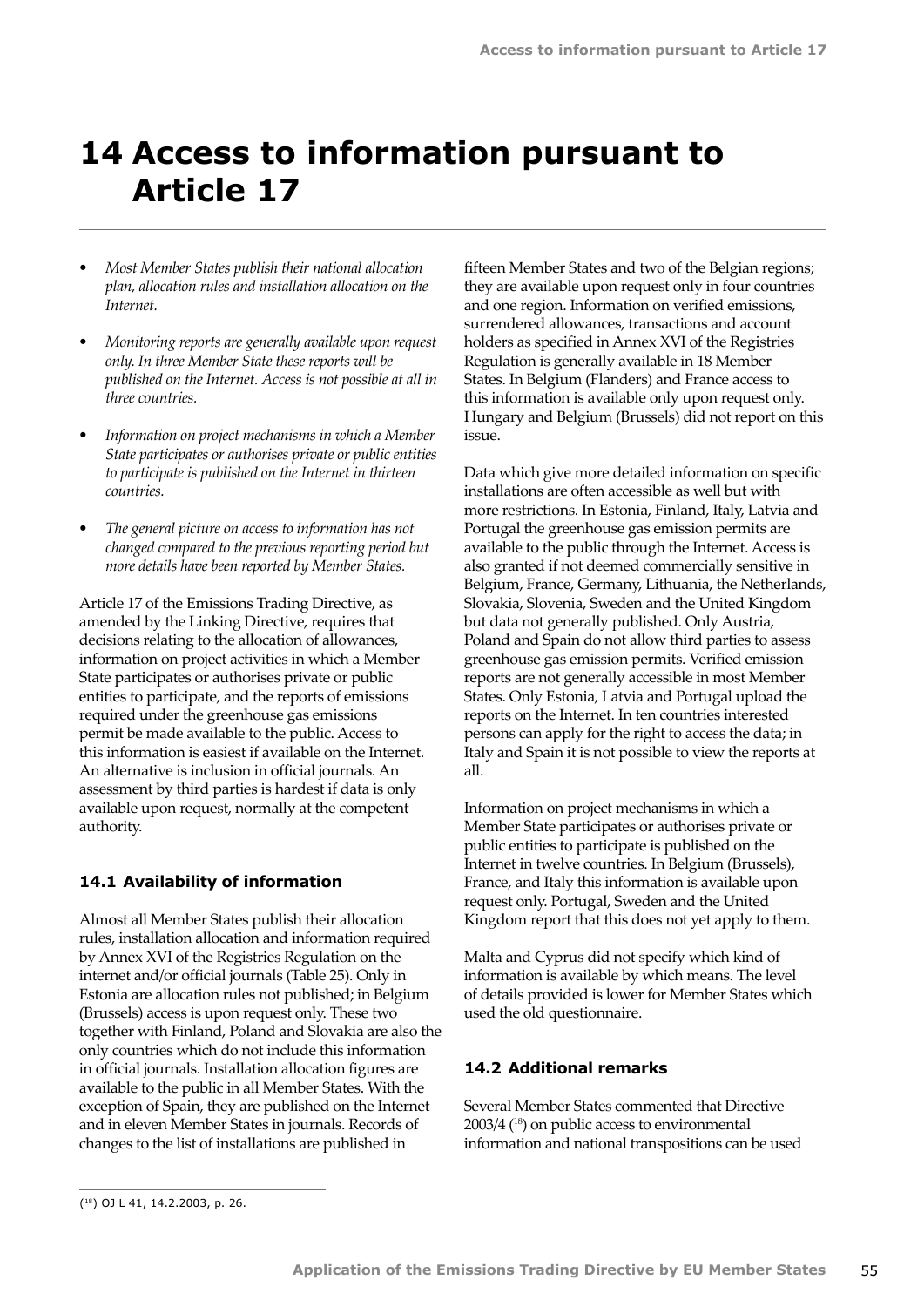| Table 25 |  |  | Access to information by the |  |  |
|----------|--|--|------------------------------|--|--|
|----------|--|--|------------------------------|--|--|

|                   | <b>Allocation</b><br>rules |                   | <b>NAP table</b>                 |                          |                                  |                  | Verified<br>emission<br><b>Changes to</b><br>list of inst.<br>reports |                                  |                                  |                                          |                   | Project<br>activities  |                             |                                   | <b>GHG</b><br>emissions<br>permit |                               |                                  | <b>Annex XVI</b><br><b>RegReg</b> |                             |                                  |                  |
|-------------------|----------------------------|-------------------|----------------------------------|--------------------------|----------------------------------|------------------|-----------------------------------------------------------------------|----------------------------------|----------------------------------|------------------------------------------|-------------------|------------------------|-----------------------------|-----------------------------------|-----------------------------------|-------------------------------|----------------------------------|-----------------------------------|-----------------------------|----------------------------------|------------------|
|                   | Info available to public   | in                | Available                        | Info available to public | in                               | Available        | public<br>g<br>Info available                                         | in                               | Available                        | public<br>$\mathbf{S}$<br>Info available | in                | Available              | public<br>Info available to | in                                | Available                         | public<br>g<br>Info available | in                               | Available                         | to public<br>Info available |                                  | Available in     |
|                   |                            | <b>WWW</b>        | G                                |                          | <b>WWW</b>                       | 5                |                                                                       | <b>WWW</b>                       | 5                                |                                          | <b>WWW</b>        | $\overline{c}$         |                             | <b>WWW</b>                        | 5                                 |                               | <b>WWW</b>                       | 5                                 |                             | <b>WWW</b>                       | 5                |
| Austria           | y                          | $\ddot{}$         | $\begin{array}{c} + \end{array}$ | у                        | $\qquad \qquad +$                |                  | ur                                                                    |                                  |                                  | ur                                       |                   |                        | у                           | $\qquad \qquad +$                 |                                   | n                             |                                  |                                   | у                           | $\begin{array}{c} + \end{array}$ |                  |
| Belgium<br>a)     | ur<br>у<br>y<br>У          | n<br>y<br>y<br>у  | n<br>y<br>у<br>n                 | y<br>у<br>y<br>У         | y<br>у<br>y<br>y                 | n<br>y<br>у<br>у | ur<br>n<br>у<br>у                                                     | n<br>У<br>y<br>у                 | n<br>n<br>n<br>у                 | ur<br>n<br>ur<br>у                       | n<br>y<br>n<br>у  | $\sf n$<br>n<br>n<br>n | ur<br>n<br>nd<br>nd         | $\sf n$<br>n<br>n<br>$\mathsf{n}$ | n<br>n<br>n<br>n                  | ur<br>n<br>ur<br>ur           | n<br>n<br>n<br>n                 | n<br>n<br>n<br>n                  | n<br>у<br>У<br>ur           | n<br>У<br>y<br>n                 | n<br>n<br>n<br>n |
| Cyprus            |                            |                   |                                  |                          |                                  |                  |                                                                       |                                  |                                  |                                          |                   |                        |                             |                                   |                                   |                               |                                  |                                   |                             |                                  |                  |
| Czech<br>Republic |                            |                   |                                  |                          |                                  |                  |                                                                       |                                  |                                  |                                          |                   |                        |                             |                                   |                                   |                               |                                  |                                   |                             |                                  |                  |
| Denmark           | y                          | $\ddot{}$         | $\begin{array}{c} + \end{array}$ | y                        | $\! + \!\!\!\!$                  |                  |                                                                       | $\qquad \qquad +$                |                                  |                                          |                   |                        | y                           | $\! + \!\!\!\!$                   |                                   |                               |                                  |                                   | у                           | $^{+}$                           |                  |
| Estonia           | n                          |                   |                                  | y                        | $^{+}$                           |                  | y                                                                     | $\qquad \qquad +$                |                                  | y                                        | $\qquad \qquad +$ |                        | y                           | $\begin{array}{c} + \end{array}$  |                                   | y                             | $\begin{array}{c} + \end{array}$ |                                   | y                           | $\, +$                           |                  |
| Finland           | y                          | $\ddot{}$         |                                  | y                        | $\begin{array}{c} + \end{array}$ |                  | ur                                                                    |                                  |                                  | ur                                       |                   |                        | y                           | $^{+}$                            |                                   | y                             | $^{+}$                           |                                   | У                           | $^{+}$                           |                  |
| France            | y                          | $^{+}$            | $^{+}$                           | y                        | $^{+}$                           | $^{+}$           | У                                                                     | $^{+}$                           | $\begin{array}{c} + \end{array}$ | ur                                       |                   |                        | ur                          |                                   |                                   | ur                            |                                  |                                   | ur                          | $\ddot{}$                        |                  |
| Germany           | y                          | $^{+}$            | $^{+}$                           | y                        | $^{+}$                           |                  | y                                                                     | $^{+}$                           |                                  | ur                                       |                   |                        | y                           |                                   |                                   | ur                            |                                  |                                   | у                           | $^{+}$                           |                  |
| Greece            | У                          | $^{+}$            |                                  | y                        | $^{+}$                           |                  | У                                                                     | $\ddot{}$                        |                                  |                                          |                   |                        | y                           | $^{+}$                            |                                   |                               |                                  |                                   |                             |                                  |                  |
| Hungary           | y                          | $^{+}$            | $^{+}$                           | У                        | $^{+}$                           | $^{+}$           | у                                                                     | $^{+}$                           | $\ddot{}$                        | ur                                       |                   |                        | y                           | $^{+}$                            |                                   |                               |                                  |                                   | у                           |                                  |                  |
| Ireland           | у                          | $\ddot{}$         | $^{+}$                           | у                        | $\ddot{}$                        | $\ddot{}$        | у                                                                     |                                  |                                  | у                                        |                   |                        | na                          |                                   |                                   | у                             | $\ddot{}$                        |                                   | у                           | $\ddot{}$                        |                  |
| Italy             | у                          | $\ddot{}$         | $^{+}$                           | у                        | $\ddot{}$                        | $\ddot{}$        | у                                                                     | $\ddot{}$                        | $\ddot{}$                        | n                                        |                   |                        | ur                          |                                   |                                   | у                             | $^{+}$                           | $^{+}$                            | у                           |                                  |                  |
| Latvia            | y                          | $+$               | $^{+}$                           | у                        | $\ddot{}$                        | $\ddot{}$        | у                                                                     | $\ddot{}$                        |                                  | у                                        | $\! + \!$         |                        | у                           | $\begin{array}{c} + \end{array}$  | $\begin{array}{c} + \end{array}$  | у                             | $\ddot{}$                        |                                   | у                           | $\, +$                           |                  |
| Lithuania         | y                          | $+$               | $^{+}$                           | y                        | $^{+}$                           | $\ddot{}$        | У                                                                     | $^{+}$                           | $\ddot{}$                        |                                          |                   |                        | y                           | $\ddot{}$                         |                                   | ur                            |                                  |                                   | y                           | $\ddot{}$                        |                  |
| Luxembourg        |                            |                   |                                  |                          |                                  |                  |                                                                       |                                  |                                  |                                          |                   |                        |                             |                                   |                                   |                               |                                  |                                   |                             |                                  |                  |
| Malta             |                            |                   |                                  |                          |                                  |                  |                                                                       |                                  |                                  |                                          |                   |                        |                             |                                   |                                   |                               |                                  |                                   |                             |                                  |                  |
| Netherlands       | y                          | $\qquad \qquad +$ | $^{+}$                           | y                        | $\ddot{}$                        | $^{+}$           | y                                                                     | $\begin{array}{c} + \end{array}$ | $^{+}$                           | ur                                       |                   |                        | y                           | $\begin{array}{c} + \end{array}$  |                                   | ur                            |                                  |                                   | у                           | $\, +$                           |                  |
| Poland            | У                          | $\ddot{}$         |                                  | y                        | $\ddot{}$                        | $^{+}$           | y                                                                     |                                  | $^{+}$                           | n                                        |                   |                        | y                           | $\begin{array}{c} + \end{array}$  |                                   | n                             |                                  |                                   | у                           | $\, +$                           |                  |
| Portugal          | У                          | $^{+}$            | $^{+}$                           | y                        | $\ddot{}$                        | $\ddot{}$        | У                                                                     | $^{+}$                           |                                  | y                                        | $^{+}$            |                        | na                          |                                   |                                   | y                             | $\begin{array}{c} + \end{array}$ |                                   | у                           | $\begin{array}{c} + \end{array}$ |                  |
| Slovakia          | У                          | $\ddot{}$         |                                  | y                        | $^{+}$                           |                  | ur                                                                    |                                  |                                  | ur                                       |                   |                        | y                           | $^{+}$                            |                                   | ur                            |                                  |                                   | у                           | $\begin{array}{c} + \end{array}$ |                  |
| Slovenia          | y                          | $\ddot{}$         | $^{+}$                           | y                        | $^{+}$                           | $^{+}$           | У                                                                     | $^{+}$                           | $^{+}$                           | ur                                       |                   |                        | y                           | $\ddot{}$                         |                                   | ur                            |                                  |                                   | y                           | $\begin{array}{c} + \end{array}$ |                  |
| Spain             | y                          | $\ddot{}$         | $^{+}$                           | y                        |                                  |                  | y                                                                     |                                  |                                  | n                                        |                   |                        |                             |                                   |                                   | n                             |                                  |                                   | y                           | $\ddot{}$                        |                  |
| Sweden            | y                          | $^{+}$            | $^{+}$                           | y                        | $\ddot{}$                        |                  | ur                                                                    |                                  |                                  | ur                                       |                   |                        | na                          |                                   |                                   | ur                            |                                  |                                   | y                           | $\begin{array}{c} + \end{array}$ |                  |
| United<br>Kingdom | y                          | $+$               | $^{+}$                           | y                        | $\ddot{}$                        |                  | y                                                                     | $\begin{array}{c} + \end{array}$ |                                  | ur                                       |                   |                        | na                          |                                   |                                   | ur                            |                                  |                                   | y                           | $^{+}$                           |                  |

**Note**: a) Information is provided in the order Brussels, Federal Government, Flanders and Wallonia. Abbreviations used:  $y = yes$ ; n = no; ur = upon request; nd = not yet decided; na = not available and + = available in WWW and/or OJ.

to access data held in the competent authorities. Information can only be withheld by authorities for reasons such as public interest and commercially sensitive information.

In the United Kingdom regulations were amended to ensure that verified annual emissions reports prepared by operators can be used in the development of the national greenhouse gas inventory and the energy statistics.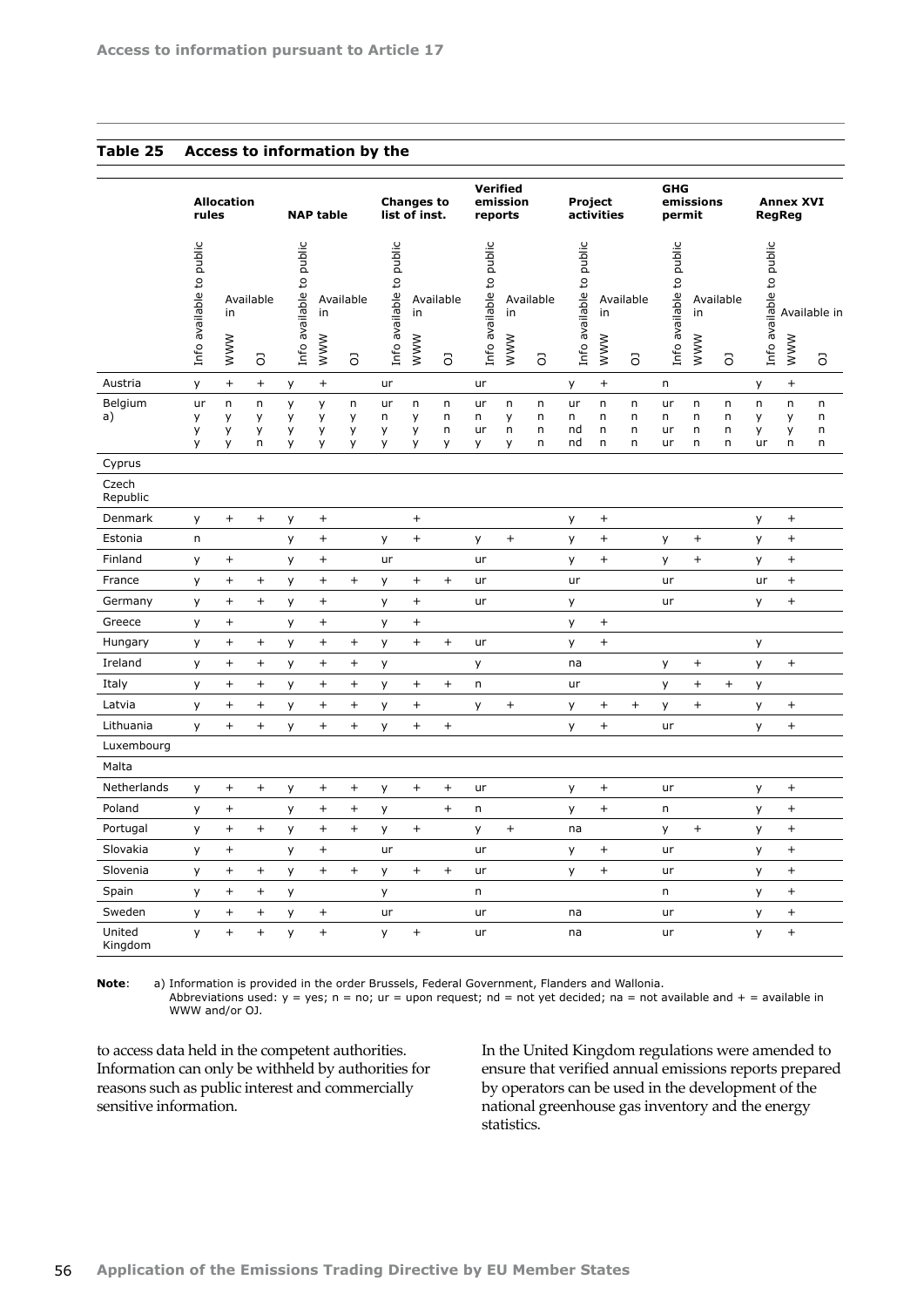## **15 General observations**

- *• Several Member States initiated studies on the effects of the Emissions Trading Scheme and its extension after 2007.*
- *• Competitiveness issues due to the application of the Emissions Trading Directive were raised by several Member States. Areas identified as problematic include allocation rules, definition of combustion installations and competition with installations from outside of the EU.*
- *• Apart from the information on studies conducted by Member States the other observations and concerns raised for this report were similar to those included in last year's version.*

### **15.1 Public studies on the Emissions Trading Scheme**

Seven Member States reported on public studies undertaken or initiated in 2005. The focus in Finland lay on the impact of the trading scheme on the energy sector and the economy as a whole; Spain analysed the compliance in 2005. The Netherlands and Slovenia reported that studies have been initiated but not finalised.

Three Member States gave more detail on the research conducted. In Germany a comparison of the most important aspects of all first national allocation plans in a common and structured format has been compiled (<sup>19</sup>). Secondly an analysis on the inclusion of the transport sector in the Emissions Trading Scheme has been published (20). Sweden commissioned studies on early experiences with the implementation of the trading scheme  $(^{21})$ , the financial power market in Sweden and the Nordic countries with a special focus on emission allowances  $(22)$ , the inter-linkages between the power, carbon and fuel markets  $(23)$ , national allocation plans  $(24)$  and benchmarks for the allocation in the energy sector for the second

trading period (25), amongst others. The United Kingdom initiated several studies on the second national allocation plan including analysis of energy saving opportunities in the in the industrial sector, inclusion of non- $CO<sub>2</sub>$  gases in the trading scheme, use of benchmarks, treatment of combined heat and power and the classification of sectors (<sup>26</sup>). A report due to be published shortly presents the findings on the administrative burdens on operators in ensuring compliance with the administrative requirements of the EU ETS. The report estimates the cost of compliance at about EUR 0.02 to EUR 0.03 per tonne of  $CO<sub>2</sub>$ . For small installations costs can rise up to EUR 2 per tonne of  $CO<sub>2</sub>$ .

#### **15.2 Burden to operators and authorities**

Several Member States expressed concerns over the burden imposed by the Emission Trading Directive on operators and authorities. This was seen as a problem especially for operators of small installations. Spain also commented that the time frame for verification, submission of verified emission reports and the surrender of allowances was too short for the complexity of the task and suggested to discuss the deadlines in the revision of the trading scheme.

## **15.3 Competitiveness of installations in the emissions trading scheme**

Member States proposed increased harmonisation on several issues. This was partly to reduce the burden on national authorities, but mainly to avoid distortion of competition due to differences in the transposition of the directive. Areas identified in need of further harmonisation include the allocation to new and/or existing installations and the scope of the directive even after the work done in the last year. Spain commented that verified emissions in 2005 indicated that many installations received

<sup>(19)</sup> http://www.dehst.de/cln\_007/nn\_593634/SharedDocs/Downloads/EN/ETS/EU\_\_NAP\_\_Vergleich.html.

<sup>(20)</sup> http://www.umweltbundesamt.de/uba-infomedien/mysql\_medien.php?anfrage=Kennummer&Suchwort =2969.

<sup>(21)</sup> http://www.statskontoret.se/upload/Publikationer/2004/2004140.pdf.

<sup>(22)</sup> http://www.stem.se/WEB/STEMFe01e.nsf/V\_Media00/C12570D10037720FC12571290039AEED/\$.

<sup>(23)</sup> http://www.stem.se/web/biblshop.nsf/FilAtkomst/ER2005\_35summary.pdf/\$FILE/ ER2005\_35summary.pdf?OpenElement.

<sup>(24)</sup> http://www.stem.se/web/biblshop.nsf/FilAtkomst/ER2005\_2w.pdf/\$FILE/ER2005\_2w.pdf?OpenElement.

<sup>(25)</sup> http://www.stem.se/WEB/STEMFe01e.nsf/V\_Media00/C12570D10037720FC125701C00441A1A/\$file/ riktmärkesrapport1\_

<sup>050415</sup>slutlig.pdf.

<sup>(26)</sup> http://www.defra.gov.uk/environment/climatechange/trading/eu/phase2/index.htm#research.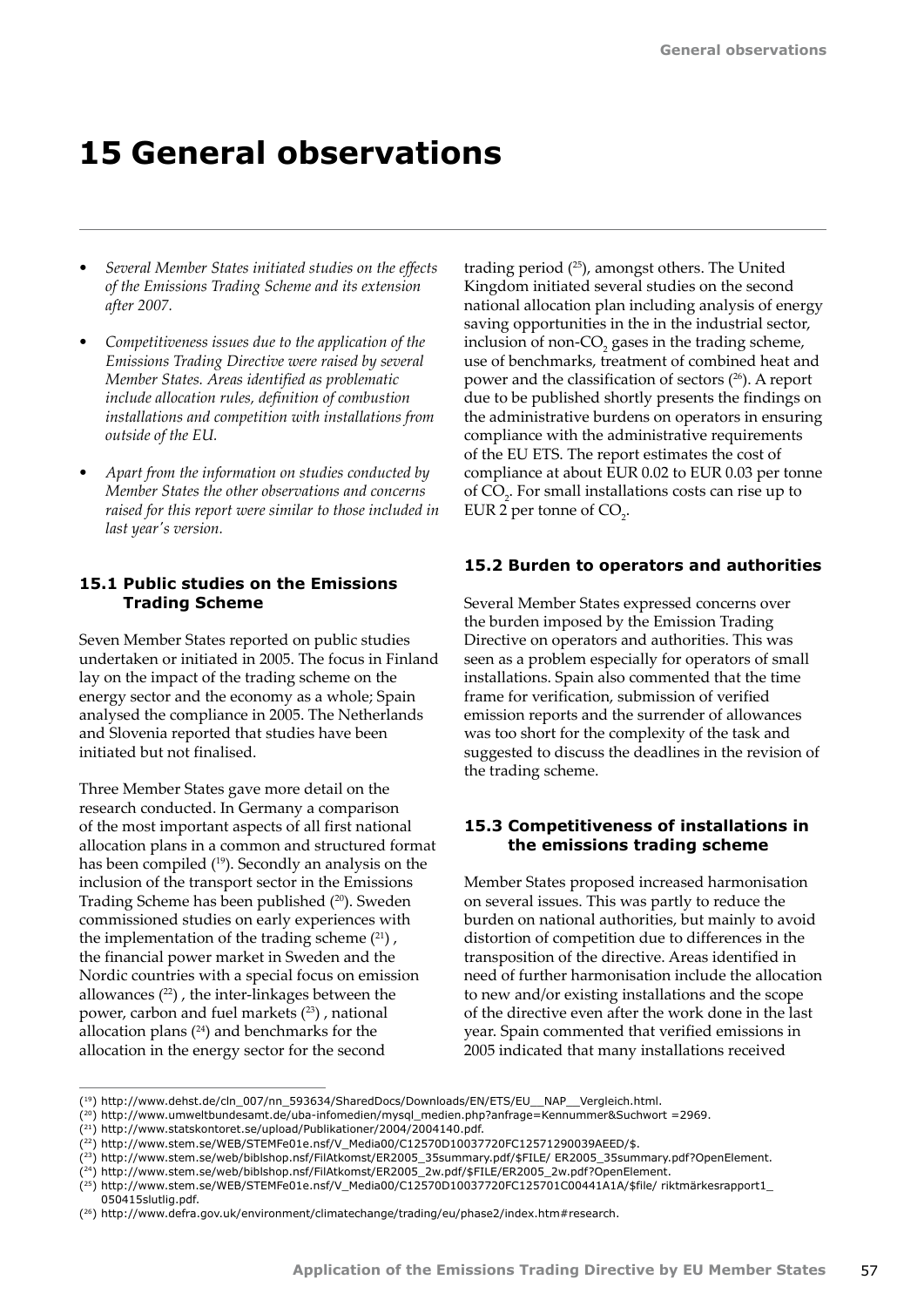more allowances than necessary and requested the Commission to assess carefully in the allocation plans for the second trading period whether discrimination between similar installations in different countries is likely to occur. Italy expressed its concern that European operators might be at a disadvantage on the global market due to the scheme, especially in the light of more stringent caps for the next trading period.

## **15.4 Other concerns in Member States**

Malta and Cyprus expressed concerns about their status as non-Annex I countries under the Kyoto Protocol. As such, they will not be able to issue assigned amount units (AAU) while the directive requires that transfers of EUA to another Member State will involve corresponding adjustments of AAU under the Kyoto Protocol in the second trading period. It is still unclear how this will be solved in the second trading period of the EU ETS.

The United Kingdom stressed that the integrity of the Emission Trading Scheme depends on consistent implementation across the Member States. It sees a crucial role for the European Commission in controlling and ensuring consistency, and requested more information on how this will be achieved in the light of the responses to the questionnaire mandated by Article 21 of the directive.

The accidental release of verified emission figures by the CITL in 2005 was criticised by the United Kingdom. The release of price sensitive data should be coordinated in future to provide all market participants with a clear and equal access to information. The United Kingdom also requested that the Commission also releases information on the allocation to new entrants to give a better picture on the extent of surpluses and deficits in the scheme.

Austria highlighted that allowances left in the new entrants reserve at the end of the trading period cannot be used for fulfilling national obligations under the Kyoto Protocol because no conversion of EU allowances in Kyoto allowances is foreseen in the Registry Regulation.

Poland expressed its view that Member States which have no problems in fulfilling their emission reduction obligations under the Kyoto Protocol should be treated differently in the assessment of the total cap included in the national allocation plan. Poland also suggested that removal units from land use, land use change and forestry should be included in the trading scheme as has been done for units from CDM and JI projects. Furthermore, Poland suggested the introduction of *ex-post* procedures and restricting the sale of allowance to those not used by an operator due to efficiency improvements. This would give operators an enhanced incentive to modernise their plant and prevent allowances from closed installations to enter the market.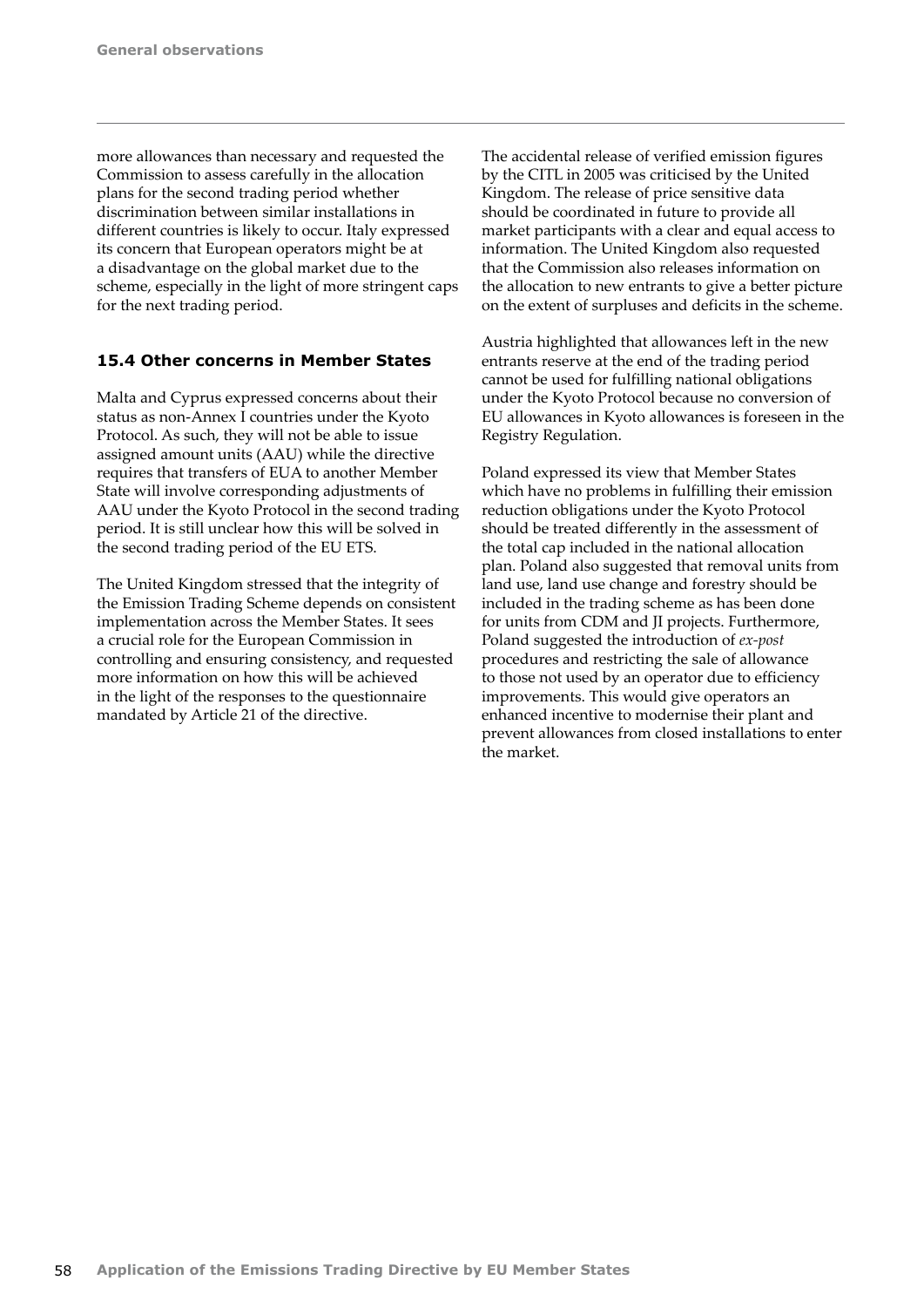# **Abbreviations**

| MS        | <b>Member States</b> | IT                                | Italy              |
|-----------|----------------------|-----------------------------------|--------------------|
| AT        | Austria              | LV                                | Latvia             |
| BE        | Belgium              | LT                                | Lithuania          |
| <b>CY</b> | Cyprus               | LU                                | Luxembourg         |
| CZ        | Czech Republic       | MT                                | Malta              |
| DK        | Denmark              | NL                                | The Netherlands    |
| EE        | Estonia              | PL                                | Poland             |
| FI        | Finland              | PT                                | Portugal           |
| <b>FR</b> | France               | $\ensuremath{\mathsf{SK}}\xspace$ | Slovak Republic    |
| DE        | Germany              | SI                                | Slovenia           |
| GR        | Greece               | ES                                | Spain              |
| HU        | Hungary              | $\ensuremath{\mathsf{SE}}$        | Sweden             |
| IE        | Ireland              | UK                                | The United Kingdom |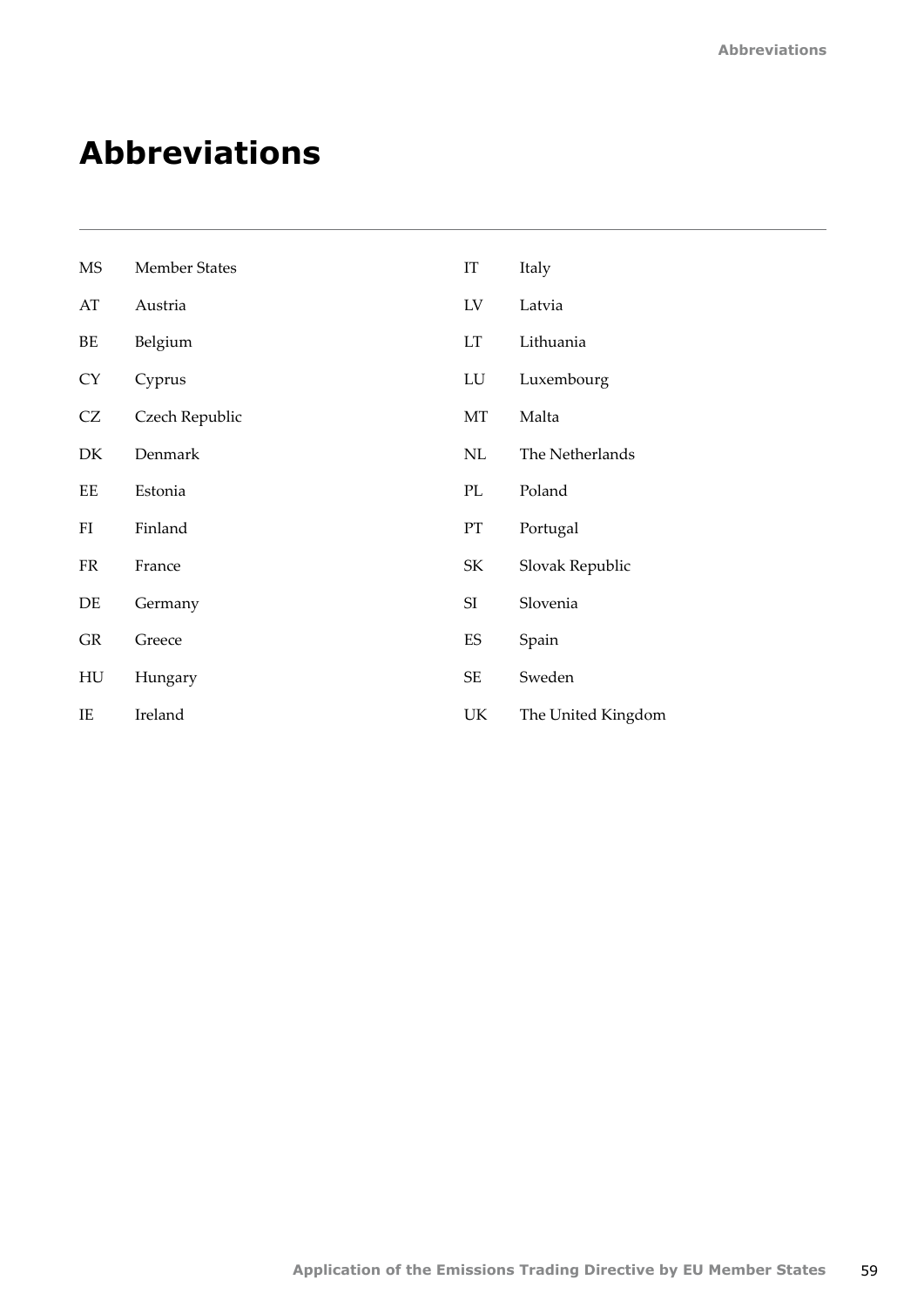# **Annex I — categories**

|                | Energy activities                                                                                                                                                                                                                                                                                                                                  |
|----------------|----------------------------------------------------------------------------------------------------------------------------------------------------------------------------------------------------------------------------------------------------------------------------------------------------------------------------------------------------|
| E1             | Combustion installations with a rated thermal input exceeding 20 MW (excepting<br>hazardous or municipal waste installations)                                                                                                                                                                                                                      |
| E <sub>2</sub> | Mineral oil refineries                                                                                                                                                                                                                                                                                                                             |
| E3             | Coke ovens                                                                                                                                                                                                                                                                                                                                         |
|                | Production and processing of ferrous metals                                                                                                                                                                                                                                                                                                        |
| F1             | Metal ore (including sulphide ore) roasting or sintering installations                                                                                                                                                                                                                                                                             |
| F <sub>2</sub> | Installations for the production of pig iron or steel (primary or secondary fusion)<br>including continuous casting, with a capacity exceeding 2,5 tonnes per hour                                                                                                                                                                                 |
|                | Mineral industry                                                                                                                                                                                                                                                                                                                                   |
| M1             | Installations for the production of cement clinker in rotary kilns with a production<br>capacity exceeding 500 tonnes per day or lime in rotary kilns with a production<br>capacity exceeding 50 tonnes per day or in other furnaces with a production capacity<br>exceeding 50 tonnes per day                                                     |
| M <sub>2</sub> | Installations for the manufacture of glass including glass fibre with a melting<br>capacity exceeding 20 tonnes per day                                                                                                                                                                                                                            |
| M <sub>3</sub> | Installations for the manufacture of ceramic products by firing, in particular roofing<br>tiles, bricks, refractory bricks, tiles, stoneware or porcelain, with a production<br>capacity exceeding 75 tonnes per day, and/or with a kiln capacity exceeding $4 \text{ m}^3$ and<br>with a setting density per kiln exceeding 300 kg/m <sup>3</sup> |
|                | Other activities                                                                                                                                                                                                                                                                                                                                   |
|                | Industrial plants for the production of                                                                                                                                                                                                                                                                                                            |
| O <sub>1</sub> | (a) pulp from timber or other fibrous materials                                                                                                                                                                                                                                                                                                    |
| O <sub>2</sub> | (b) paper and board with a production capacity exceeding 20 tonnes per day                                                                                                                                                                                                                                                                         |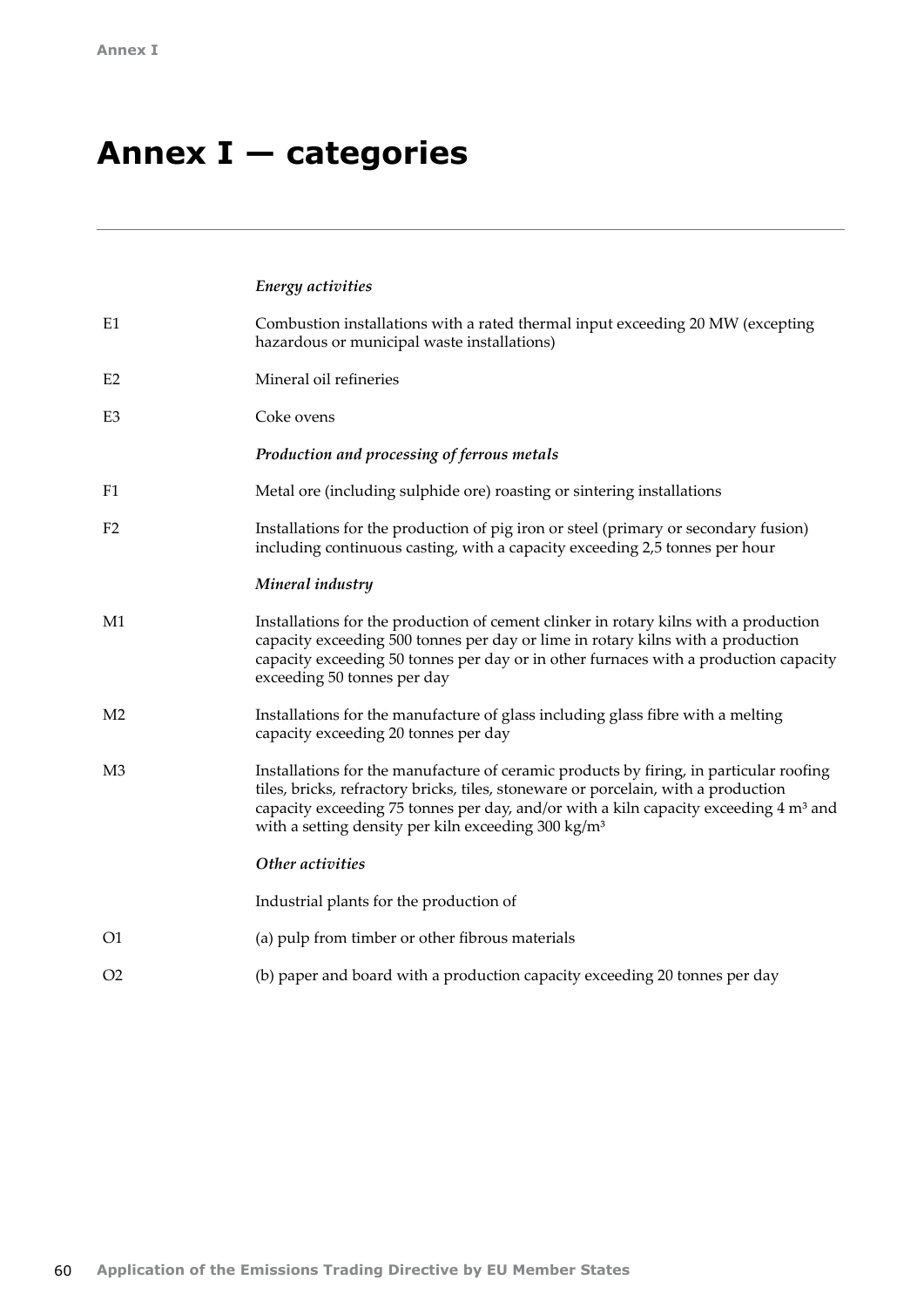# **Annex II — Article 21 questionnaire (part 1 and 2)**

See the following pages.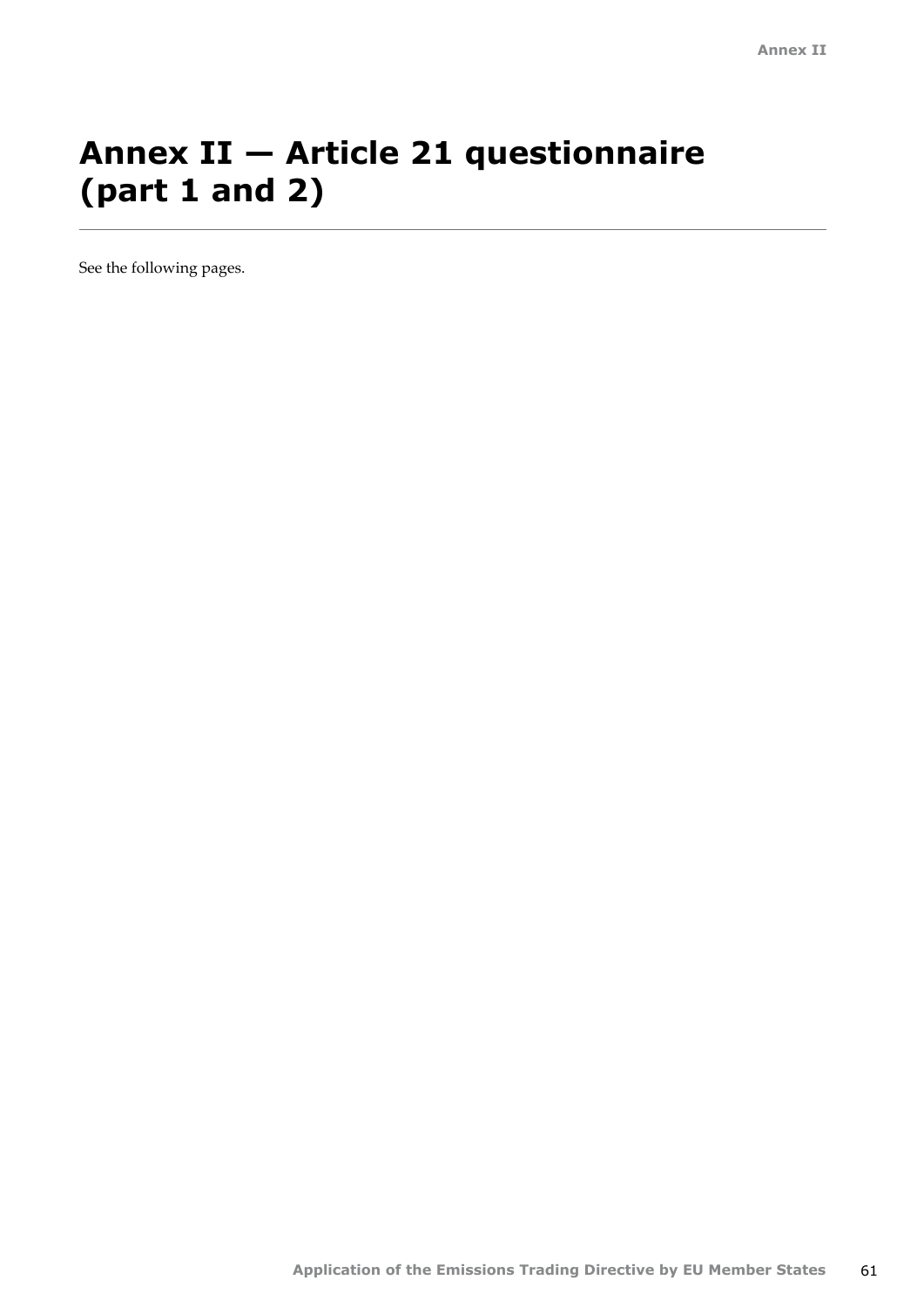#### *ANNEX*

## *'ANNEX*

## PART 1

#### **QUESTIONNAIRE ON THE IMPLEMENTATION OF DIRECTIVE 2003/87/EC**

#### 1. **Details of institution submitting the report**

- 1. Name of contact person:
- 2. Official title of contact person:
- 3. Name and department of organisation:
- 4. Address:
- 5. International telephone number:
- 6. International fax number:
- 7. E-mail:

#### 2. **Competent authorities**

*Questions 2.1 and 2.2 are to be answered in the report due by 30 June 2007 and in subsequent reports if changes were made during the reporting period.*

2.1. Please state the name and the abbreviation of the competent authorities which are involved in the implementation of the emissions trading scheme in your country.

*In answering this question, use the table below. Add further rows if necessary.*

| Name | Abbreviation | Contact details |
|------|--------------|-----------------|
|      |              |                 |
|      |              |                 |
|      |              |                 |
|      |              |                 |
|      |              |                 |

2.2. Please indicate which competent authority is responsible for each of the tasks listed in the table below using their abbreviations.

| Please indicate the abbreviation of the competent authority which is in charge of the following tasks: |  |  |
|--------------------------------------------------------------------------------------------------------|--|--|
| Issuance of permits                                                                                    |  |  |
| Allocation of allowances                                                                               |  |  |
| Issuance of allowances                                                                                 |  |  |
| Validation of monitoring methodology                                                                   |  |  |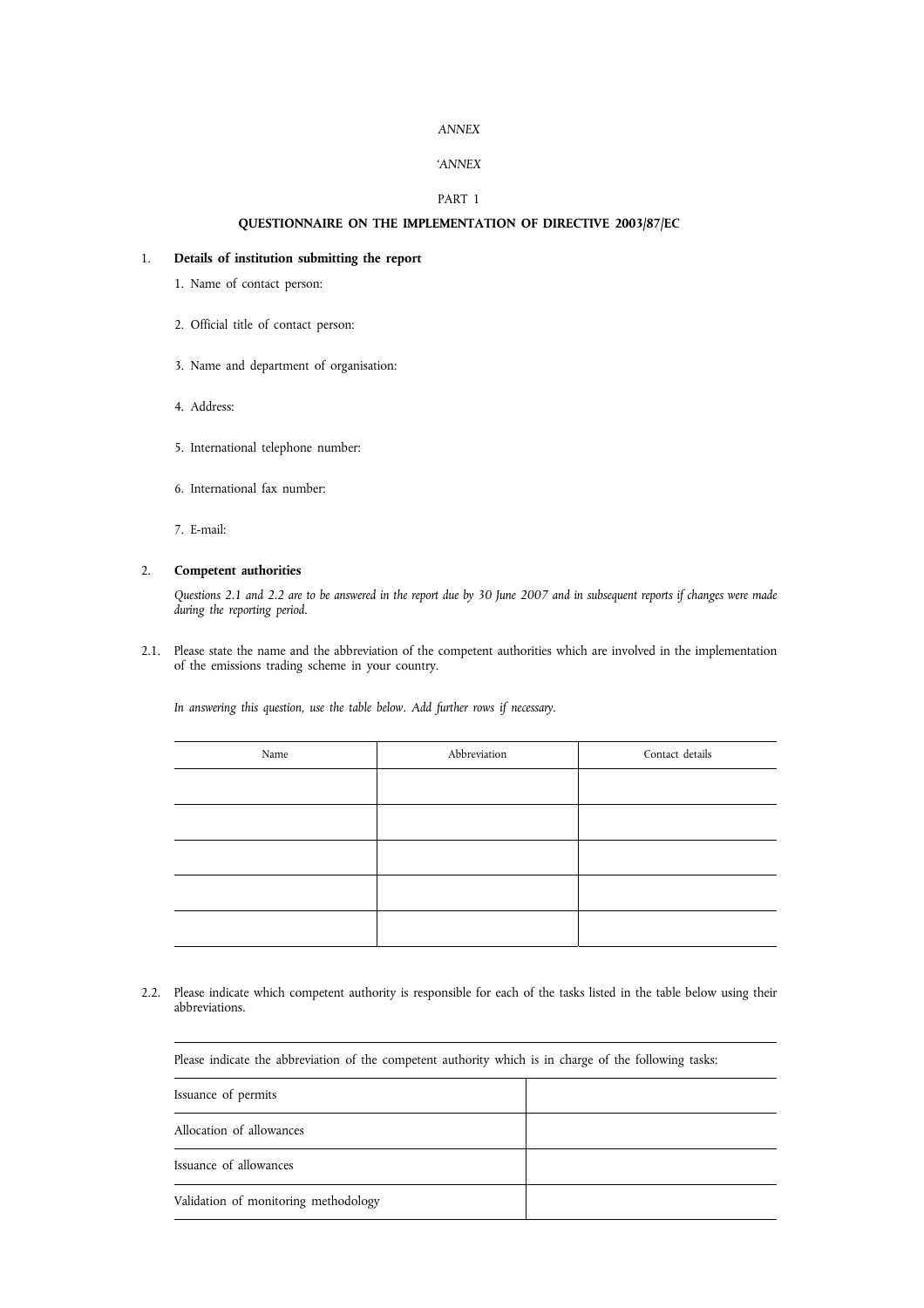| Receiving and supervising verified emission reports |  |
|-----------------------------------------------------|--|
| Accreditation of verifiers                          |  |
| Registry                                            |  |
| Compliance and enforcement                          |  |
| Issuance of ERU as a host country                   |  |
| Approval of the use of CERs & ERUs for compliance   |  |
| Administration of new entrants reserve              |  |
| Information to the public                           |  |
| Auctioning                                          |  |
| Administration of opt-ins                           |  |
| Administration of pooling                           |  |
|                                                     |  |

#### 3. **Coverage of activities and installations**

3.1. How many of the combustion installations have a rated thermal input that exceeds 20 MW but is below 50 MW on 31 December of the reporting year? In total, how many  $CO_2$  equivalents were emitted by these installations in the reporting period?

*In answering this question, use the table below.*

|                                                                                                | Number | Share in total number of installations or<br>emissions |
|------------------------------------------------------------------------------------------------|--------|--------------------------------------------------------|
| Number of installations with a rated<br>thermal input that exceeds 20 MW<br>but is below 50 MW |        |                                                        |
| $CO2$ equivalents emitted by those<br>installations                                            |        |                                                        |

3.2. What changes occurred during the reporting period in comparison with the national allocation plan table (NAP Table) as entered into the Community Independent Transaction Log on 1 January of the reporting year (new entrants, closures, installations falling below the capacity thresholds)?

*In answering this question, use Table 1 of Part 2 of this Annex.*

3.3. Did the competent authority receive any application(s) during the reporting period from operators who wish to form a pool pursuant to Article 28 of Directive 2003/87/EC (ET Directive)? If yes, to which activity listed in Annex I to Directive 2003/87/EC (hereinafter — "Annex I activity") did the application refer to and was the pool formed?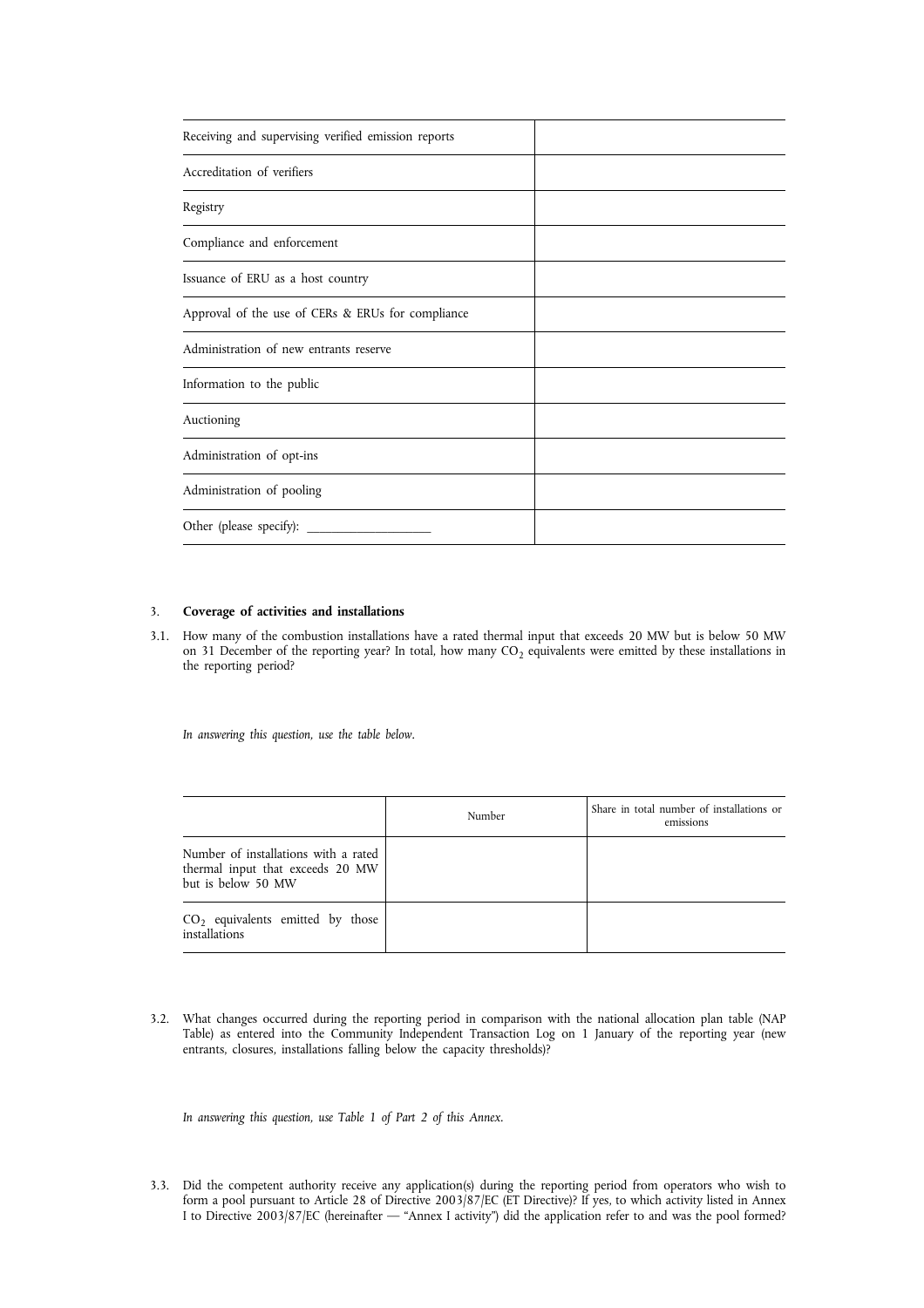*In answering this question, use the table below.*

|                | Main Annex I activity (a)                                                                                                                                                                                                                                                                                                                             | Number of appli-<br>cations received | Number of pools<br>formed |
|----------------|-------------------------------------------------------------------------------------------------------------------------------------------------------------------------------------------------------------------------------------------------------------------------------------------------------------------------------------------------------|--------------------------------------|---------------------------|
|                | <b>Energy activities</b>                                                                                                                                                                                                                                                                                                                              |                                      |                           |
| E1             | Combustion installations with a rated thermal input exceeding<br>20 MW (except hazardous or municipal waste installations)                                                                                                                                                                                                                            |                                      |                           |
| E <sub>2</sub> | Mineral oil refineries                                                                                                                                                                                                                                                                                                                                |                                      |                           |
| E3             | Coke ovens                                                                                                                                                                                                                                                                                                                                            |                                      |                           |
|                | Production and processing of ferrous metals                                                                                                                                                                                                                                                                                                           |                                      |                           |
| F1             | Metal ore (including sulphide ore) roasting or sintering instal-<br>lations                                                                                                                                                                                                                                                                           |                                      |                           |
| F <sub>2</sub> | Installations for the production of pig iron or steel (primary or<br>secondary fusion) including continuous casting, with a capacity<br>exceeding 2.5 tonnes per hour                                                                                                                                                                                 |                                      |                           |
|                | Mineral industry                                                                                                                                                                                                                                                                                                                                      |                                      |                           |
| M1             | Installations for the production of cement clinker in rotary kilns<br>with a production capacity exceeding 500 tonnes per day or<br>lime in rotary kilns with a production capacity exceeding 50<br>tonnes per day or in other furnaces with a production capacity<br>exceeding 50 tonnes per day                                                     |                                      |                           |
| M2             | Installations for the manufacture of glass including glass fibre<br>with a melting capacity exceeding 20 tonnes per day                                                                                                                                                                                                                               |                                      |                           |
| M3             | Installations for the manufacture of ceramic products by firing,<br>in particular roofing tiles, bricks, refractory bricks, tiles,<br>stoneware or porcelain, with a production capacity exceeding<br>75 tonnes per day, and/or with a kiln capacity exceeding<br>$4 \text{ m}^3$ and with a setting density per kiln exceeding 300 kg/m <sup>3</sup> |                                      |                           |
|                | Other activities                                                                                                                                                                                                                                                                                                                                      |                                      |                           |
|                | Industrial plants for the production of                                                                                                                                                                                                                                                                                                               |                                      |                           |
| O <sub>1</sub> | (a) pulp from timber or other fibrous materials                                                                                                                                                                                                                                                                                                       |                                      |                           |
| O <sub>2</sub> | (b) paper and board with a production capacity exceeding 20<br>tonnes per day                                                                                                                                                                                                                                                                         |                                      |                           |

3.4. Is there any other relevant information concerning the coverage of installations and activities in your country? If so, please specify.

#### 4. **The issue of permits for installations**

*Questions 4.1 to 4.4 are to be answered in the report due by 30 June 2007 and in subsequent reports if changes were made during the reporting period.*

4.1. What measures have been taken to ensure that operators comply with the requirements of their greenhouse gas emissions permits?

*Note: Fines or penalties which might be imposed in case of infringements must not be reported here but under section 11.*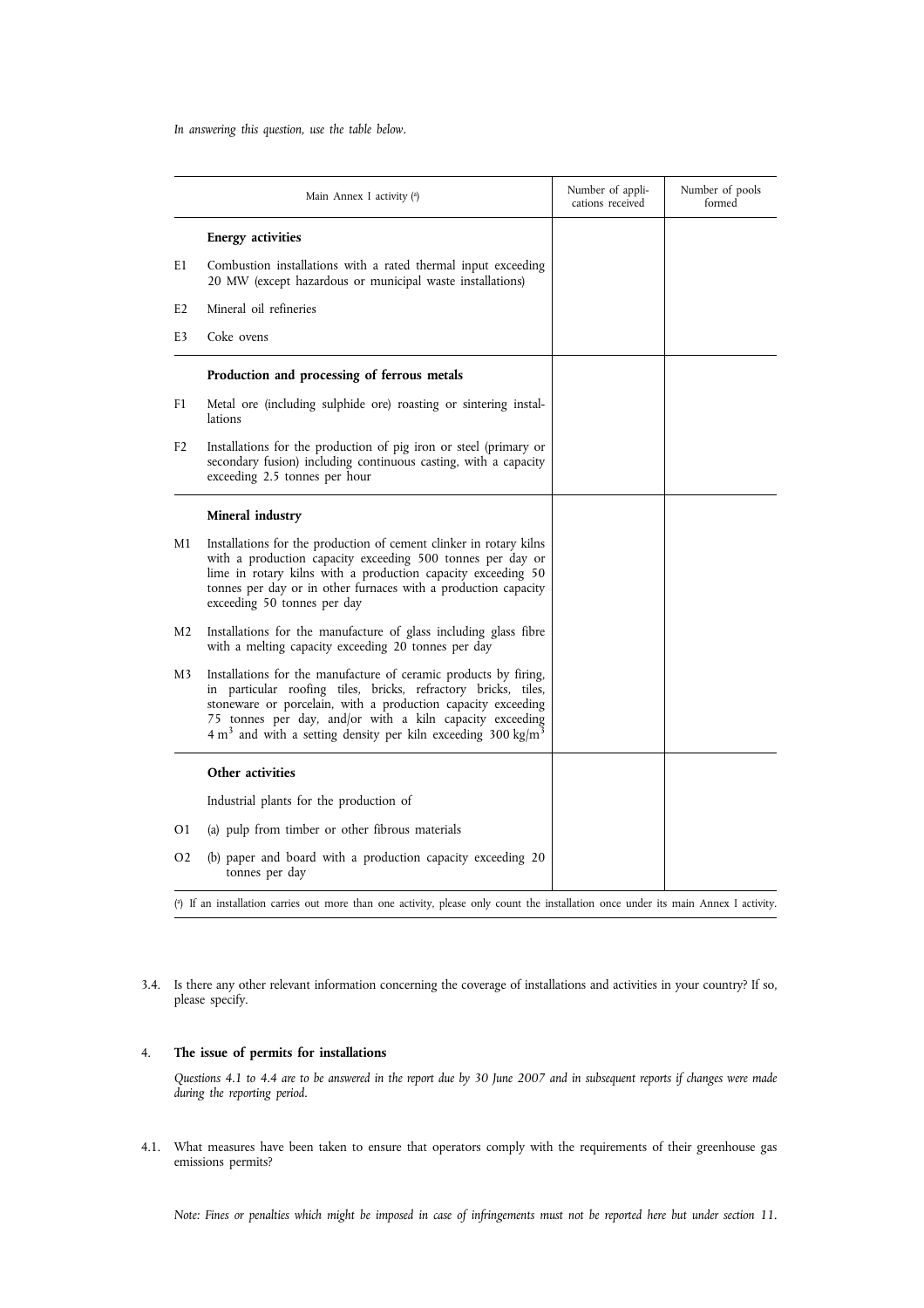*In answering this question, use the table below. Add further rows if necessary.*

| Which of the following measures are applied in your country (add explanatory text if necessary)? |  |  |  |
|--------------------------------------------------------------------------------------------------|--|--|--|
| Yes/No                                                                                           |  |  |  |
| Yes/No                                                                                           |  |  |  |
| Yes/No                                                                                           |  |  |  |
| Yes/No                                                                                           |  |  |  |
| Yes/No                                                                                           |  |  |  |
| Yes/No                                                                                           |  |  |  |
| Yes/No                                                                                           |  |  |  |
| Yes/No                                                                                           |  |  |  |
| Yes/No                                                                                           |  |  |  |
|                                                                                                  |  |  |  |
|                                                                                                  |  |  |  |

4.2. Where more than one competent authority is involved, how does national legislation ensure that the conditions of and the procedures for the issuance of permits are fully coordinated? How does this coordination work in practice?

*In answering this question, use the table below. Add further rows if necessary.*

| Which of the following statements applies to your country (add explanatory text if necessary)? |        |  |  |
|------------------------------------------------------------------------------------------------|--------|--|--|
| More than one competent authority                                                              | Yes/No |  |  |
| If yes, please answer the following questions:                                                 |        |  |  |
| Cooperation explicitly regulated by a law or a regulation                                      | Yes/No |  |  |
| Commission or working group or coordination with regular<br>meetings established               | Yes/No |  |  |
| Guidance note for implementation of the national emissions<br>trading law                      | Yes/No |  |  |
| Interpretation group to clarify ambiguous issues                                               | Yes/No |  |  |
| Coordination of administrative acts by one central authority                                   | Yes/No |  |  |
| Training courses to ensure consistent implementation                                           | Yes/No |  |  |
| Other (please specify):                                                                        |        |  |  |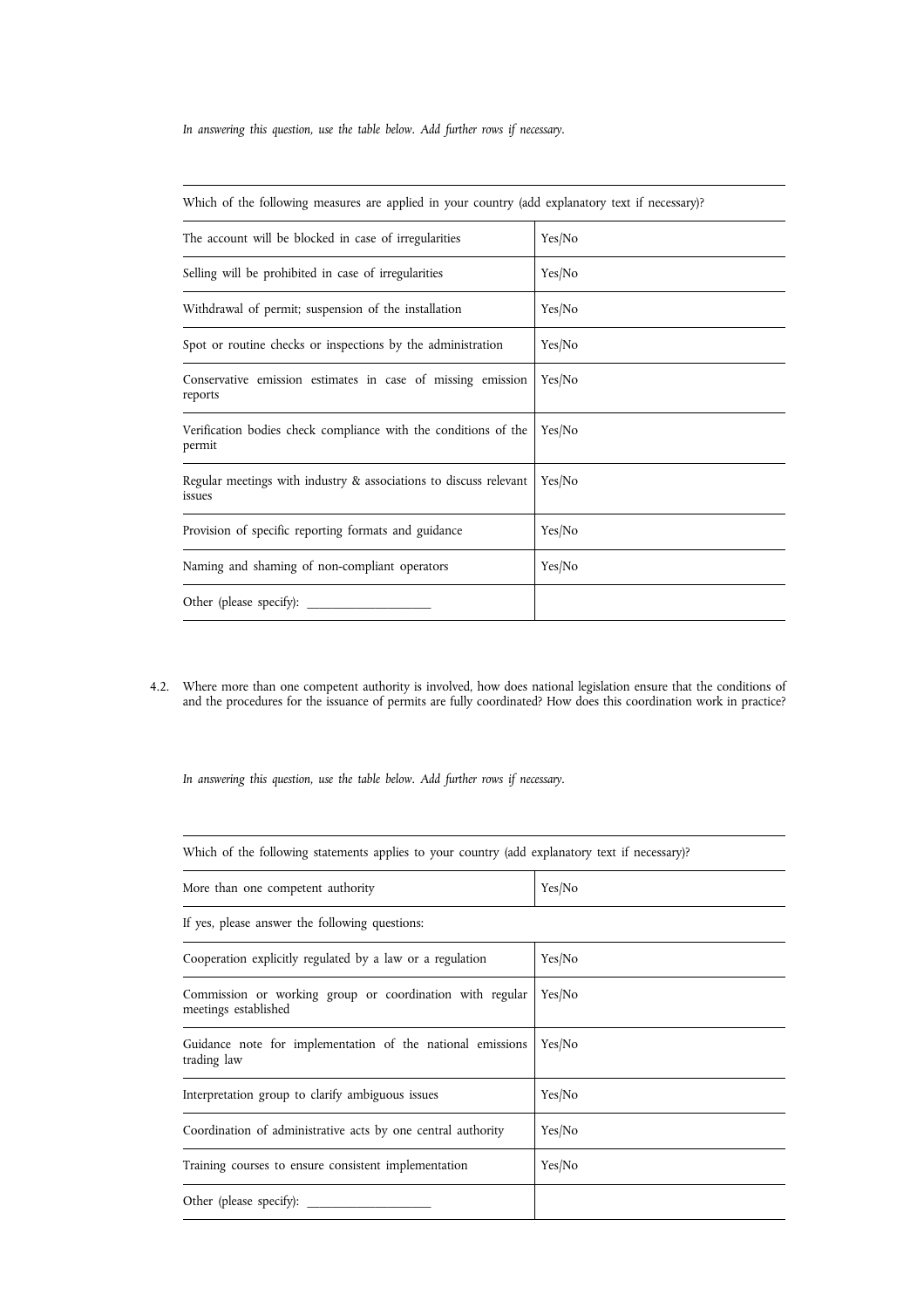4.3. In cases where installations carry out activities listed in Annex I to Council Directive 96/61/EC (1) (IPPC Directive) what measures have been taken to ensure that conditions and procedure for the issue of a greenhouse gas emissions permit are coordinated with those for the permit provided for in that Directive? Have the requirements laid down in Articles 5, 6 and 7 of Directive 2003/87/EC been integrated into the procedures provided for in Directive 96/61/EC? If so, how was this integration performed?

*In answering this question, use the table below. Add further rows if necessary.*

| Which of the following statements applies to your country (add explanatory text if necessary)?                 |        |  |  |
|----------------------------------------------------------------------------------------------------------------|--------|--|--|
| Requirements laid down in Articles 5-7 of Directive 2003/87/EC<br>have been transposed by national legislation | Yes/No |  |  |
| Law which transposes the IPPC Directive does not include<br>emission or concentration limits for $CO2$         | Yes/No |  |  |
| Integrated permitting procedure under the IPPC Directive and the<br>ET Directive                               | Yes/No |  |  |
| Separate permits for IPPC and ET Directive                                                                     | Yes/No |  |  |
| Granting of an IPPC permit requires a valid emissions trading<br>scheme (ETS) permit                           | Yes/No |  |  |
| Granting of an ETS permit requires a valid IPPC permit                                                         | Yes/No |  |  |
| IPPC regulators will check whether ETS permit is necessary and<br>inform ETS regulators                        | Yes/No |  |  |
| Other (please specify):                                                                                        |        |  |  |

4.4. What are the legislative provisions, procedures and practice concerning updating of permit conditions by the competent authority pursuant to Article 7 of Directive 2003/87/EC?

*In answering this question, use the table below. Add further rows if necessary.*

| Please refer to the legal provision which transposes Article 7 of<br>Directive 2003/87/EC                                 |        |  |  |
|---------------------------------------------------------------------------------------------------------------------------|--------|--|--|
| Which of the following provisions, procedures and practices apply to your country (add explanatory text if<br>necessary)? |        |  |  |
| Authorisation for changes in the installation type or operating<br>mode required                                          | Yes/No |  |  |
| Authorisation for changes in the monitoring methodology<br>required                                                       | Yes/No |  |  |
| Changes have to be notified in advance                                                                                    | Yes/No |  |  |
| Closures have to be notified immediately                                                                                  | Yes/No |  |  |

<sup>(</sup> 1) OJ L 257, 10.10.1996, p. 26. Directive as last amended by Regulation (EC) No 166/2006 of the European Parliament and of the Council (OJ L 33, 4.2.2006, p. 1).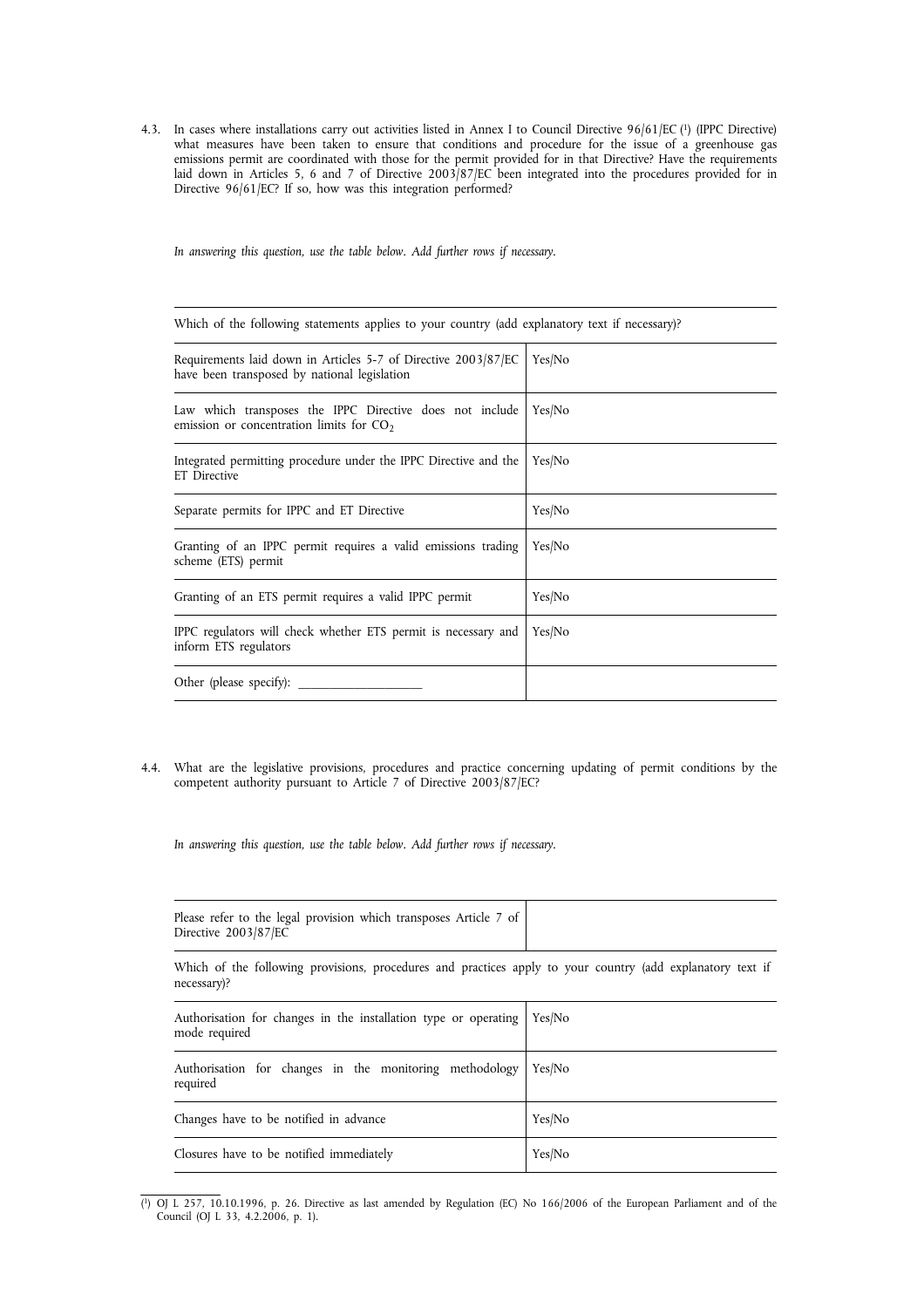| Penalty in case of non-compliance with request to update moni-<br>toring methodology | Yes/No |
|--------------------------------------------------------------------------------------|--------|
| Change of the operator requires an update of permit                                  | Yes/No |
| Less significant changes are just recorded                                           | Yes/No |
| Other (please specify):                                                              |        |

4.5. How many permits were updated during the reporting period because of a change in the nature or functioning, or extension, of installations made by operators as specified in Article 7 of Directive 2003/87/EC? Please provide for each category (capacity increase, capacity decrease, change in process type, etc.) how many permits were updated.

*In answering this question, use the table below. Add further rows if necessary.*

| Please state the number of changes in each category: |  |  |
|------------------------------------------------------|--|--|
| <b>Total changes</b>                                 |  |  |
| Revoked                                              |  |  |
| Surrendered                                          |  |  |
| Transferred                                          |  |  |
| Increase of capacity                                 |  |  |
| Decrease of capacity                                 |  |  |
| Changes to monitoring and reporting details          |  |  |
| Change in name of installation or operator           |  |  |
| Non-significant amendment                            |  |  |
| Notification of changes without update of permit     |  |  |
|                                                      |  |  |

Please state the number of changes in each category:

4.6. Is there any other relevant information concerning the issue of permits for installations in your country? If so, please specify.

#### 5. **Application of the monitoring and reporting guidelines**

*Question 5.1 is to be answered in the report due by 30 June 2007, the first report of each trading period and in subsequent reports if changes were made during the reporting period.*

5.1. What legal acts have been adopted in your country in order to implement monitoring and reporting guidelines? Are general derogations from the monitoring and reporting guidelines allowed by the legislation of your country, e.g. for specific fuels or activities? If so, please specify.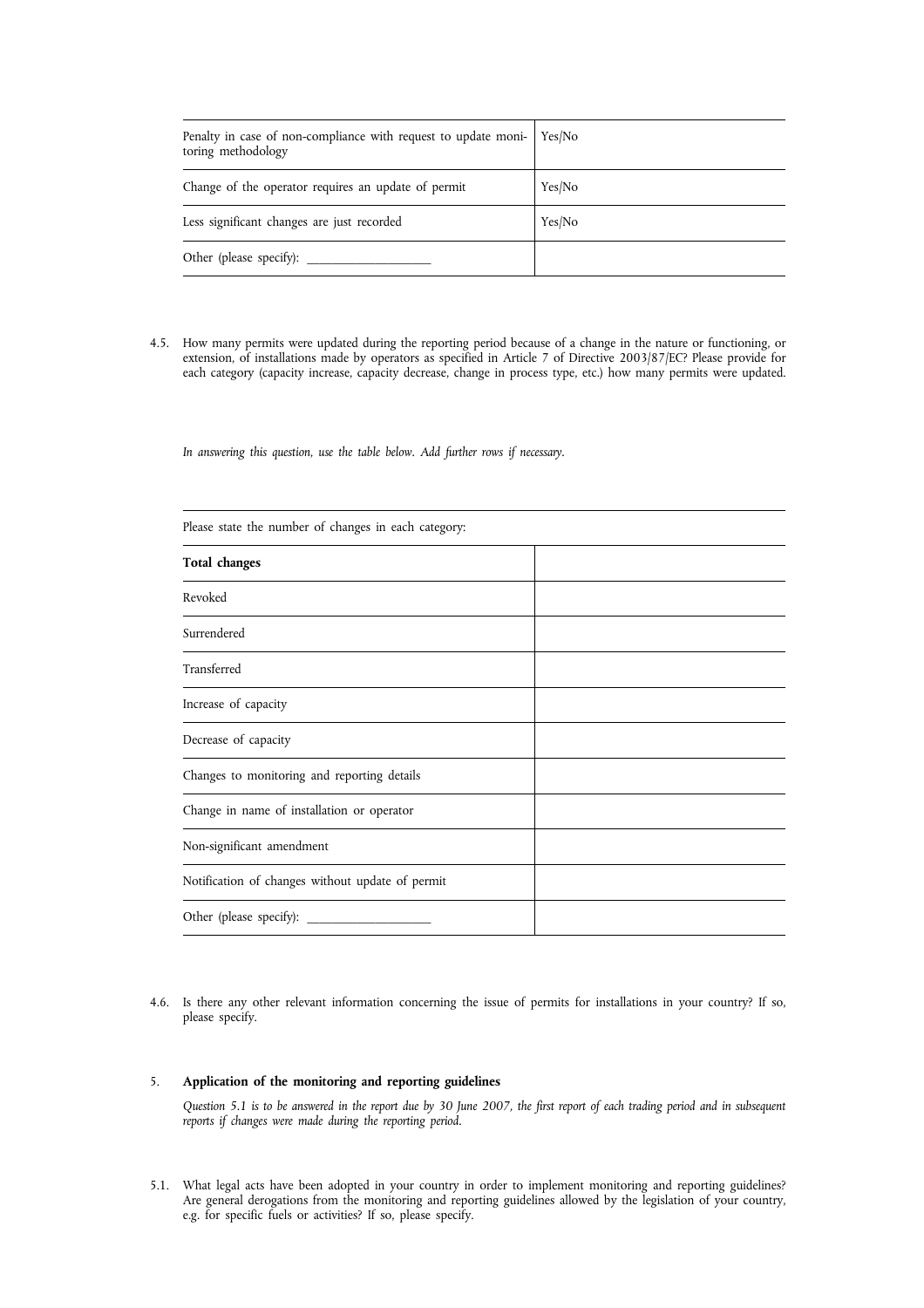5.2. Which tiers were used in the monitoring methodologies for the major emitting installations (cf. Commission Decision 2004/156/EC (2))?

*In answering this question, use Table 2 of Part 2 of this Annex. The information required in Table 2 need only be given for the largest installations covered by the ET Directive which contribute cumulatively to 50 % of the total emissions included in the trading scheme. No information needs to be reported for sources within these installations with annual emissions below* 25 kt  $CO<sub>2</sub>$  *eq.* 

5.3. If tiers below the minimum tiers specified in Table 1 in section 4.2.2.1.4 of Annex I to Decision 2004/156/EC have been accepted in the monitoring methodology, please indicate for each installation for which this situation occurred the coverage of emissions, the activity, the tier category (activity data, net calorific value, emission factor, oxidation factor or conversion factor) and the monitoring approach/tier agreed in the permit.

*In answering this question, use Table 3 of Part 2 of this Annex. The information required in Table 3 needs only to be given for installations not reported under question 5.2. General derogations provided for in the national legislation must be reported under question 5.1.*

5.4. Which installations temporarily applied different tier methods than those agreed with the competent authority?

*In answering this question, use Table 4 of Part 2 of this Annex.*

5.5. In how many installations was continuous emissions measurement applied? Please indicate the number of installations per Annex I activity and within each activity per subcategory based on reported annual emissions (less than 50 kt, 50-500 kt and over 500 kt).

*In answering this question, use Table 5 of Part 2 of this Annex.*

5.6. How much CO<sub>2</sub> was transferred from installations? Please indicate the number of tonnes of CO<sub>2</sub> transferred pursuant to section 4.2.2.1.2 of Annex I to Decision 2004/156/EC and the number of installations that transferred  $CO<sub>2</sub>$  for each activity listed in Annex I to Directive 2003/87/EC.

*In answering this question, use the table below.*

| Main Annex I activity  | Number of installations | $CO2$ transferred (kt $CO2$ ) | Use of transferred $CO2$ |
|------------------------|-------------------------|-------------------------------|--------------------------|
| E1                     |                         |                               |                          |
| $\mathop{\mathrm{E2}}$ |                         |                               |                          |
| E3                     |                         |                               |                          |
| ${\rm F}1$             |                         |                               |                          |
| ${\rm F2}$             |                         |                               |                          |
| M1                     |                         |                               |                          |
| M <sub>2</sub>         |                         |                               |                          |
| M3                     |                         |                               |                          |
| O <sub>1</sub>         |                         |                               |                          |
| O <sub>2</sub>         |                         |                               |                          |

( 2) OJ L 59, 26.2.2004, p. 1.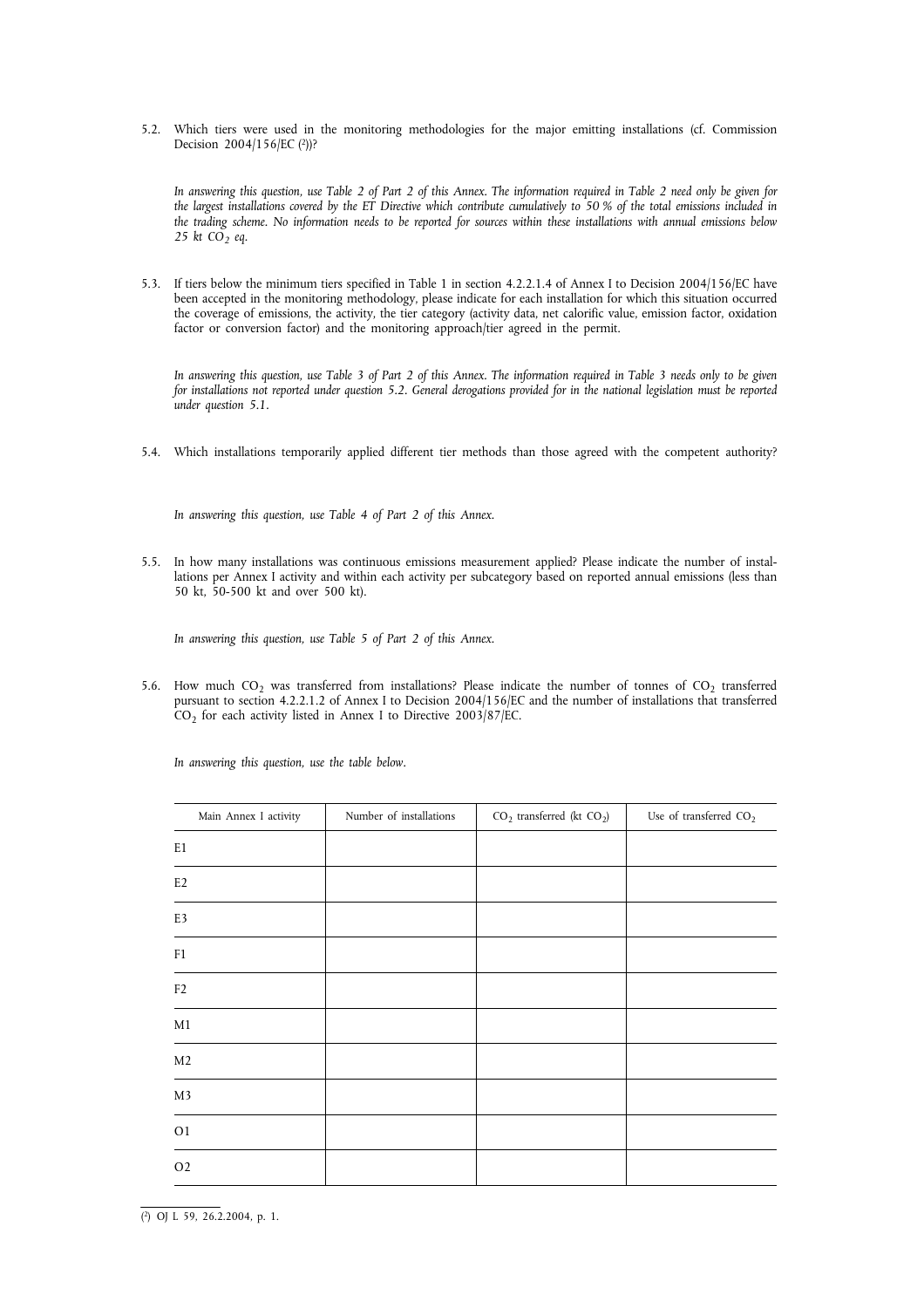5.7. How much biomass was combusted or employed in processes? Please indicate the quantity of biomass as defined in paragraph 2(d) of Annex I to Decision  $2004/156/EC$  combusted (TJ) or employed (t or m<sup>3</sup>) for each activity listed in Annex I to Directive 2003/87/EC.

| In answering this question, use the table below. |  |  |  |  |  |  |  |  |
|--------------------------------------------------|--|--|--|--|--|--|--|--|
|--------------------------------------------------|--|--|--|--|--|--|--|--|

| Main Annex I activity  | Biomass combusted (TJ) | Biomass employed (t) | Biomass employed (m <sup>3</sup> ) |
|------------------------|------------------------|----------------------|------------------------------------|
| E1                     |                        |                      |                                    |
| $\mathop{\mathrm{E2}}$ |                        |                      |                                    |
| E3                     |                        |                      |                                    |
| ${\rm F}1$             |                        |                      |                                    |
| F2                     |                        |                      |                                    |
| M1                     |                        |                      |                                    |
| M <sub>2</sub>         |                        |                      |                                    |
| M3                     |                        |                      |                                    |
| O <sub>1</sub>         |                        |                      |                                    |
| O <sub>2</sub>         |                        |                      |                                    |

5.8. What was the total quantity of waste used as fuel or input material per waste type? What was the total quantity of resulting CO<sub>2</sub> emissions per waste type?

*In answering this question, use the table below. Add further rows if necessary.*

| Waste type $(3)$ | Quantity used/deployed (t) | Quantity used/deployed (m <sup>3</sup> ) | $CO2$ Emissions (t $CO2$ ) |
|------------------|----------------------------|------------------------------------------|----------------------------|
|                  |                            |                                          |                            |
|                  |                            |                                          |                            |
|                  |                            |                                          |                            |

5.9. Please submit sample monitoring and reporting documents from some temporarily excluded installations, if applicable.

*Question 5.10 is to be answered in the report due by 30 June 2007 and in subsequent reports if changes were made during the reporting period:*

<sup>(&</sup>lt;sup>3</sup>) The waste types should be reported using the classification of the "European List of Wastes" (Commission Decision 2000/532/EC of 3 May 2000 replacing Decision 94/3/EC establishing a list of wastes pursuant to Article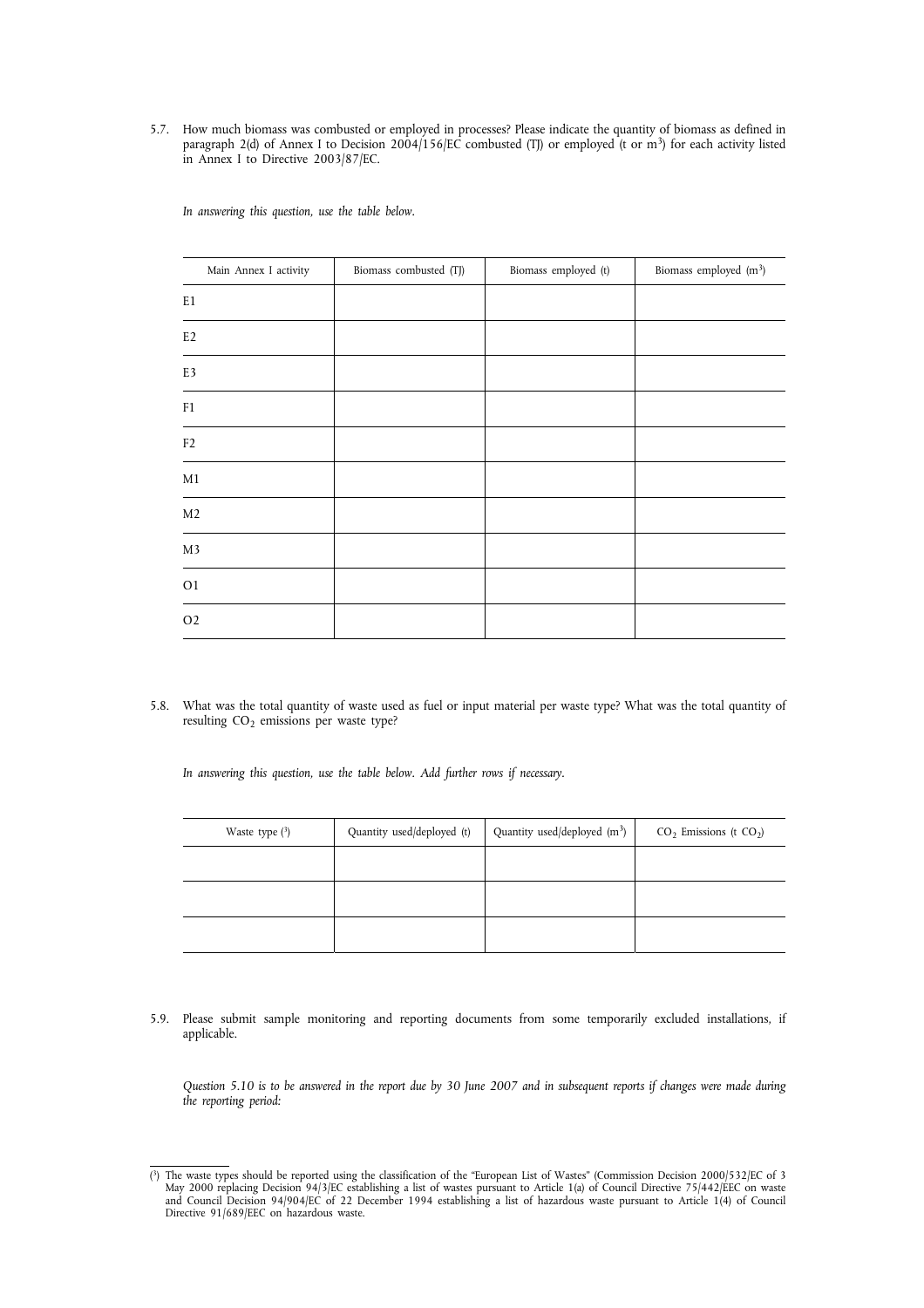5.10. What measures have been taken to coordinate reporting requirements with any existing reporting requirements in order to minimise the reporting burden on businesses?

*In answering this question, use the table below. Add further rows if necessary.*

| Which of the following statements applies to your country (add explanatory text if necessary)?      |        |
|-----------------------------------------------------------------------------------------------------|--------|
| ETS reporting requirements are coordinated with other reporting<br>requirements                     | Yes/No |
| Coordination with greenhouse gas inventory compilation under<br>UNFCCC (4) and Decision 280/2004/EC |        |
| Coordination with EPER $(5)$                                                                        | Yes/No |
| Coordination with IPPC                                                                              | Yes/No |
| Coordination with NEC $(6)$                                                                         | Yes/No |
| Coordination with LCP $(7)$                                                                         | Yes/No |
| Coordination with EMEP (8)                                                                          | Yes/No |
| Coordination with voluntary covenants                                                               | Yes/No |
| Coordination with other trading schemes (please specify)                                            | Yes/No |
| ET data can be used by statistical office                                                           | Yes/No |
| Other (please specify): _________                                                                   |        |

5.11. What procedures or measures have been implemented to improve monitoring and reporting by operators?

5.12. Is there any other relevant information concerning the application of the monitoring and reporting guidelines in your country? If so, please specify.

#### 6. **Arrangements for verification**

*Question 6.1 is to be answered in the report due by 30 June 2007 and in subsequent reports if changes were made during the reporting period.*

6.1. Please describe the framework for verification of emissions, in particular the role of the competent authorities and other verifiers and any special requirements for verifiers already accredited in another country. Please submit documents setting out the accreditation criteria for verifiers as well as any verification guidance provided for accredited verifiers and documents setting out the mechanisms for supervision and quality assurance for verifiers, if available.

<sup>(</sup> 4) United Nations Framework Convention on Climate Change.

<sup>(&</sup>lt;sup>5</sup>) European Pollutant Emission Register (Commission Decision 2000/479/EC of 17 July 2000), (OJ L 192, 28.7.2000, p. 36).<br>(<sup>6</sup>) National Emissions Ceilings (Directive 2001/81/EC), (OJ L 309, 27.11.2001, p. 22).<br>(<sup>7</sup>) Lar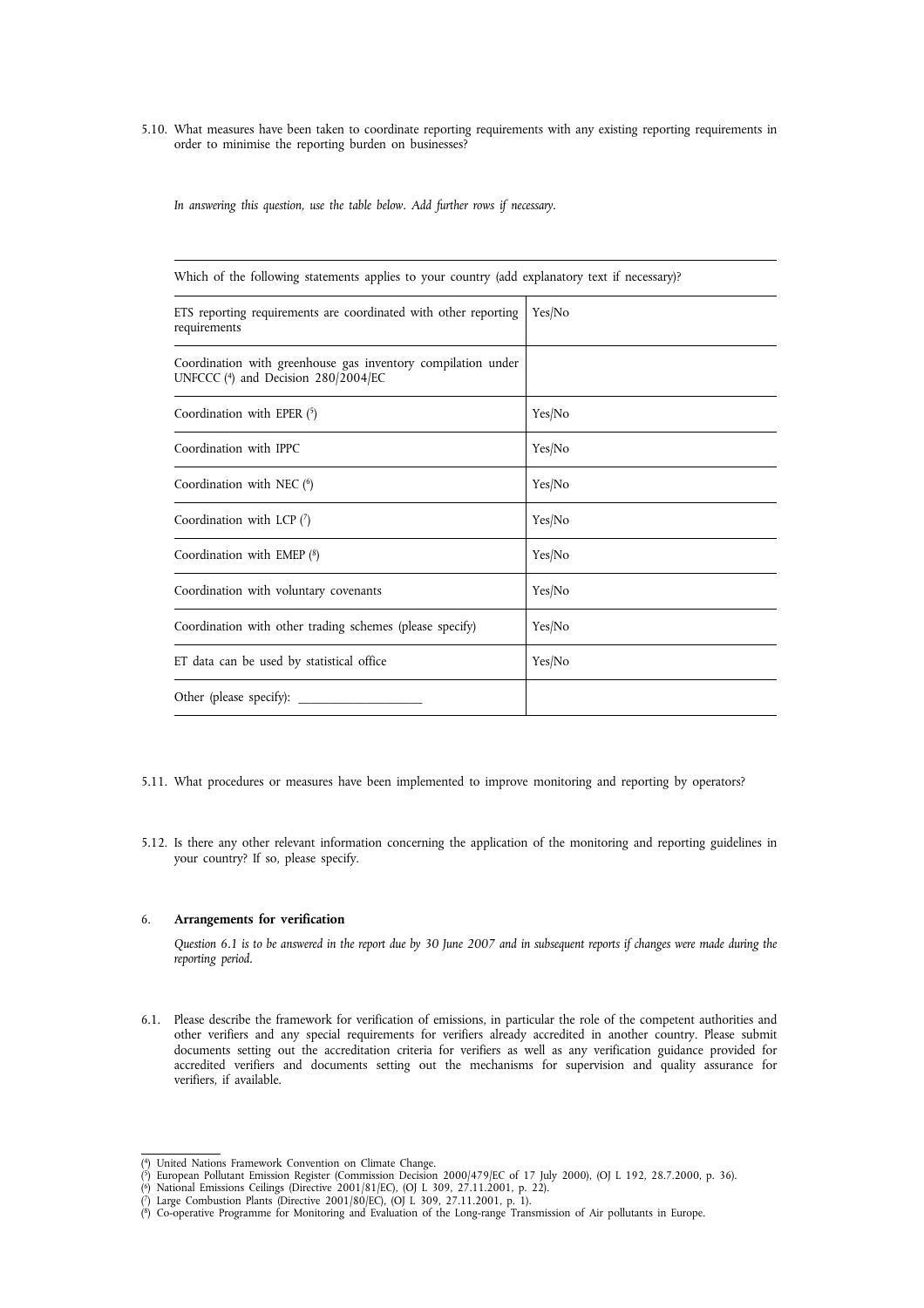*In answering this question, use the table below. Add further rows if necessary.*

Which of the following statements apply to your country (add explanatory text if necessary)?

| Independent verifiers can be accredited according to national<br>criteria<br>(if so, please provide relevant documents or Internet link)           | Yes/No                                                                                                                                                                                                                                                          |
|----------------------------------------------------------------------------------------------------------------------------------------------------|-----------------------------------------------------------------------------------------------------------------------------------------------------------------------------------------------------------------------------------------------------------------|
| National guidance for verification developed<br>(if so, please provide relevant documents or Internet link)                                        | Yes/No                                                                                                                                                                                                                                                          |
| Are national rules and procedures for verification based on<br>EN 45011 and EA-6/01 $(9)$                                                          | Yes/No                                                                                                                                                                                                                                                          |
| Verifiers are required to recommend improvements to instal-<br>lation's monitoring                                                                 | Yes/No                                                                                                                                                                                                                                                          |
| Competent authority or other agency has a right to check verified<br>emission reports                                                              | Yes/No                                                                                                                                                                                                                                                          |
| Competent authority or other agency has a right to adjust the<br>verified emission report if deemed unsatisfactory                                 | Yes/No                                                                                                                                                                                                                                                          |
| Competent authority or other agency supervises verifiers<br>(including spot checks, training, quality assurance and quality<br>control procedures) | Yes/No                                                                                                                                                                                                                                                          |
| Competent authority has a right to appoint a verifier to an<br>installation                                                                        | Yes/No                                                                                                                                                                                                                                                          |
| Verifiers accredited in another Member State are subject to<br>another accreditation process                                                       | $-$ No<br>- No, only formal requirements (registration,<br>etc)<br>- No for verifiers accredited in a Member<br>State which applies similar criteria<br>- Yes, simplified requirements<br>- Yes, full accreditation required (if so, please<br>briefly justify) |
| Knowledge of language and/or national laws/regulations required<br>for verifiers accredited in another Member State                                | Yes/No                                                                                                                                                                                                                                                          |
| Special QA/QC procedures in place at CA for verifiers accredited<br>in another Member State                                                        | Yes/No                                                                                                                                                                                                                                                          |
| Other (please specify):                                                                                                                            |                                                                                                                                                                                                                                                                 |

6.2. Did any operator provide an emission report for the reporting period not considered satisfactory by 31 March? If so, please provide a list of the installations concerned and the reasons why no positive verification statement was given.

*In answering this question, use Table 6 of Part 2 of this Annex. Cases where operators did not provide any emission report must be reported under question 6.3.*

6.3. For how many installations were no emission reports for the reporting period provided by 31 March? Please indicate the number of installations, allocated allowances and allowances blocked in the operators' holding accounts per Annex I activity and within each activity per subcategory based on reported annual emissions (less than 50 kt, 50-500 kt and over 500 kt).

<sup>(</sup> 9) European Co-operation for Accreditation's (EA) Guidance on the application of EN 45011.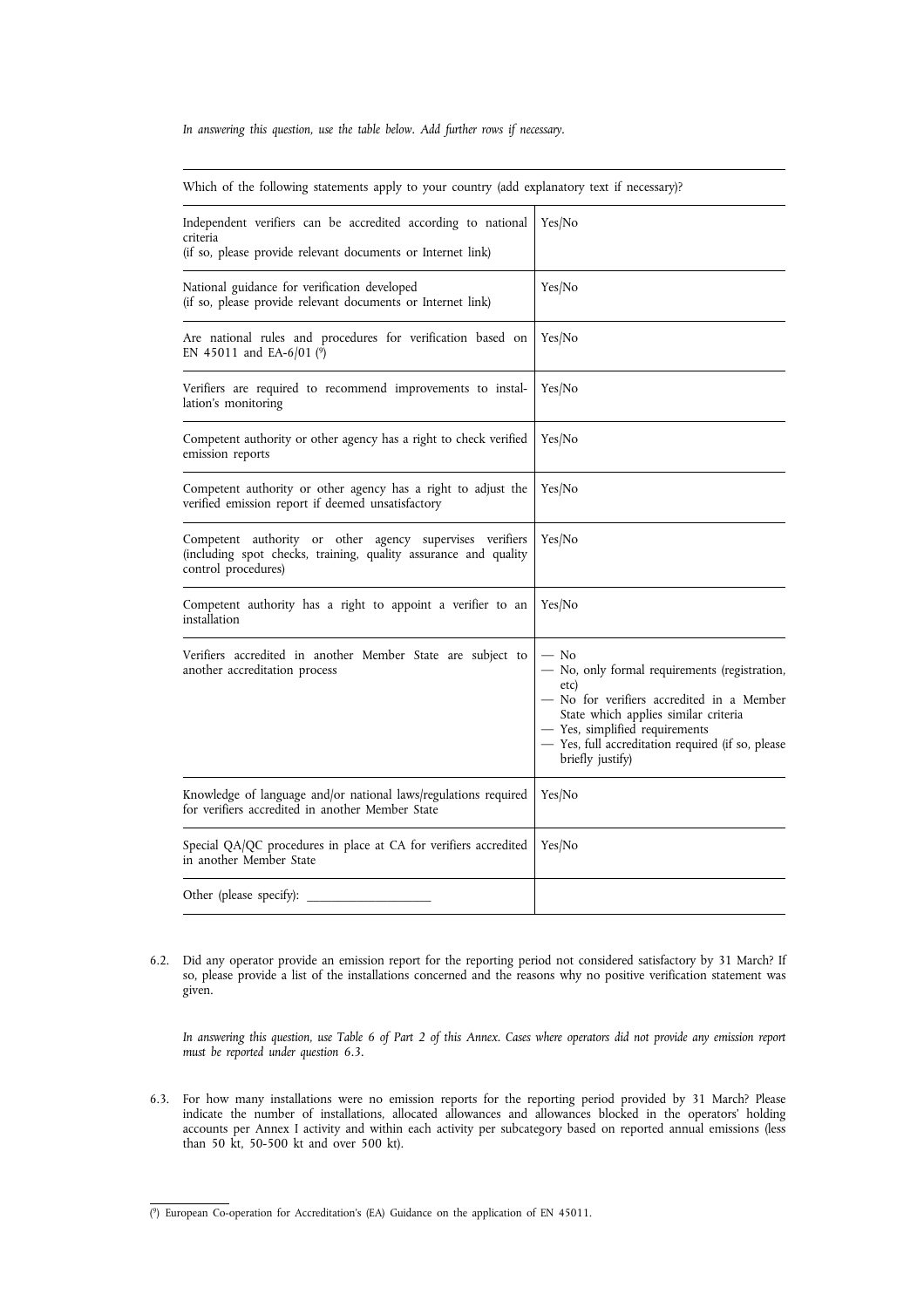*In answering this question, use Table 7 of Part 2 of this Annex.*

- 6.4. Which measures were undertaken in cases where operators did not provide an emission report by 31 March of the reporting period?
- 6.5. Did the competent authority carry out any independent checks on verified reports? If yes, please describe how additional checks were undertaken and/or how many reports were checked.
- 6.6. Did the competent authority instruct the registry administrator to correct the annual verified emissions for the previous year for any installation(s) to ensure compliance with the detailed requirements established by the Member State pursuant to Annex V to Directive 2003/87/EC?

*Indicate any corrections in Table 6 of Part 2.*

6.7. Is there any other relevant information concerning the arrangements for verification in your country? If so, please specify.

# 7. **Operation of registries**

*Question 7.1 is to be answered in the report due by 30 June 2007 and in subsequent reports if changes were made during the reporting period:*

7.1. Please provide any terms and conditions required to be signed by account holders and provide a description of the identity check of persons undertaken before creating holding accounts (cf. Commission Regulation (EC) No  $2216/2004$  (<sup>10</sup>)).

| Please provide the link to your registry                                                                                               |                               |
|----------------------------------------------------------------------------------------------------------------------------------------|-------------------------------|
| Which of the following statements apply to your country (add explanatory text if necessary)?                                           |                               |
| Specific terms and conditions elaborated which account holders<br>have to sign<br>(if yes, please provide relevant documents or links) | Yes/No                        |
| Different identity checks applied for operators and individuals                                                                        | Yes/No                        |
| Personal presence required for ID checks for residents in Member<br>State $(11)$                                                       | Operators/Individuals/Both/No |
| ID check through written procedure only for residents $(12)$                                                                           | Operators/Individuals/Both/No |
| Personal presence required for ID checks for residents of other<br>countries $(13)$                                                    | Operators/Individuals/Both/No |
| ID check through written procedure only for residents in other<br>countries $(14)$                                                     | Operators/Individuals/Both/No |
| Copy of company register or similar documentation required for<br>opening of operator holding account?                                 | Yes/No                        |
| Documentation showing right to represent company required for<br>opening of operator holding account?                                  | Yes/No                        |
| Other (please specify):                                                                                                                |                               |

 $(10)$ 10) OJ L 386, 29.12.2004, p. 1.

 $^{(11)}$  This includes ID checks by third parties like post offices or notary where the applicant has to present himself in person.<br> $^{(12)}$  This includes electronic procedures.<br> $^{(13)}$  This includes ID checks by third part

<sup>(</sup> 14) This includes electronic procedures.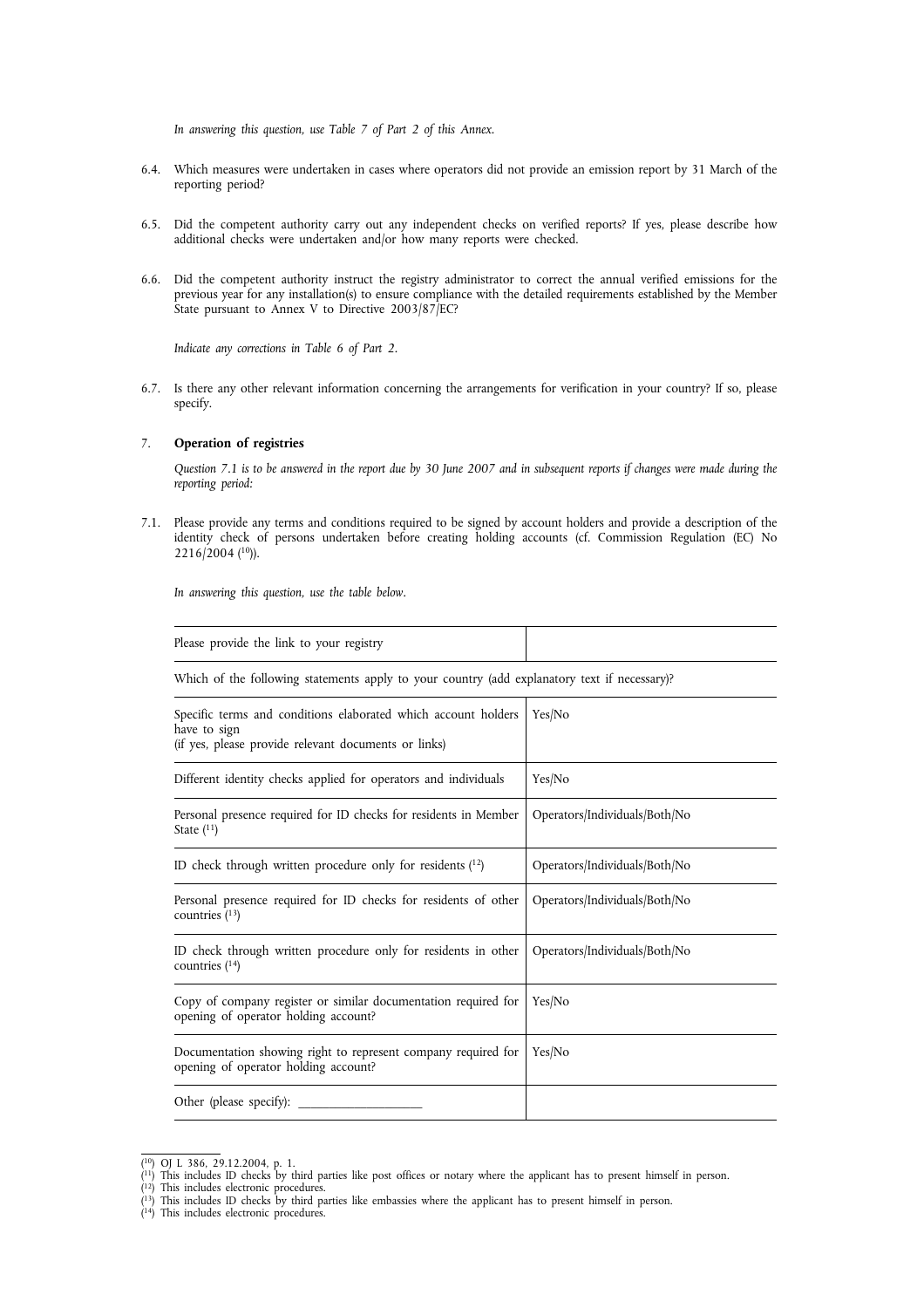7.2. Please provide a summary of all security alerts relevant to the national registry which have occurred during the reporting period, how they were addressed and the time taken for resolution.

*In answering this question, use the table below. Add further rows if necessary.*

Which of the following statements apply to your country (add explanatory text if necessary)?

| General procedures in place to prevent occurrence of security   Yes/No<br>alerts                 |  |
|--------------------------------------------------------------------------------------------------|--|
| Security alerts relevant to national registries occurred during the   Yes/No<br>reporting period |  |

If yes, please fill out the following table

| Type of security alert | Number of occurrences | Action taken | Time needed for resolution |
|------------------------|-----------------------|--------------|----------------------------|
|                        |                       |              |                            |
|                        |                       |              |                            |
|                        |                       |              |                            |
|                        |                       |              |                            |
|                        |                       |              |                            |

7.3. Please state how many minutes for each month of the reporting period the national registry was unavailable to its users (a) due to scheduled downtime, and (b) due to unforeseen problems.

| Month     | Scheduled downtime<br>[minutes] | Unscheduled downtime<br>[minutes] |
|-----------|---------------------------------|-----------------------------------|
| January   |                                 |                                   |
| February  |                                 |                                   |
| March     |                                 |                                   |
| April     |                                 |                                   |
| May       |                                 |                                   |
| June      |                                 |                                   |
| July      |                                 |                                   |
| August    |                                 |                                   |
| September |                                 |                                   |
| October   |                                 |                                   |
| November  |                                 |                                   |
| December  |                                 |                                   |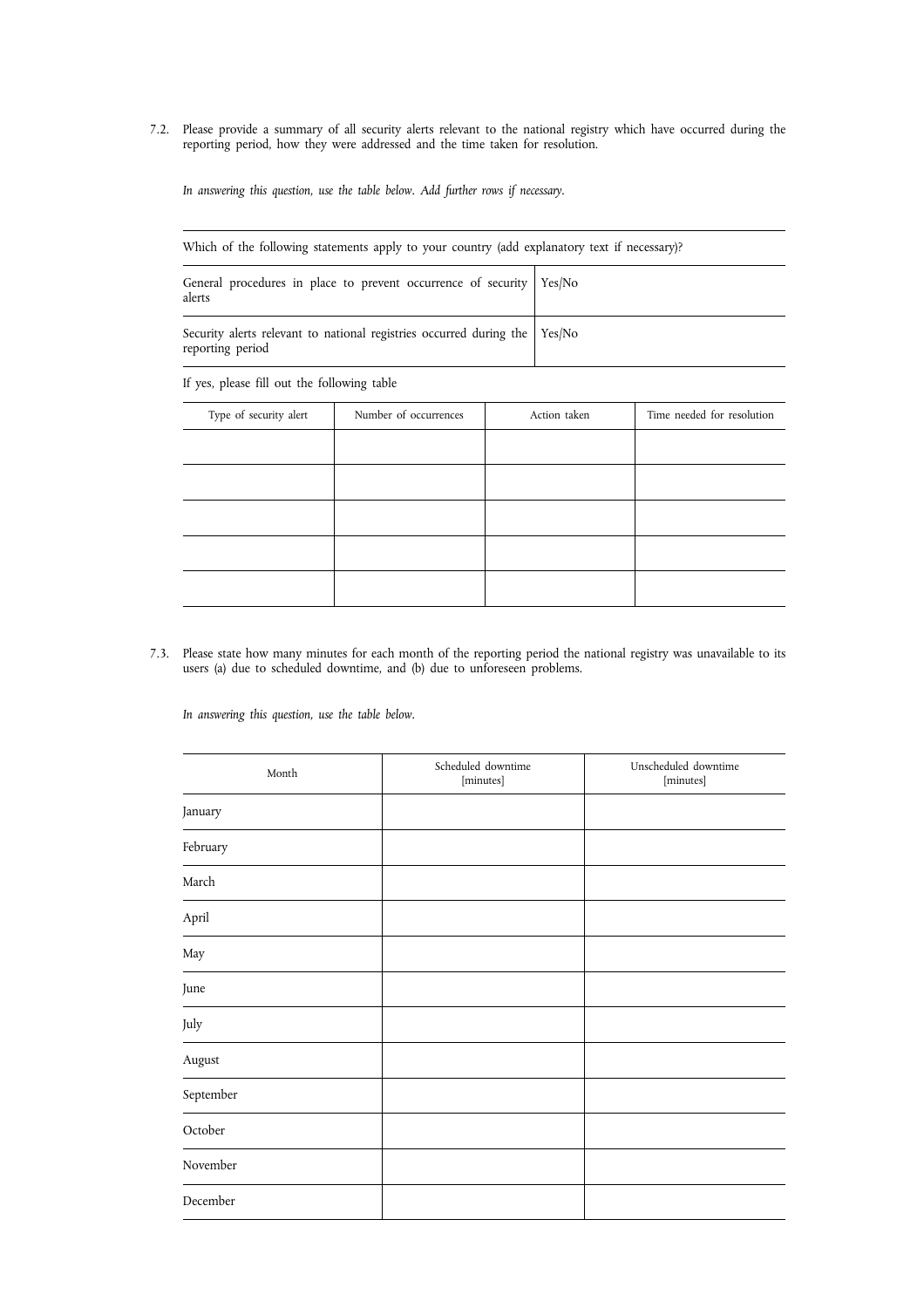7.4. Please list and provide details on each upgrade to the national registry scheduled for the next reporting period.

*In answering this question, use the table below. Add further rows if necessary.*

| Which of the following statements apply to your country (add explanatory text if necessary)?               |         |  |
|------------------------------------------------------------------------------------------------------------|---------|--|
| Regular time slots allocated for maintenance and upgrading of<br>registry<br>(if so, please provide dates) | Yes/No  |  |
| Registry will be upgraded together with upgrade of software<br>system used                                 | Yes/No  |  |
| Please provide details for all upgrades scheduled for the next reporting period                            |         |  |
| Date                                                                                                       | Purpose |  |
|                                                                                                            |         |  |
|                                                                                                            |         |  |
|                                                                                                            |         |  |

7.5. Is there any other relevant information concerning the operation of registries in your country? If so, please specify.

# 8. **Arrangements for the allocation of allowances — new entrants — closures**

*Questions 8.1 and 8.2 are to be answered in the first report after each notification and allocation procedure laid down in Articles 9 and 11 of Directive 2003/87/EC.*

- 8.1. Looking back at the completed allocation process, please describe the main lessons learnt by your authorities, and how you think they will influence your approach to the next allocation process.
- 8.2. Do you have any suggestions for the improvement of future notification and allocation processes for the Community as a whole?
- 8.3. How many allowances were allocated to the new entrants listed in Table 1, if any? Please give the installation identification code for the new entrant and the transaction identification code associated with the allocation of allowances.

*In answering this question, use Table 1 of Part 2 of this Annex.*

8.4. How many allowances were left in any new entrants reserve at the end of the reporting period, and what share do they represent of the original reserve?

| Number of allowances left in the new entrants reserve at the end of the reporting<br>period (31 December each year) |  |
|---------------------------------------------------------------------------------------------------------------------|--|
| Share of allowances remaining in the new entrants reserve, in percent                                               |  |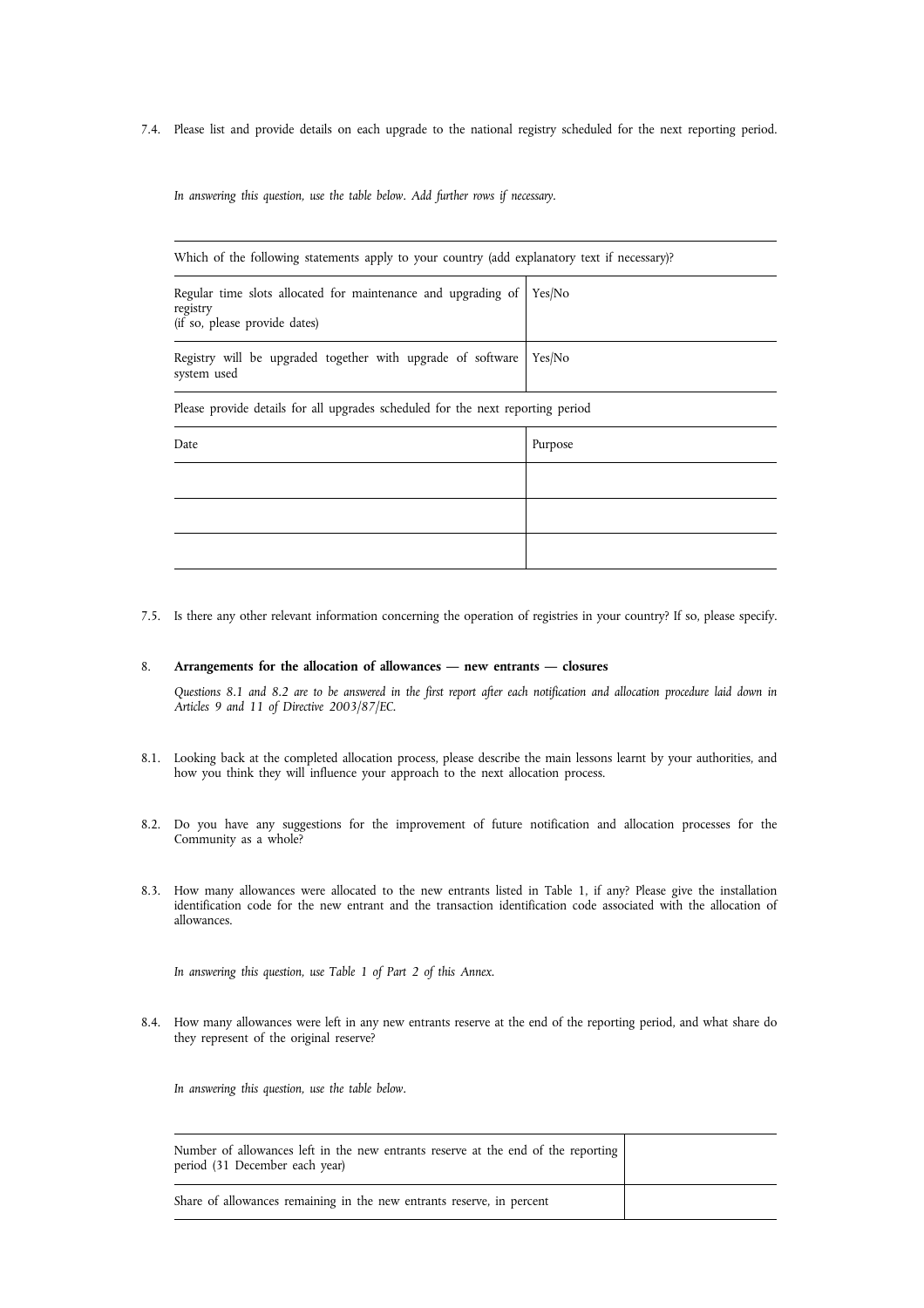- 8.5. If your Member State allocates allowances other than for free, please explain how such allocation is made (e.g. way in which auctioning is undertaken)?
- 8.6. If auctioning was used as an allocation method, who was allowed to participate in the auction?

*In answering this question, use the table below.*

| National operators only                             | Yes/No |
|-----------------------------------------------------|--------|
| National registry account holders only              | Yes/No |
| All Community operators                             | Yes/No |
| All bidders with an account in a Community registry | Yes/No |
| Other (please specify):                             |        |

8.7. If auctioning was used as an allocation method, how many auctions were held during the reporting period, how many allowances were auctioned during each auction, what share do they represent of the total quantity of allowances for the trading period and what was the price per allowance at each auction?

*In answering this question, use the table below.*

| Was auctioning used as an allocation method?                                      | Yes/No |  |
|-----------------------------------------------------------------------------------|--------|--|
| If yes, please answer the following questions.                                    |        |  |
| Number of auctions held during the reporting period (1 January<br>to 31 December) |        |  |
| Number of allowances auctioned (each auction separately)                          |        |  |
| Clearing price of auction (each auction separately)                               |        |  |

- 8.8. If auctioning was used as an allocation method, what use was made of allowances not purchased at the auction(s)?
- 8.9. If auctioning was used as an allocation method, what were the revenues used for?
- 8.10. How were allowances treated that had been allocated but were not issued to installations that closed during the reporting period?

*Question 8.11 is to be answered in the first report following the end of the trading periods set out in Article 11(1) and (2) of Directive 2003/87/EC.*

8.11. Were allowances remaining in the new entrants' reserve at the end of the trading period cancelled or auctioned?

8.12. Is there any other relevant information concerning the arrangements for allocation, new entrants and closures in your country? If so, please specify.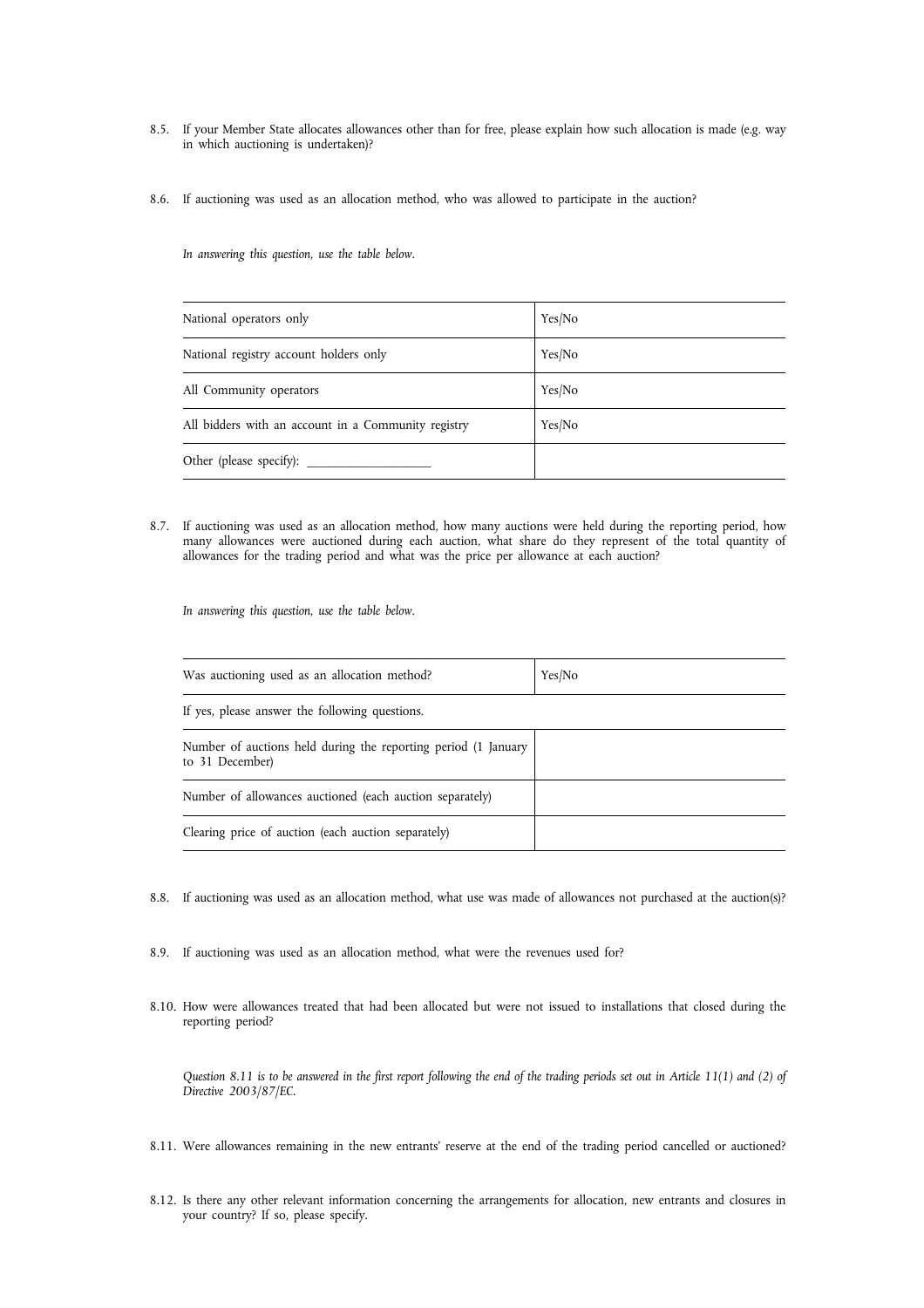### 9. **Surrender of allowances by operators**

9.1. In all cases where an account in the registry was closed because there was no reasonable prospect of further allowances being surrendered by the installation's operator, please describe why there was no reasonable further prospect and state the amount of outstanding allowances (15).

*In answering this question, use the table below. Add further rows if necessary.*

| Reason for closure of account | Quantity of outstanding allowances (kt CO <sub>2</sub> eq) |
|-------------------------------|------------------------------------------------------------|
|                               |                                                            |
|                               |                                                            |
|                               |                                                            |

9.2. Is there any other relevant information concerning the surrender of allowances by operators in your country? If so, please specify.

# 10. **Use of emission reduction units (ERUS) and certified emission reductions (CERS) in the community scheme**

*Question 10.1 is to be answered annually starting with the report submitted in 2006 as regards CERs and starting with the report submitted in 2009 as regards ERUs:*

10.1. Have ERUs and CERs been issued for which an equal number of allowances had to be cancelled pursuant to Article 11(b)(3) or (4) of Directive 2003/87/EC because the Joint Implementation (JI) or Clean Development Mechanism (CDM) project activities reduce or limit directly or indirectly the emission level of installations falling under the scope of that Directive? If so, please provide the sum of allowances cancelled and the total number of operators concerned separately for cancellation pursuant to Article 11(b)(3) and (4) of that Directive.

*In answering this question, use the table below.*

|                                                | Quantity of allowances cancelled | Number of operators affected |
|------------------------------------------------|----------------------------------|------------------------------|
| cancellation pursuant to<br>Article $11(b)(3)$ |                                  |                              |
| cancellation pursuant to<br>Article $11(b)(4)$ |                                  |                              |

*Questions 10.2 and 10.3 are to be answered in the report due by 30 June 2007 and in subsequent reports if changes were made during the reporting period:*

10.2. Which CERs and ERUs may be used for compliance in your Member State? Please state any project category excluded except those which are already excluded pursuant to Article 11(a)(3) of Directive 2003/87/EC (CERs and ERUs from nuclear or from land use, land use change and forestry project activities).

| CERs and ERUs from all project categories can be used   Yes/No                                |  |
|-----------------------------------------------------------------------------------------------|--|
| CERs and ERUs from certain project categories are Yes/No<br>excluded (if yes, please specify) |  |

<sup>&</sup>lt;sup>{15}</sup> If the amount of outstanding allowances is not known please provide an estimate of outstanding allowances based on the last verified emission report, remaining allowances in the account and other information availab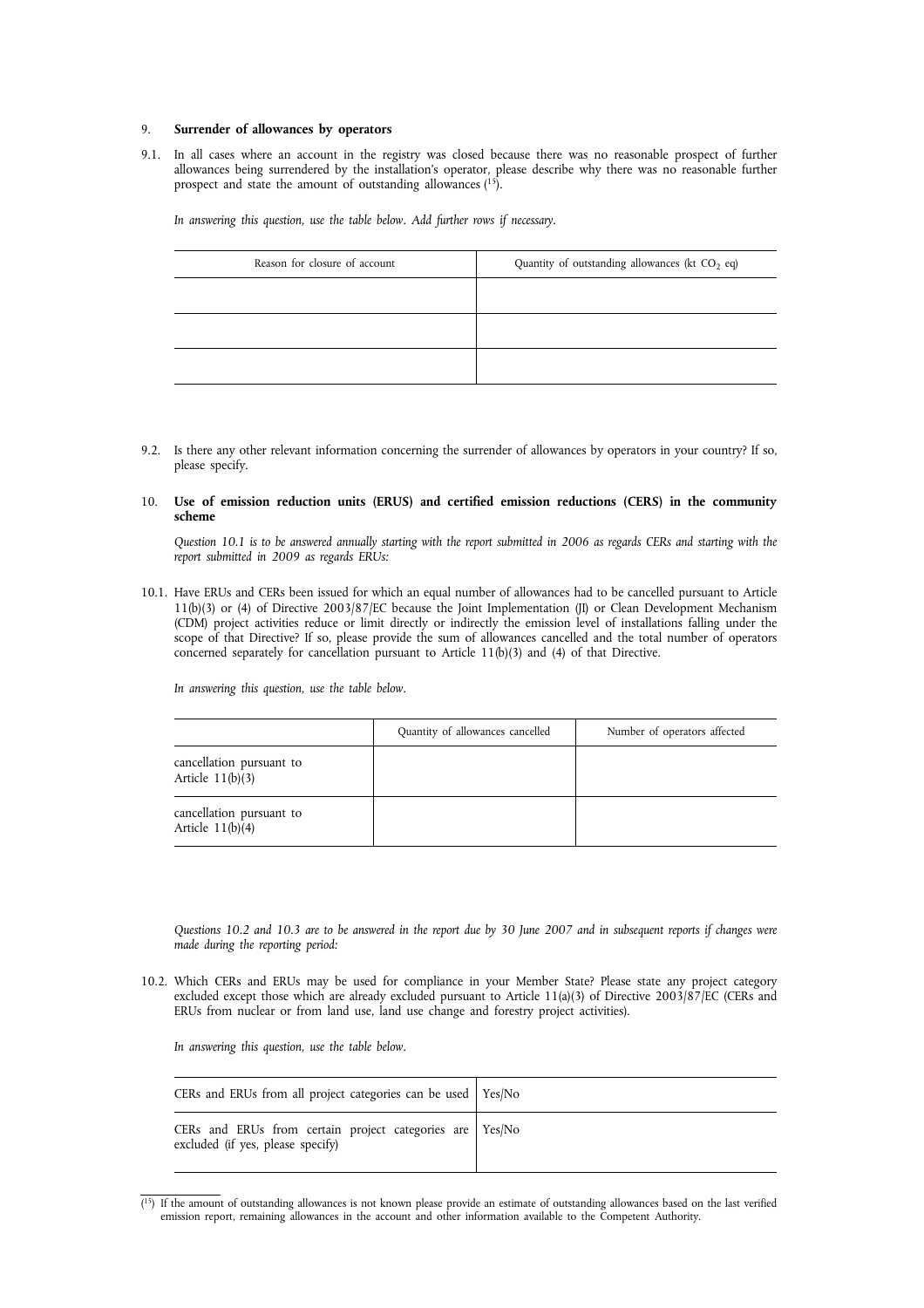10.3. What measures have been taken to ensure that relevant international criteria and guidelines, including those contained in the year 2000 Final Report of the World Commission on Dams (WCD), will be respected during the development of hydroelectric power production projects with a generating capacity exceeding 20MW?

*In answering this question, use the table below. Add further rows if necessary.*

| Which of the following statements apply to your country (add explanatory text as necessary):                                                                                            |        |
|-----------------------------------------------------------------------------------------------------------------------------------------------------------------------------------------|--------|
| Project participants are legally obliged to adhere to the WCD<br>guidelines                                                                                                             | Yes/No |
| Adherence to WCD guidelines is verified (if so, please provide<br>relevant authority, e.g. competent authority or Designated<br>National Authority)                                     | Yes/No |
| Other international criteria and guidelines have to be respected<br>during the development of large hydroelectric power projects (if<br>so, please provide relevant documents or links) | Yes/No |
| Other (please specify):                                                                                                                                                                 |        |

10.4. Is there any other relevant information concerning the use of ERUs and CERs in the Community scheme in your country? If so, please specify.

# 11. **Fees and charges**

*Questions 11.1 to 11.4 are only to be answered in the report due by 30 June 2007 and in subsequent reports if changes were made during the reporting period:*

- 11.1. Are fees charged to operators for the issuance and update of permits? If so, please provide details on the fees charged, total proceeds and the use of the proceeds.
- 11.2. What fees are charged to operators for the issuance of allowances? If so, please provide details on the fees charged, total proceeds and the use of the proceeds.
- 11.3. What fees are charged for the use of the registry if any? Please give details.

*In answering this question, use the table below?*

| which of the following statements apply to your country (add explanatory text as necessary)? |                                                                                      |
|----------------------------------------------------------------------------------------------|--------------------------------------------------------------------------------------|
| Fees are charged for the use of the registry                                                 | Operators: Yes/No<br>Individuals: Yes/No                                             |
| Different fees in place for operators and individuals                                        | Yes/No                                                                               |
| Fee for opening an account $(16)$                                                            | Operators:  EUR once/per trading period<br>Individuals:  EUR once/per trading period |
| Annual fee for maintaining account $(17)$                                                    | Operators:  EUR per year<br>Individuals:  EUR per year                               |
| Other (please specify):                                                                      |                                                                                      |

Which of the following statements apply to your country (add explanatory text as necessary)?

<sup>(</sup> 16) Indicate the relevant period as well (once/per trading period).

<sup>(</sup> 17) If fees depend on allocation please provide minimum and maximum fees if applicable and the relevant formula.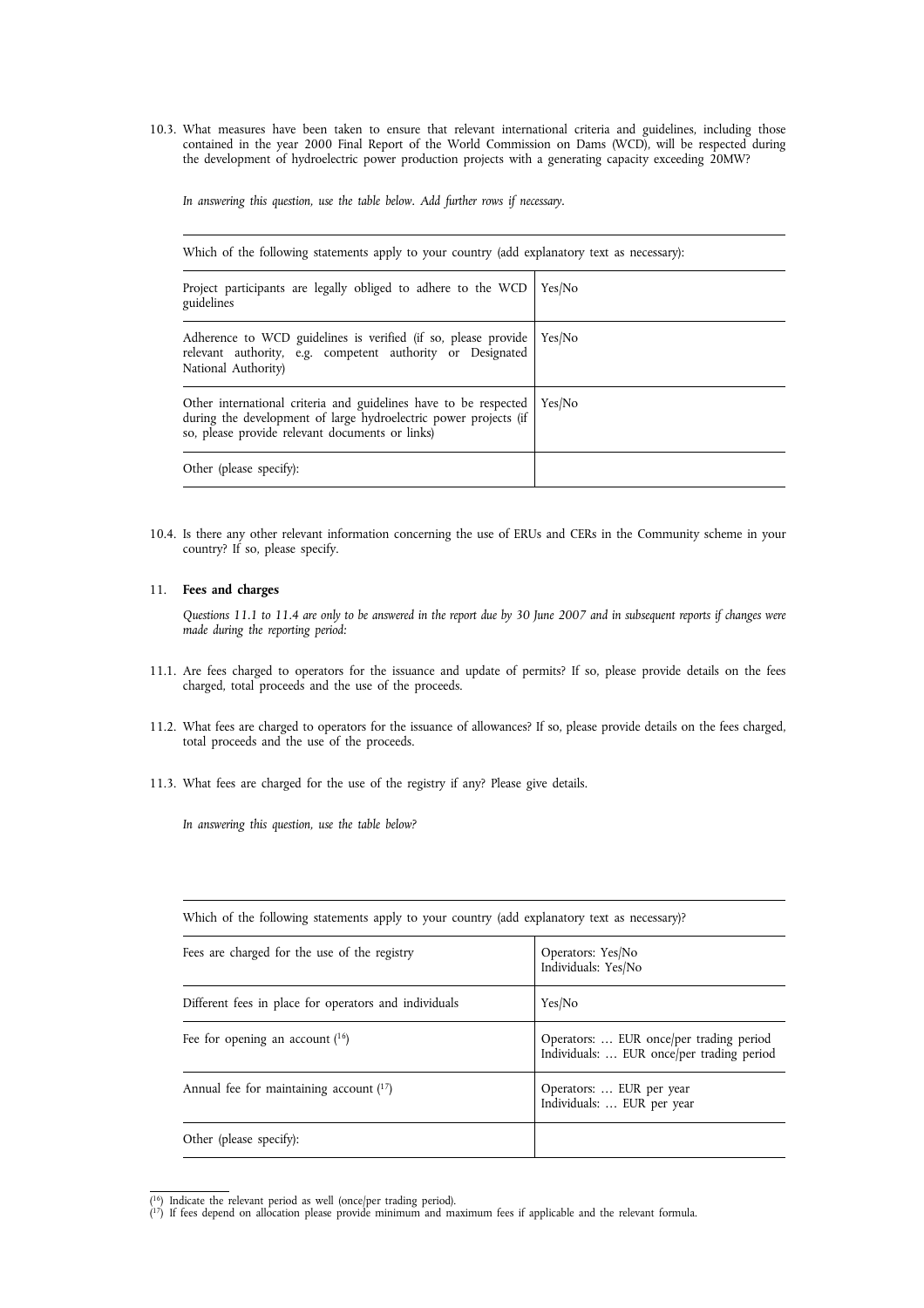11.4. Is there any other relevant information concerning fees and charges in the Community scheme in your country? If so, please specify.

## 12. **Issues related to compliance with the ET directive**

*Question 12.1 is to be answered in the report due by 30 June 2007 and in subsequent reports if changes were made during the reporting period:*

12.1. Please state the relevant national provisions and the penalties for infringements of national provisions pursuant to Article 16(1) of the ET Directive.

*In answering this question, use the table below. Add further rows if necessary.*

| Kind of infringement                                     | Relevant national | Fines (EUR) |     | Imprisonment (months) |     |
|----------------------------------------------------------|-------------------|-------------|-----|-----------------------|-----|
|                                                          | provision         | min         | max | min                   | max |
| Operation without permit                                 |                   |             |     |                       |     |
| Infringements of monitoring and reporting<br>obligations |                   |             |     |                       |     |
| Omission to notify changes to the installation           |                   |             |     |                       |     |
| Other (please specify)                                   |                   |             |     |                       |     |

12.2. Where penalties were imposed pursuant to Article 16(1) of the ET Directive for infringements of national provisions, please state the relevant national provisions, briefly describe the infringement and give the penalties imposed.

*In answering this question, use the table below. Add further rows if necessary.*

|              |                    | Penalty imposed |                       |
|--------------|--------------------|-----------------|-----------------------|
| Infringement | National provision | Fines (EUR)     | Imprisonment (months) |
|              |                    |                 |                       |
|              |                    |                 |                       |
|              |                    |                 |                       |
|              |                    |                 |                       |

12.3. Please provide the names of operators for which excess emission penalties were imposed pursuant to Article 16(3) of the ET Directive.

*In answering this question, it is sufficient to provide a reference to the publication of the names under Article 16(2) of the ET Directive.*

12.4. Is there any other relevant information related to compliance with the ET Directive in your country? If so, please specify.

### 13. **The legal nature of allowances and fiscal treatment**

*Questions 13.1 to 13.8 are only to be answered in the report due by 30 June 2007 and in subsequent reports if changes were made during the reporting period:*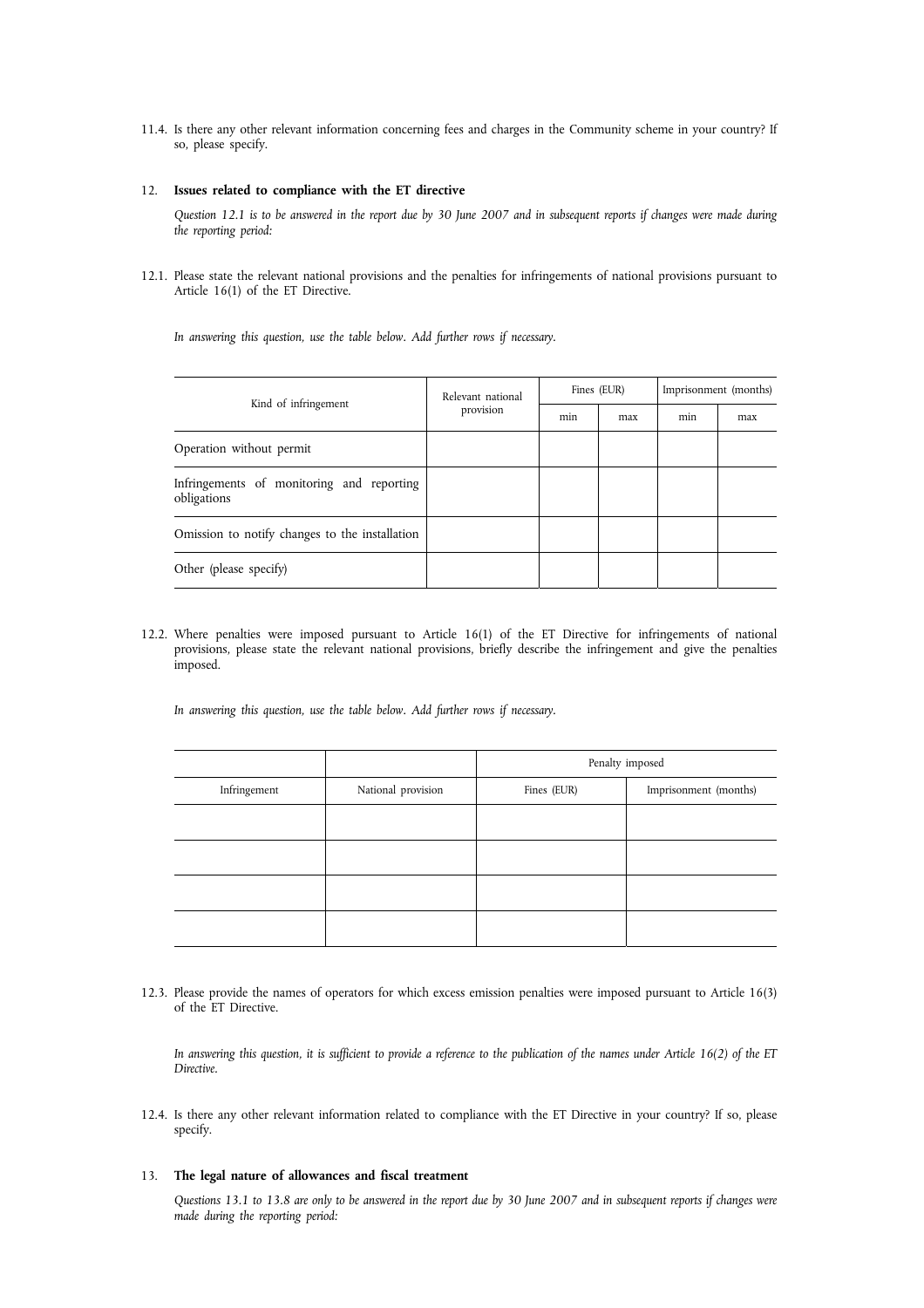- 13.1. What is the legal nature of an allowance (commodity/financial instrument) for the purpose of financial regulation?
- 13.2. What is the legal status given to allowances and emissions for the purposes of accounting?
- 13.3. Were any specific accounting rules established or adopted for allowances? If yes, please describe them briefly.
- 13.4. Are transactions of allowances subject to VAT?
- 13.5. Is the issuance of allowances subject to VAT?
- 13.6. If your Member State allocates allowances for payment, is VAT due on the transaction?
- 13.7. Are profits or losses from transactions of allowances subject to a specific income tax (e.g. specific tariffs)?
- 13.8. Is there any other relevant information concerning the legal nature of allowances and their fiscal treatment in your country? If so, please specify.

# 14. **Access to information pursuant to article 17 of the ET Directive**

14.1. Where are decisions relating to the allocation of allowances, information on project activities in which a Member State participates or authorises private or public entities to participate, and reports of emissions required under the greenhouse gas emissions permit and held by the competent authority made available to the public?

*In answering this question, use the table below:*

|                                                                         |                                 |                    | If information is available, at which location? |                           |
|-------------------------------------------------------------------------|---------------------------------|--------------------|-------------------------------------------------|---------------------------|
| Type of information                                                     | Information available to public | Internet $(^{18})$ | Official<br>Publication $(19)$                  | Other (please<br>specify) |
| Allocation rules                                                        | Yes/No/on request only          |                    |                                                 |                           |
| NAP table                                                               | Yes/No/on request only          |                    |                                                 |                           |
| Changes to list of installations                                        | Yes/No/on request only          |                    |                                                 |                           |
| Verified emission reports                                               | Yes/No/on request only          |                    |                                                 |                           |
| Project activities                                                      | Yes/No/on request only          |                    |                                                 |                           |
| Greenhouse gas emissions permit                                         | Yes/No/on request only          |                    |                                                 |                           |
| Information required by Annex<br>XVI to Regulation (EC) No<br>2216/2004 | Yes/No/on request only          |                    |                                                 |                           |
| Other (please specify):                                                 |                                 |                    |                                                 |                           |

14.2. Is there any other relevant information concerning the access to information pursuant to Article 17 of the ET Directive in your country? If so, please specify.

# 15. **Other observations**

- 15.1. Were public studies on the implementation and the further development of the European emissions trading scheme undertaken in your country? If so, please provide the document, reference or internet link together with a very brief outline of the study.
- 15.2. Are there any particular implementation issues that give rise to concerns in your country? If so, please specify.

<sup>(</sup> 18) Please provide web address.

<sup>(</sup> 19) Please provide the title.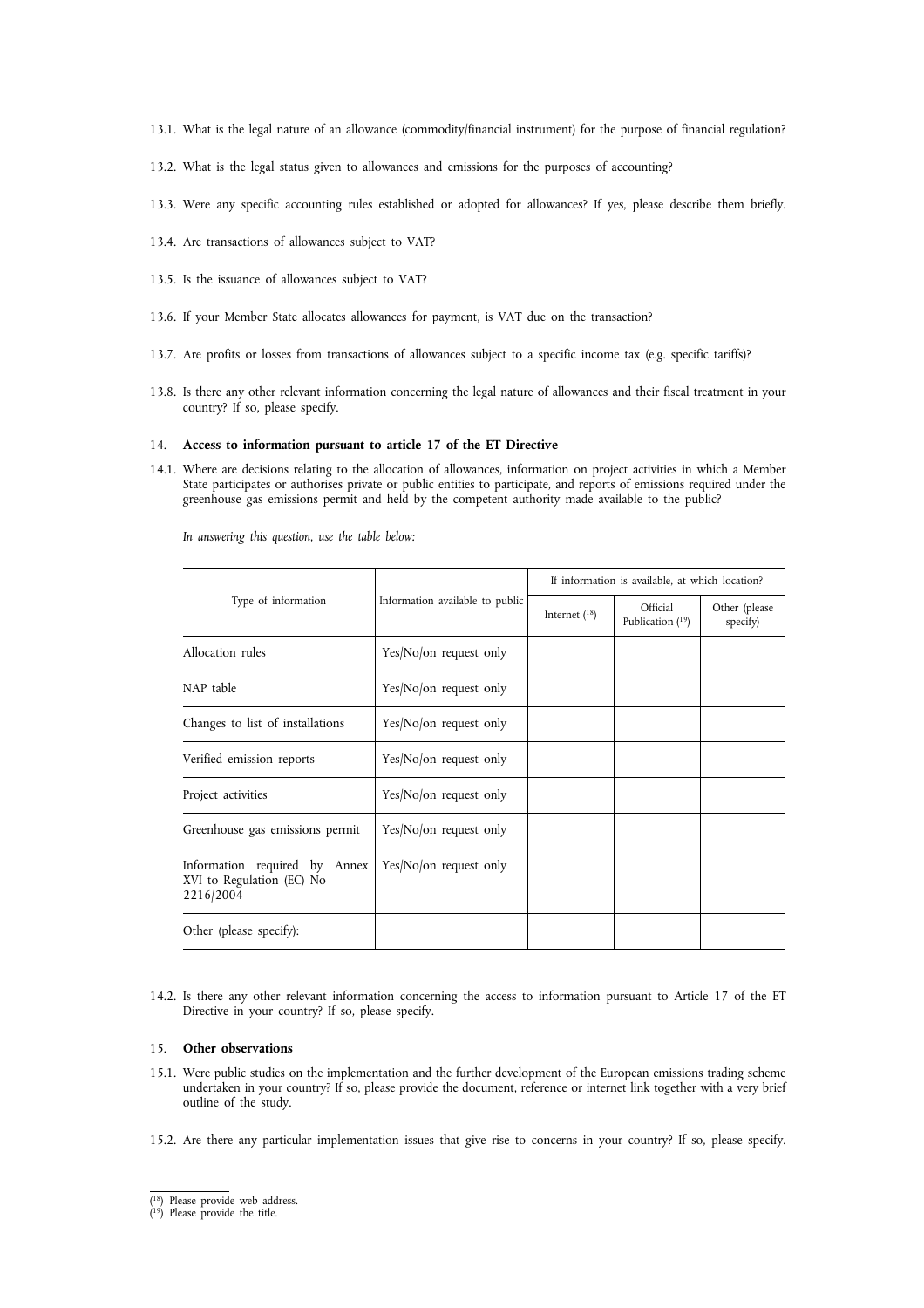PART <sup>2</sup> *Table <sup>1</sup>*

Changes to list of installations **Changes to list of installations**

Member State:

c) Please indicate "new entrant", "closure" or "falling below capacity thresholds".

 $\tilde{\phantom{a}}$ d) For new entrants, please indicate the years for which the quantity of allowances was allocated. For closures, please indicate allowances issued during the remaining trading period, if applicable. e) For new entrants, please indicate the code associated with the allocation of the allowances.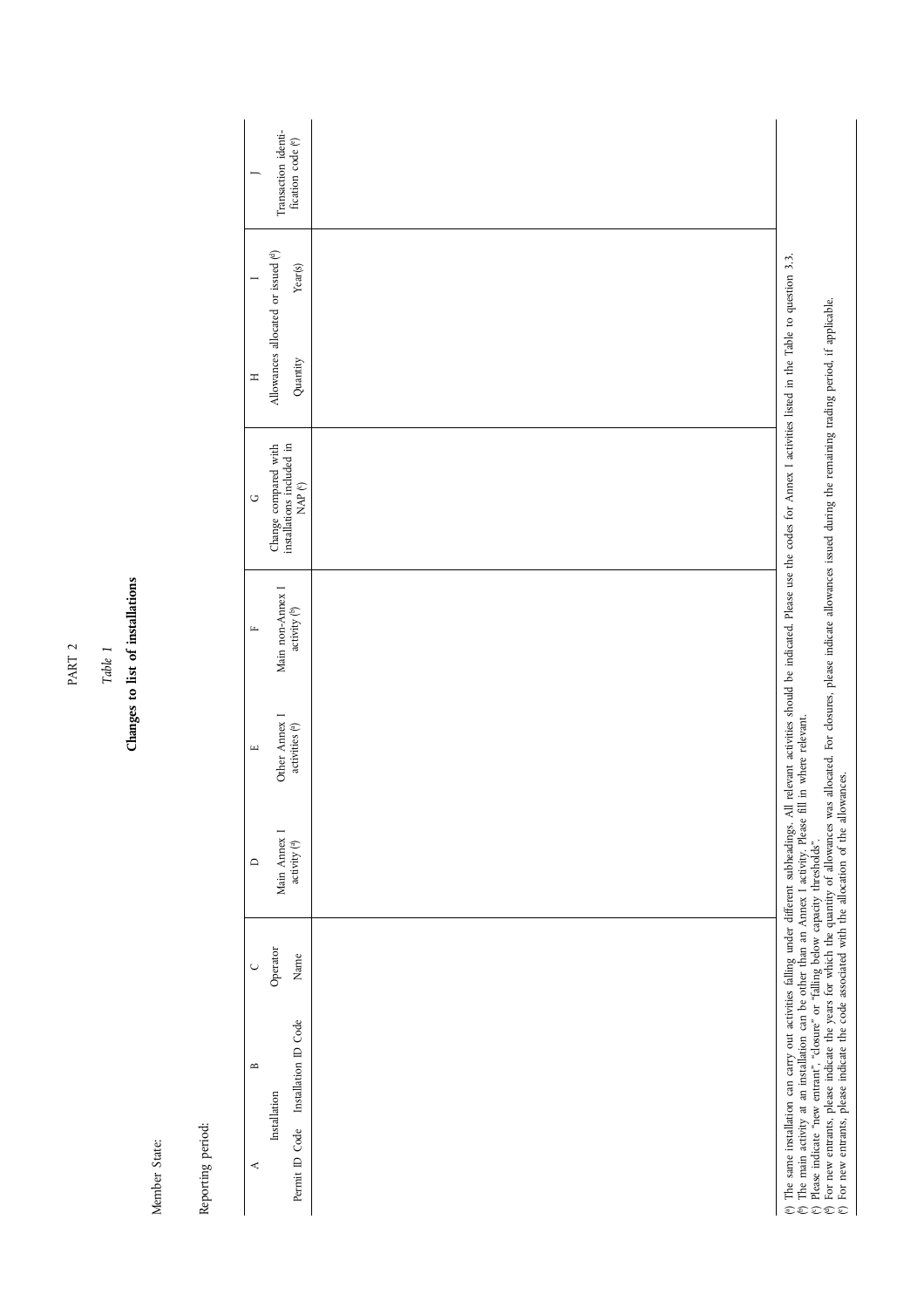Monitoring methods applied (only for installations contributing cumulatively to 50% of the total emissions included in the trading scheme. No information needs to be reported for sources within these installations with wi Monitoring methods applied (only for installations contributing cumulatively to 50 % of the total emissions<br>included in the trading scheme. No information needs to be reported for sources within these installations<br>with an

Member State:

|               |                   | $\mathbf{L}$               |                 | Oxidation factor                                                                                                                                   | $\%$                 |  |
|---------------|-------------------|----------------------------|-----------------|----------------------------------------------------------------------------------------------------------------------------------------------------|----------------------|--|
|               |                   | $\circ$                    |                 | Net calorific value                                                                                                                                | Unit $(8)$           |  |
|               |                   | $\mathsf{z}$               | Values          |                                                                                                                                                    | Value                |  |
|               |                   | $\geq$                     |                 |                                                                                                                                                    | Unit $(\mathfrak{h}$ |  |
|               |                   | $\overline{\phantom{a}}$   |                 | Emission factor                                                                                                                                    | Value                |  |
|               |                   | $\bowtie$                  |                 | Oxidation<br>factor                                                                                                                                | $\mbox{Tier}$        |  |
|               |                   |                            |                 | value                                                                                                                                              | Tier                 |  |
|               |                   |                            | Tier chosen (e) | Emission Net calorific<br>factor                                                                                                                   | Tier                 |  |
|               |                   | $\mathbb{H}$               |                 | Activity data                                                                                                                                      | Tier                 |  |
|               |                   | $\circ$                    |                 | $\begin{array}{c} \text{Related} \\ \text{emissions (^b)} \end{array}$                                                                             | t CO <sub>2</sub>    |  |
|               |                   | $\mu$                      | Emission source | Fuel or activity type $\stackrel{(d)}{=}$                                                                                                          |                      |  |
|               |                   | $\mathbf{\underline{\mu}}$ |                 | $\begin{array}{ll} \text{Annex}\ 1 \\ \text{activity}\ (\hat{ }\!) \end{array}$                                                                    |                      |  |
|               |                   | $\hfill \Box$              |                 | Total annual emissions $(^{\rm b})$                                                                                                                | t CO <sub>2</sub>    |  |
|               |                   | $\cup$                     |                 |                                                                                                                                                    |                      |  |
|               |                   | $\mathbf{D}$               | Installation    | $\begin{tabular}{ll} \bf{Installation} & \bf{Main \text{ } Annex \text{ } I} \\ \bf{ID} \ \bf{code} & \text{activity } (^\theta) \\ \end{tabular}$ |                      |  |
| Member State: | Reporting period: | $\blacktriangleleft$       |                 | Permit ID code                                                                                                                                     |                      |  |

a) The same installation can carry out activities falling under different subheadings. The main Annex I activity should be indicated. Please use the codes for Annex I activities listed in the Table to question 3.3.

b) Verified emissions if available, otherwise emissions as reported by the operator.

----c) The same installation can carry out activities falling under different subheadings. For each fuel or activity type the Annex I activity should be indicated. Please use the codes for Annex I activities listed in Table 1.

d) Hard coal, natural gas, steel, lime, etc. Please use a separate line for each fuel or activity if more than one fuel or activity is carried out in the same installation.

e) Only to be filled out if emissions are calculated.

f) kg  $CO_2/kWh$ , t  $CO_2/kg$ , etc. g) kJ/kg, kJ/m3, etc.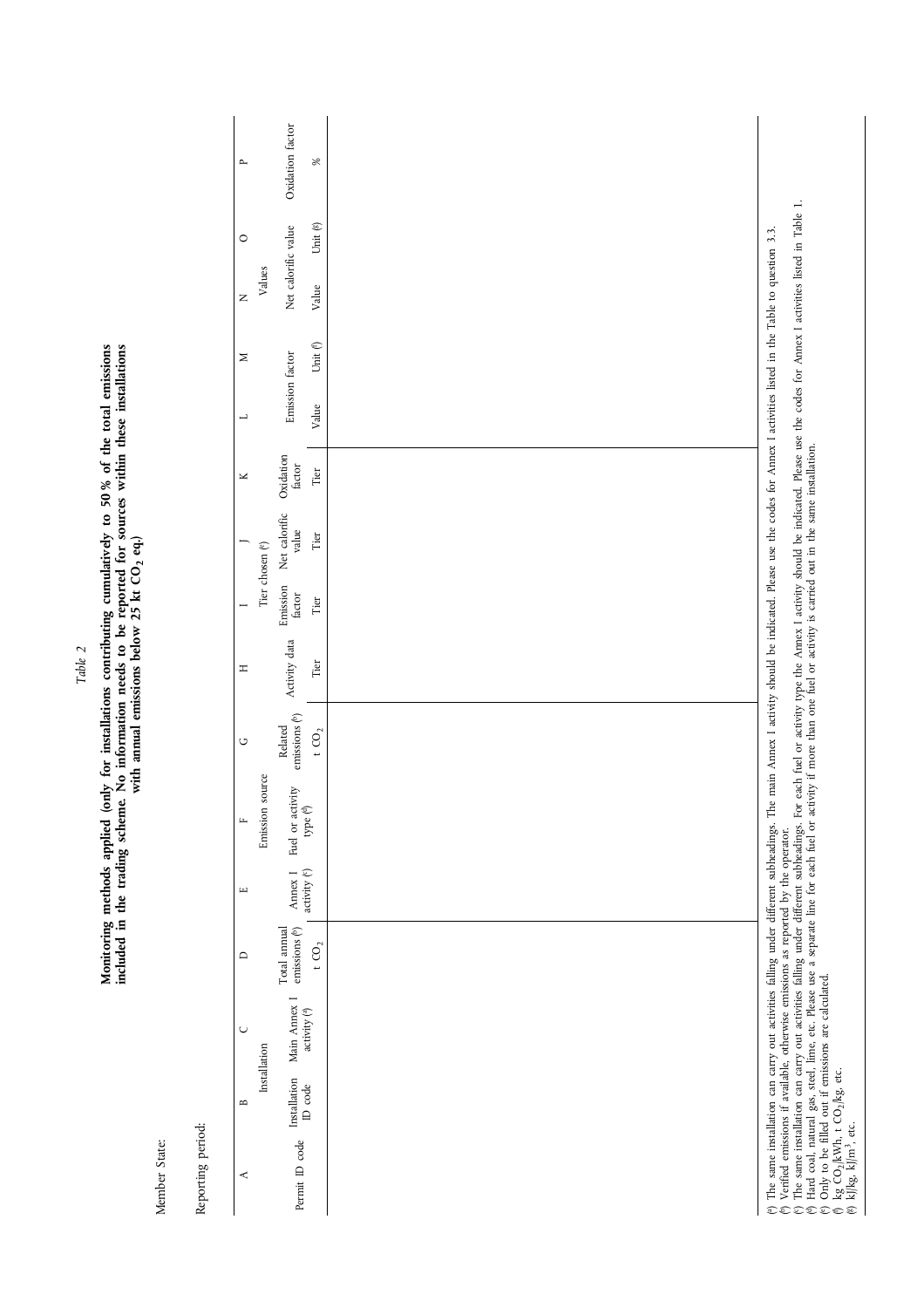| Member State:     |                                                                                                                                                                                                                 |                        |                                                                                                                                                |                                         |              |                           |                                              |
|-------------------|-----------------------------------------------------------------------------------------------------------------------------------------------------------------------------------------------------------------|------------------------|------------------------------------------------------------------------------------------------------------------------------------------------|-----------------------------------------|--------------|---------------------------|----------------------------------------------|
| Reporting period: |                                                                                                                                                                                                                 |                        |                                                                                                                                                |                                         |              |                           |                                              |
| $\prec$           | $\cup$<br>$\mathbf{r}$                                                                                                                                                                                          | $\qquad \qquad \Box$   | $\mu$                                                                                                                                          | $\mu$                                   | $\circ$      | $\pm$                     |                                              |
|                   | Installation                                                                                                                                                                                                    | Total annual emissions | $\begin{array}{c} \textrm{Affect}\footnotesize \textrm{ monitoring} \\ \textrm{parameter}\footnotesize \left(^{\textrm{b}}\right) \end{array}$ | Minimum tier according to<br><b>MRG</b> | Tier applied | Reason for lower tier (°) | Lower tier permitted<br>until $\binom{d}{j}$ |
| Permit ID Code    | Installation ID Code Annex I activity ( <sup>a</sup> )                                                                                                                                                          | t CO $\!2$             |                                                                                                                                                | Tier                                    | Tier         |                           | Month/year                                   |
|                   |                                                                                                                                                                                                                 |                        |                                                                                                                                                |                                         |              |                           |                                              |
|                   | (*) The same installation can carry out activities falling under different subheadings. The main activity should be indicated. Please use the codes for Annex I activities listed in the Table to question 3.3. |                        |                                                                                                                                                |                                         |              |                           |                                              |

Monitoring methods applied for installations for which it has not been feasible to use the minimum tiers<br>specified in Table 1 of Section 4.2.2.1.4 of Decision 2004/156/EC Monitoring methods applied for installations for which it has not been feasible to use the minimum tiers<br>specified in Table 1 of Section 4.2.2.1.4 of Decision 2004/156/EC

Member State:

*Table 3*

 $\check{\,}$ <sup>b</sup>) Please use the following notation keys: activity data (AD), net calorific value (NCV), emission factor (ED), composition data (CD), oxidation factor (OB), conversion factor (CP). If several values in an installation a per value.

c) Please use the following notation keys: technically not feasible, unreasonable high costs, other (please specify).

 $\check{\,}$ 

d) If the lower tier is permitted for a limited time only, please provide the date. Otherwise leave empty.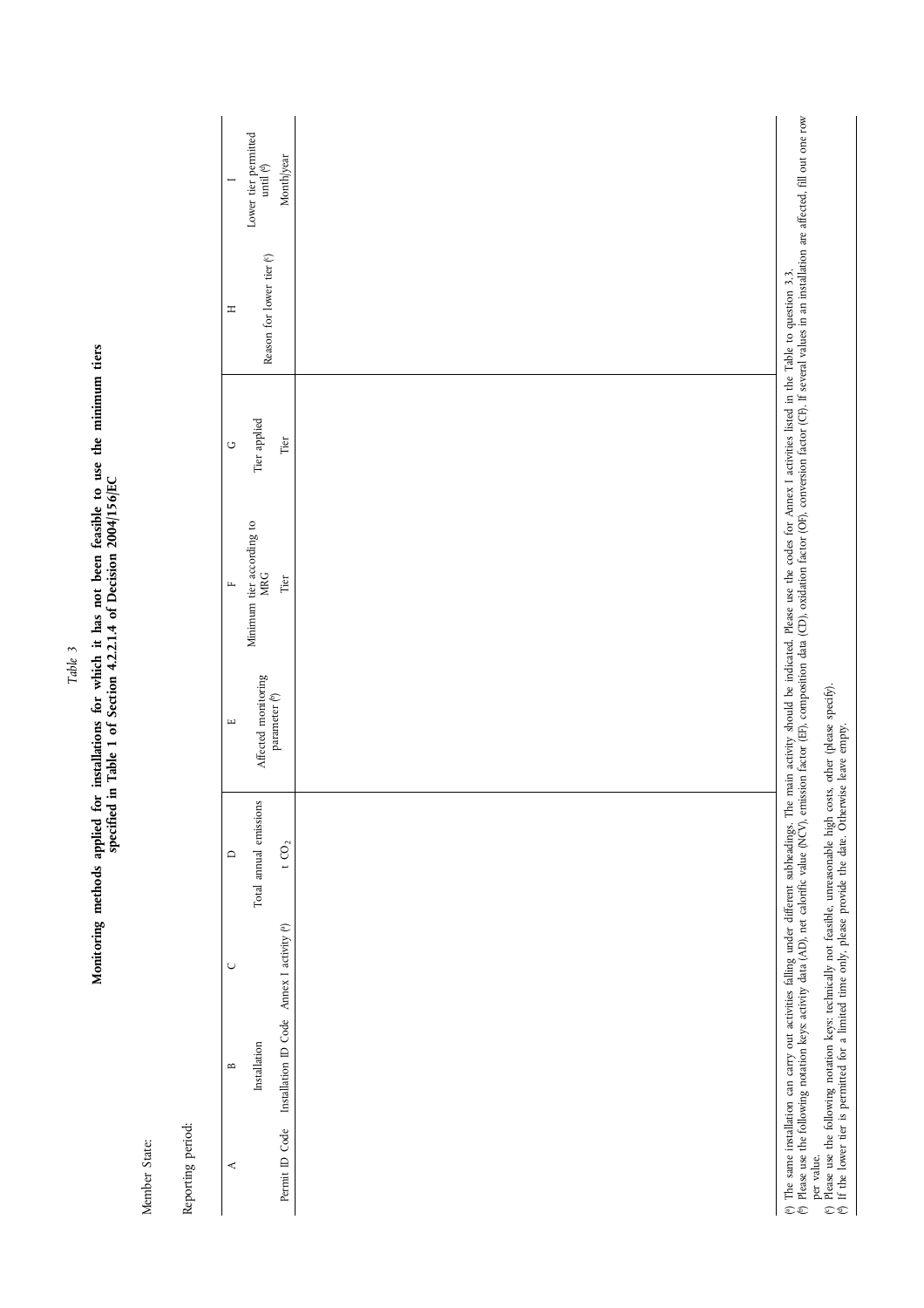| Reporting period:<br>Member State:                            |                                    |                           |                                               |                             |                          |                                                     |                                                                                             |            |
|---------------------------------------------------------------|------------------------------------|---------------------------|-----------------------------------------------|-----------------------------|--------------------------|-----------------------------------------------------|---------------------------------------------------------------------------------------------|------------|
|                                                               |                                    |                           |                                               |                             |                          |                                                     |                                                                                             |            |
| $\mathbf{r}$<br>$\prec$                                       | $\cup$                             | $\qquad \qquad \Box$      | $\mathbf{L}$                                  | $\mathbf{L}$                | $\circ$                  | $\equiv$                                            |                                                                                             |            |
| $\label{eq:1} \begin{array}{ll} \text{Instation} \end{array}$ | Annex I<br>Activity $\binom{a}{j}$ | Total annual<br>emissions | Affected monitoring<br>parameter $(^{\rm b})$ | Original method<br>approved | Temporary method applied | Reason for temporary change $\left(^{\circ}\right)$ | Period of temporary suspension until<br>restoration of appropriate tier method<br>Beginning | End        |
| Permit ID Code Installation ID Code                           |                                    | t CO $\!$                 |                                               | Tier                        | Tier                     |                                                     | Month/year                                                                                  | month/year |
|                                                               |                                    |                           |                                               |                             |                          |                                                     |                                                                                             |            |

<sup>b</sup>) Please use the following notation keys: Activity Data (AD), Net Calorific Value (NCV), Emission Factor (EP), Composition Data (CD), Oxidation Factor (OF), Conversion Factor (CP); if several values in an installation a row per value.

a) The same installation can carry out activities falling under different subheadings. The main activity should be indicated. Please use the codes for Annex I activi-ties listed in the Table to question 3.3.

 $\sim$   $\sim$ 

c) Please use the following notation keys: Failure in measurement devices (FMD), temporary lack of data (TLD), changes in installation, fuel type etc. (CIF), other (please specify).

**Temporary change of monitoring method**

Member State: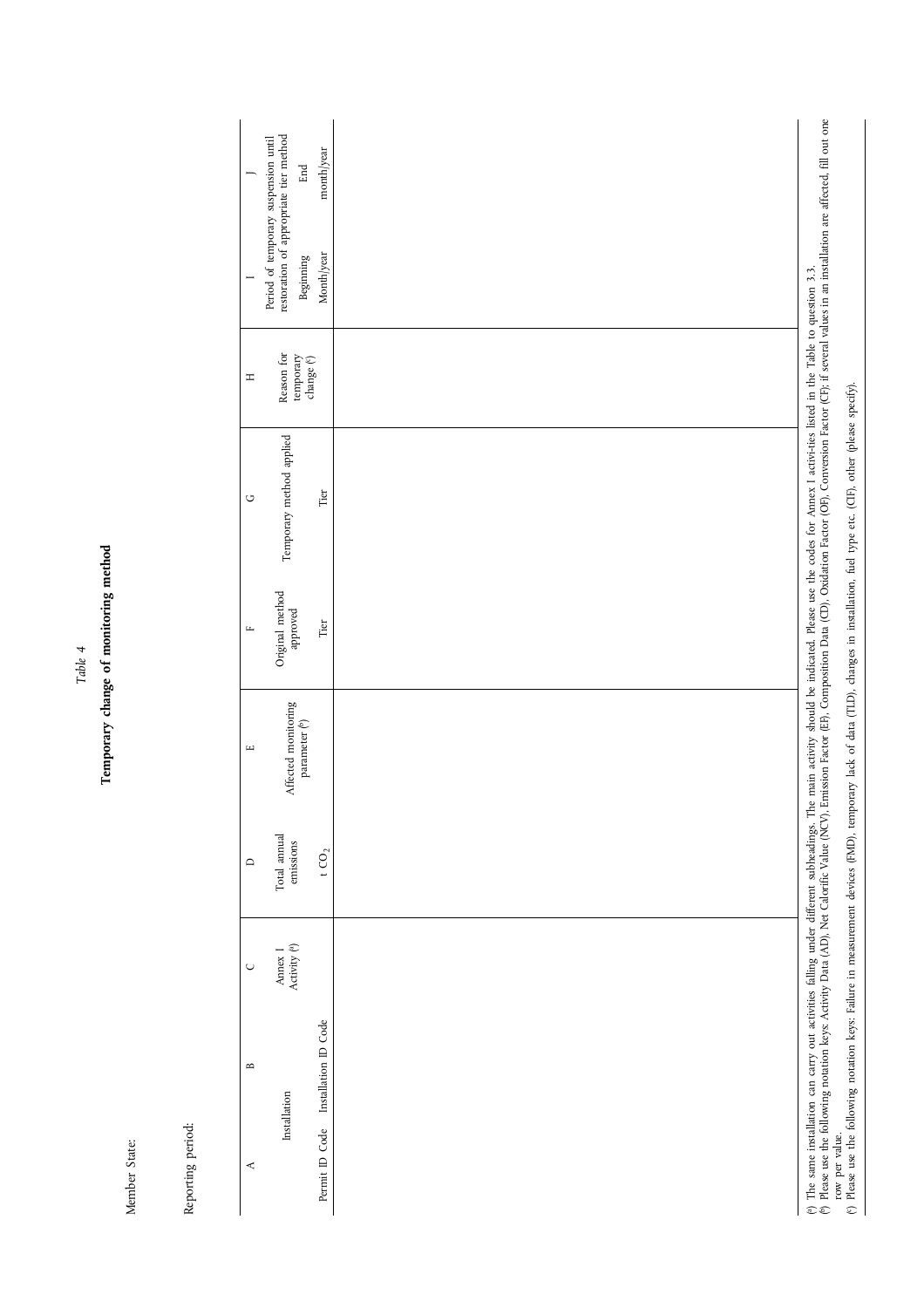# Number of installations applying continuous emission measurement **Number of installations applying continuous emission measurement**

Member State:<br>
Reporting year:<br>  $\begin{array}{c|c}\n\text{A} & \text{A} & \text{B} & \text{C} \\
\hline\n\text{Mah Ament 1 atrbdry} & \text{A} & \text{A} & \text{A} & \text{A} & \text{B} \\
\hline\n\text{E1} & \text{B1} & \text{C2} & \text{A} & \text{B} & \text{B} \\
\text{E2} & \text{B3} & \text{A1} & \text{A2} & \text{A1} & \text{A2} \\
\text{M1} & \text{M2} & \text{A2}$  $\tilde{}$ a) Please refer to the Table under question 3.3 for a description of the Annex I activity codes. If an installation carries out more than one

activity, it should only be counted once under its main Annex I activity.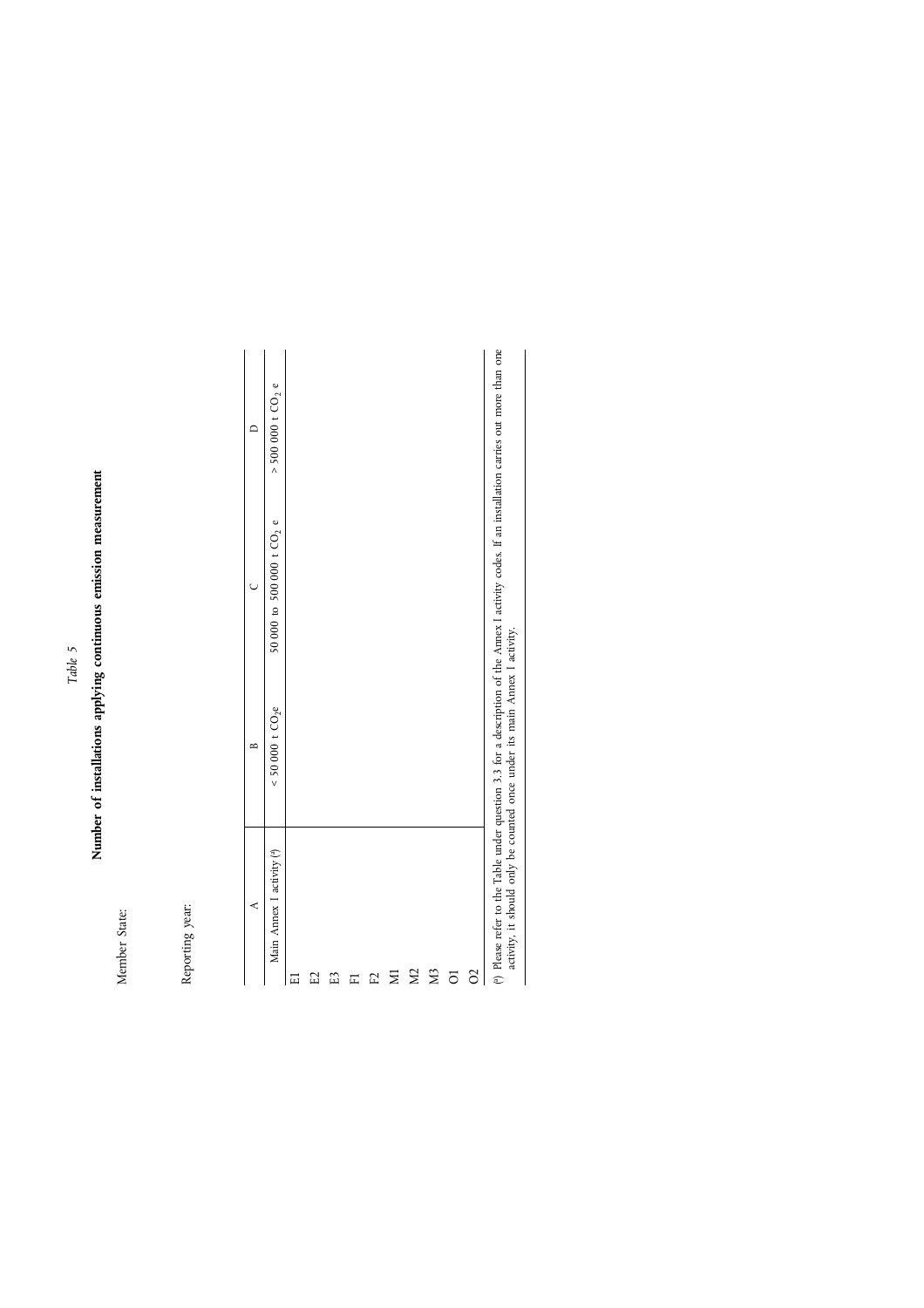Emissions reports under Article 14(3) of the ET Directive not validated as satisfactory Emissions reports under Article 14(3) of the ET Directive not validated as satisfactory

|               |                 | Correction of verified emissions by<br>competent authority<br>t CO <sub>2</sub><br>$\circ$<br>Reason for no positive verification statement $\binom{6}{7}$<br>$\mathbf{L}$ | (*) Please use the following notation keys: reported data is not free of inconsistencies and material misstatements (NFI), collection of data has not been carried out in accordance with the applicable scientific standards |
|---------------|-----------------|----------------------------------------------------------------------------------------------------------------------------------------------------------------------------|-------------------------------------------------------------------------------------------------------------------------------------------------------------------------------------------------------------------------------|
|               |                 | Allowances blocked in operator<br>holding account<br>t CO $\!2$<br>$\mu$                                                                                                   |                                                                                                                                                                                                                               |
|               |                 | Allowances surrendered<br>t CO <sub>2</sub><br>$\Box$                                                                                                                      |                                                                                                                                                                                                                               |
|               |                 | Emissions reported from<br>installations<br>t CO <sub>2</sub><br>$\cup$                                                                                                    |                                                                                                                                                                                                                               |
|               |                 | Installation ID Code<br>$\mathbf{m}$<br>Installation                                                                                                                       |                                                                                                                                                                                                                               |
| Member State: | Reporting year: | Permit ID Code<br>$\blacktriangleleft$                                                                                                                                     |                                                                                                                                                                                                                               |

of installation are not complete and/or consistent (RNC), verifier was not provided with access to all sites and information related to the subject of verification (VNA), no report was produced (RN), other (please specify) of installation are not complete and/or consistent (RNC), verifier was not provided with access to all sites and information related to the subject of verification (VNA), no report was produced (NR), other (please specify).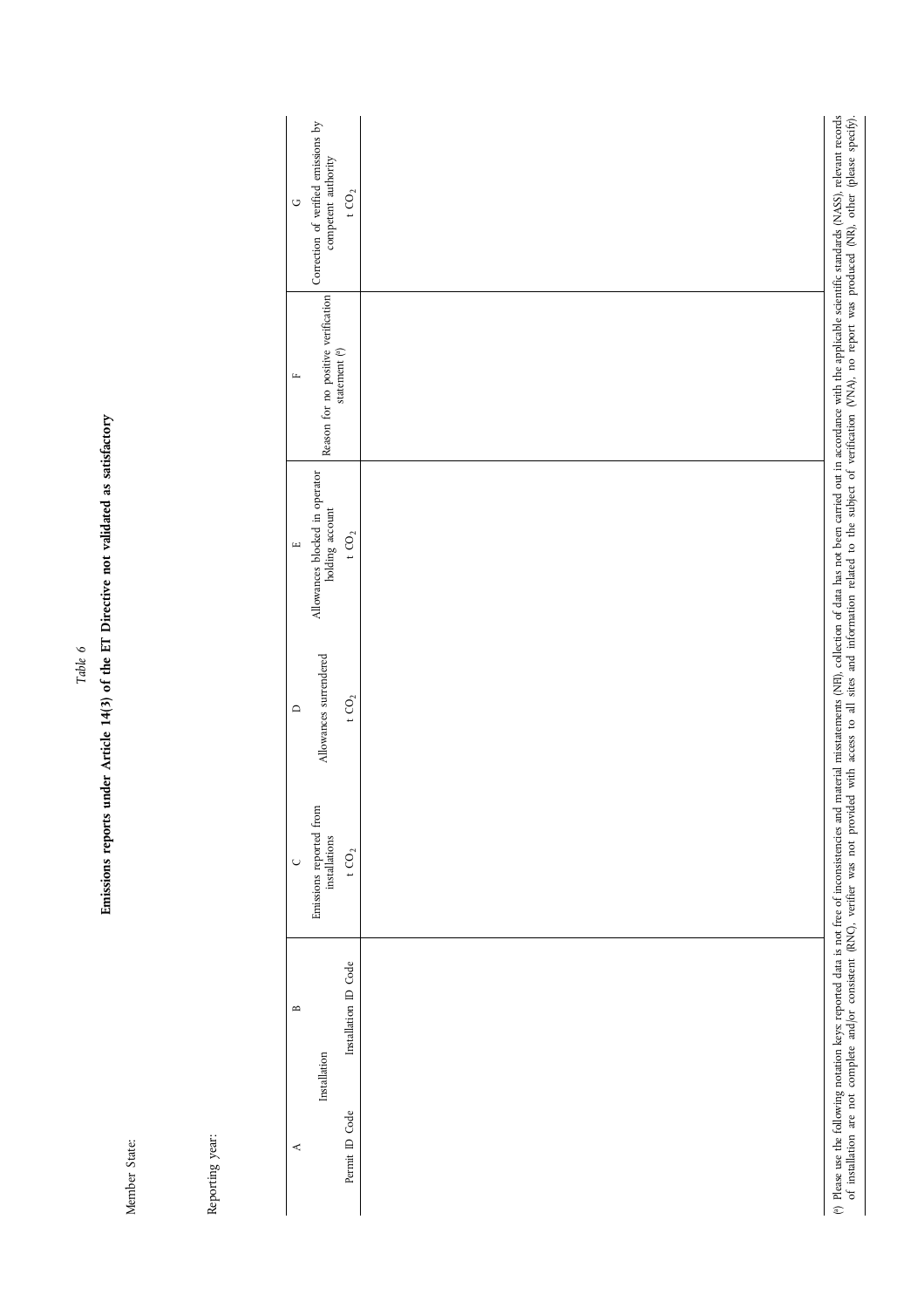| Member State:                           |                               |                               |                                                                                         |                                            |                                       |                                                                                                                                |                               |                               |                                                       |
|-----------------------------------------|-------------------------------|-------------------------------|-----------------------------------------------------------------------------------------|--------------------------------------------|---------------------------------------|--------------------------------------------------------------------------------------------------------------------------------|-------------------------------|-------------------------------|-------------------------------------------------------|
| Reporting period:                       |                               |                               |                                                                                         |                                            |                                       |                                                                                                                                |                               |                               |                                                       |
| ⋖                                       | $\mathbf{B}$                  |                               | $\Box$                                                                                  | Щ                                          |                                       | U                                                                                                                              | Ξ                             |                               |                                                       |
|                                         |                               | $< 50000$ t CO <sub>2</sub> e |                                                                                         |                                            | 50 000 to 500 000 t CO <sub>2</sub> e |                                                                                                                                |                               | $>$ 500 000 t CO $_{\rm 2}$ e |                                                       |
| Main Annex 1<br>activity <sup>(a)</sup> | emission reports<br>Number of | Allocation                    | Allowances blocked<br>in operator holding<br>accounts                                   | reports not provided<br>Number of emission | Allocation                            | operator holding accounts<br>Allowances blocked in                                                                             | emission reports<br>Number of | Allocation                    | Allowances blocked in<br>operator holding<br>accounts |
|                                         | not provided                  | t CO <sub>2</sub>             | t CO $_{\rm 2}$                                                                         |                                            | t CO <sub>2</sub>                     | t CO <sub>2</sub>                                                                                                              | not provided                  | t CO <sub>2</sub>             | t CO $_{\rm 2}$                                       |
| 冨                                       |                               |                               |                                                                                         |                                            |                                       |                                                                                                                                |                               |                               |                                                       |
| E2                                      |                               |                               |                                                                                         |                                            |                                       |                                                                                                                                |                               |                               |                                                       |
| E <sub>3</sub>                          |                               |                               |                                                                                         |                                            |                                       |                                                                                                                                |                               |                               |                                                       |
| 匸                                       |                               |                               |                                                                                         |                                            |                                       |                                                                                                                                |                               |                               |                                                       |
| E                                       |                               |                               |                                                                                         |                                            |                                       |                                                                                                                                |                               |                               |                                                       |
| Σ                                       |                               |                               |                                                                                         |                                            |                                       |                                                                                                                                |                               |                               |                                                       |
| $\Sigma$                                |                               |                               |                                                                                         |                                            |                                       |                                                                                                                                |                               |                               |                                                       |
| X <sub>3</sub>                          |                               |                               |                                                                                         |                                            |                                       |                                                                                                                                |                               |                               |                                                       |
| $\overline{\circ}$                      |                               |                               |                                                                                         |                                            |                                       |                                                                                                                                |                               |                               |                                                       |
| $\overline{O}$                          |                               |                               |                                                                                         |                                            |                                       |                                                                                                                                |                               |                               |                                                       |
|                                         |                               |                               | (4) Please refer to the Table to question 3.3 for a description of the Annex I activity |                                            |                                       | codes. If an installation carries out more than one activity, it should only be counted once under its main Annex I activity.' |                               |                               |                                                       |

Installations for which no emission reports were provided by 31 March of the reporting period Installations for which no emission reports were provided by 31 March of the reporting period

Member State: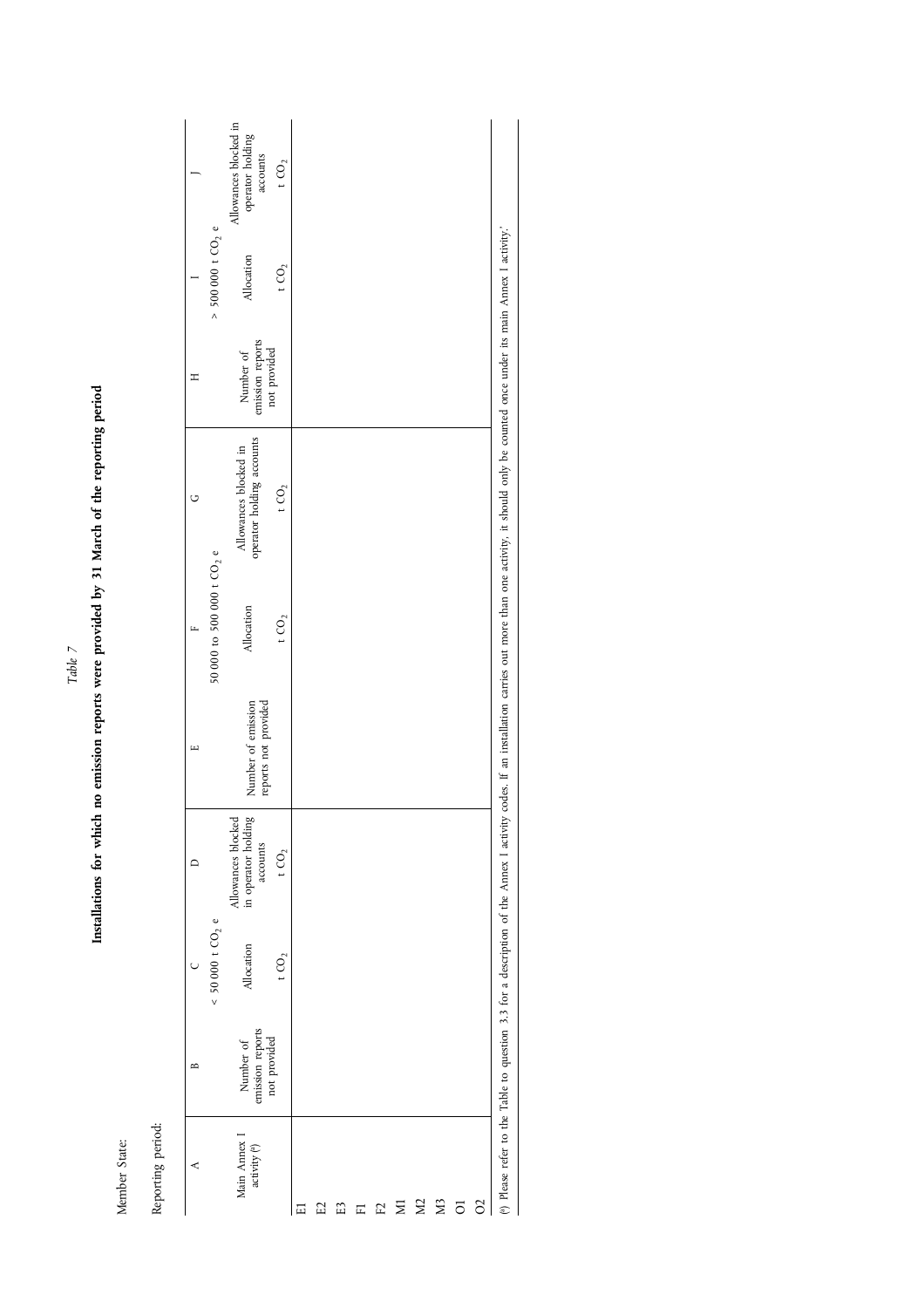European Environment Agency

Application of the Emissions Trading Directive by EU Member States Reporting year 2006 2007 — 86 pp. — 21 x 29.7 cm

ISBN 978-92-9167-923-2